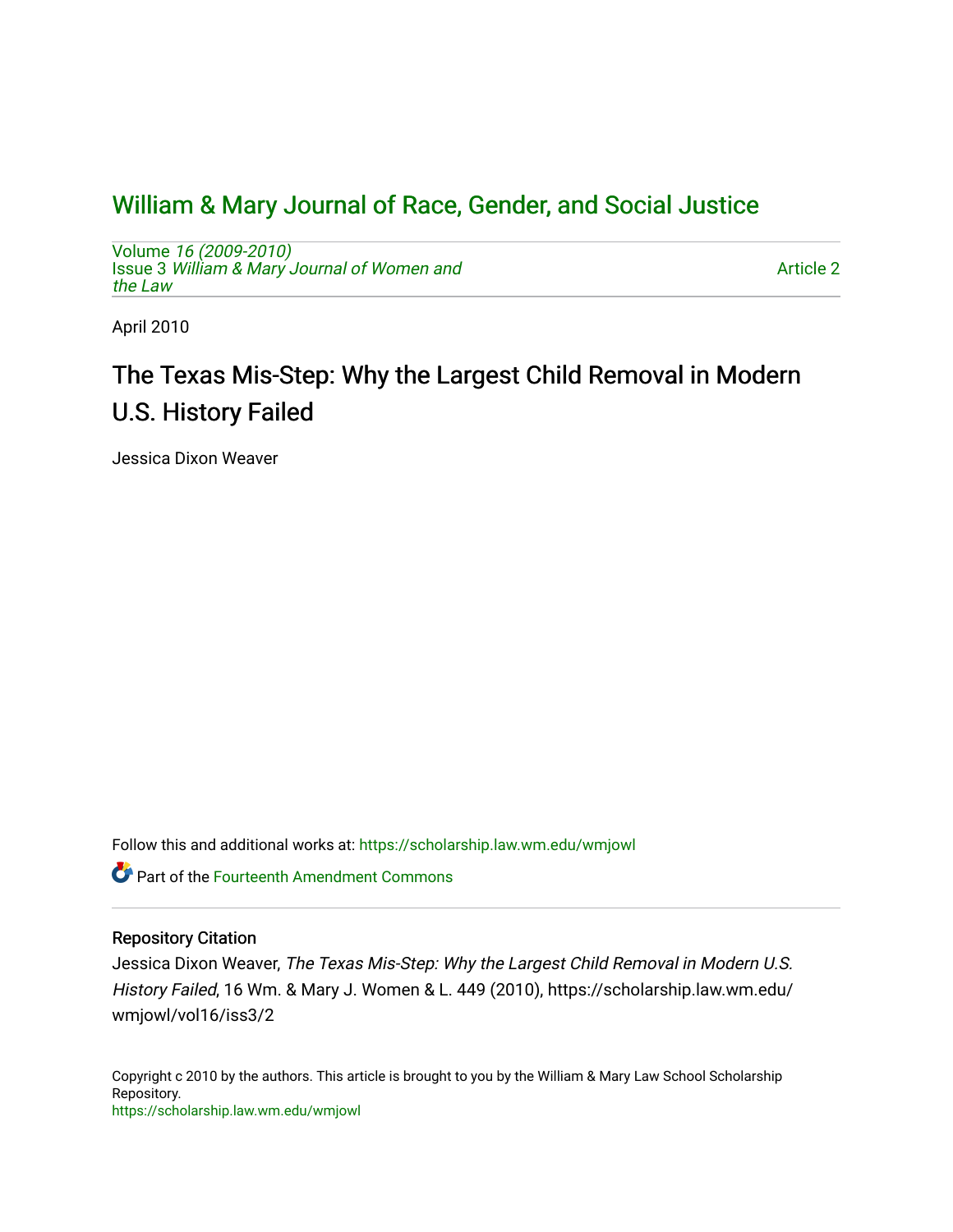## THE TEXAS MIS-STEP: WHY THE LARGEST CHILD REMOVAL IN MODERN U.S. HISTORY FAILED

## JESSICA DIXON WEAVER\*

This Article sets forth the historical and legal reasons as to how the State of Texas botched the removal of 439 children from the Fundamentalist Church of Jesus Christ of Latter-Day Saints parents residing in Eldorado, Texas. The Department of Family and Protective Services in Texas overreached its authority by treating this case like a class-action removal based on an impermissible legal argument, rather than focusing on the facts and circumstances that could have been substantiated for a select group of children at risk. This impermissible legal argument regarding the "pervasive belief system" of a polygamist sect that allowed minor females to spiritually marry older adult males sparked questions as to how far the Free Exercise Clause of the First Amendment and the Fourteenth Amendment go in protecting religious freedom and parental rights. Ultimately, there was a failure on both sides of the case — harm caused by the unnecessary removal of hundreds of children who were not in immediate danger of abuse and harm caused by the return of teenage girls who were at risk for sexual abuse on the Yearning for Zion Ranch. The Article concludes by discussing key factors that would have made a difference in the outcome of the case and the impact of this decision on the interrelationship between parents, the state, and the child.

## **INTRODUCTION**

- I. CASE BACKGROUND AND ANALYSIS
	- *A. Facts of Case*
	- *B. Child Removal Standard*
	- *C. Due Process Hearing*
	- *D. Appellate and Supreme Court Review*
- II. THE SHORT CREEK RAID OF 1953
	- *A. History and Facts of Case*
	- *B. Due Process Hearings and Subsequent Cases*
	- *C. Supreme Court Review*

<sup>\*</sup> Jessica Dixon Weaver is an Assistant Professor at SMU Dedman School of Law. She would like to thank attorney and former student Stephanie White for her research and students Ashley Pulliam and Scott Thomas for their assistance with research and editing. She would also like to thank Professors Maureen Armour, Xuan-Thao Nyguen, and Mark Steinburg for their helpful suggestions regarding this article.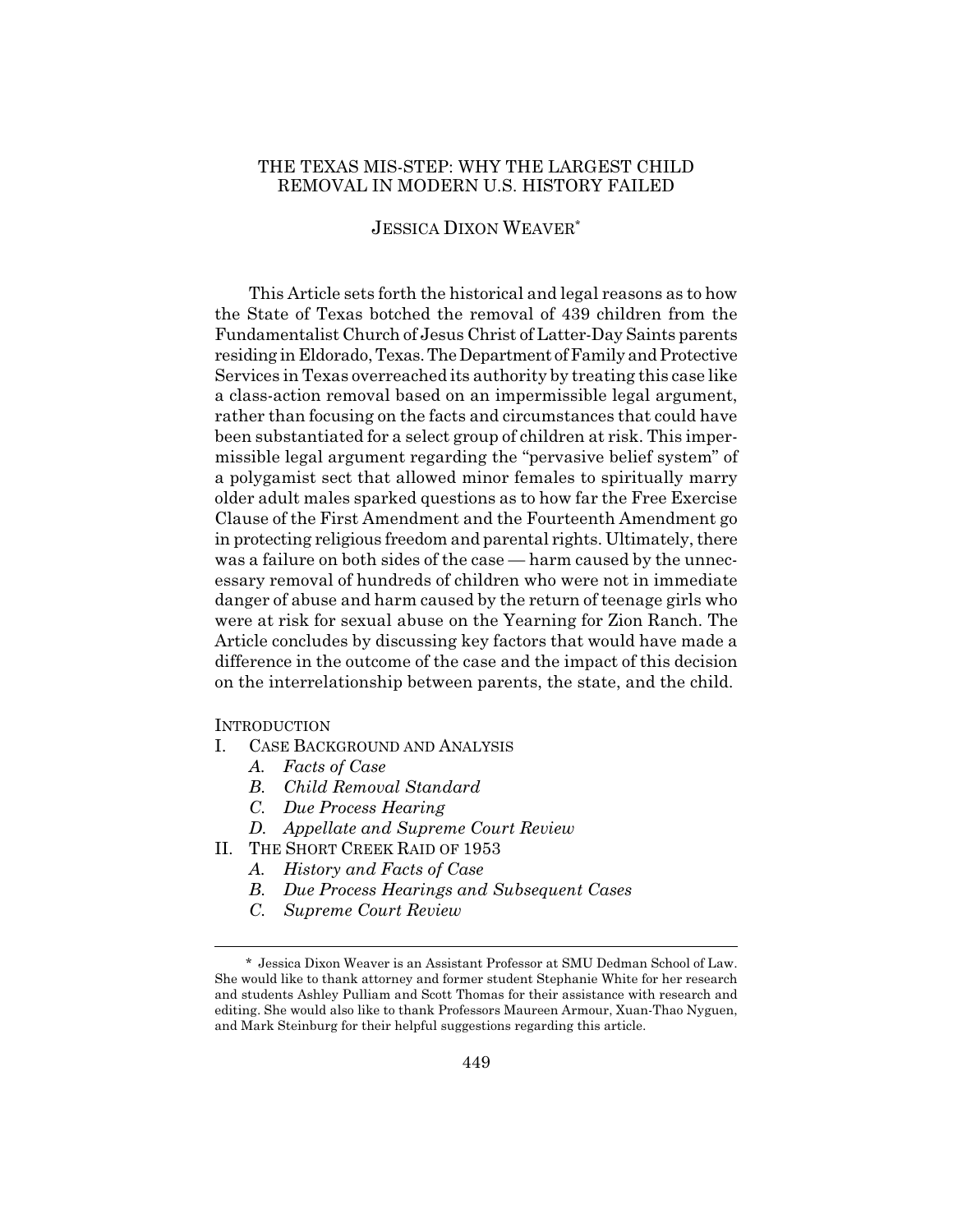## III. WHY THE TEXAS CHILD REMOVAL FAILED

- *A. History Repeats Itself*
- *B. Flawed Arguments*
	- *1. One Household*
	- *2. No Due Process*
	- *3. Religion versus Abuse*
- *C. Every Child is Not Protected*
- *D. Who is the Victimized Child?*
	- *1. No Sexual Abuse Outcry*
	- *2. More Evidence, Please*
	- *3. Between the Cracks*
- IV. THE DIFFERENCE MAKERS
	- *A. Procedural Moves*
	- *B. Judicial Administrative Action*
	- *C. Media Neutrality*
	- *D. Full Inclusion of the Children*

## **CONCLUSION**

- *A. Legislative Changes*
- *B. Switching Gears*
- *C. The Big Picture*

#### INTRODUCTION

The legal case of the Texas Department of Family and Protective Services (DFPS) versus the parents of the children at the Yearning for Zion Ranch (YFZ Ranch) in Eldorado, Texas has been one of the most complex child welfare cases in modern times. On display before the entire country, hundreds of children of the Fundamentalist Church of Jesus Christ of Latter-Day Saints (FLDS) were removed from their parents amidst local law enforcement and SWAT teams, juxtaposing Texas Ranger-style military force against genteel, pioneerstyled clans from two centuries ago.<sup>1</sup> The removal stemmed from an investigation begun by DFPS when a local family shelter received several calls from a sixteen-year-old pregnant mother who was reportedly physically and sexually abused by her "spiritual" husband over thirty years her senior.<sup>2</sup> Though this pregnant teen, Sarah Jessop, also known as Sarah Barlow, was never found on the YFZ Ranch

<sup>1.</sup> Miguel Bustillo & Nicholas Riccardi, *Texas Vows New Tack Against Sect*, L.A. TIMES, May 31, 2008, at 1; Michelle Roberts, *Sweep of Polygamists' Kids Raises Legal Alarm*, J. GAZETTE (Fort Wayne), Apr. 26, 2008, at 7C.

<sup>2.</sup> Affidavit in Support of Original Petition for Protection of Children in an Emergency and for Conservatorship in Suit Affecting the Parent-Child Relationship at 2-3, *In re* A Child, No. 2902 (51st Dist. Ct., Schleicher County, Tex. Apr. 7, 2008) [hereinafter Affidavit in Support of Petition].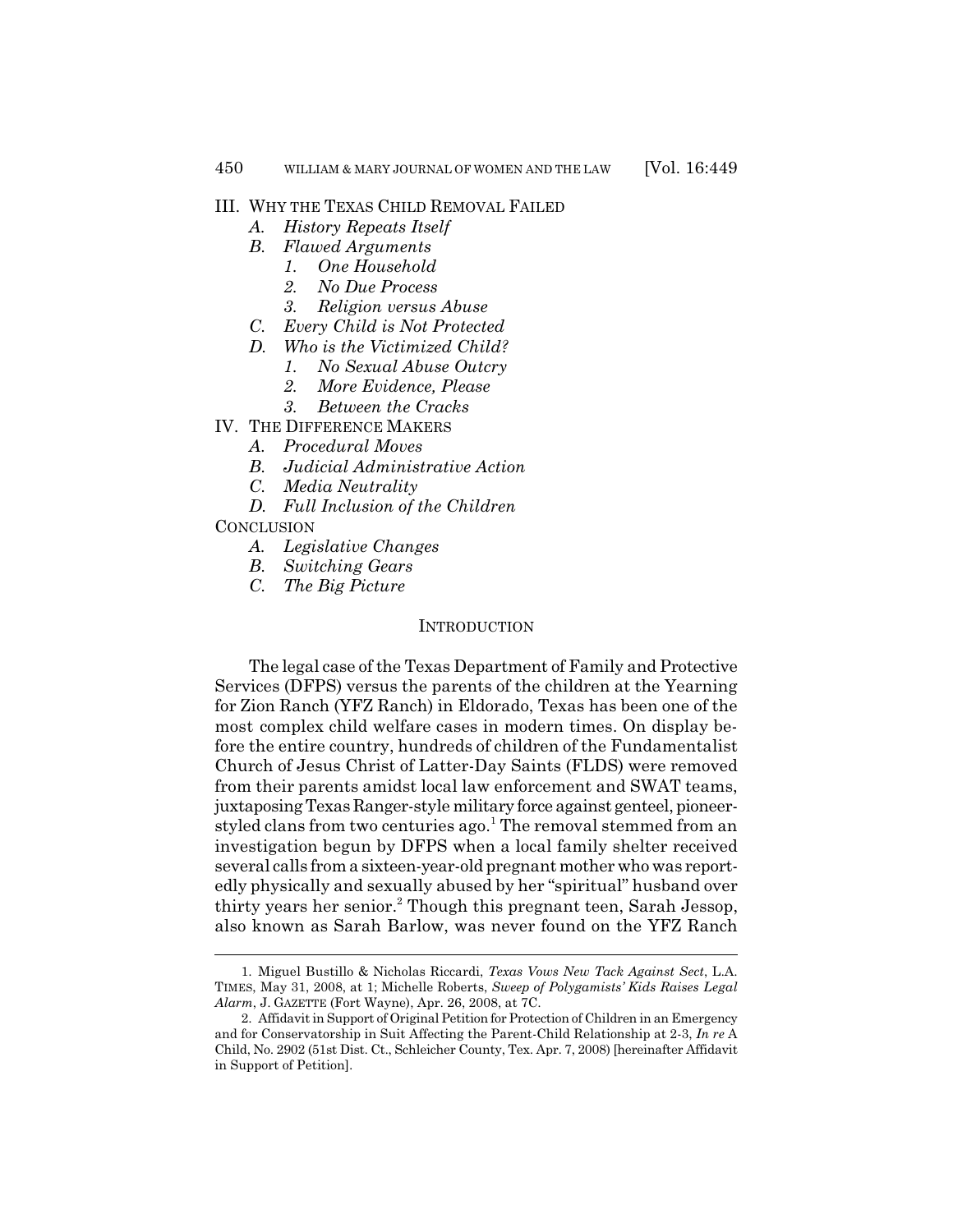during the investigation, DFPS workers did see many other pregnant teens with children, many of whom appeared to be underage.<sup>3</sup> Investigators reasonably thought that the young girl who identified herself as Sarah Jessop was among several young pregnant teenagers they saw during the FLDS raid.<sup>4</sup> From the outset of the investigation, however, DFPS stated that it "was thwarted due to misinformation about the identities of the girls."<sup>5</sup> At the end of the two week investigation, this youth had still not been found, leading some to believe that a hoax call prompted the entire situation. $<sup>6</sup>$ </sup>

Although the physical and sexual abuse allegations made by Sarah Jessop could not be substantiated, DFPS investigators saw twenty teenagers with children, some of whom had become pregnant between the ages of thirteen and seventeen.<sup>7</sup> There were five pregnant minors on the ranch who had become pregnant between the ages of fifteen and seventeen.<sup>8</sup> Based on their interviews, DFPS found that there was "a pattern of girls reporting that there was no age too young for girls to be 'spiritually married.'"<sup>9</sup> The common belief among the FLDS was that plural or "celestial" marriage was the only way men and women could reach the highest kingdom of God.<sup>10</sup> The purpose of the plural marriage was to procreate in order to ensure an "eternal increase."11 DFPS deemed this belief system to be pervasive, and

5. Petition for Writ of Mandamus at 2, *In re* Tex. Dep't of Family & Protective Servs., 255 S.W.3d 613 (Tex. 2008) (No. 03-08-00235-CV).

6. *In re* Tex. Dep't of Family & Protective Servs., 255 S.W.3d 613, 614 (Tex. 2008) (per curiam); *see Hoaxer's Phone Linked to Sect Abuse Calls*, CBS NEWS, Apr. 24, 2008, http://cbs3.com/national/rozita.swinton.polygamist.2.707266.html (speculating that the call was a hoax).

7. Petition for Writ of Mandamus, *supra* note 5, at 3-4.

8. *In re* Steed, No. 03-08-00235-CV, 2008 WL 2132014, at \*1-\*2 (Tex. App. May 22, 2008) (mem.).

9. Petition for Writ of Mandamus, *supra* note 5, at 3.

10. IRWIN ALTMAN &JOSEPH GINAT, POLYGAMOUS FAMILIES IN CONTEMPORARY SOCIETY 26 (1996) ("Another justification for plural marriage was that women needed to be married or sealed to 'worthy' or 'righteous' men in order to gain a proper place in heaven."); MARTHA SONNTAG BRADLEY, KIDNAPPED FROM THAT LAND: THE GOVERNMENT RAIDS ON THE SHORT CREEK POLYGAMISTS 2 (1993).

11. BRADLEY, *supra* note 10, at 3; *see also* ALTMAN & GINAT, *supra* note 10, at 27 (noting that Joseph Smith, the founder of the Mormon faith, purportedly had a revelation about plural marriage that "emphasized that a righteous man was one who would have many children and would thereby achieve a godlike status in the hereafter").

<sup>3.</sup> *Id.* at 5; Brooke Adams, *FLDS Shun Texas Officials Twice at Ranch*, SALT LAKE TRIB., May 22, 2008, *available at* 2008 WLNR 9670236.

<sup>4.</sup> While searching for Sarah Jessop at the YFZ Ranch, investigators observed that there were multiple apparently pregnant teens or teenage mothers, several of whom did not provide identifying information. Affidavit in Support of Petition, *supra* note 2, at 5. The difficulty in identifying Sarah Jessop during the search was exacerbated because the caller who identified herself as such had concluded her final telephone conversation with authorities by suddenly insisting that she was fine, did not want to get into trouble, and wanted authorities to forget everything she had said to them. *Id.* at 4.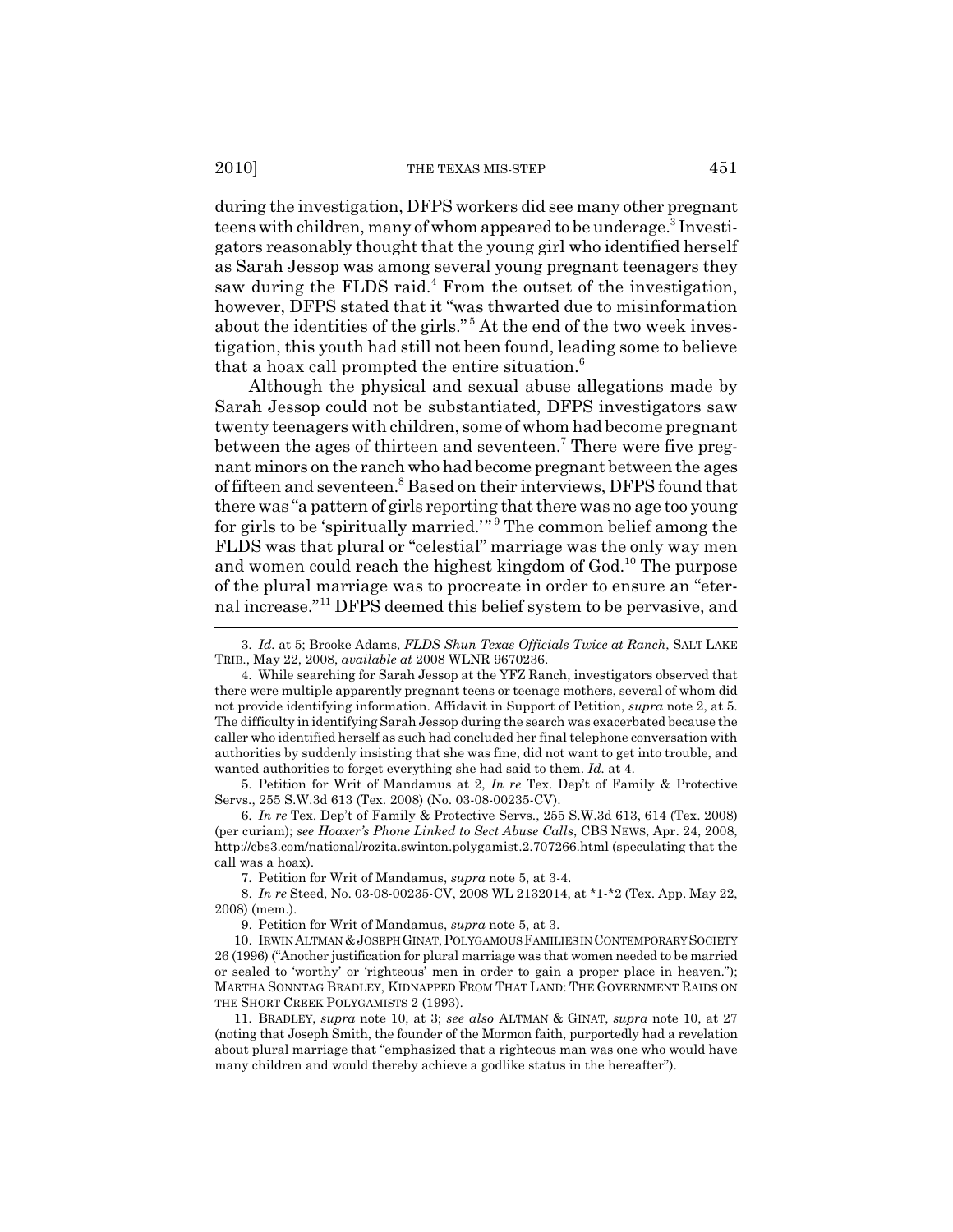concluded that all children were at risk of sexual abuse in the household.<sup>12</sup> The YFZ Ranch community was presented to the court as "essentially one household comprised of extended family subgroups."<sup>13</sup> The DFPS lead investigator further testified that due to this pervasive belief system, the male children are groomed to be perpetrators of sexual abuse and the girls are raised to be victims of sexual abuse.<sup>14</sup> The investigation ultimately led to a finding by a local district court judge that there was a danger to the physical health or safety of the children caused by their caregivers, and an urgent need for protection of the children required their immediate removal.<sup>15</sup> The court also found that reasonable efforts were made to eliminate or prevent the children's removal, but there was a substantial risk of continuing danger if the children were returned to the ranch.<sup>16</sup> The three-part emergency removal standard set forth in the Texas Family Code was satisfied according to District Court Judge Barbara Walther, and the State of Texas was given temporary managing conservatorship of 468 children,<sup>17</sup> the largest number of children to enter any state's care at one time through one removal.<sup>18</sup>

The district court ruling was appealed to the Texas Court of Appeals through a writ of mandamus by thirty-eight mothers (Relators) whose children were mostly below the age of thirteen.<sup>19</sup> The age of the children removed from the ranch ranged from one month to seventeen years, and there were some adults removed who

16. *See* sources cited *supra* note 15 and accompanying text (discussing the court's finding that the evidence satisfied the requirements of section 262.201).

17. 5 Reporter's Record, *supra* note 15, at 340. DFPS removed some adults who initially appeared to be under seventeen, but later were shown to be of majority age. TEX. DEP'T OF FAMILY & PROTECTIVE SERVS., ELDORADO INVESTIGATION: A REPORT FROM THE TEXAS DEPARTMENT OF FAMILY AND PROTECTIVE SERVICES 13 (2008), *available at* http://www.dfps.state.tx.us/documents/about/pdf/2008-12-22\_Eldorado.pdf [hereinafter ELDORADO INVESTIGATION]. The total number of children removed was 439. *Id.* The originally stated number of 468 will be used throughout this Article notwithstanding the later clarification by the State of Texas.

18. *In re* Tex. Dep't of Family & Protective Servs., 255 S.W.3d 613, 614 (Tex. 2008) (per curiam).

19. *Id.* at 615.

<sup>12.</sup> Affidavit in Support of Petition, *supra* note 2, at 5; Petition for Writ of Mandamus, *supra* note 5, at 3-4.

<sup>13.</sup> *In re* Steed, 2008 WL 2132014, at \*2.

<sup>14.</sup> Petition for Writ of Mandamus, *supra* note 5, at 3.

<sup>15.</sup> *See* 5 Reporter's Record at 340, *In re* A Child, Nos. 2779-2903 (51st Dist. Ct., Schleicher County, Tex. Apr. 17-18, 2008) (finding that the elements of section 262 of the Texas Family Code had been met); *accord* TEX.FAM.CODE ANN. § 262.201(b) (Vernon Supp. 2009) (delineating that the court, prior to issuing an order for conservatorship, must "find[ ] sufficient evidence to satisfy a person of ordinary prudence and caution that:" the child's physical health or safety is endangered; removal is warranted because of an urgent need for protection; and the state has made reasonable efforts to return the child).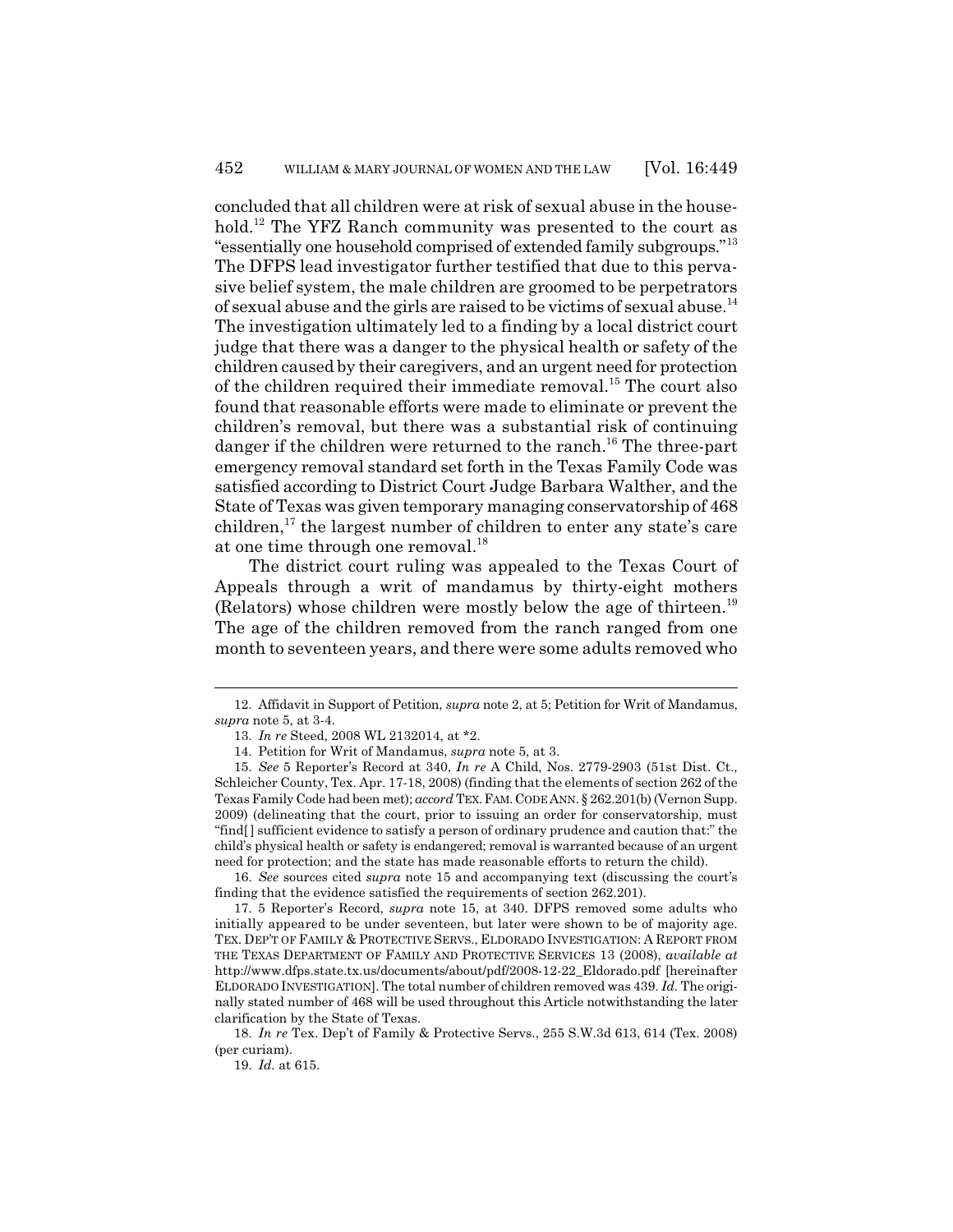were thought to be minors because of their youthful appearance.<sup>20</sup> Because the primary reason for removal involved the alleged sexual abuse of the five pregnant female minors ages thirteen to sixteen, the Relators asserted that their female and male children were not in immediate danger when they were removed from the YFZ Ranch due to the fact that they had not reached puberty.<sup>21</sup> The Relators also asserted that none of the five pregnant female minors lived in the same household as their children.<sup>22</sup>

In considering the evidence presented, the appellate court held that DFPS did not show that the Relators' children were in any physical danger, stating that "[t]he existence of the FLDS belief system . . . by itself[] does not put children of FLDS parents in physical danger. It is the imposition of certain alleged tenets of that system on specific individuals that may put them in physical danger." 23 The court of appeals further found that "[e]vidence that children raised in [the FLDS] environment may someday have their physical health and safety threatened is not evidence that the danger is imminent enough to warrant invoking the extreme measure of immediate removal."<sup>24</sup> The court also found that there was no evidence presented that demonstrated any reasonable efforts were made by DFPS "to eliminate or prevent the removal of [these] children." $25$  The appellate court vacated the temporary orders, finding that DFPS failed to carry its burden of proof under the Texas Family Code and abused its discretion in refusing to return the children to their mothers.<sup>26</sup> DFPS petitioned the Texas Supreme Court, which affirmed the appellate court decision, stating that removal of the children was not warranted. $27$ 

In response to the argument by DFPS that the court of appeals decision rendered it unable to ensure the children's safety, the Texas Supreme Court stated that the Texas Family Code provided the district court with "broad authority to protect children short of separating them from their parents and placing them in foster care." 28 The

<sup>20.</sup> *See* CPS Investigator's Chart, Petitioner's Exhibit 26, 7 Reporter's Record, *supra* note 15 (noting that one of the children was born in early March 2008, less than one month before the raid, and one born in 1991, seventeen years before the raid) [hereinafter CPS Investigator's Chart]; ELDORADO INVESTIGATION, *supra* note 17, at 13 (implying that the twenty-six adults were taken because of their youthful appearance).

<sup>21.</sup> *In re* Steed, No. 03-08-00235-CV, 2008 WL 2132014, at \*2 (Tex. App. May 22, 2008) (mem.).

<sup>22.</sup> *Id.* at \*3.

<sup>23.</sup> *Id.*

<sup>24.</sup> *Id.*

<sup>25.</sup> *Id.* at \*4.

<sup>26.</sup> *Id.*

<sup>27.</sup> *In re* Tex. Dep't of Family & Protective Servs., 255 S.W.3d 613, 615 (Tex. 2008) (per curiam).

<sup>28.</sup> *Id.*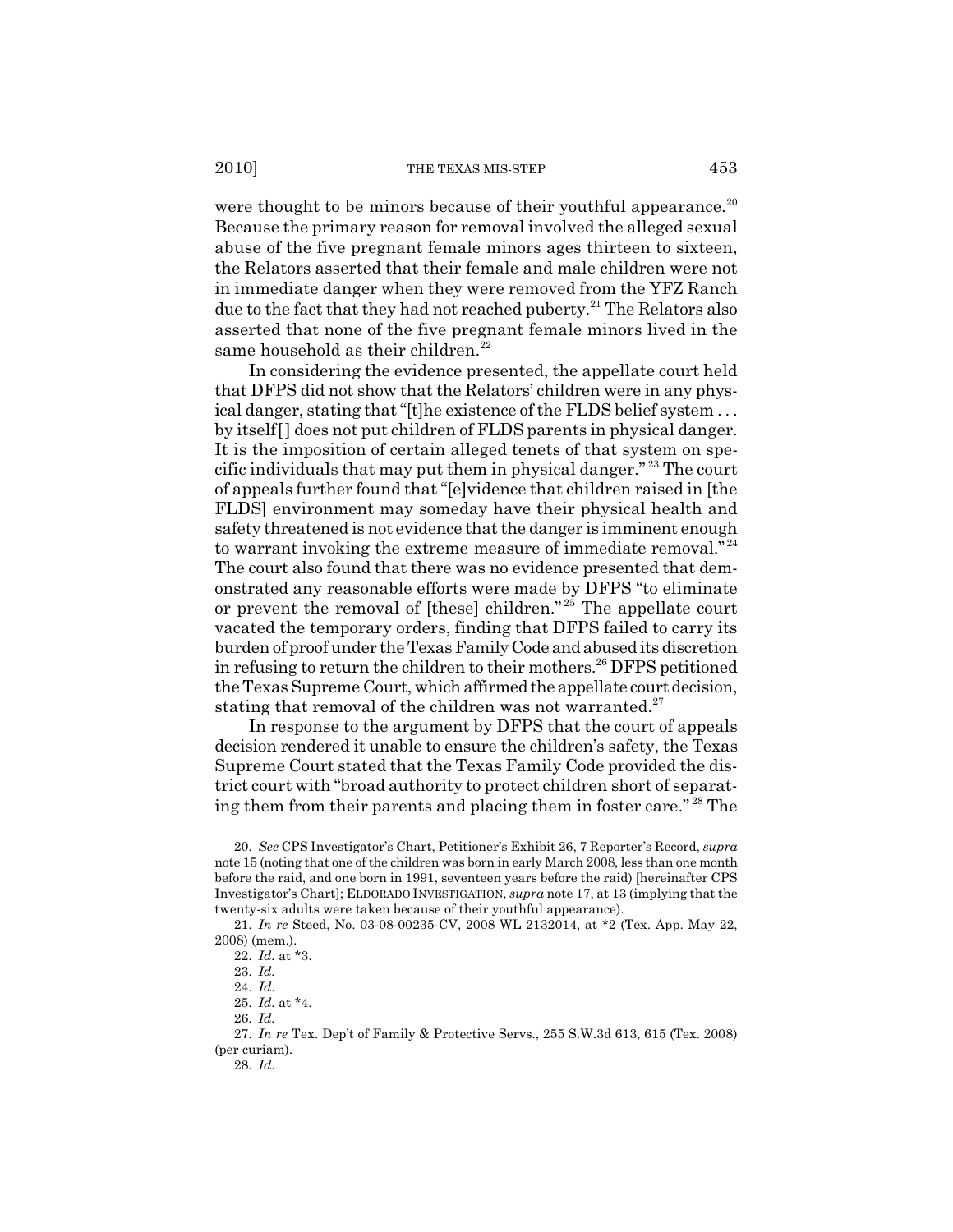court then gave a list of temporary orders that could have been entered to preserve the safety and welfare of the children, including orders to restrain "a party from removing the child beyond a [specific] geographical area," remove "an alleged perpetrator from the child's home," and "assist [DFPS] in its investigation."<sup>29</sup> The court made clear that the order to vacate the temporary custody orders did not conclude the Suit Affecting Parent-Child Relationship (SAPCR) proceedings.30 The DFPS case would continue after the children had been returned to their parents, although the reality of the situation was that the power of the state to safeguard the children was significantly  $diminished<sup>31</sup> because the parents had regarded physical custody of$ the children and authority over their care and upbringing.

The failure of the State of Texas in the FLDS case occurred because it overreached its authority by removing all 468 children rather than focusing on the facts and circumstances that could have been substantiated through the removal standard for a select group of children on the YFZ Ranch.<sup>32</sup> Thus, there was a failure on both sides of the case — harm caused by the unnecessary removal of hundreds of children who were not in immediate danger of abuse and harm caused by the return of teenage girls who were at risk for sexual abuse on the ranch. Much speculation was made in the media about whether the state could have handled the case differently.<sup>33</sup> After analyzing the facts of the case and the Texas legal standard for emergency removal of children, many specific issues surface as to why the DFPS failed to retain temporary custody of the children who were at risk of abuse.

In failing to review the precedent established by the Short Creek Raid in Arizona, DFPS repeated many of the mistakes that the state agency made in that case.<sup>34</sup> The legal arguments of the State of Texas were flawed in that they centered on the religious belief system of the FLDS rather than the actual harm to the children who were believed

<sup>29.</sup> *Id.*

<sup>30.</sup> *Id.*

<sup>31.</sup> *See, e.g.*, Gates v. Tex. Dep't of Protective & Regulatory Servs., 537 F.3d 404, 427- 29 (5th Cir. 2008) (describing the state's ability to remove a child from the home as "paramount" to protecting the child from harm and abuse).

<sup>32.</sup> *See* Michelle Roberts, *Texas Seeks Custody of Teen Jeffs Allegedly Wed*, DALLAS MORNING NEWS, Aug. 19, 2008, *available at* http://www.dallasnews.com/sharedcontent/ APStories/stories/D92L1LEO6.html# (discussing the Texas Supreme Court's opinion stating that the evidence showed abuse of only a "handful" of the FLDS girls who were seized).

<sup>33.</sup> *E.g.*, Bustillo & Riccardi, *supra* note 1, at 1; John Derbyshire, *April Diary: Atrocity of the Month*, NAT'L REV. ONLINE, May 1, 2008, http://www.nationalreview.com (search "Search NRO" for "Atrocity of the Month"; then follow "April Diary by John Derbyshire" hyperlink).

<sup>34.</sup> Bustillo & Riccardi, *supra* note 1, at 1.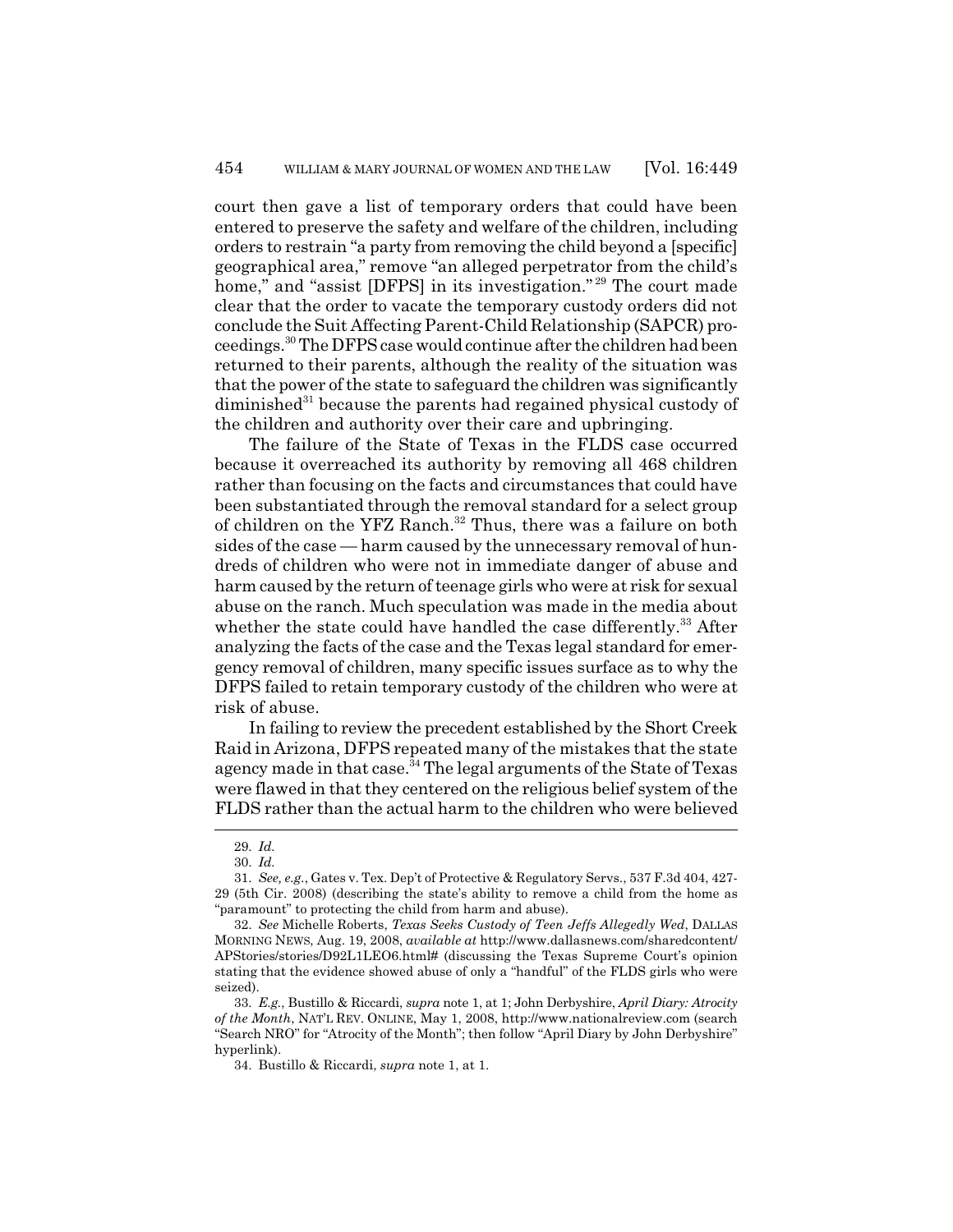to have been sexually abused.<sup>35</sup> DFPS mistakenly argued that the families on the YFZ Ranch were all part of one household when, in fact, the evidence supported that there were many different households amongst the nineteen residences on the ranch.<sup>36</sup> This flawed argument led to another mistake — failure to provide each set of parents an individualized due process hearing. Rather than treating this case like a "class-action removal,"<sup>37</sup> DFPS should have evaluated the parents living in different physical dwellings on their own merits in regards to whether they abused or neglected their children or any of the children in their direct care and custody.

With regard to the evidence presented by the state, it is unclear but suspected that there was more evidence available to show instances of abuse and neglect than could be admitted in district court.<sup>38</sup> Based on what was presented however, the state proffered no evidence of the child victim from the initial DFPS referral.<sup>39</sup> The evidence that was presented regarding the alleged sexual abuse victims, the pregnant minors, and the minors who already had children on the ranch, arguably satisfied the low burden set forth for removal in the Texas Family Code,<sup>40</sup> but it was very poorly laid out. Neither the pregnant minors nor the minors with children located on the YFZ Ranch made an outcry of sexual abuse.<sup>41</sup> Because the established methods of interviewing child victims and witnesses of child abuse or neglect did not work with this population of children, the state caseworkers and interviewers had a difficult task in developing trust with a group of children who were taught to fear and avoid "evil"

<sup>35.</sup> *In re* Steed, No. 03-08-00235-CV, 2008 WL 2132014, at \*2 (Tex. App. May 22, 2008) (mem.).

<sup>36.</sup> *Id.* at \*2, \*3 n.10.

<sup>37.</sup> Roberts, *supra* note 1, at 7C.

<sup>38.</sup> *See Lead Texas CPS Attorneys Resign: Disagreement on Handling FLDS Cases*, POLYGAMY: NEWS & VIEWS FROM THE CHILD PROTECTION PROJECT, June 2009, at 1, 3 (reporting that two CPS attorneys felt that the YFZ cases were being dropped too fast, in contravention of typical CPS procedure); Jordan Smith, *More FLDS Woes for CPS*, AUSTIN CHRON., Oct. 31, 2008, *available at* http://www.austinchronicle.com/gyrobase/ Issue/story?oid=oid:696857 (noting that Gary Banks, lead counsel for CPS, and Charles Childress, head of the agency's San Angelo legal team, resigned from their jobs with CPS, "prompting speculation that Childress might not be pleased with the way things have gone").

<sup>39.</sup> *In re* Tex. Dep't of Family & Protective Servs., 255 S.W.3d 613, 613-14 (Tex. 2008) (per curiam).

<sup>40.</sup> *See* TEX.FAM.CODE ANN. § 262.201(b) (Vernon Supp. 2009) (stating that the court need not order the return of a child removed from his or her parents if it "finds sufficient evidence to satisfy a person of ordinary prudence and caution that . . . there was a danger to [the child's] physical health or safety").

<sup>41.</sup> *See* 4 Reporter's Record, *supra* note 15, at 275-77 (suggesting that Ms. Voss, the testifying witness, could not identify a time when any minor made an allegation of sexual abuse).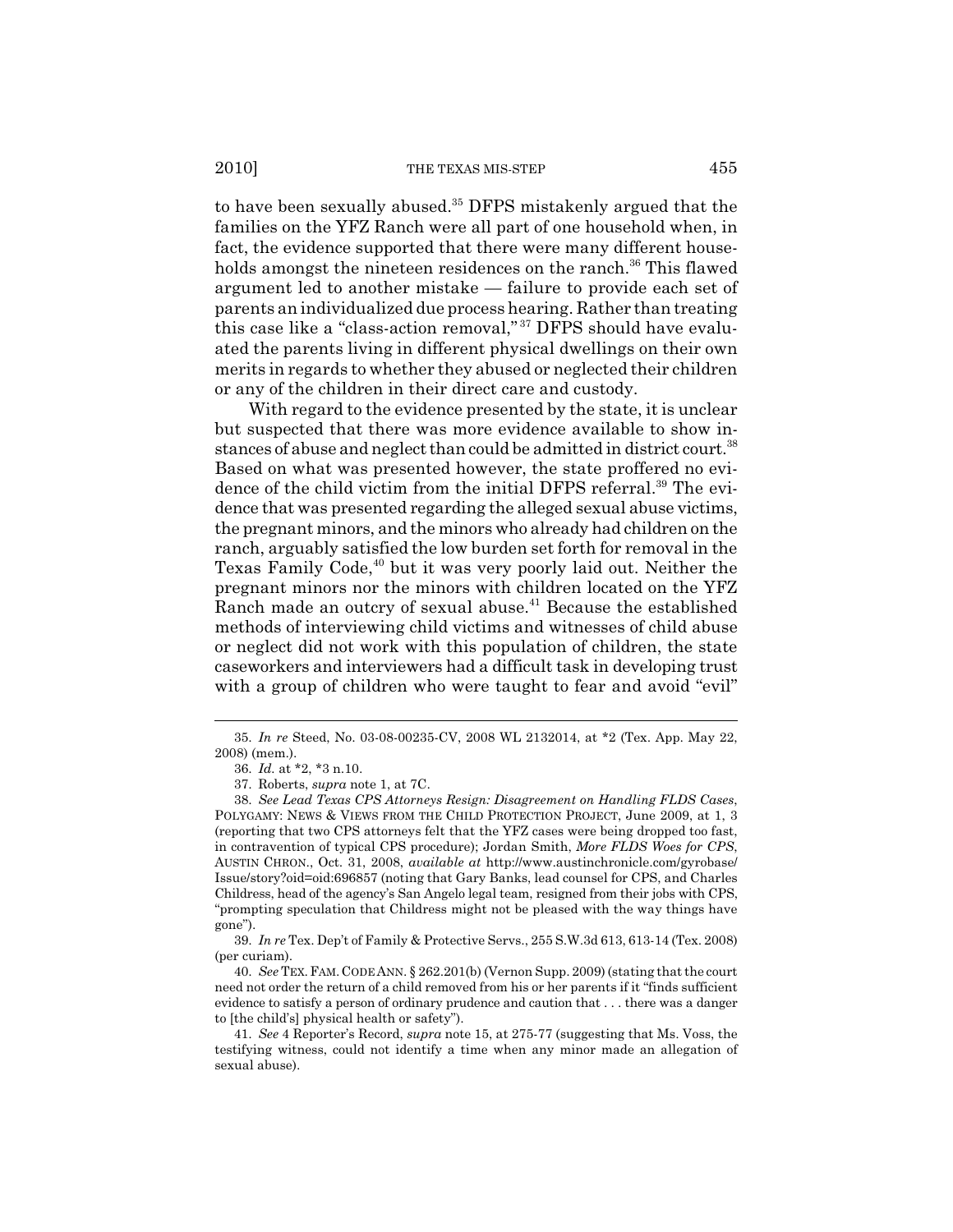outsiders.42 The pregnant teens also may have been afraid that their spiritual husbands would be arrested if they identified them.<sup>43</sup> Therefore, there was no sexual abuse outcry by a child implicating an adult as the perpetrator. Texas had to connect the dots to determine which teenage mothers were spiritually married to which spiritual husbands and, in some cases, even which children belonged to these mothers.<sup>44</sup>

The Texas Family Code and child welfare policy are inadequate to protect all abused children. Part of the reason that the state could not meet its burden of proof was because the state law only provides for removal when children face "a danger to the[ir] physical health or safety." 45 Children who are alleged to have been "conditioned" or psychologically maltreated are not protected by the current state removal standard.<sup>46</sup> This is the case for approximately half the states in the country.47 The impact of psychological abuse and its inclusion in emergency child removal statutes is an important revelation of the Texas FLDS case.

Since the decision of the Texas Supreme Court in May 2008, all of the children have been returned to their mothers.<sup>48</sup> The media coverage has been less than neutral throughout the ongoing case, ranging from condemnation of child brides and sexual abuse to defense of the outlier group to maintain their polygamous lifestyle.49

45. TEX. FAM. CODE ANN. § 262.201(b)(1) (Vernon Supp. 2009).

46. *See id.* § 262.201(b)(1), (d) (providing that the court considers only the physical health or safety and not the psychological health or safety of the child when deciding whether removal is warranted).

47. CHILD WELFARE INFO. GATEWAY, U.S. DEP'T OF HEALTH & HUMAN SERVS., DEFINITIONS OF CHILD ABUSE AND NEGLECT: SUMMARY OF STATE LAWS 3 (2007), http:// www.childwelfare.gov/systemwide/laws\_policies/statutes/define.pdf; *see also* Celia Doyle, *Emotional Abuse of Children: Issues for Intervention*, 6 CHILD ABUSE REV. 330, 330-31 (1997) (noting the various terms used to describe the emotional abuse of children).

48. Ben Winslow, *All FLDS Children Returned to Parents*, DESERET NEWS, June 5, 2008, at A08.

49. *See, e.g.*, Ben Winslow, *FLDS, Pro-polygamy Group Meet*, DESERET NEWS, June 25, 2008, at A10 (interviewing a strongly supportive member of a pro-polygamy group); Marci A. Hamilton, *Taking Stock of the 2008 Intervention at the Texas Fundamentalist Latter-Day Saints Compound on its One-Year Anniversary: The Lessons We Must Learn to Effectively Protect Children in the Future*, FINDLAW, Apr. 16, 2009, http://writ.news .findlaw.com/hamilton/20090416.html (using vivid language to depict the leader of the ranch as a child molester).

<sup>42.</sup> Terri Langford, *Sect Youths Conditioned to Deceive Outsiders*, HOUSTON CHRON., Apr. 10, 2008, *available at* http://www.chron.com/disp/story.mpl/front/5688909.html.

<sup>43.</sup> *See infra* text accompanying notes 50-52 (discussing the criminal cases that followed the child welfare cases).

<sup>44.</sup> *See, e.g.*, CPS Investigation Summary: Rachel Keate, Petitioner's Exhibit 4, 6 Reporter's Record, *supra* note 15 (illustrating the fact that Rachel Keate was evasive as to whether and to whom she was spiritually married and also denied being the mother of her child); CPS Investigation Summary: Marilyn Keate, Petitioner's Exhibit 18, 7 Reporter's Record, *supra* note 15 (showing that Marilyn Keate refused to identify her children for the investigator).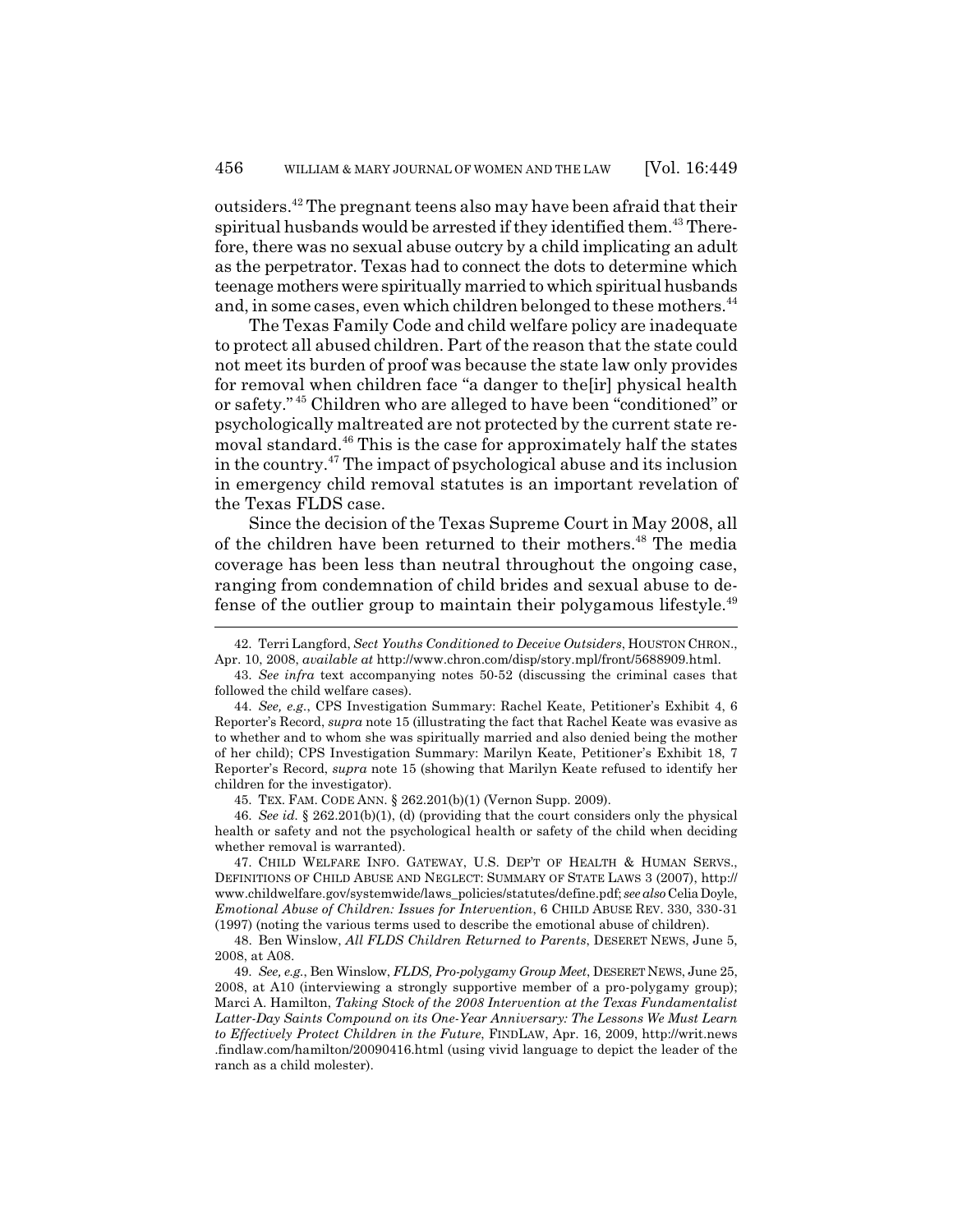The Attorney General of Texas has now turned to the criminal courts to deal with the abuses of children revealed in the Texas raid.<sup>50</sup> The state has indicted twelve men on charges related to underage marriages at the YFZ Ranch, including sexual assault of a child, conducting an unlawful marriage ceremony involving a minor, bigamy, and failure to report child abuse.<sup>51</sup> The trials began in the fall of  $2009$ before the same judge that ruled on the DFPS case, and the first FLDS sect member has been convicted of sexual assault of a child and sentenced to ten years in prison and an  $$8000$  fine.<sup>52</sup> In addition, the Texas Legislature has attempted to pass some new laws that are related to the FLDS case and the procedural quandary in which the court found itself.53 While the states of Utah and Arizona have attempted to work cooperatively with their respective FLDS communities,<sup>54</sup> Texas is in "Don't Mess with Texas" mode.<sup>55</sup> With recent stiffer sentencing guidelines for child sex abusers in Texas,  $56$  it may be wise for the FLDS to watch their feet.

Part I of this Article sets forth the specific facts of the Texas FLDS case, the fourteen-day hearing, and the Texas appellate and supreme court review of the lower court decision. Part II provides a historical background of the Short Creek Raid of 1953, a state investigation which involved the removal of 263 children from an FLDS

53. Nathan Bernier, *Lawmakers Investigating Past CPS Actions*, KUTNEWS, Mar. 11, 2009, http://www.publicbroadcasting.net/kera/news.newsmain?action=article&ARTICLE  $\_ID = 1479830$ &sectionID-1.

55. *See, e.g.*, Bowers, *supra* note 54 (describing "the more interventionist approach of Texas in cracking down on the breakaway Mormon sect").

56. TEX. PENAL CODE ANN. § 22.021(f) (Vernon Supp. 2009).

<sup>50.</sup> Brian West, *Texas City Awaiting Next Phase of Case*, DESERET NEWS, June 8, 2008, at A02.

<sup>51.</sup> Michelle Roberts, *Texas Attorney General Attends Polygamy Trial*, DESERET NEWS, Dec. 9, 2009, at A07; News Release, Greg Abbott, Statement by Texas Attorney General Greg Abbott (Nov. 12, 2008), *available at* http://www.oag.stat.tx.us/oagNews/release.php ?print=1&id=2569.

<sup>52.</sup> Michelle Roberts, *Polygamist Guilty of Sexual Assault*, HOUSTON CHRON., Nov. 6, 2009, at A1; *Texas Polygamist Sect Member Sentenced to 10 Years in Prison for Sexual Assault of a Child*, HAMILTON SPECTATOR (Ontario), Nov. 10, 2009, at 61; *see also* Brooke Adams, *Second Trial Begins for Polygamist Charged with Sexual Assault of a Child*, SALT LAKE TRIB., Dec. 8, 2009, *available at* 2009 WLNR 24726377 (noting that the second man to be tried in a case deriving from the raid is, like Raymond M. Jessop, being tried before Judge Walther).

<sup>54.</sup> *See* Faye Bowers, *States Divided on Approach to Polygamous Sect*, CHRISTIAN SCI. MONITOR, May 5, 2008, *available at* http://www.csmonitor.com/layout/set/print/content/ view/print/226828v (describing a 2003 "summit" between the Utah and Arizona attorneys general and the FLDS communities in the border region). Utah has gone as far as to issue a so-called "polygamy primer . . . as part of its outreach to polygamous groups." Brooke Adams, *Tip Sheet on Sect Raises Ire: FLDS Attorney Cites Bias, Stereotypes*, SALT LAKE TRIB., Apr. 23, 2008, *available at* http://www.reporternews.com/news/2008/apr/23/ tip-sheet-on-sect-raises-ire/?print=1.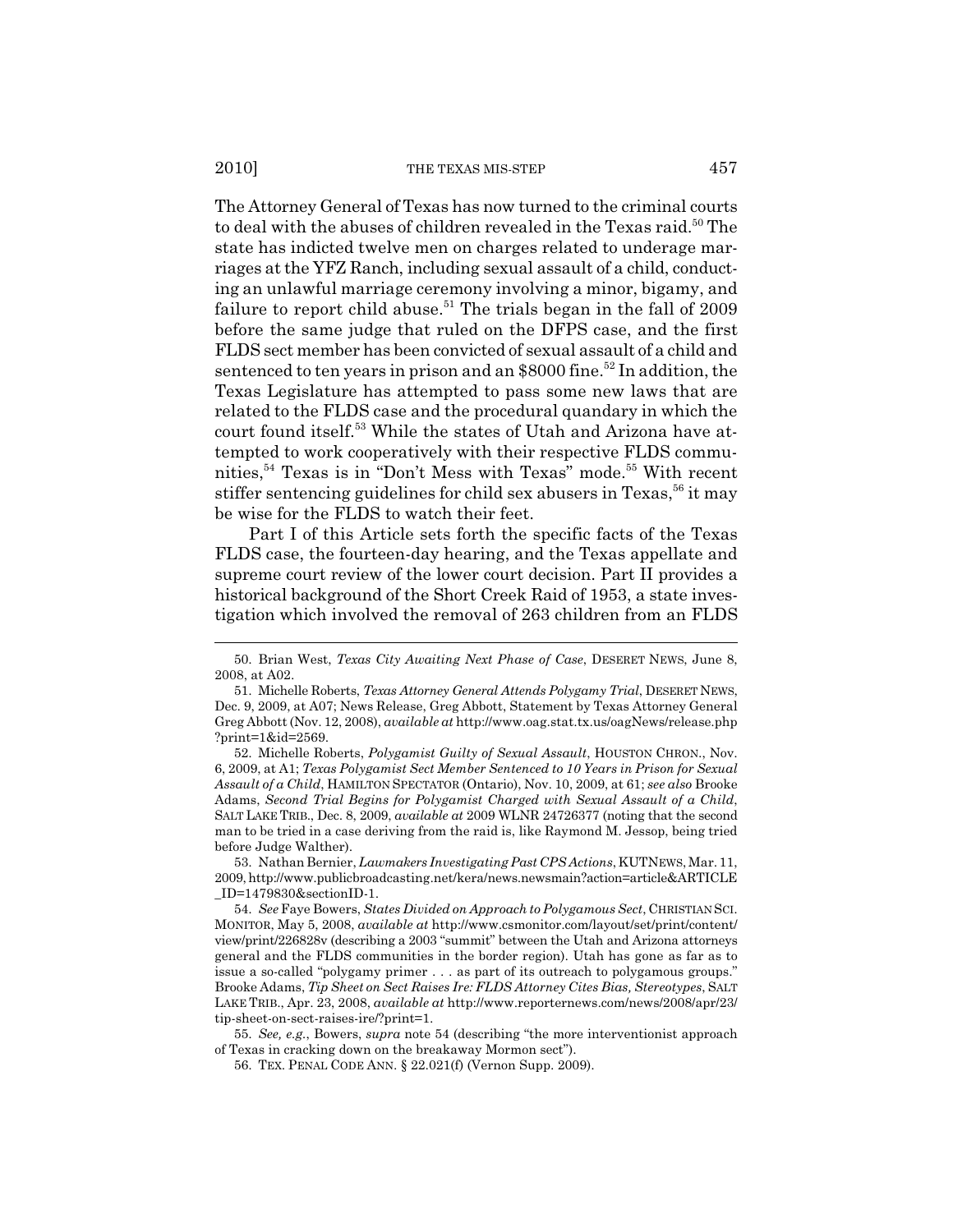remote enclave in Arizona.<sup>57</sup> Part III of this Article presents a case analysis of the Texas legal standard for emergency child removals, the due process hearing, and the subsequent appellate process. Part III also identifies the primary reason for the failure of the Child Protective Services (CPS) emergency child removal and divides this reason into four sub-parts. Part IV contemplates some additional factors that may have made a difference in the outcome of the case. The Conclusion describes how the case has proceeded since the children were returned to their parents and provides final thoughts on the efficacy of the case as a whole.

## I. CASE BACKGROUND AND ANALYSIS

## *A. Facts of Case*

On March 29, 2008, a referral was called in to the DFPS CPS hotline by staff members at a local family violence shelter, stating that a sixteen-year-old pregnant mother sought to leave the YFZ Ranch because she was being hit and raped by her forty-nine-yearold spiritual husband.58 She advised that she was "brought to the YFZ Ranch by her parents three years ago," and two years after her arrival, "she was spiritually married to an adult male member of the church." 59 The teenager reported that her husband would beat her when he was angry, including "hitting her in the chest and choking her."<sup>60</sup> The last time she was beaten was on Easter Sunday 2008.<sup>61</sup> The caller also stated that during a previous altercation, her husband had beaten her with such severity that he had broken several of her ribs, resulting in a visit to the hospital.<sup>62</sup> "She reported that the doctor wrapped her torso in an ace bandage and told her to 'take it easy for a few days."<sup>63</sup> The caller further stated that her husband would harm her by "forc[ing] himself on her sexually." 64 This young woman had called the shelter several times that day requesting assistance for her and her eight-month-old daughter to leave their current living situation.<sup>65</sup> She advised that "she was not allowed to leave the YFZ Ranch, unless it was to receive medical care," and even then she

<sup>57.</sup> *See* discussion *infra* Part I.

<sup>58.</sup> Affidavit in Support of Petition, *supra* note 2, at 2-3.

<sup>59.</sup> *Id.* at 3.

<sup>60.</sup> *Id.*

<sup>61.</sup> *Id.*

<sup>62.</sup> *Id.*

<sup>63.</sup> *Id.*

<sup>64.</sup> *Id.*

<sup>65.</sup> *Id.* at 2-3.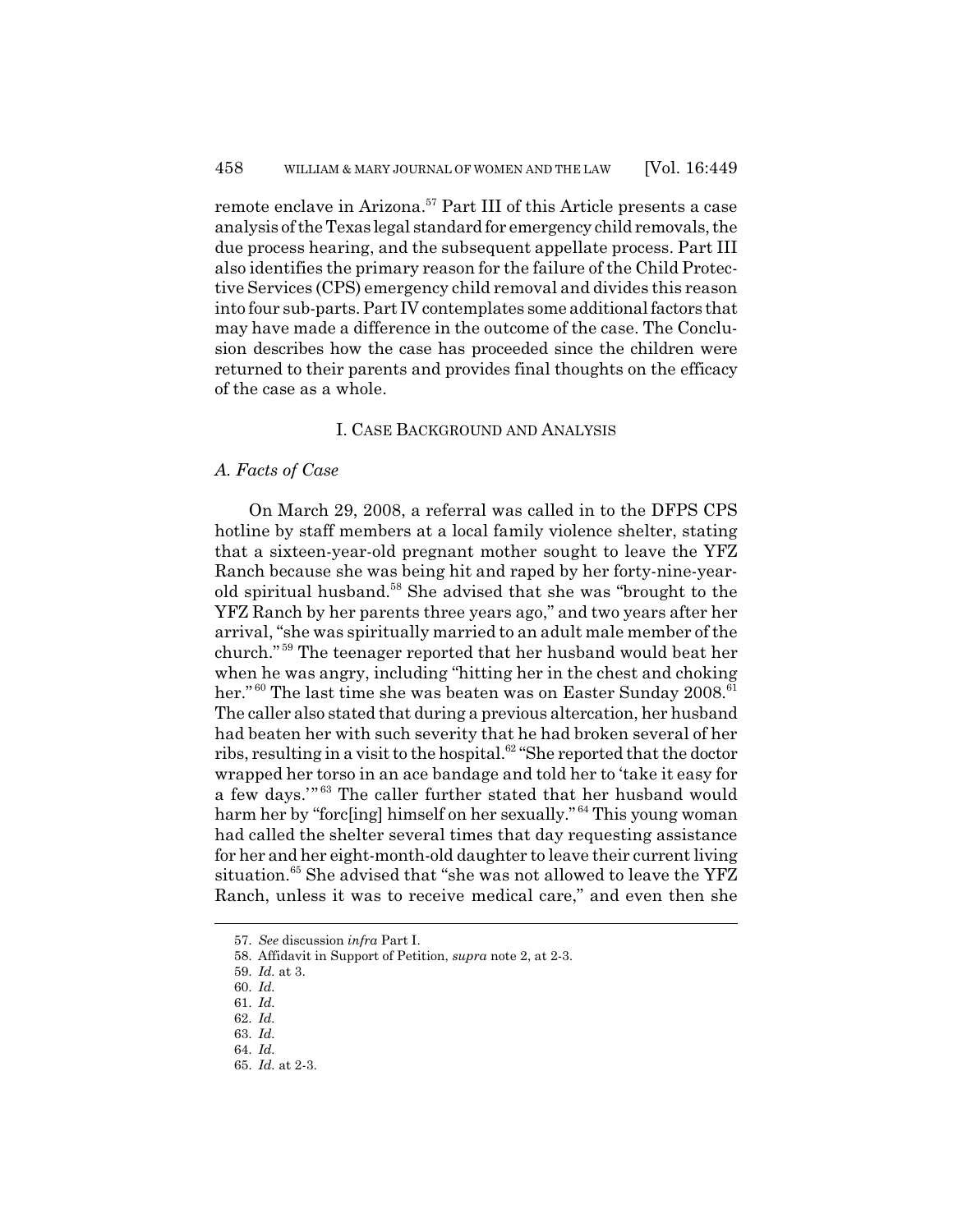would be accompanied by other members of the ranch.<sup>66</sup> She indicated that the man to whom she was spiritually married was also married to several other women, and she was his seventh wife.<sup>67</sup> The caller "stated that her parents [did] not live on the YFZ Ranch and that she [had] not had any contact with them to explain that she [did] not want to continue to be on the ranch."<sup>68</sup>

On March 30, 2008, the teenaged mother contacted the shelter again, stating that she was "married in a spiritual union" to a man who had three other wives residing on the YFZ Ranch.<sup>69</sup> She reported that her husband had "gone away for a while to the 'outsider's world,' but she said she did not know why he left the ranch." 70 During this conversation, the young woman "indicated that she was being held against her will at the YFZ Ranch and church members had told her that if she tried to leave, she [would] be found and locked up."<sup>71</sup> Church members also informed her that if she left YFZ Ranch, "outsiders [would] hurt her, force her to cut her hair, to wear make up [sic] and clothes[,] and to have sex with lots of men."<sup>72</sup> She further stated "that her parents, who had returned to their hometown outside the State, were preparing to send her [fifteen] year old sister to live at the YFZ Ranch." 73 At the end of the conversation, the caller "began crying and . . . stated that she [was] happy and fine[,] and [did] not want to get into trouble."<sup>74</sup> She concluded by stating that "everything" she had previously said should be forgotten." <sup>75</sup>

DFPS determined that these facts warranted an investigation to locate the teenager and her infant child.<sup>76</sup> Any referral regarding sexual abuse of a child is a "priority one" call for DFPS, requiring investigators and police to respond within twenty-four hours.<sup>77</sup> Since

<sup>66.</sup> *Id.* at 3.

<sup>67.</sup> *Id.*

<sup>68.</sup> *Id.* 69. *Id.* at 3-4.

<sup>70.</sup> *Id.* at 4.

<sup>71.</sup> *Id.*

<sup>72.</sup> *Id.*

<sup>73.</sup> *Id.*

<sup>74.</sup> *Id.*

<sup>75.</sup> *Id.*

<sup>76.</sup> *Id.*

<sup>77.</sup> *See* TEX.FAM. CODE ANN. § 261.301(d)(2) (Vernon 2008) (requiring DFPS to "assign priorities and prescribe investigative procedures for investigations based on the severity and immediacy of the alleged harm to the child"); Tex. Dep't of Family & Protective Servs., Child Protective Services, Investigations, http://www.dfps.state.tx.us/Child\_Protection/ About\_Child\_Protective\_Services/investigation.asp#priorities (last visited Feb. 7, 2010) [hereinafter DFPS Investigations] (explaining that "[p]riority [one] reports include all reports of children who appear to face an immediate risk of abuse or neglect that could result in death or serious harm," and that "[i]nvestigations of these reports must be initiated within [twenty-four] hours of receiving the call report").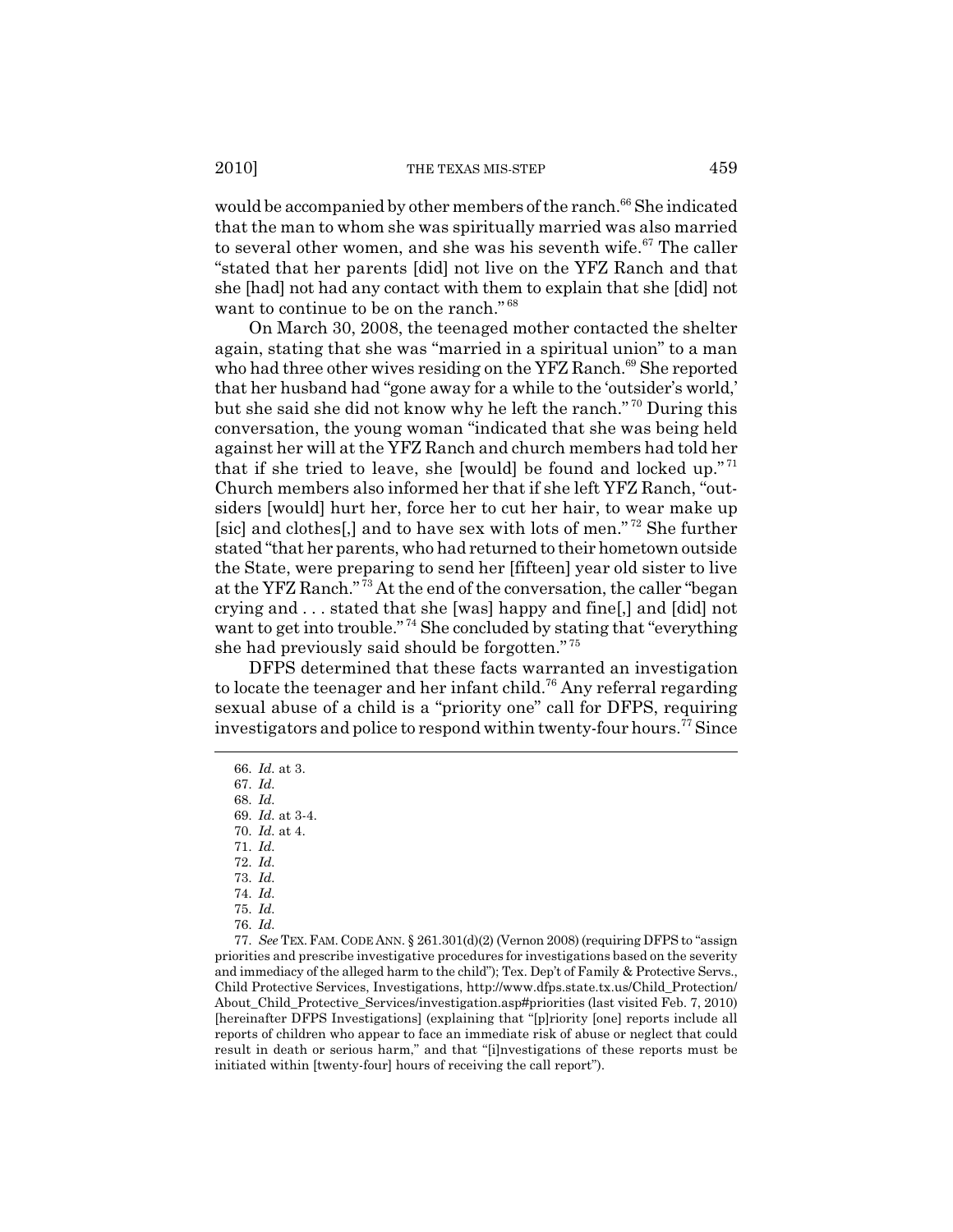the state of Texas conducts joint investigations of child abuse and neglect pursuant to the Texas Family Code, both DFPS and law enforcement collaborated in order to conduct an effective investigation on the YFZ Ranch.78 On Thursday, April 3, 2008, DFPS filed a Petition for Orders in Aid of Investigation of a Report of Child Abuse or Neglect with the 51st District Court, and Judge Barbara Walther issued an Order allowing DFPS on the property of the YFZ Ranch.79 The order also allowed for the transporting and interviewing of children at the YFZ Ranch.<sup>80</sup> Law enforcement entered the ranch on April 3 and secured the ranch so that DFPS investigators could begin interviewing residents and children.<sup>81</sup>

The first interviews with underage girls at the ranch revealed a pattern of underage girls being "spiritually united" with adult men and having children with the men.<sup>82</sup> Numerous girls had small children, and girls told investigators that marriages could occur at any age.<sup>83</sup> Investigators also observed a pattern of deceit in the first interviews, including "children [being] moved from location to location in an apparent attempt to prevent investigators from talking to them." <sup>84</sup> "Women and children [also] frequently said they could not answer questions about the ages of girls or family relationships." 85 "When an investigator asked one girl how old she was, she looked at her husband," who said, "'[y]ou're [eighteen]."<sup>86</sup> The girl then informed investigators that she was eighteen years old.<sup>87</sup> "Other school-aged children and teens would provide only first names and said they [did not] know their birthdates[,] or had been told by their parents not to answer questions." <sup>88</sup>

DFPS investigators identified twenty-seven girls who stated that they were fourteen to seventeen years old.<sup>89</sup> Some of the teenage girls

<sup>78.</sup> TEX. FAM. CODE ANN. § 261.3011 (Vernon 2008); Affidavit in Support of Petition, *supra* note 2, at 4-5.

<sup>79.</sup> Order for Investigation of Child Abuse, *In re* S.J., No. 2778 (51st Dist. Ct., Schleicher County, Tex. Apr. 3, 2008); Petition for Orders in Aid of Investigation of a Report of Child Abuse or Neglect, *In re* S.J., No. 2778 (51st Dist. Ct., Schleicher County, Tex. Apr. 3, 2008) [hereinafter Petition for Orders in Aid of Investigation].

<sup>80.</sup> Order for Investigation of Child Abuse, *supra* note 79, at 1-2.

<sup>81.</sup> Affidavit in Support of Petition, *supra* note 2, at 4-5.

<sup>82.</sup> ELDORADO INVESTIGATION, *supra* note 17, at 3, 6.

<sup>83.</sup> *Id.*

<sup>84.</sup> *Id.*

<sup>85.</sup> *Id.*

<sup>86.</sup> Tex. Dep't of Family & Protective Servs., DFPS Provides Senate Committee with Eldorado Update, http://www.dfps.state.tx.us/About/News/2008/2008-04-30\_Eldorado \_Senate.asp (last visited Feb. 9, 2010) [hereinafter Eldorado Update to Senate].

<sup>87.</sup> *Id.*

<sup>88.</sup> *Id.*

<sup>89.</sup> *Id.*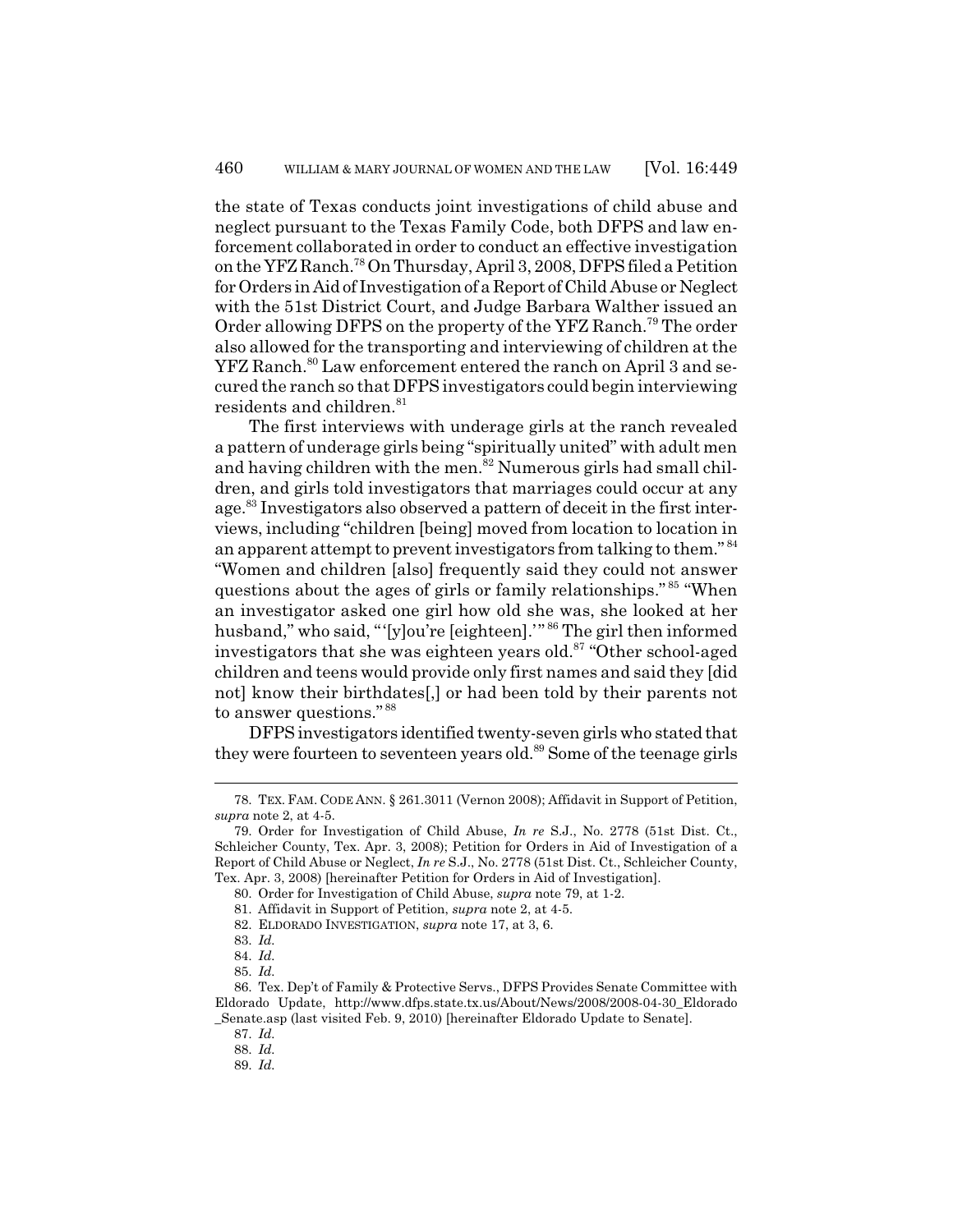stated that they knew a sixteen-year-old Sarah Jessop who had a child, but did not know where she was located.<sup>90</sup> Furthermore:

There [were] an additional [twenty-six] girls who . . . provided conflicting information about their ages, at some points indicating they [were] minors and at other times saying they [were] adults. Of these [fifty-three] girls, more than [thirty] [had] children, [were] pregnant, or both. Six of these girls [had] two children, and two [had] three children.<sup>91</sup>

In addition to the suspected sexual abuse of girls on the ranch, DFPS investigated the possible sexual abuse of some young boys "[b]ased on interviews with the children and journal entries found at the ranch." 92 Finally, DFPS found "[m]edical exams and reports by the children [that] indicated that at least [forty-one] children . . . had broken bones in the past." 93 Although DFPS did not have complete medical information on many children or x-rays, this was "cause for concern and something [it wanted to] continue to examine." <sup>94</sup>

On Friday, April 4, 2008, DFPS "took temporary legal custody of [eighteen] girls (ages [six] months to [seventeen] years) after investigators concluded they had been abused or were in imminent risk of future abuse." 95 Subsequently, thirty-four other girls were taken to an Eldorado civic center "for further questioning to determine if they had been abused or were at risk of abuse," and another eighty-five children were later transported to the civic center for questioning.<sup>96</sup> On Saturday, April 5, 2008, DFPS "continued interviewing the children at the civic center and the ranch," calling in additional "special investigators from around the state to assist." 97 By Sunday, April 6, 2008, there were 246 children and 93 women in DFPS care, and DFPS "continued to work with law enforcement to locate children at the ranch and bring them to the shelters in San Angelo." 98 A centralized

<sup>90. 4</sup> Reporter's Record, *supra* note 15, at 177-78. According to the Bishop's Family Record, there were two teenagers between sixteen and seventeen named Sarah Jessop, but they were not married to anyone named Dan Barlow who was middle-aged. Bishop's Record, Petitioner's Exhibit 4, 6 Reporter's Record, *supra* note 15 [hereinafter Bishop's Record].

<sup>91.</sup> Eldorado Update to Senate, *supra* note 86.

<sup>92.</sup> *Id.*

<sup>93.</sup> *Id.*

<sup>94.</sup> *Id.*

<sup>95.</sup> Tex. Dep't of Family & Protective Servs., Overview of the Investigation — Eldorado, Texas, As of April 28, 2008, Chronology and Status Report, http://www.dfps.state.tx .us/About/News/2008/2008-04-28\_chronology.asp (last visited Feb. 9, 2010) [hereinafter Chronology and Status Report].

<sup>96.</sup> *Id.*

<sup>97.</sup> *Id.*

<sup>98.</sup> *Id.*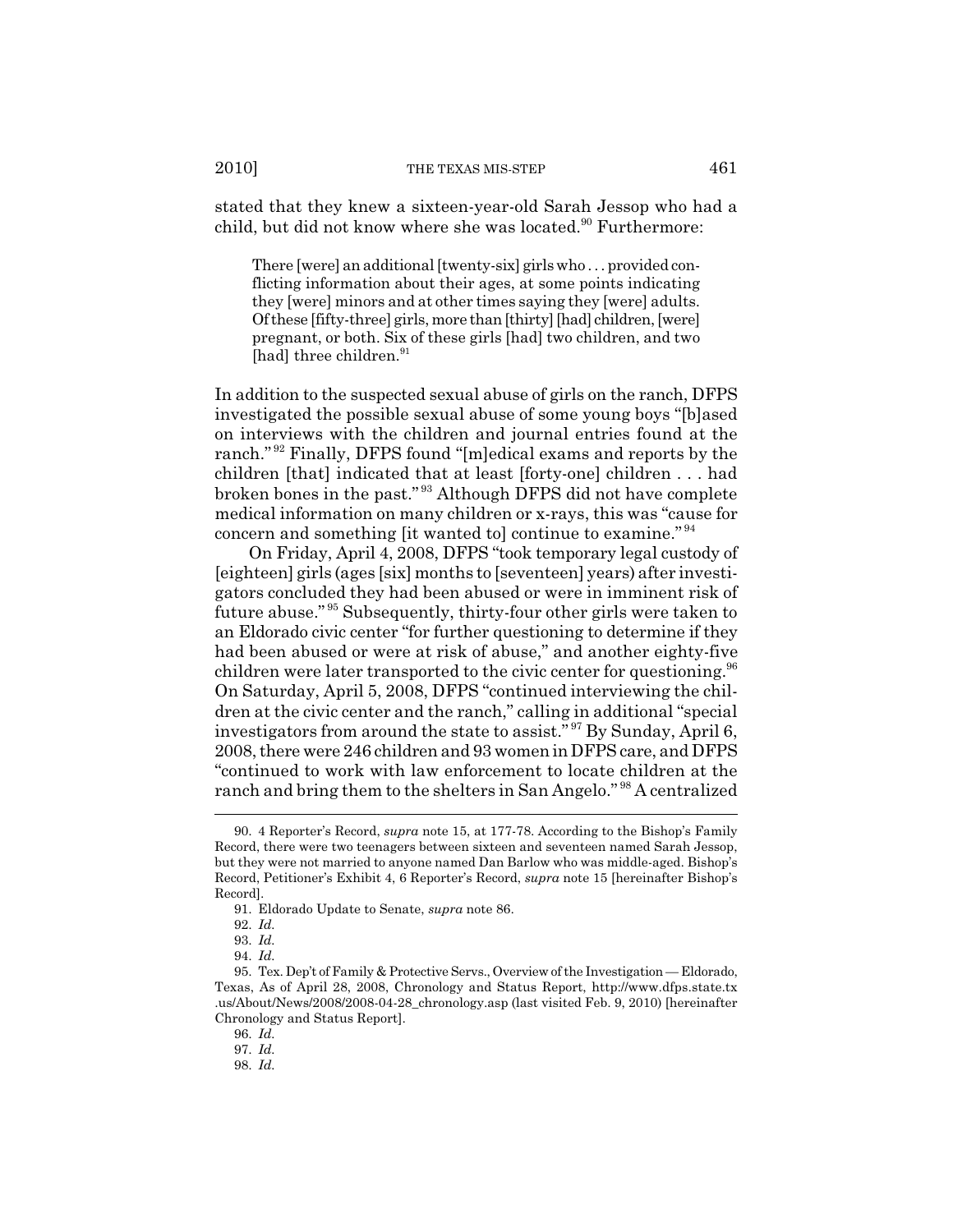shelter was established at the Fort Concho complex after the Governor's Division of Emergency Management activated a mass care plan.99 It was not until Monday, April 7, 2008, that DFPS filed its Original Petition for Protection of Children in an Emergency and for Conservatorship in Suit Affecting the Parent-Child Relationship.100

On the same day that the Original Petition was filed, "Judge Barbara Walthers [sic] granted DFPS temporary legal custody of all 401 children in the shelter in San Angelo" after determining that "some of the[] children had been sexually and physically abused and the rest [of the children were] at risk of abuse" if they returned to their homes.<sup>101</sup> "[Fifteen] more children were transported to the shelter [on April 7, 2008], bringing the total number of children in state custody to 416."102 The fourteen-day adversarial hearing was set for April 17, 2008, to determine if the children should remain in state care.103 Judge Walther issued several orders prior to the hearing on April 17, including an order for DFPS to keep all the removed children in the San Angelo area and outside the foster care system until the fourteen-day hearing, and an order for DFPS "to confiscate the cell phones of the 139 women [in the shelter] to prevent witnesses [sic] tampering and interference with the legal process."<sup>104</sup>

On Monday, April 14, 2008, DFPS decided to separate the children from the mothers who were in the shelter.<sup>105</sup> "Adult women with very young children were provided the opportunity to remain at the shelter. The other women were given the choice to return to the YFZ Ranch or to a safe place. . . . [A]ttorneys of the children, mental health professionals[,] and others" weighed in on DFPS's decision to partially separate the mothers from their children, and Judge Walther concurred.106 On April 16, several hundred attorneys ad litem for the children and women were given the opportunity to meet with their clients in the San Angelo Coliseum.107 The fourteen-day hearing began at 9:00 A.M. on Thursday, April 17, 2008, with Judge Walther presiding, and concluded that night at  $9:00 \text{ P.M.}^{108}$  The next morning, the fourteen-day hearing resumed at 9:30 A.M., and concluded by the

<sup>99.</sup> *Id.*

<sup>100.</sup> Original Petition for Protection of Children in an Emergency and for Conservatorship in Suit Affecting the Parent-Child Relationship, *In re* 330 Children from the YFZ Ranch, No. 2902 (51st Dist. Ct., Schleicher County, Tex. Apr. 7, 2008).

<sup>101.</sup> Chronology and Status Report, *supra* note 95.

<sup>102.</sup> *Id.*

<sup>103.</sup> *Id.*

<sup>104.</sup> *Id.*

<sup>105.</sup> *Id.*

<sup>106.</sup> *Id.*

<sup>107.</sup> *Id.*

<sup>108.</sup> *Id.*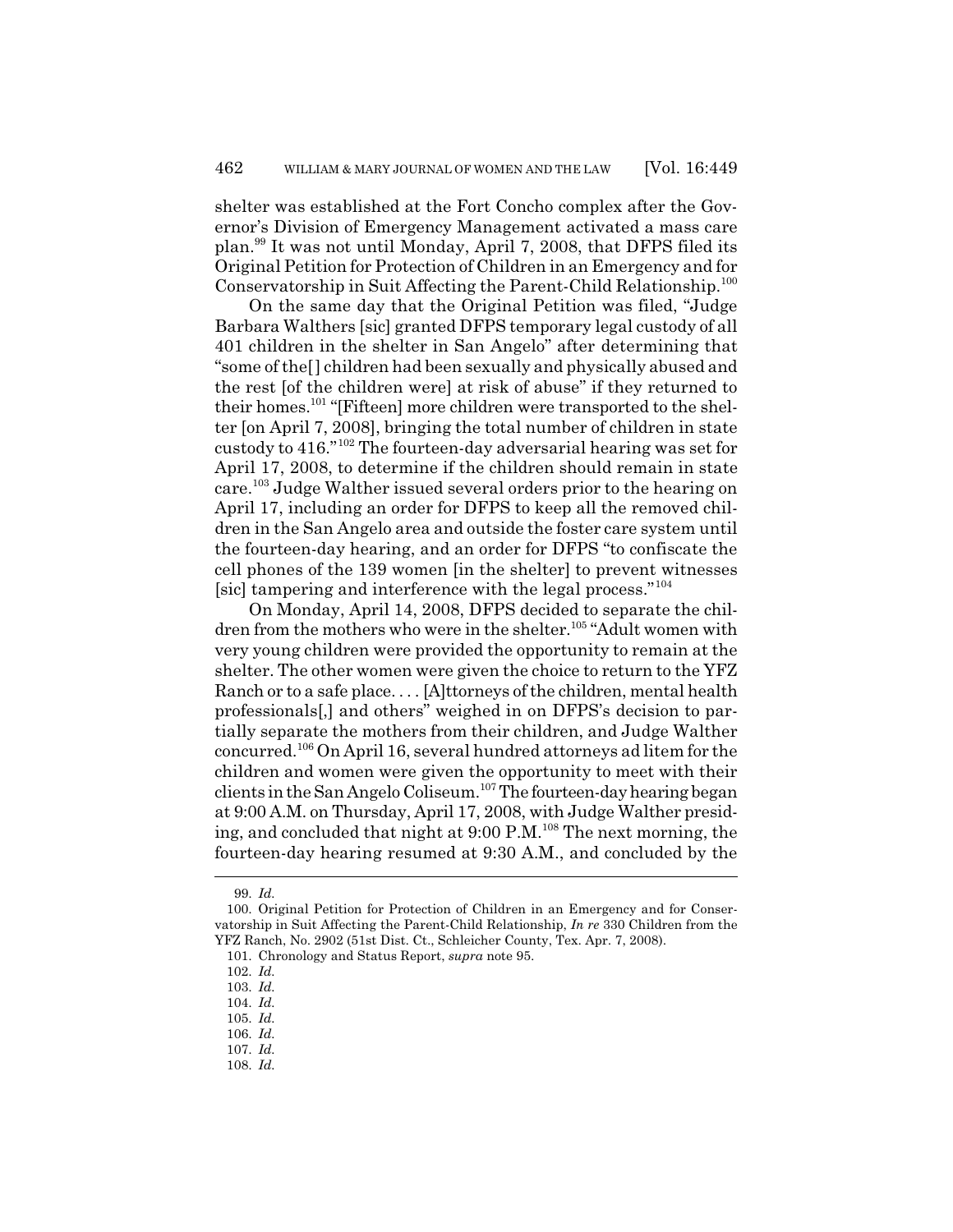end of the day with a decision in favor of DFPS to retain temporary custody of all of the children.<sup>109</sup>

#### *B. Child Removal Standard*

Texas law allows the state to exercise its rights under the *parens patriae* doctrine with or without a court order, depending on the circumstances of the children at risk.<sup>110</sup> When DFPS files an initial suit requesting permission from the court to take possession of a child without prior notice to the parents and an evidentiary hearing, its burden of proof is low. The facts must be "sufficient to satisfy a person of ordinary prudence and caution,"111 which is a lower burden than preponderance of the evidence. The state must show through a sworn affidavit by a person with personal knowledge that:

- (1) there is an immediate danger to the physical health or safety of the child or the child has been a victim of neglect or sexual abuse and that continuation in the home would be contrary to the child's welfare;
- (2) there is no time, consistent with the physical health or safety of the child, for a full adversary hearing . . . ; *and*
- (3) reasonable efforts, consistent with the circumstances and providing for the safety of the child, were made to prevent or eliminate the need for the removal of the child.<sup>112</sup>

Section 262.101 of the Texas Family Code applies when there is time to file a petition and affidavit before taking actual possession of the child.113 This section did not apply to the circumstances presented at the YFZ Ranch. The call that came into the CPS Hotline was a "priority one" referral,<sup>114</sup> which meant that CPS was required to respond within twenty-four hours of the referral.<sup>115</sup> After the call

<sup>109.</sup> *Id.*

<sup>110.</sup> *See* TEX.FAM.CODE ANN. § 262.001(a) (Vernon 2008) (stating that when the government has an interest in the child, it may file suit to take possession of the child or take the child without an order, as long as the taking is done in accordance with the Code); Late Corp. of the Church of Jesus Christ of Latter-Day Saints v. United States, 136 U.S. 1, 57 (1890) ("*[P]arens patriae* is inherent in the supreme power of every State . . . . for the prevention of injury to those who cannot protect themselves."); *see also* BLACK'S LAW DICTIONARY 1221 (9th ed. 2009) (defining *parens patriae* as the capacity of a state to provide protection to those who cannot protect themselves).

<sup>111. § 262.101.</sup>

<sup>112.</sup> *Id.* (emphasis added).

<sup>113.</sup> *Id.*

<sup>114.</sup> *See supra* note 77 and accompanying text (discussing the requirements for a priority one referral).

<sup>115. § 261.301(</sup>d)(2); *see also* ELDORADO INVESTIGATION, *supra* note 17, at 6 (explaining that the call received on the DFPS hotline alleged physical and sexual abuse, and that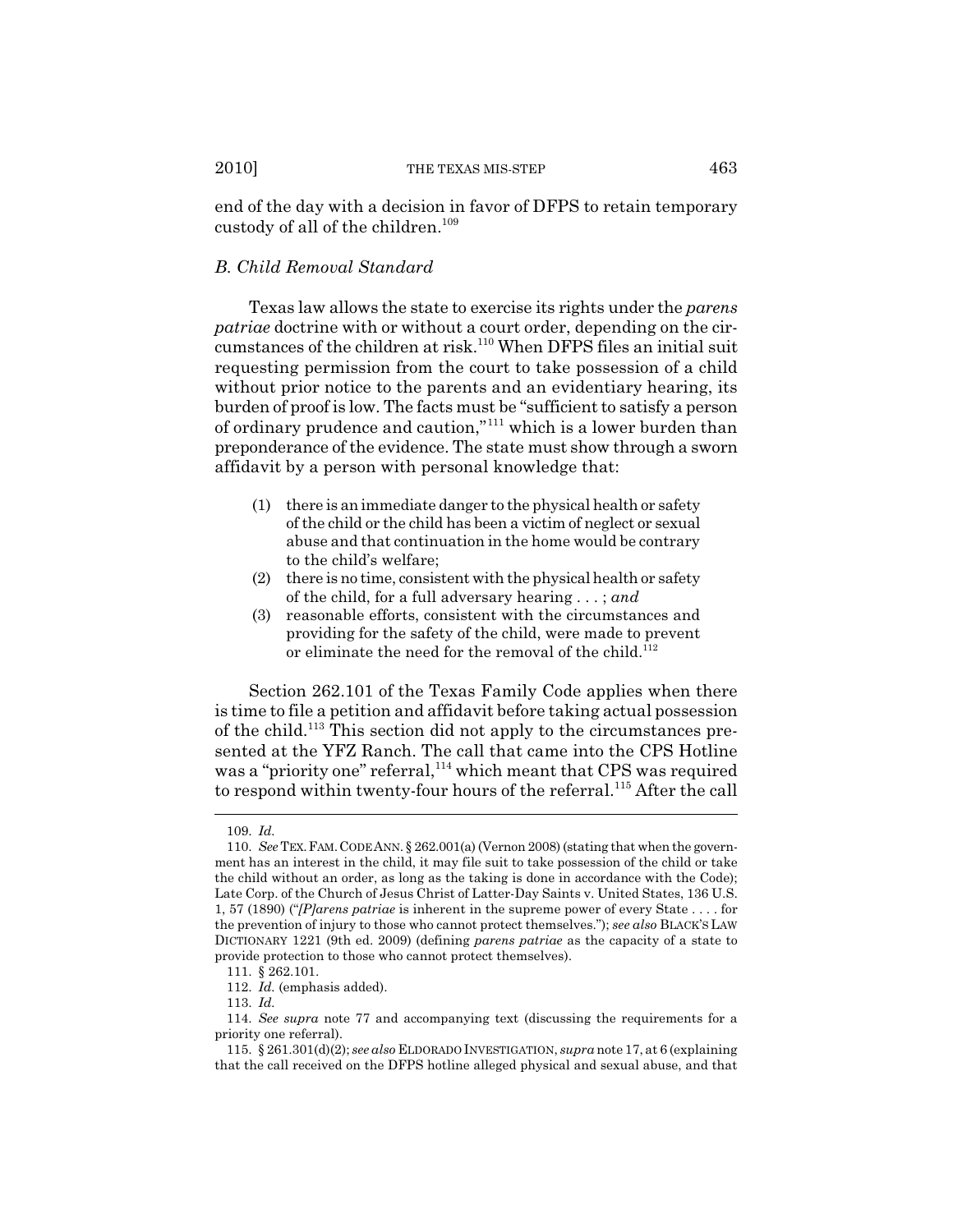came in on March 29, 2008, the joint investigation between the sheriff's office and the Department of Public Safety (DPS) began its attempt to locate Sarah Barlow, also known as Sarah Jessop, the caller to the local family violence shelter.<sup>116</sup> Within five days, CPS determined that some of the teenage girls had been sexually abused or were in imminent risk of future sexual abuse.<sup>117</sup> These children were taken into custody without court order on Friday, April 4, 2008, while CPS continued its investigation.<sup>118</sup>

The section that CPS turned to in order to take emergency possession of the first set of children without a court order was Texas Family Code section 262.104.<sup>119</sup> This section provides that DFPS, "a

119. § 262.104. The six conditions set forth in this section to justify removing a child without a court order are:

(1) on personal knowledge of facts that would lead a person of ordinary prudence and caution to believe that there is an immediate danger to the physical health or safety of the child;

(2) on information furnished by another that has been corroborated by personal knowledge of facts and all of which taken together would lead a person of ordinary prudence and caution to believe that there is an immediate danger to the physical health or safety of the child;

(3) on personal knowledge of facts that would lead a person of ordinary prudence and caution to believe that the child has been the victim of sexual abuse;

(4) on information furnished by another that has been corroborated by personal knowledge of facts and all of which taken together would lead a person of ordinary prudence and caution to believe that the child has been the victim of sexual abuse; *or*

(5) on information furnished by another that has been corroborated by personal knowledge of facts and all of which taken together would lead a person of ordinary prudence and caution to believe that the parent or person who has possession of the child is currently using a controlled substance as defined by Chapter 481, Health and Safety Code, and the use constitutes an immediate danger to the physical health and safety of the child.

*Id.* § 262.104(a) (emphasis added).

A sixth condition is set forth in subsection (b) that pertains to:

personal knowledge or information furnished by another, that has been corroborated by personal knowledge, that would lead a person of ordinary prudence and caution to believe that the parent or person who has possession of the child has permitted the child to remain on premises used for the manufacture of methamphetamine.

Texas law requires DFPS to investigate in that situation); DFPS Investigations, *supra* note 77 (stating that reports of an immediate risk of physical or sexual abuse qualify as priority one reports).

<sup>116.</sup> ELDORADO INVESTIGATION, *supra* note 17, at 6; *see also* Petition for Orders in Aid of Investigation, *supra* note 79, at 1 (disclosing that the caller was Sarah Jessop, also known as Sarah Barlow).

<sup>117.</sup> ELDORADO INVESTIGATION, *supra* note 17, at 6.

<sup>118.</sup> *In re* Tex. Dep't of Family & Protective Servs., 255 S.W.3d 613, 613-14 (Tex. 2008) (per curiam); *see also* ELDORADO INVESTIGATION, *supra* note 17, at 6 (discussing the removal without a court order of eighteen girls on Apr. 4, 2008).

*Id.* § 262.104(b).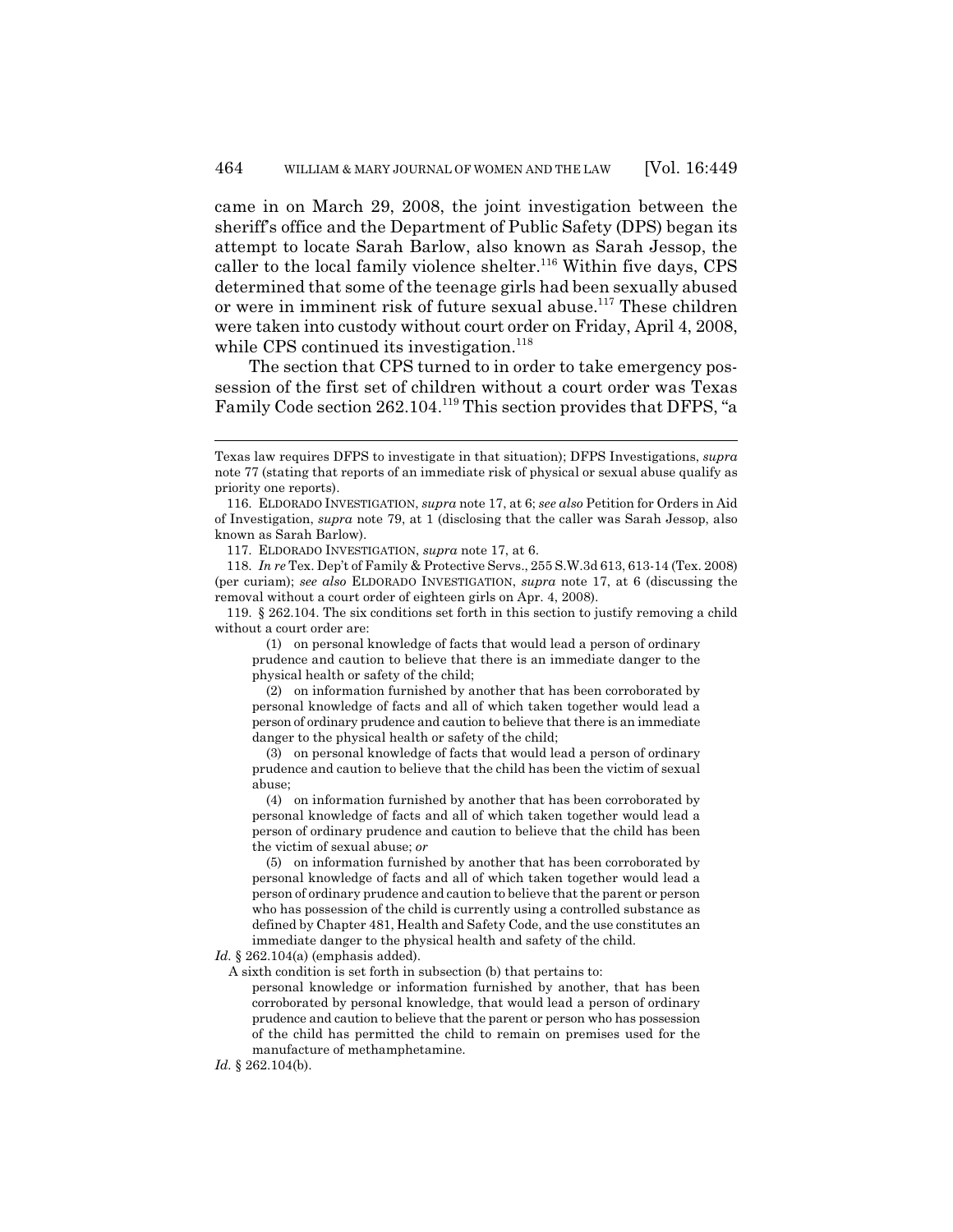law enforcement officer, or a juvenile probation officer may take possession of a child without a court order," *if* "there is no time to obtain a temporary restraining order or attachment before taking possession of a child consistent with the health and safety of that child."120 The difference between this section and section 262.201 is that DFPS does not have to prove three elements prior to taking temporary possession of the child.121 Under section 262.104, DFPS only has to show that one out of six conditions exists in order to prove that emergency possession is warranted.<sup>122</sup> Texas was able to show that condition four<sup>123</sup> existed because the investigators had witnessed what they thought were over thirty female minors with children and/or expecting children,<sup>124</sup> collected family information from the Bishop's  $Record<sub>1</sub><sup>125</sup>$  and interviewed the teenage girls with children as well as the pregnant teenagers.<sup>126</sup> The information furnished by the children along with their own personal knowledge led them to believe several of the female children had been victims of sexual abuse. $127$ 

Since the legal standard under section 262.104 is much lower than the legal standard established for the required initial hearing to be held the next business day after the removal and the fourteenday hearing,<sup>128</sup> DFPS knew it eventually would have to meet a higher legal standard. The subtle differences in the statutes governing removal of children should not be overlooked: they illustrate why CPS was able to push forward with the allegations of abuse and subsequent

<sup>120.</sup> *Id.* § 262.104(a).

<sup>121.</sup> *Compare id.* § 262.104(a) *with* § 262.201(b) (Vernon Supp. 2009) (requiring DFPS to prove that the child's health or safety is in danger, immediate removal is warranted, and that reasonable efforts to return the child have been made in order to keep the child after the fourteen-day adversarial hearing).

<sup>122. § 262.104.</sup>

<sup>123.</sup> *See* § 262.104(a)(4) (allowing DFPS to take possession of a child "on information furnished by another that has been corroborated by personal knowledge of facts and all of which taken together would lead a person of ordinary prudence and caution to believe that the child has been the victim of sexual abuse").

<sup>124.</sup> *See* Chronology and Status Report, *supra* note 95 (noting that DFPS took over thirty girls that investigators thought had been abused or were in imminent danger of being abused).

<sup>125.</sup> Tex. Dep't of Family & Protective Servs., Statement on Third Court of Appeals Ruling, http://www.dfps.state.tx.us/about/news/2008/eldorado/2008-05-22\_statement.asp (last visited Jan. 22, 2010).

<sup>126.</sup> Affidavit in Support of Petition, *supra* note 2, at 5 (noting that investigators found many teenagers who were pregnant or already had children during the course of the investigation, and believed from interviews with the children that there was a pervasive practice of young women having sexual relations with older men on the ranch).

<sup>127.</sup> *See id.* (noting that the investigators interviewed children and took note of the pregnant minors and minors with children in making their determination that the children on the ranch should be removed).

<sup>128.</sup> *See supra* text accompanying notes 119-27 (discussing the differences between §§ 262.104 and 262.201).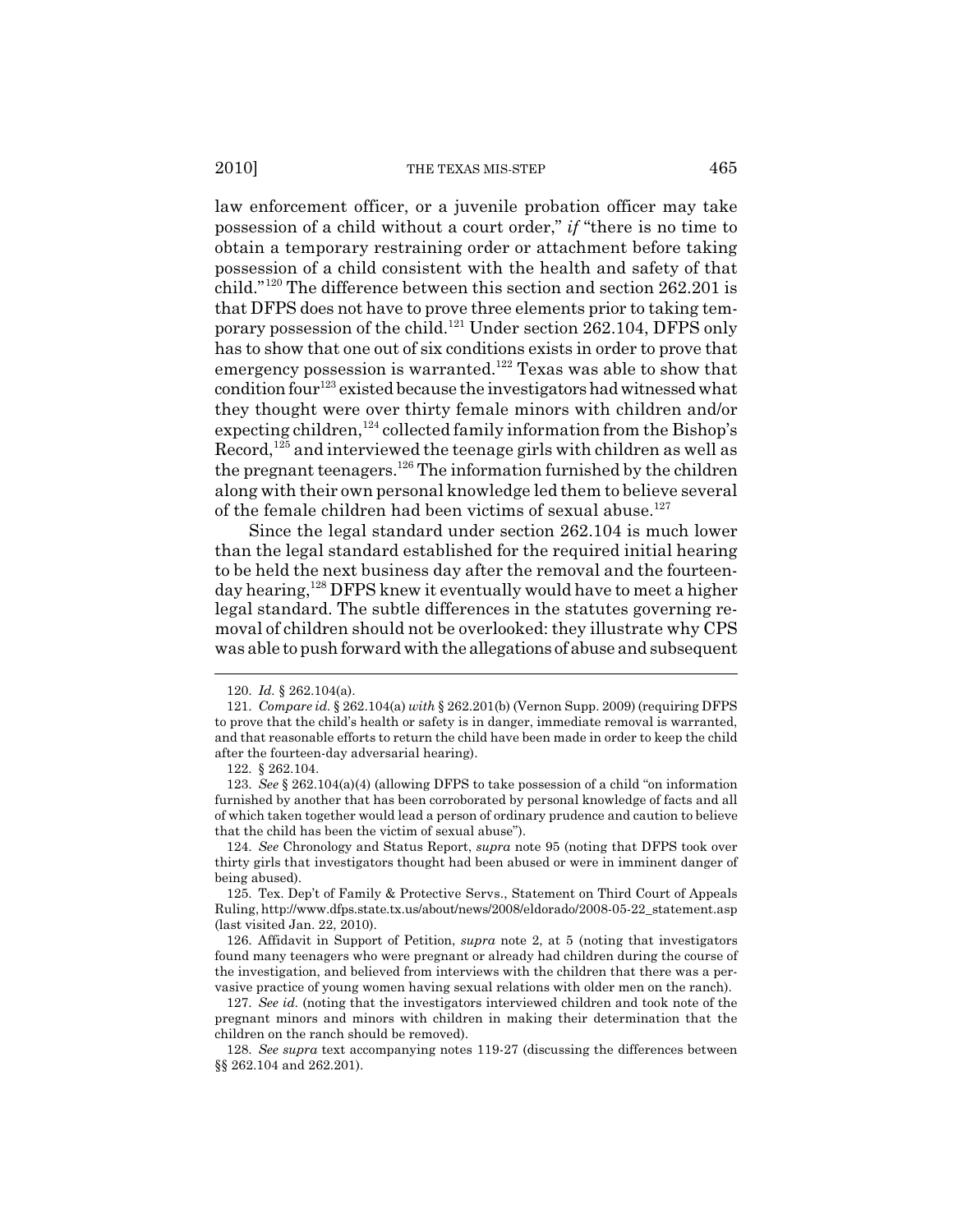investigative findings, despite how sparse the evidence presented at the fourteen-day hearing appeared. CPS, knowing it would need more evidence for subsequent hearings, first filed a petition with the court to obtain an order that would aid in its investigation of the report of child abuse or neglect.<sup>129</sup> The court order on April 3, 2008, granted DFPS the right to search the YFZ Ranch prior to filing its emergency removal petition,<sup>130</sup> and gave DFPS access to records it hoped would suffice as proof of underage spiritual marriages between older men and minor girls.

The state must still go before the district court to obtain an order after it has taken possession of children without a court order.<sup>131</sup> The hearing is typically *ex parte* and must be held "on or before the first working day after the date the child is taken into possession."<sup>132</sup> This hearing took place on Monday, April 7, 2008.<sup>133</sup> The legal standard at this hearing is very similar to the three-pronged standard set forth in section 262.101,<sup>134</sup> except that there is more of an emphasis placed on the issue of sexual abuse. Pursuant to Texas Family Code section 262.107, the court shall order the return of the child at the initial hearing unless the court is satisfied that:

- (1) there is a continuing danger to the physical health or safety of the child if the child is returned to the parent, managing conservator, possessory conservator, guardian, caretaker, or custodian who is presently entitled to possession of the child or the evidence shows that the child has been the victim of sexual abuse on one or more occasions and that there is a substantial risk that the child will be the victim of sexual abuse in the future;
- (2) continuation of the child in the home would be contrary to the child's welfare; and
- (3) reasonable efforts, consistent with the circumstances and providing for the safety of the child, were made to prevent or eliminate the need for removal of the child.<sup>135</sup>

Section 262.107 contains a subsection (b) which addresses what the court can consider in determining whether there is a continuing

<sup>129.</sup> Petition for Orders in Aid of Investigation, *supra* note 79, at 1-3.

<sup>130.</sup> Order for Investigation of Child Abuse, *supra* note 79, at 1; Petition for Orders in Aid of Investigation, *supra* note 79, at 1-3.

<sup>131.</sup> TEX. FAM. CODE ANN. § 262.107 (Vernon 2008).

<sup>132.</sup> *Id.* § 262.106 (a)-(b).

<sup>133.</sup> Chronology and Status Report, *supra* note 95.

<sup>134.</sup> *See* § 262.101 (requiring the government to prove that the child's health or safety is in immediate danger, that there is no time for a full adversarial hearing, and that the government has made reasonable efforts to prevent or eliminate the need to remove the child).

<sup>135.</sup> *Id.* § 262.107(a).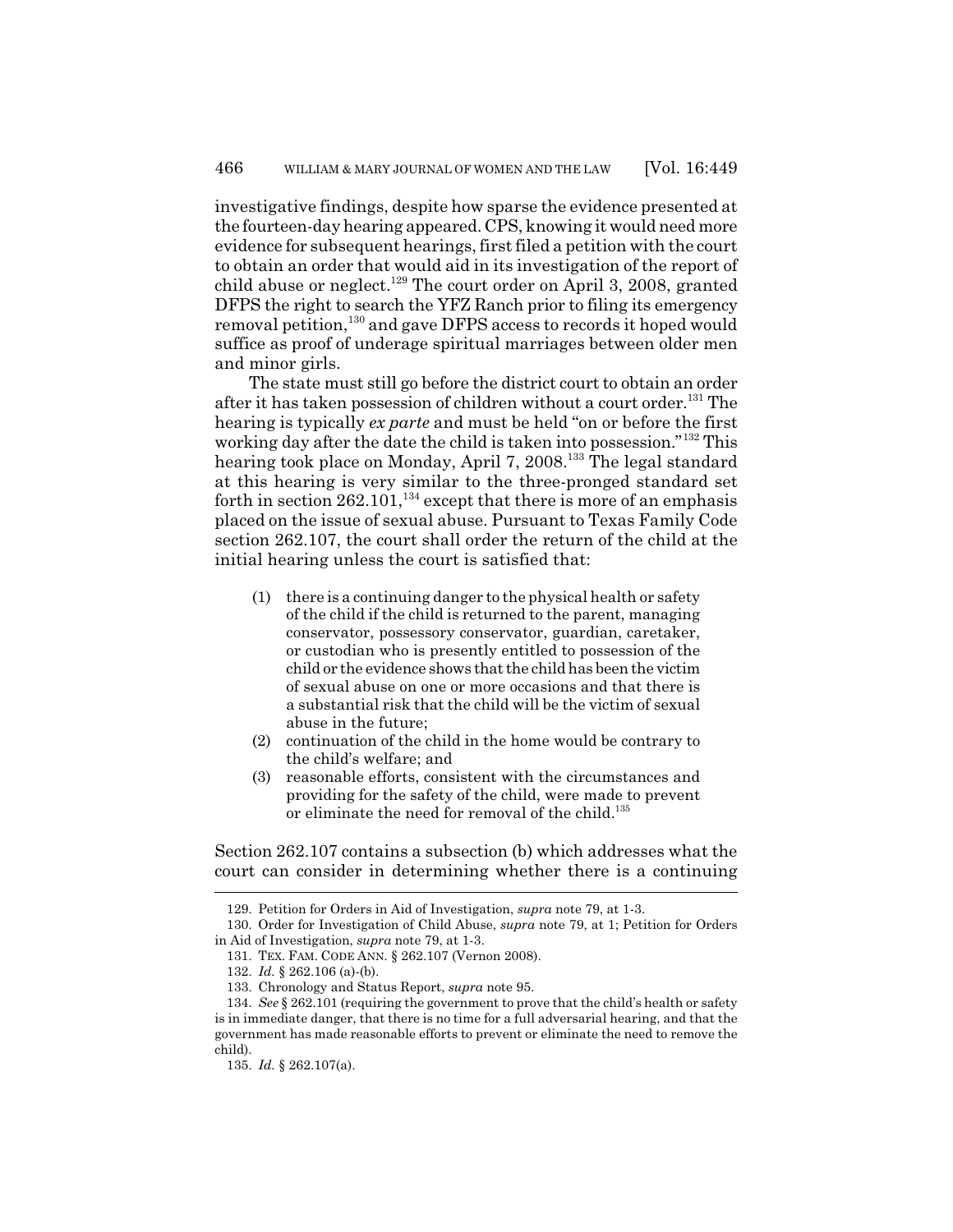danger to the physical health or safety of a child.<sup>136</sup> Subsection (b) provides that "the court may consider whether the household to which the child would be returned includes a person who has: (1) abused or neglected another child in a manner that caused serious injury to or the death of the other child; or (2) sexually abused another child."<sup>137</sup>

It is important to understand the burden that DFPS had to meet in order to initially take the children into state custody, and how the affidavit provided with the original petition<sup>138</sup> was the only evidence the judge had to consider regarding the emergency possession of children.139 The phrasing of the affidavit of CPS supervisor Lynn McFadden enabled the fact finder (Judge Walther) to determine that a person of ordinary prudence and caution would find that the some of the children on the ranch had been the victim of sexual abuse *and* that these children were at substantial risk of being sexual abuse victims in the future.140 CPS combined three sets of facts together to establish the "continuing danger to the physical health or safety of the child[ren]."<sup>141</sup>

The first fact was the referral from a pregnant sixteen-year-old mother of an eight-month-old who had made very serious allegations of physical and sexual abuse by her forty-nine-year-old spiritual husband.142 Based on the ages given by Sarah at the time of her call to the shelter — that she was sixteen years old and her child was eight months old — she could have been "spiritually" married and conceived her child at the age of fourteen, depending on her date of birth.<sup>143</sup> The facts given by Sarah indicated that (a) she was the victim of domestic violence and sexual assault, and (b) her parents had abandoned her or left her in an environment that endangered her physical safety and well-being (both grounds for termination of parental rights in the Texas Family Code).<sup>144</sup> Although CPS was unable to locate Sarah

<sup>136.</sup> *Id.* § 262.107(b).

<sup>137.</sup> *Id.*

<sup>138.</sup> Affidavit in Support of Petition, *supra* note 2.

<sup>139.</sup> *See* § 262.101 (requiring only an affidavit when the government files a petition before taking possession of a child).

<sup>140.</sup> *See* Affidavit in Support of Petition, *supra* note 2, at 5-6 (describing the numerous teenage mothers and pregnant teenagers on the ranch).

<sup>141. § 262.107;</sup> Affidavit in Support of Petition, *supra* note 2, at 2-6.

<sup>142.</sup> Affidavit in Support of Petition, *supra* note 2, at 2-3.

<sup>143.</sup> This suggestion assumes a normal nine month gestation period, plus the age of the child, which equals seventeen months. If Sarah had only recently turned sixteen years old at the time of her call to the shelter, seventeen months earlier she would have been only fourteen years old. *But see* Affidavit in Support of Petition, *supra* note 2, at 3 (estimating that Sarah Jessop was fifteen years old at the time of her spiritual marriage to her husband, notwithstanding her stated age of sixteen years and her child's age of eight months).

<sup>144. § 161.001(1)(</sup>D)-(E); *see* Affidavit in Support of Petition, *supra* note 2, at 3 (indicating that the caller was being beaten and raped by her husband, and that her parents had left her at the ranch at the age of thirteen and had not been in touch with her since).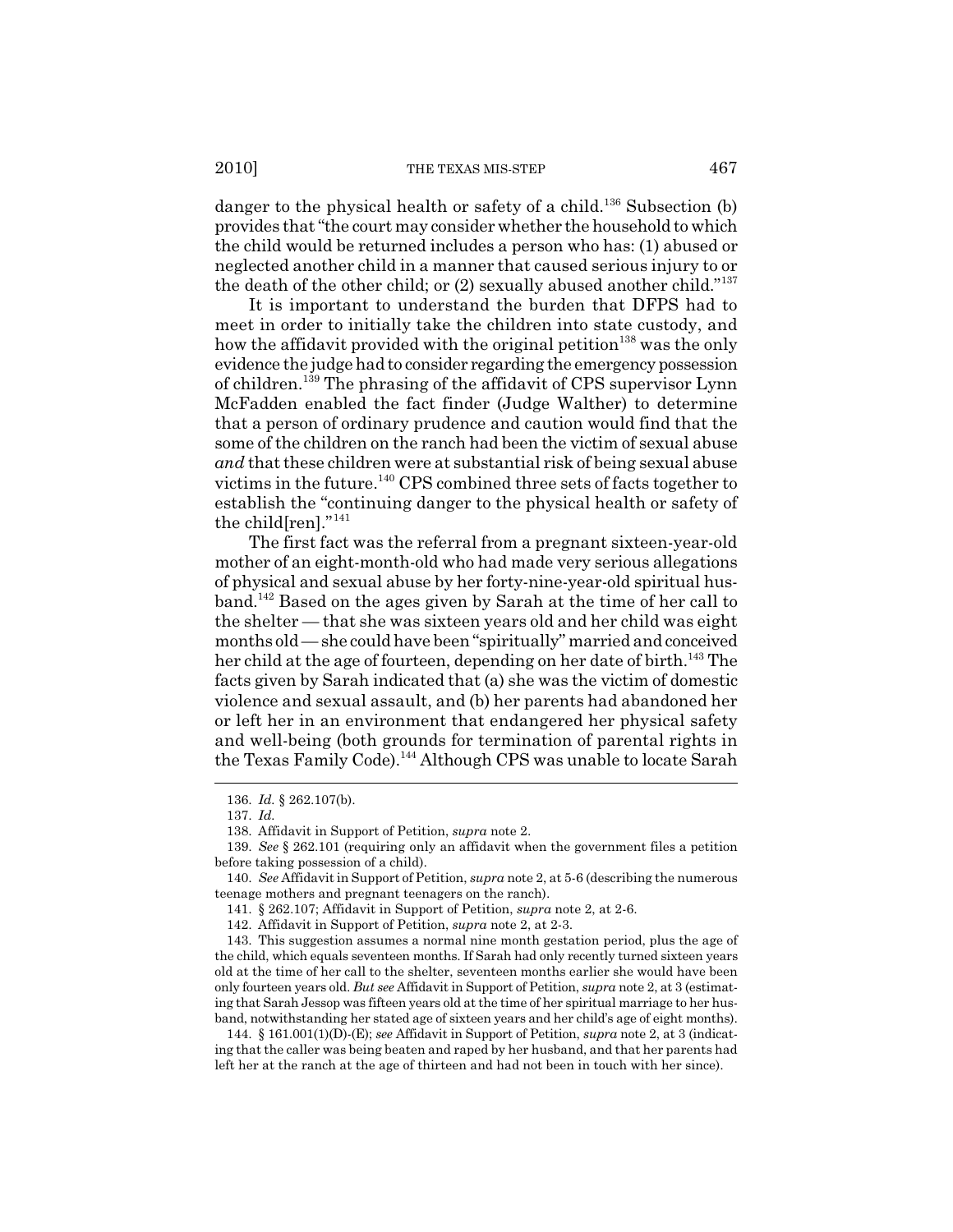Jessop, also known as Sarah Barlow, or her baby, its investigators were able to see firsthand very young pregnant teenagers as well as very young girls who already had children.<sup>145</sup> This fact, combined with testimony that many of the young girls admitted to knowing a sixteen-year-old Sarah Jessop who had a baby,<sup>146</sup> gave rise to suspicions about whether Sarah was being hidden and protected, or perhaps just providing a different name to investigators so that she could not be identified.

The second fact that CPS established was that there were a number of young teenaged girls who appeared to be pregnant as well as several teenaged girls who reported to the Department that they had already given birth and had infant children.<sup>147</sup> This fact was shown through the CPS investigators seeing young girls with children and assessing their approximate ages and physical condition of pregnancy through interviews.148 The third fact set forth by CPS was the cultural and moral climate on the YFZ Ranch whereby underage girls were conditioned to anticipate and acquiesce to spiritual marriage and sexual activity with adult men on the ranch.<sup>149</sup> This third fact gave rise to the possible abusive and criminal nature of the second fact, and CPS drew the causal connection at the fourteenday hearing that the teenage girls were spiritually married to older men who had sexually abused them, proof of which were the children born of their unions and the children yet to be born.<sup>150</sup>

Without the names of husbands, dates of births, and dates of marriages, however, no corroboration of this causal connection could be verified by CPS investigators until later in the investigation process.151 Rather than focus on the polygamist aspect of the FLDS lifestyle like the State of Arizona did in the 1953 Short Creek Raid,152 the State of Texas aimed to address the reason that the investigation began in the first place — child sexual abuse. In applying the burden of proof required for these cases at this stage, CPS was able to meet the requirements for a person of ordinary prudence and caution at

<sup>145.</sup> Affidavit in Support of Petition, *supra* note 2, at 5; Ben Winslow, *FLDS Are Still Feeling Effects One Year Later*, DESERET NEWS, Mar. 29, 2009, at A01.

<sup>146. 4</sup> Reporter's Record, *supra* note 15, at 178.

<sup>147.</sup> *Id.* at 192, 201; Affidavit in Support of Petition, *supra* note 2, at 5.

<sup>148.</sup> *See* Affidavit in Support of Petition, *supra* note 2, at 5 (noting that the investigators thought the girls "appeared" pregnant).

<sup>149.</sup> Petition for Orders in Aid of Investigation, *supra* note 79, at 1.

<sup>150. 4</sup> Reporter's Record, *supra* note 15, at 192, 201, 204-06.

<sup>151.</sup> *See* ELDORADO INVESTIGATION, *supra* note 17, at 7 (discussing the difficulty in verifying the ages and relationships of the girls and men at the ranch).

<sup>152.</sup> *See infra* text accompanying notes 295-331 (discussing the Short Creek Raid in depth).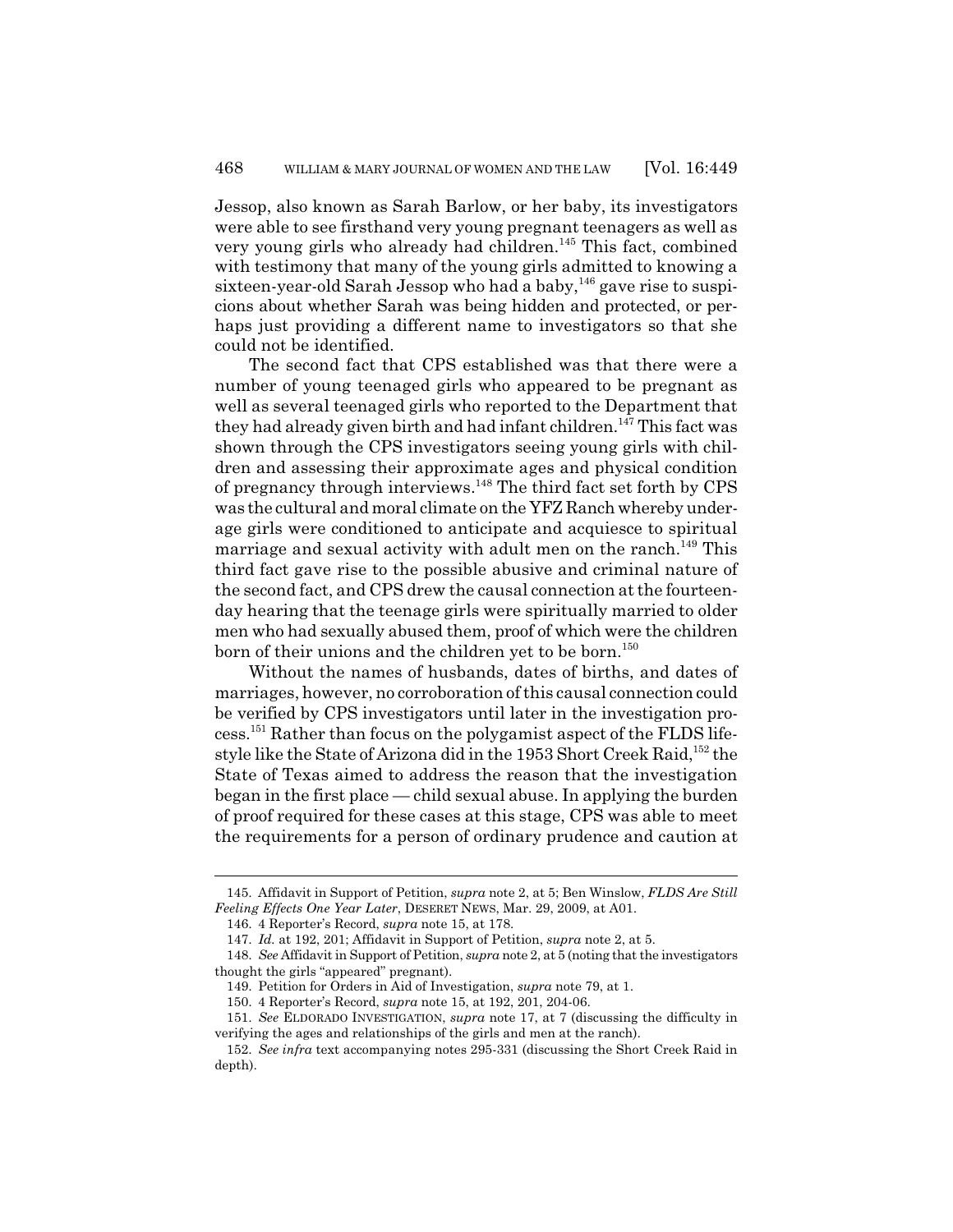the trial level, but the appellate and supreme courts did not view the facts in the same light.<sup>153</sup>

Hundreds of other children on the YFZ Ranch who were not part of this group of teenage mothers were also removed from the ranch.<sup>154</sup> In a case where siblings of an alleged victim of sexual abuse reside in the same household as the victim, the Texas Family Code allows the court to consider this sexual abuse when determining whether there is an immediate danger to the physical health and safety of the siblings.155 If DFPS could establish that every child on the ranch had a sister who was an underage pregnant teen or teenage mother (and therefore a victim of sexual abuse), this statute could justify their removal as well.156 Herein lays the rationale behind claiming that all the children were part of one household — tying them together would link the immediate danger for some of the children to all of the children. It is a well-established principle in child abuse scholarship that in families where one child bears the brunt of the parent's abuse, the other children are at risk of abuse and are considered collateral victims.157 Also, since DFPS claimed that it was difficult to determine who lived in what building, the theory that all of the children were part of one household initially worked in its favor to obtain authorization from the court for temporary possession of all 468 children.<sup>158</sup>

## *C. Due Process Hearing*

The fourteen-day due process hearing began on April 17 and lasted only two days.159 Texas Family Code section 262.201 provides that "a full adversarial hearing shall be held not later than the [fourteenth] day after the date the child [is] taken into possession by the governmental entity."160 Prior to the hearing, the coordinating

<sup>153.</sup> ELDORADO INVESTIGATION, *supra* note 17, at 8-9.

<sup>154.</sup> *Id.* at 3; Chronology and Status Report, *supra* note 95.

<sup>155.</sup> *See* TEX.FAM.CODE ANN. § 262.102(b)(2) (Vernon 2008) ("In determining whether there is an immediate danger to the physical health or safety of a child, the court may consider whether the child's household includes a person who has . . . sexually abused another child.").

<sup>156.</sup> *Id.*

<sup>157.</sup> Elizabeth A.W. Seagull, *Family Assessment*, *in* THE BATTERED CHILD 150, 154 (Mary Edna Helfer, Ruth S. Kempe & Richard D. Krugman eds., 5th ed. 1997); *see also* Heather Forkey et al., *After the Call: Children and the Child Welfare System*, *in* RECOGNITION OF CHILD ABUSE FOR THE MANDATED REPORTER 351, 356 (Angelo P. Giardino & Eileen R. Giardino eds., 3d ed. 2002) (noting that if one child is believed to be in immediate danger, usually all children are removed).

<sup>158.</sup> *In re* Steed, No. 03-08-00235-CV, 2008 WL 2132014, at \*1-\*4 (Tex. App. May 22, 2008) (mem.).

<sup>159. 4-5</sup> Reporter's Record, *supra* note 15.

<sup>160. § 262.201(</sup>a).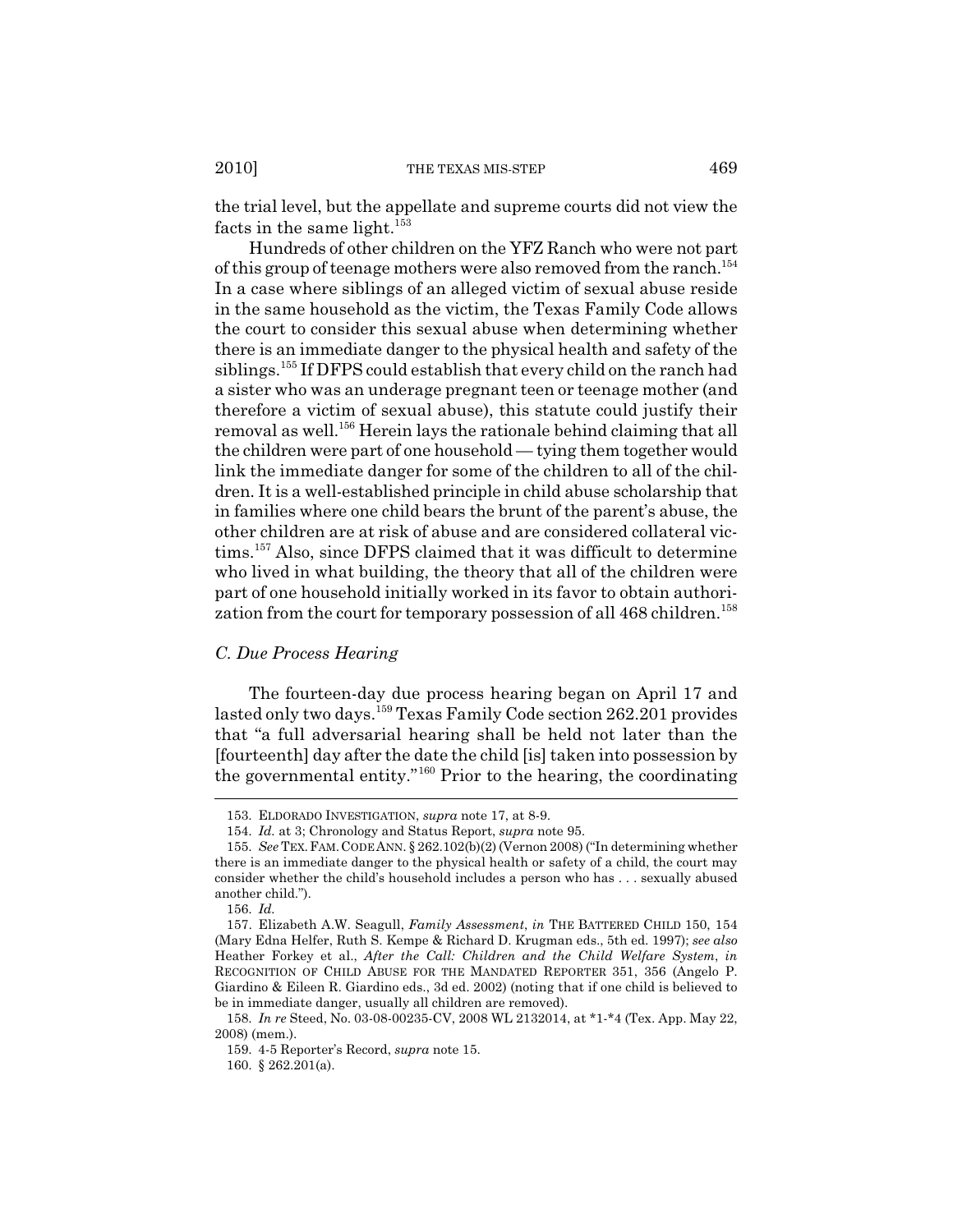attorneys ad litem assigned the children's attorneys to color coded groups for the children according to "commonalit[ies] of issues and interests."161 It was very clear that this hearing was going to be "en masse" in that the pleadings and testimony of CPS applied to all the children and parents that resided on the YFZ Ranch.<sup>162</sup> Several of the children's attorneys objected as to the format of the hearing and asserted constitutional due process and statutory violations because each child was not being provided a full adversarial hearing where they were given the opportunity to present evidence on their own behalf.<sup>163</sup> Judge Walther declared that these objections were premature and that it was the court's intention to allow the attorneys the opportunity to call witnesses and present evidence.<sup>164</sup> The court repeatedly set forth that the state statute required that the hearing must be held within fourteen days of the children's removal.<sup>165</sup>

CPS had the burden of proving three elements under Texas Family Code section 262.201(b) with "sufficient evidence to satisfy a person of ordinary prudence and caution."166 The State of Texas had to show that there was: (1) a danger to the physical health or safety of the children; (2) an urgent need for immediate removal of the children and a reasonable effort made to prevent the removal of the children; and (3) a reasonable effort made to enable the child to return home. $167$ 

CPS put on its case in chief with four witnesses: Marc Allen Connelly, the Deputy General Counsel for the Texas Department of State Health Services; Danny Crawford, a sergeant with the Motor Vehicle Theft Service for the Department of Public Safety; Angie Voss, a CPS Investigative Supervisor; and Dr. Bruce Perry, a child psychiatrist, licensed physician, and nationally known expert in child maltreatment and child development.<sup>168</sup> The Respondent parents on the

<sup>161. 5</sup> Reporter's Record, *supra* note 15, at 109.

<sup>162. 4</sup> Reporter's Record, *supra* note 15, at 15.

<sup>163.</sup> *Id.* at 12-13, 16.

<sup>164.</sup> *Id.* at 14.

<sup>165.</sup> *See, e.g.*, *id.* at 15 (pointing out that the Texas Family Code requires a hearing to be held within fourteen days); 5 Reporter's Record, *supra* note 15, at 337 (same); *see also* § 262.201 (Vernon Supp. 2009) (requiring an adversarial hearing within fourteen days after the state removes a child).

<sup>166.</sup> *See* § 262.201(b) (requiring that the court order the return of the child to his or her parents unless evidence is presented that is sufficient to satisfy a person of ordinary prudence and caution that removal is the best option).

<sup>167.</sup> *Id.*

<sup>168. 4</sup> Reporter's Record, *supra* note 15, at 24, 48, 147; 5 Reporter's Record, *supra* note 15, at 57-58. The court reporter spelled Marc Connelly's name incorrectly in the court transcript. 4 Reporter's Record, *supra* note 15, at 24. The text of this Article utilizes the correct spelling.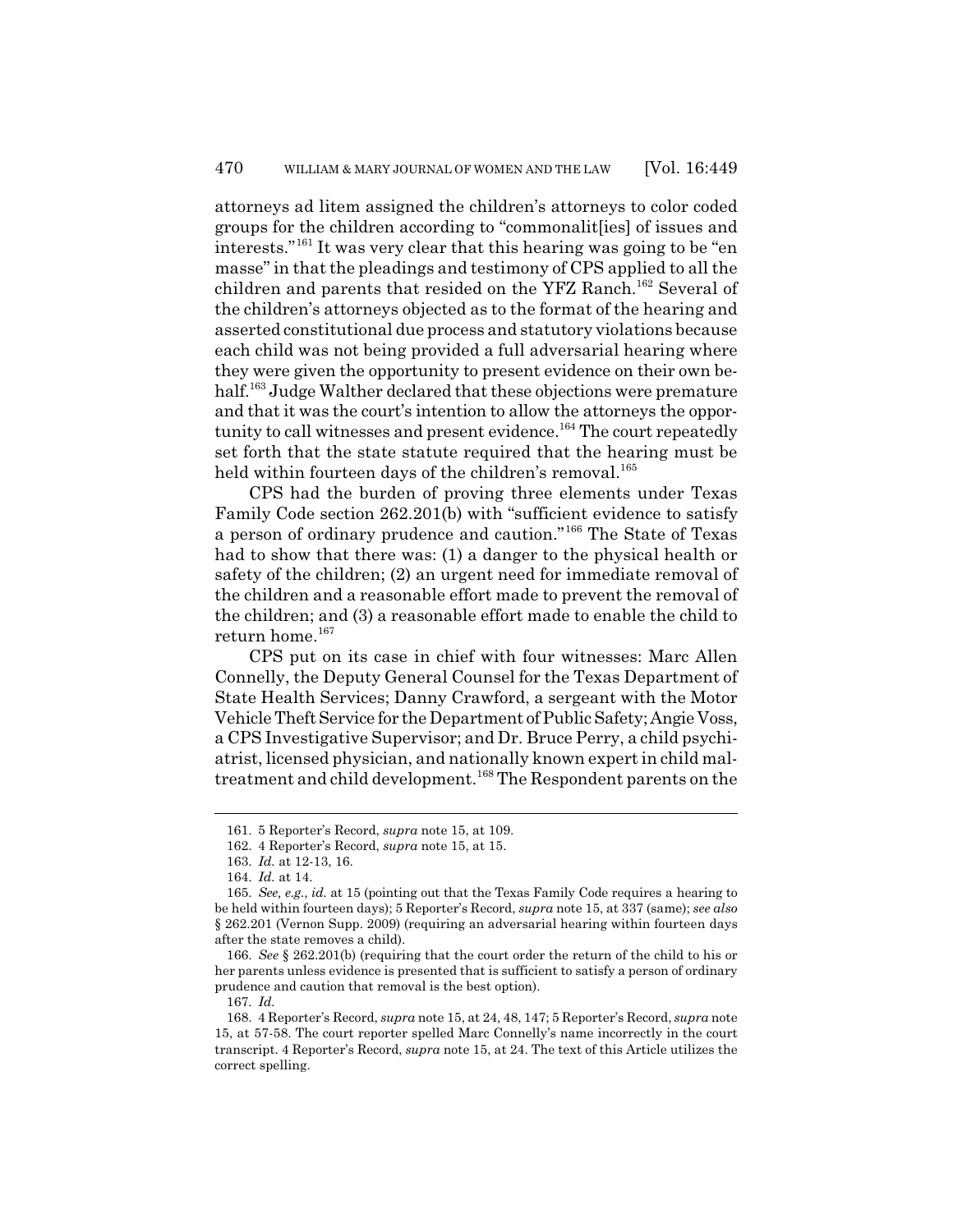YFZ Ranch offered testimony through four mothers and an expert witness in the Mormon and FLDS religions, Dr. William John Walsh.<sup>169</sup>

Dr. Perry testified that the pregnancy of the underage children on the YFZ Ranch was the result of sexual abuse because children of the age of fourteen, fifteen, or sixteen are not sufficiently emotionally mature to enter a healthy consensual sexual relationship or marriage.<sup>170</sup> When questioned by the children's attorney of the pink group, who represented girls under the age of five, Dr. Perry admitted that it was probably unhealthier for children in that age group to be removed from a parent than be exposed to the FLDS lifestyle.<sup>171</sup> Dr. Walsh confirmed that the FLDS accepts the age of first menstruation as the age of eligibility for marriage and that there was no sex outside of marriage within the  $FLDS.<sup>172</sup>$ 

The twenty-five exhibits that were filed to support the case against the FLDS parents by the State of Texas included state health records for three teenage mothers, the Bishop's Record, CPS investigation summaries for nineteen women, and the CPS Investigator's Chart.173 The health records were entered to show that there were three teenagers who had given birth before the age of eighteen, and at least one of these young women likely was pregnant at the age of fifteen.<sup>174</sup> The evidence presented through the exhibits was just as important for what it did not show. The health records of the teenage girls did not reflect who the fathers of their children were or if the girls had made an outcry of sexual assault or abuse prior to giving birth.175 The Bishop's Record did not state the age of the wives at the time of marriage, and in most cases, it did not reflect which child

175. *See* sources cited *supra* note 174 (illustrating that the health records contain no information about the fathers); *see also* 4 Reporter's Record, *supra* note 15, at 206-07 (noting that the teenage girls refused to discuss the fathers of their children).

<sup>169. 5</sup> Reporter's Record, *supra* note 15, at 167-68, 247-49, 270, 285, 297-98.

<sup>170.</sup> *Id.* at 72-73.

<sup>171.</sup> *Id.* at 156.

<sup>172.</sup> *Id.* at 174, 183, 200-01.

<sup>173. 6</sup> Reporter's Record, *supra* note 15, at 2-3. The Reporter's Record lists twenty-six exhibits; however, there is no ninth exhibit listed. *Id.* at 2. The total number of petitioner's exhibits is therefore twenty-five.

<sup>174.</sup> *See* 4 Reporter's Record, *supra* note 15, at 205-06 (discussing the fact that during the initial investigation, DFPS found about three or four minors who were pregnant or had children); *id.* at 28 (admitting Petitioner's Exhibits 1, 2, and 3); Tex. Dep't of Health Servs. Record: Rebecca Keate, Petitioner's Exhibit 1, 6 Reporter's Record, *supra* note 15 (noting that she was born on August 9, 1990, and her son was born on April 27, 2007, potentially making her fifteen when she conceived); Tex. Dep't of Health Servs. Record: Rachel Keate, Petitioner's Exhibit 2, 6 Reporter's Record, *supra* note 15 (noting that her date of birth was August 27, 1990, making her eighteen years of age at the time of the raid); Tex. Dep't of Health Servs. Record: Sarah Johnson, Petitioner's Exhibit 3, 6 Reporter's Record, *supra* note 15 (noting that her date of birth was November 28, 1989, meaning that she must have been impregnated before the age of eighteen).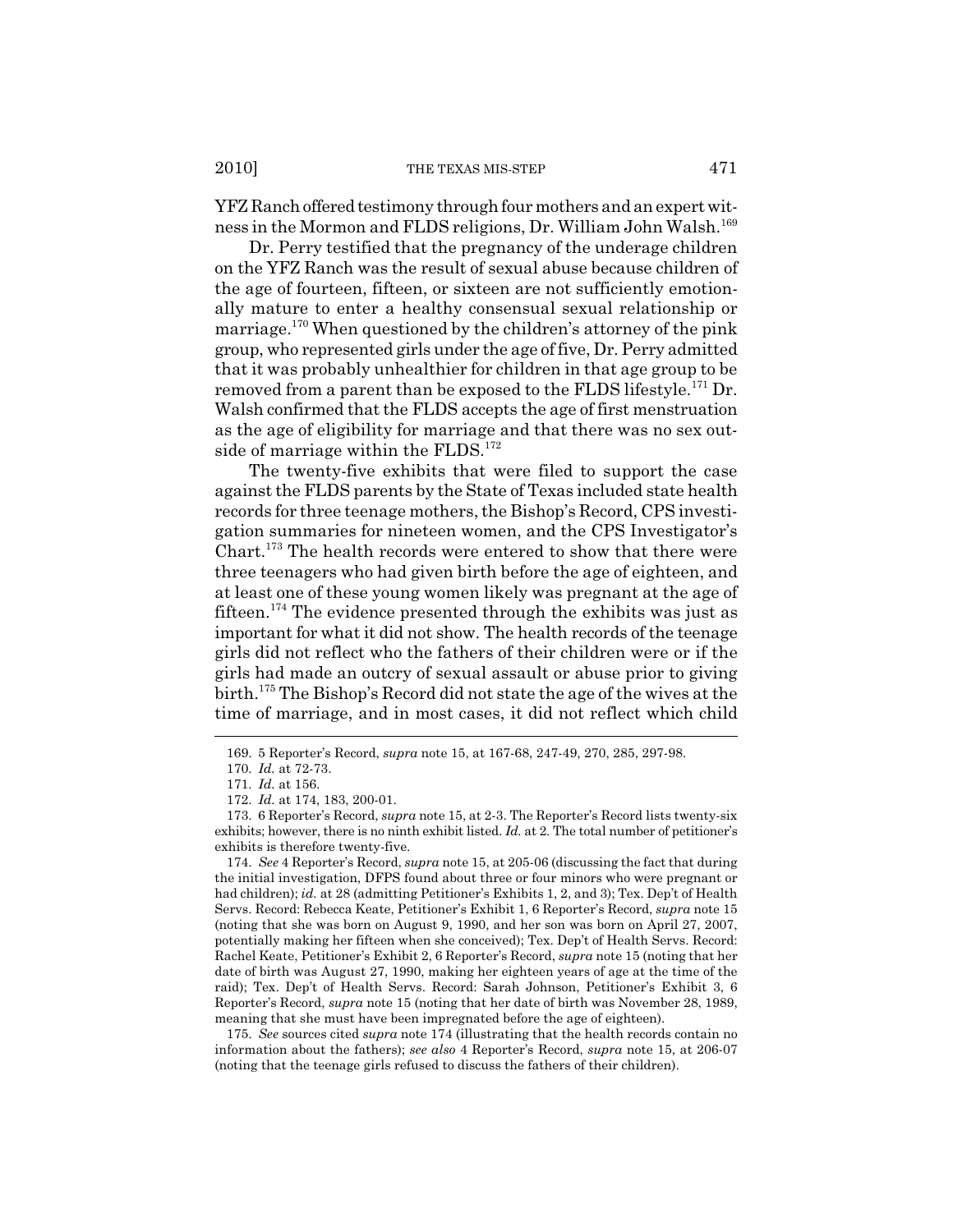belonged to which wife. $176$  What it did show was the age difference between many of the men and their wives, and it established the frequency of older men marrying wives fifteen to forty years their junior.<sup>177</sup>

The Bishop's Record was located on the YFZ Ranch and was the "Father's Family Information Sheet" that identified the names, ages, and residences of all of the family members on the ranch and their relationship to one another.178 The general pattern of some of the Bishop's Record reflected that the children of each wife were listed directly below the wives' names, but this was not always the case.<sup>179</sup> The residence "R17" was the YFZ Ranch in general — there was no further breakdown regarding which buildings or separate homes within the buildings in which each family lived.<sup>180</sup> Other residences included: Short Creek, Arizona; Hildale, Utah; Colorado City; and Idaho.181 The Bishop's Record indicated that at least two wives resided in "hiding" and several children resided "elsewhere."182 This record revealed that there were at least ten young women between the ages of sixteen and seventeen who were married to older men, and an unknown number of these women were impregnated between the ages of fifteen and seventeen as well.<sup>183</sup>

The investigation summaries documented that there were young mothers who had given birth as teenagers.<sup>184</sup> Most of these young women refused to state if they were married, their spouse's name, or the names of any of the persons that lived in their homes.<sup>185</sup> The last

<sup>176.</sup> *See, e.g.*, Bishop's Record, *supra* note 90 (failing to give information about the ages of the wives at the time of their marriages, and failing to state which children belonged to which mothers).

<sup>177.</sup> *See, e.g.*, *id.* (indicating that one fifty-four-year-old man was married to six women, the youngest of whom was seventeen years old, and a sixty-seven-year-old man was married to a twenty-four-year-old woman).

<sup>178. 4</sup> Reporter's Record, *supra* note 15, at 48, 50; *see also* Bishop's Record, *supra* note 90 (listing the names of each husband, his wives and children, and their residences).

<sup>179.</sup> *See, e.g.*, Bishop's Record, *supra* note 90 (showing some records in which the children of each wife were listed under her name, and some in which there was no way to tell which children belonged to which wife).

<sup>180.</sup> *See, e.g.*, *id.* (showing that every man who lived on the YFZ Ranch put "R17" for his residence).

<sup>181.</sup> *Id.*

<sup>182.</sup> *Id.*

<sup>183.</sup> *Id.*; 4 Reporter's Record, *supra* note 15, at 201, 290-91, 294.

<sup>184.</sup> Petitioner's Exhibits 5-16, 6 Reporter's Record, *supra* note 15; Petitioner's Exhibits 17-25, 7 Reporter's Record, *supra* note 15.

<sup>185.</sup> *See, e.g.*, CPS Investigation Summary: Rachel Keate, Petitioner's Exhibit 5, 6 Reporter's Record, *supra* note 15 (noting Rachel Keate's marital status as unknown); CPS Investigation Summary: Sally Jeffs, Petitioner's Exhibit 6, 6 Reporter's Record, *supra* note 15 (noting Sally Jeffs's marital status as unknown) [hereinafter Sally Jeffs CPS Summary].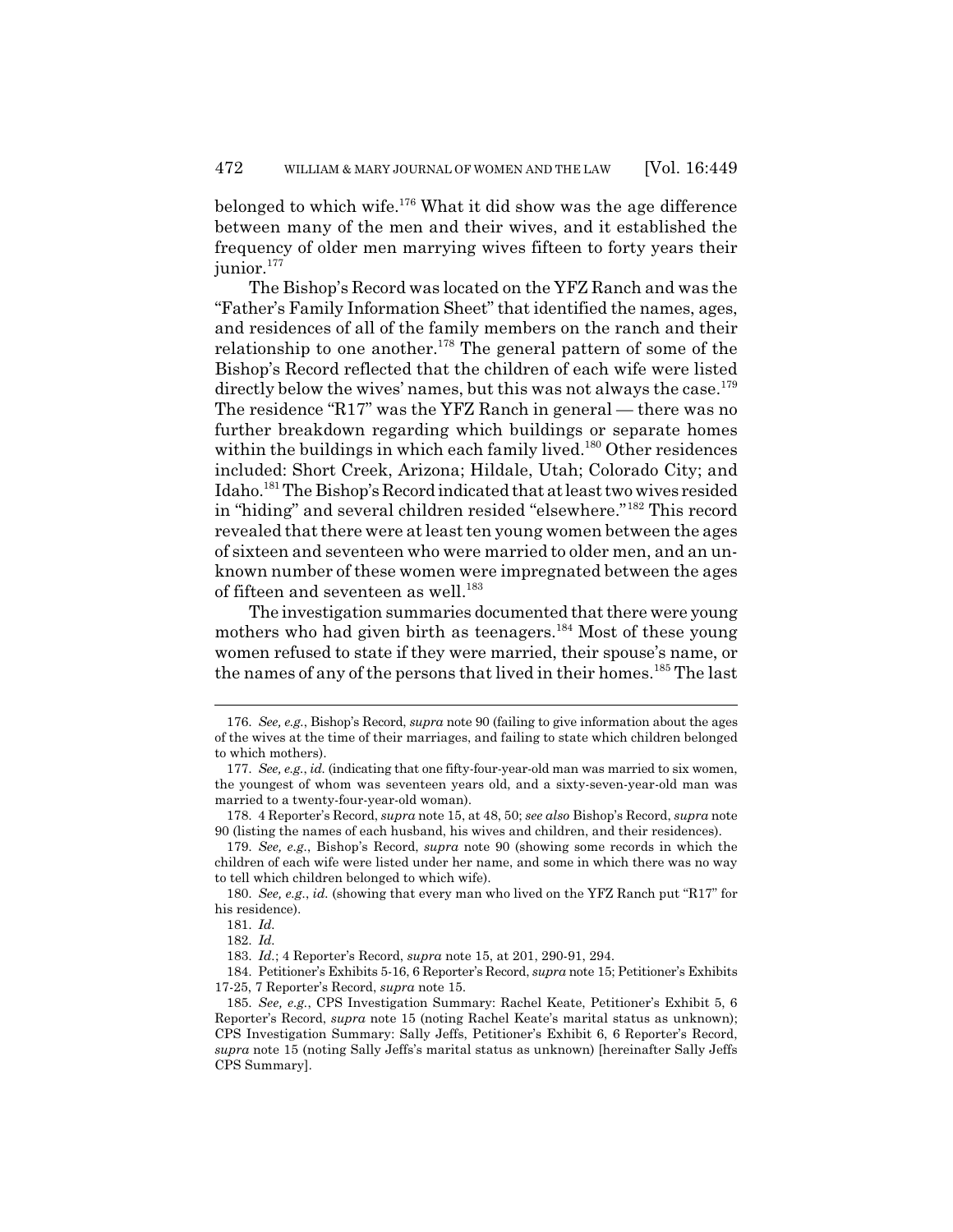exhibit of DFPS was a chart compiled by CPS investigative supervisor Angie Voss that documented the name and date of birth of twentyone young mothers, their current age, their age at conception, their child's date of birth or age, and the source of information for these statistics.<sup>186</sup> These women were no longer minors according to their dates of birth, so their information was only used to establish what DFPS referred to as the pattern of underage girls spiritually marrying older men.187 The age of the children was used to confirm the fact that the young women were spiritually married at least nine months before the birth of their first child.<sup>188</sup> In reviewing the status of teenage girls removed from the YFZ Ranch, it appeared as if more than half of these girls had children before the age of seventeen or were pregnant by this age.189

The three legal elements that DFPS had to show at the fourteenday hearing in order to maintain temporary possession of the children from the YFZ Ranch after they were initially removed were essentially the same elements as under section 262.107, and section 262.201(d) is virtually identical to subsection (b) in section  $262.107<sup>190</sup>$  There are some subtle differences worth mentioning. First, at the fourteenday hearing, the state has to show that the parent or person entitled to possession of the children either did or failed to do something which caused a danger to the children's physical health or safety.<sup>191</sup> In order to prove this at the fourteen-day hearing, CPS would have needed some type of admission from a child fifteen years or younger that her parent allowed her to spiritually marry an older man, or failed to do anything to stop the marriage or sexual abuse.<sup>192</sup> An admission from a fifteen-year-old that she was impregnated by a thirtytwo-year-old man, without more, is not enough to prove the first element regarding parental neglect. Many teenagers in Texas and

<sup>186.</sup> CPS Investigator's Chart, *supra* note 20; 4 Reporter's Record, *supra* note 15, at 243.

<sup>187.</sup> CPS Investigator's Chart, *supra* note 20; *see also* 4 Reporter's Record, *supra* note 15, at 241-42 (stating that the investigator believed that everyone on the ranch shared the belief that no age was too young for the girls to get married).

<sup>188. 4</sup> Reporter's Record, *supra* note 15, at 243, 253-54 (detailing the ages at which the underage mothers conceived their children); *see also* 5 Reporter's Record, *supra* note 15, at 174, 200 (revealing that FLDS members who engaged in extra-marital sex would be excommunicated).

<sup>189.</sup> Michelle Roberts, *Many Girls in Sect Pregnant or Had Baby*, SEATTLE TIMES, Apr. 29, 2008, at A5.

<sup>190.</sup> *Compare* TEX.FAM. CODE ANN. § 262.201(d) (Vernon Supp. 2009) *with* § 262.107(b) (Vernon 2008) (using the same language to determine whether there is a continuing danger to the child's health or safety).

<sup>191. § 262.201(</sup>b)(1) (Vernon Supp. 2009).

<sup>192.</sup> *See* § 2.102(a) (permitting a minor to marry with parental consent as long as the minor is between sixteen and eighteen years of age, but not allowing marriage at any younger age).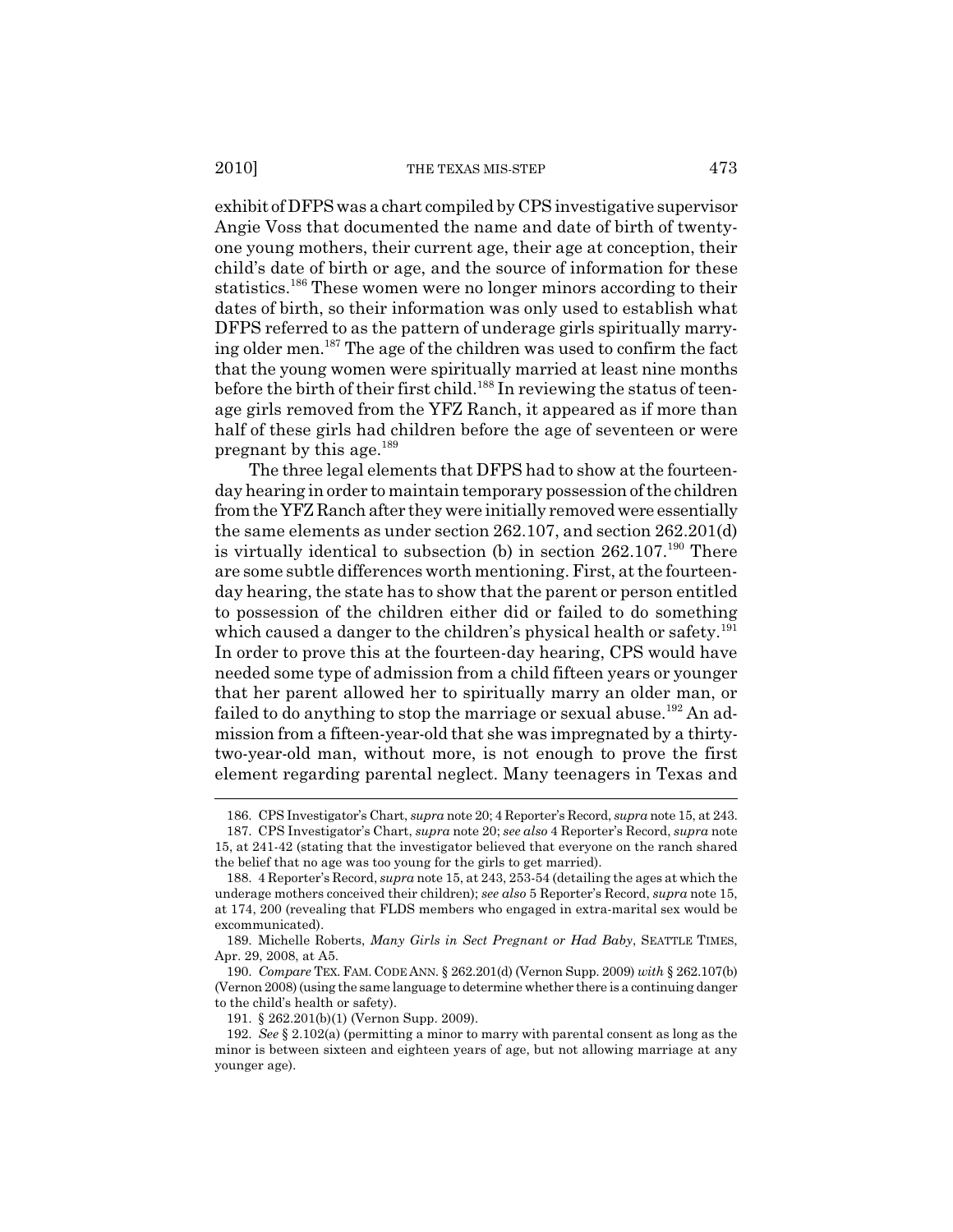around the nation have been impregnated by older men,<sup>193</sup> and it cannot be assumed in every instance that the parents are abusive or neglectful. There must be some proof that the parent either neglected to protect the daughter or actively promoted the illegal activity.<sup>194</sup> In the FLDS cases, CPS had neither an admission from a child nor proof of any action or inaction by a parent that showed causation of danger to the physical health or safety of the child.<sup>195</sup>

Second, CPS had to show that there was an urgent need for protection of the children that required immediate removal.<sup>196</sup> The risk of harm to the child if she remained in the home would have to outweigh the risk of trauma the child might experience if removed from the home.197 At the YFZ Ranch, not all of the children were at risk for sexual abuse.198 Any pre-pubescent child or male child would not fall into the risk category substantiated by the facts of the case.<sup>199</sup> If a child were to live in the same home as a sexually abused pregnant minor or a minor with children, the state could remove that child based on its policy that where one child is at risk for abuse and neglect in a home, all other children in that home are also at risk and can be removed.200 Because CPS claimed that all of the children were part of one household, the court was able to impute risk of harm to the prepubescent male and female children as well as the male teens.<sup>201</sup>

Third, CPS had to show that reasonable efforts were made to enable the children to return home.<sup>202</sup> Although the appellate court and the Texas Supreme Court did not address the third element,<sup>203</sup>

196. § 262.201(b)(2).

197. *See id.* (noting that, even in urgent circumstances, the state should make "reasonable efforts, consistent with the circumstances and providing for the safety of the child," to avoid removal).

198. *In re* Steed, 2008 WL 2132014, at \*2.

199. *Id.* at \*3.

200. *See* 4 Reporter's Record, *supra* note 15, at 257-58 (stating that when one child in a home has been abused, the witness believes the other children in the same home are at risk).

201. *See* 5 Reporter's Record, *supra* note 15, at 340 (finding that for every child seized off the ranch, the requirements of section 262.201 had been met).

202. § 262.201(b)(3).

203. *See In re* Tex. Dep't of Family & Protective Servs., 255 S.W.3d 613, 615 (Tex. 2008) (per curiam) (denying DFPS's petition without discussing any of the elements in detail); *In re* Steed, 2008 WL 2132014, at \*3-\*4 (discussing the failure to prove the danger

<sup>193.</sup> *See* Carol J. De Vita, *The United States at Mid-Decade*, 50 POPULATION BULL., March 1996, at 35 box 5 ("Two-thirds of the fathers of . . . babies born to teenage mothers . . . were age [twenty] or older."); *see also Advance Report of Final Natality Statistics*, 42 MONTHLY VITAL STAT. REP., 1991, at 26 tbl.11 (Supp. Sept. 9, 1993) (displaying the ages of mothers and fathers in the United States in 1991).

<sup>194.</sup> *See* § 262.201(b)(1) (requiring evidence of danger to the child's health or safety due to the parent's action or failure to act).

<sup>195.</sup> *In re* Steed, No. 03-08-00235-CV, 2008 WL 2132014, at \*3 (Tex. App. May 22, 2008) (mem.).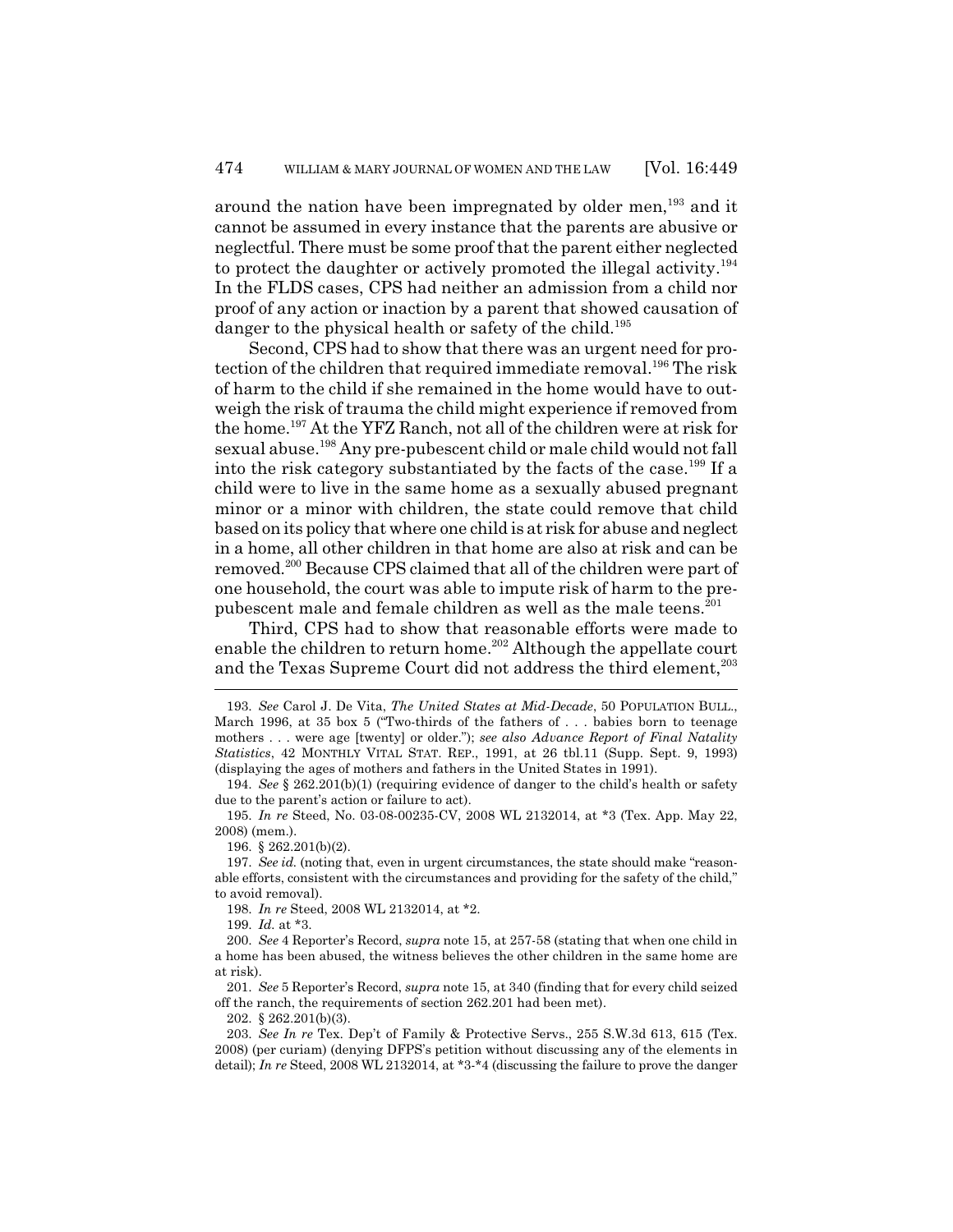there was little to no evidence presented at the fourteen-day hearing to show what CPS did to try to return the children to their homes, or to show that there was a substantial risk of continuing danger if they were returned.<sup>204</sup> The testimony provided stated there was a risk of danger due to the fact that it grew dark and DFPS workers did not feel safe enough on the ranch to continue the investigation.<sup>205</sup> The testimony did not answer the question of whether all of the 468 children, no matter what age and gender, were at risk for sexual abuse. Given the fact that only females were spiritually married at young ages, the male children were arguably not at risk for any type of sexual abuse. Even if the boys arguably were at risk of becoming sexual predators, only a few boys were even close to reaching majority, when they could be considered for marriage.<sup>206</sup>

The parents' attorneys presented a number of mothers to testify about their lifestyle on the YFZ Ranch.<sup>207</sup> While it seemed that more mothers and fathers were scheduled to testify at the hearing, many backed out after others testified, $208$  arguably for fear of revealing facts that would later be used for criminal prosecution of bigamy. The court initially had a list of sixty-five mothers who were to testify, and the actual number of mothers that served as witnesses was four.<sup>209</sup> The mothers who testified identified their husbands, stated that they had married of their own free will as adult women and admitted to having several sister-wives.<sup>210</sup> Merilyn Jeffs admitted to having two teenage sisters with children who were married before they conceived. $^{211}$  By providing estimates of her sisters' ages and the ages of their children, Merilyn Jeffs's testimony revealed that the two sisters had to have married before the age of eighteen.212 Further testimony revealed that some women on the YFZ Ranch would not allow their daughters to marry until they were at least eighteen.<sup>213</sup> An older woman testified that she was divorced with adult children who had chosen a different

to boys and pubescent girls, urgent need for removal, and lack of evidence that DFPS tried to avoid removing the children, but not efforts of DFPS to return the children once they had been removed).

<sup>204. 4</sup> Reporter's Record, *supra* note 15, at 323-24, 326.

<sup>205.</sup> *Id.* at 221-22.

<sup>206.</sup> *See, e.g.*, *In re* Tex. Dep't of Family & Protective Servs., 255 S.W.3d at 615 (discussing the fact that of the 126 children at issue in the suit, two of the boys were thirteen and seventeen years old, and the ages of the others were unknown).

<sup>207.</sup> *E.g.*, 5 Reporter's Record, *supra* note 15, at 3, 270-71, 294-95, 302-03.

<sup>208.</sup> *See, e.g.*, *id.* at 324-26 (illustrating a time during the fourteen-day hearing when a witness refused to testify).

<sup>209.</sup> *Id.* at 3, 245.

<sup>210.</sup> *Id.* at 251, 270, 290, 300-01, 305-06.

<sup>211.</sup> *Id.* at 261-64.

<sup>212.</sup> *Id.*

<sup>213.</sup> *Id.* at 254, 264-65.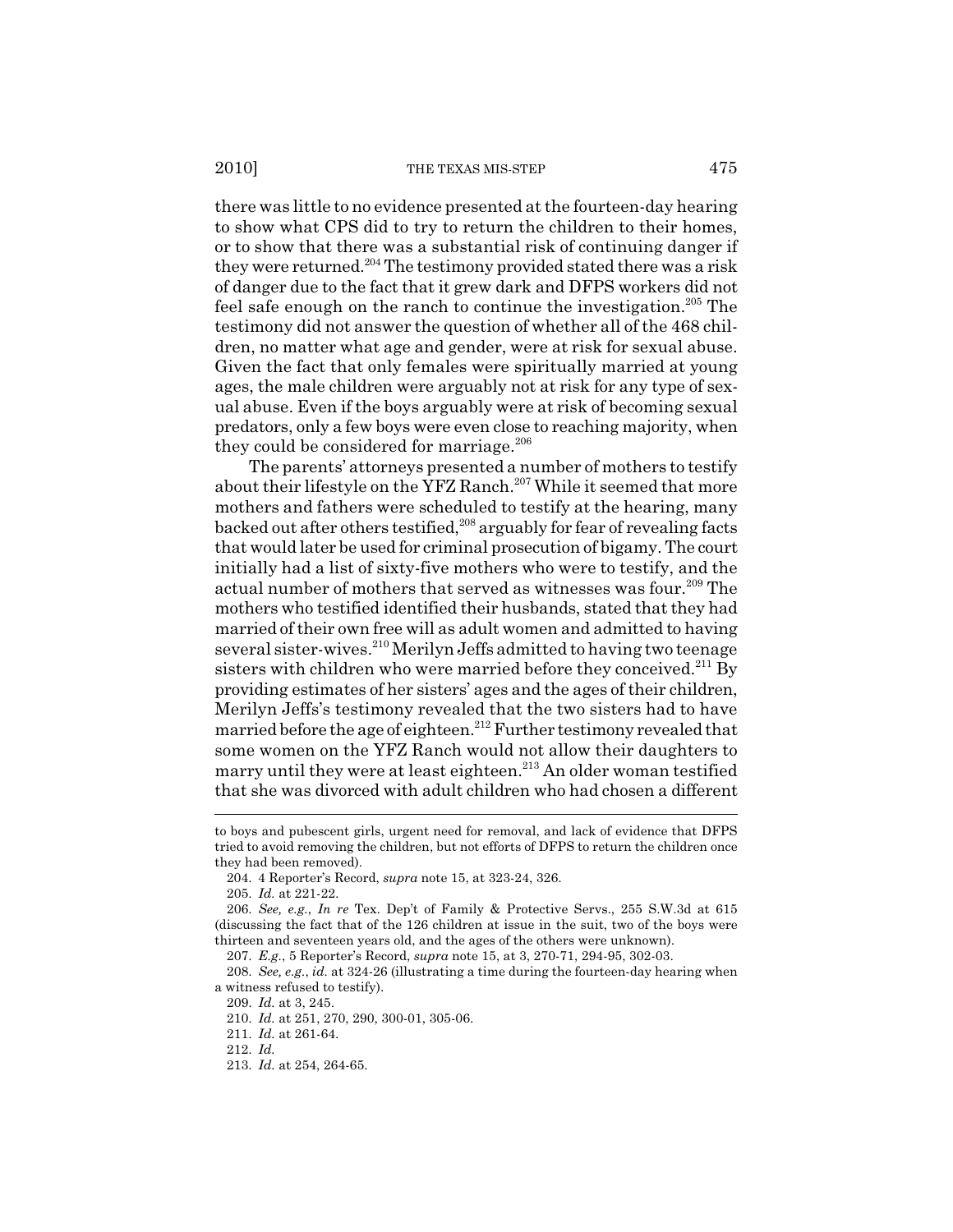way of life.<sup>214</sup> Her children who were married had married after the age of eighteen, and she stated that she was willing to leave the YFZ Ranch in order for her youngest child to be returned to her.<sup>215</sup> None of the women testified that they had witnessed or knew of any women on the YFZ Ranch being married at ages fourteen, fifteen, or sixteen years old.<sup>216</sup>

The Texas Family Code provides that "[t]he best interest of the child shall always be the primary consideration of the court in determining the issues of conservatorship and possession of and access to the child." 217 In addition, the Supreme Court has held that "there is a presumption that fit parents act in the best interests of their children." 218 The Texas Supreme Court in *Holley v. Adams* set forth nine factors to be considered in the best interest determination, but explicitly stated that these factors are not exhaustive.<sup>219</sup> The *Holley* factors include:

(A) the desires of the child;

(B) the emotional and physical needs of the child now and in the future;

(C) the emotional and physical danger to the child now and in the future;

(D) the parental abilities of the individuals seeking custody;

(E) the programs available to assist these individuals to promote the best interest of the child;

(F) the plans for the child by these individuals or by the agency seeking custody;

(G) the stability of the home or proposed placement;

(H) the acts or omissions of the parent which may indicate that

the existing parent-child relationship is not a proper one; and

(i) any excuse for the acts or omissions of the parent. $220$ 

The court is given wide latitude to determine the best interests of a child.221

Texas and federal law mandate that any child who has been removed from his or her parent will be appointed a guardian ad litem (GAL), an advocate trained in the area of child protection who is charged with presenting to the court a recommendation for the

<sup>214.</sup> *Id.* at 286-88 (testimony of Linda Musser).

<sup>215.</sup> *Id.* at 289-90.

<sup>216.</sup> *Id.* at 264, 279, 292, 308-09.

<sup>217.</sup> TEX. FAM. CODE ANN. § 153.002 (Vernon 2008).

<sup>218.</sup> Troxel v. Granville, 530 U.S. 57, 68 (2000).

<sup>219.</sup> Holley v. Adams, 544 S.W.2d 367, 371-72 (Tex. 1976).

<sup>220.</sup> *Id.* (citations omitted).

<sup>221.</sup> Gillespie v. Gillespie, 644 S.W.2d 449, 451 (Tex. 1982).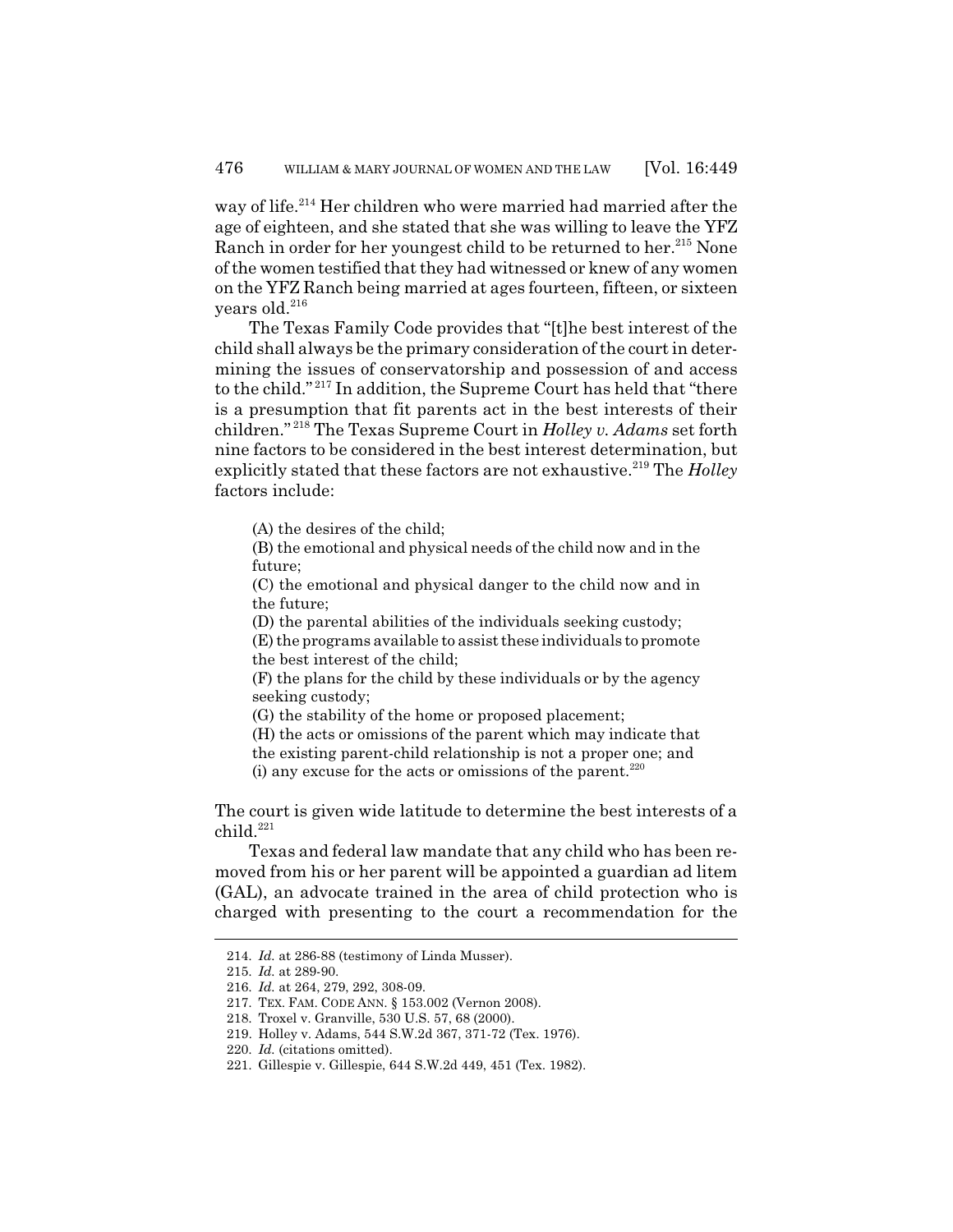action that is in the best interest of the child.<sup>222</sup> Texas law also mandates the appointment of an attorney ad litem (AAL) for the child so that every child would have an opportunity through counsel to express his or her wishes.<sup>223</sup> The children in the FLDS case were provided with Texas Court Appointed Special Advocates (CASA) to serve as their GALs, and AALs to represent their expressed wishes.<sup>224</sup> The intent of Texas Family Code chapter 107 is to ensure that each child involved in a suit filed by a governmental entity has the opportunity to have his or her voice heard in court.<sup>225</sup>

At the end of the hearing, the executive director of the Children's Advocacy Center gave CASA's recommendation that all of the children remain in state care because of the suspected child sexual abuse and the ongoing investigation.<sup>226</sup> CASA assessed that there was "a multi-generational history of young girls being married off and having babies very early, [with] young boys and girls being groomed to perpetrate this practice." 227 CASA was unable to interview all of its clients prior to the hearing, and was unsure of the biological mothers and fathers of the 300-plus children that were interviewed.<sup>228</sup> The executive director stated that CASA was waiting for "pregnancy testing and the results." 229 She further stated that CASA "need[ed] the opportunity to speak with the[] children again without them being coached." <sup>230</sup>

The AALs represented for the most part that the children wanted to return home to their parents.<sup>231</sup> The majority of the attorneys who substituted their judgment for the children because of their young age were not of the opinion that the state had carried its burden of proof with regard to the immediate danger to the physical health and

<sup>222.</sup> Child Abuse Prevention and Treatment Act, 42 U.S.C. § 5106a(b)(2)(A)(xiii) (2006); TEX. FAM. CODE ANN. §§ 107.002(e), .011(a) (Vernon 2008).

<sup>223.</sup> *See* §§ 107.003(1)(b), .004(a)(2) (requiring attorneys ad litem to represent the child's expressed objectives).

<sup>224.</sup> *See In re* Tex. Dep't of Family & Protective Servs., 255 S.W.3d 613, 615 (Tex. 2008) (per curiam) (describing the presence of the court-appointed representatives for the children at the fourteen-day hearing); Terri Langford, *Documents Could Play Role in Criminal Probe of FLDS Sect*, HOUSTON CHRON., July 18, 2008, *available at* 2008 WLNR 13480615 ("CASA is one of the many court-appointed guardians shepherding the best interests of the . . . children taken from the sect's ranch in April in the San Angelo court.").

<sup>225.</sup> *See, e.g.*, § 107.004(a)(2) (requiring the AAL to represent the child's wishes to the court); *see also* Linda Elrod et al., *Proposed Standards of Practice for Lawyers Who Represent Children in Abuse and Neglect Cases*, 20 FAM. L.Q. 375, 376 (1995) (noting that the AAL must help the child articulate his or her interests).

<sup>226. 5</sup> Reporter's Record, *supra* note 15, at 328.

<sup>227.</sup> *Id.* at 328-29.

<sup>228.</sup> *Id.* at 329.

<sup>229.</sup> *Id.* at 328.

<sup>230.</sup> *Id.* at 329.

<sup>231.</sup> *E.g.*, *id.* at 331.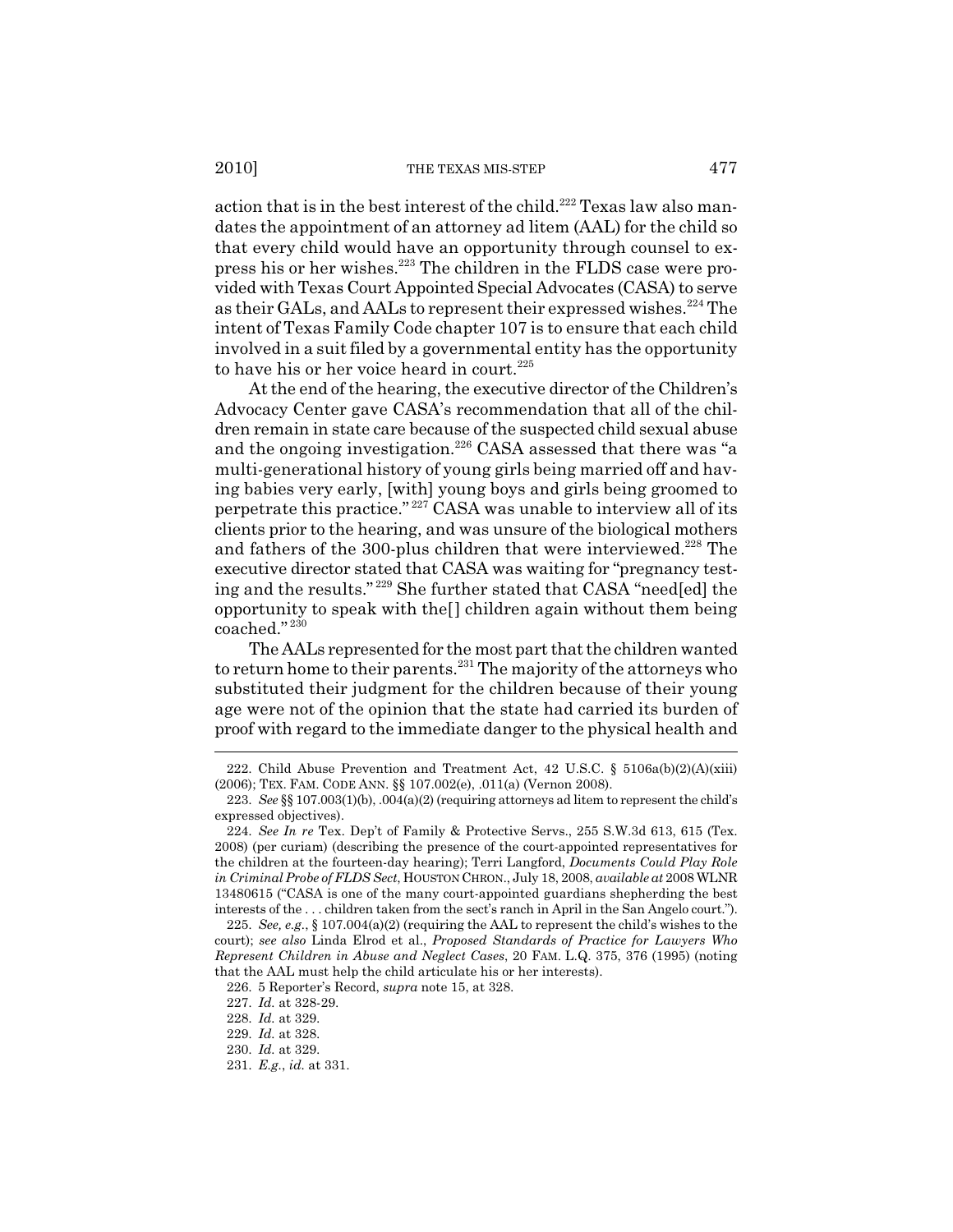safety to their clients.<sup>232</sup> Several attorneys objected to the format of the hearing because each child did not get his or her individual hearing.233 Some asserted rights of their clients to communicate and visit with their parents and for increased privacy.<sup>234</sup> These attorneys also requested that rules be put into place such that they would receive notice before anyone spoke to or interviewed their clients and that they would receive copies of documents regarding their clients.<sup>235</sup> Throughout the case, many AALs lodged objections on various questions, most of which were overruled or not ruled upon at all by the court.236 When the AALs were given the opportunity to ask questions, Judge Walther requested that the chosen representatives for the various age groups of children be the spokesperson for that particular group of attorneys in order to be more efficient.237 In fact, at one point during the examination period, she requested that the AALs ask, "in a controlled fashion," just "a few questions" of the witnesses.<sup>238</sup>

During the second day of the hearing, Judge Walther asked the AALs if they could fathom a better way in which to conduct the fourteen-day hearing, given the massive number of parents and children involved in the case.<sup>239</sup> No attorney volunteered another method, and Judge Walther proceeded with the hearing en masse.<sup>240</sup> At the end of the day on Friday, the judge essentially made the closing statements for the all of the parties in one or two sentences, giving them the opportunity to add more to her statements if they wished. $^{241}$  It appeared the court had reached the point where it had heard enough to make a decision on the matter, so the rest of the hearing was largely perfunctory. The court found that there was "sufficient evidence . . . to satisfy a person of ordinary prudence and caution that the requirements of sections [sic] 262 of the [Texas] Family Code [had] been met as to each and every element to require . . . the Court . . . [to] continue the appointment of [DFPS] as the temporary managing conservator of all children." <sup>242</sup>

<sup>232.</sup> *See, e.g.*, *id.* at 338-39 (illustrating one attorney speaking for two two-and-a-halfyear-old boys and denying that the state had met its burden of proof).

<sup>233.</sup> *Id.* at 333-34; 4 Reporter's Record, *supra* note 15, at 12-13.

<sup>234. 5</sup> Reporter's Record, *supra* note 15, at 333-34.

<sup>235.</sup> *Id.* at 334.

<sup>236.</sup> *See, e.g.*, *id.* at 177-78, 196 (illustrating instances of the court failing to rule or overruling on an objection by the AALs).

<sup>237. 4</sup> Reporter's Record, *supra* note 15, at 29, 188.

<sup>238. 5</sup> Reporter's Record, *supra* note 15, at 110.

<sup>239.</sup> *Id.* at 334.

<sup>240.</sup> *See id.* at 334-35 (noting that no one had made any suggestions for how to run the hearing aside from the method adopted by the court).

<sup>241.</sup> *Id.* at 329-31.

<sup>242.</sup> *Id.* at 340.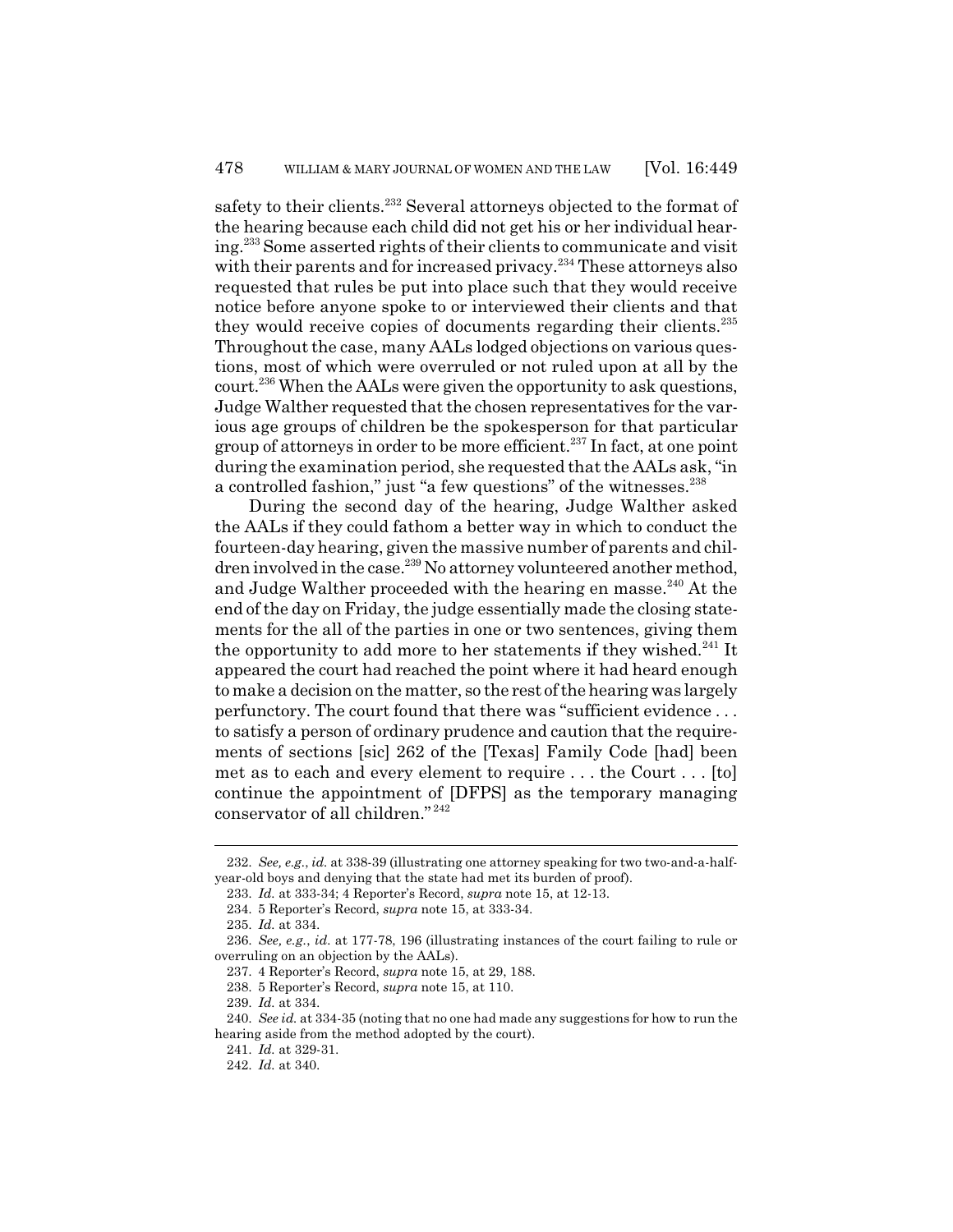#### *D. Appellate and Supreme Court Review*

The Third District Court of Appeals at Austin concluded that DFPS failed to meet its burden of proof under Texas Family Code section 262.201 and directed the district court to vacate its temporary orders granting the state custody of the 126 children covered under the mandamus.<sup>243</sup> There were thirty-eight mothers who filed the appeal, and the court noted that the appeal did not involve parents of all of the children removed.<sup>244</sup> The group of parents who filed the writ of mandamus to reverse the district court's decision consisted of mothers with pubescent and pre-pubescent children.<sup>245</sup> Because there was no direct evidence to show that the Relators' children were in immediate danger of physical harm, and because DFPS had painted the entire case with such a broad stroke, the appeal was successful.<sup>246</sup>

The court of appeals reviewed the three-pronged legal standard for removal of children in Texas and set forth that, "[u]nless there is sufficient evidence to demonstrate the existence of each of the requirements of section 262.201(b), the court is required to return the children to the custody of their parents." 247 The appellate court described the evidence that the district court relied upon to satisfy the requirements of section 262.201(b), mostly focusing on: the specific number of young female teenagers who became pregnant and had children as minors; the fact that all 468 children were part of a "household" on the YFZ Ranch where a child had been sexually abused; and the "'pervasive belief system' among the residents of the ranch that it is acceptable for girls to marry, engage in sex, and bear children as soon as they reach puberty." <sup>248</sup>

The court further emphasized the portions of the district court record that contained facts undisputed by DFPS.<sup>249</sup> The facts cited pointed to the lack of evidence presented by the State of Texas that male children and pre-pubescent female children were victims or were in danger of being victims of sexual or physical abuse and the lack of evidence connecting the young female teenagers who had borne

248. *Id.* at \*1-\*2.

<sup>243.</sup> *In re* Steed, No. 03-08-00235-CV, 2008 WL 2132014, at \*4 (Tex. App. May 22, 2008) (mem.).

<sup>244.</sup> *Id.* at \*1 & n.1.

<sup>245.</sup> *See id.* at \*3 (noting the children at issue in the Relators' appeal included males, pre-pubescent females, and pubescent females, and finding that DFPS failed to provide "evidence of danger to the physical health or safety of any male children or any female children who had not reached puberty," and also failed to provide "evidence that any of the pubescent female children of the Relators were in such physical danger").

<sup>246.</sup> *Id.* at \*3-\*4.

<sup>247.</sup> *Id.* at \*1.

<sup>249.</sup> *Id.* at \*2.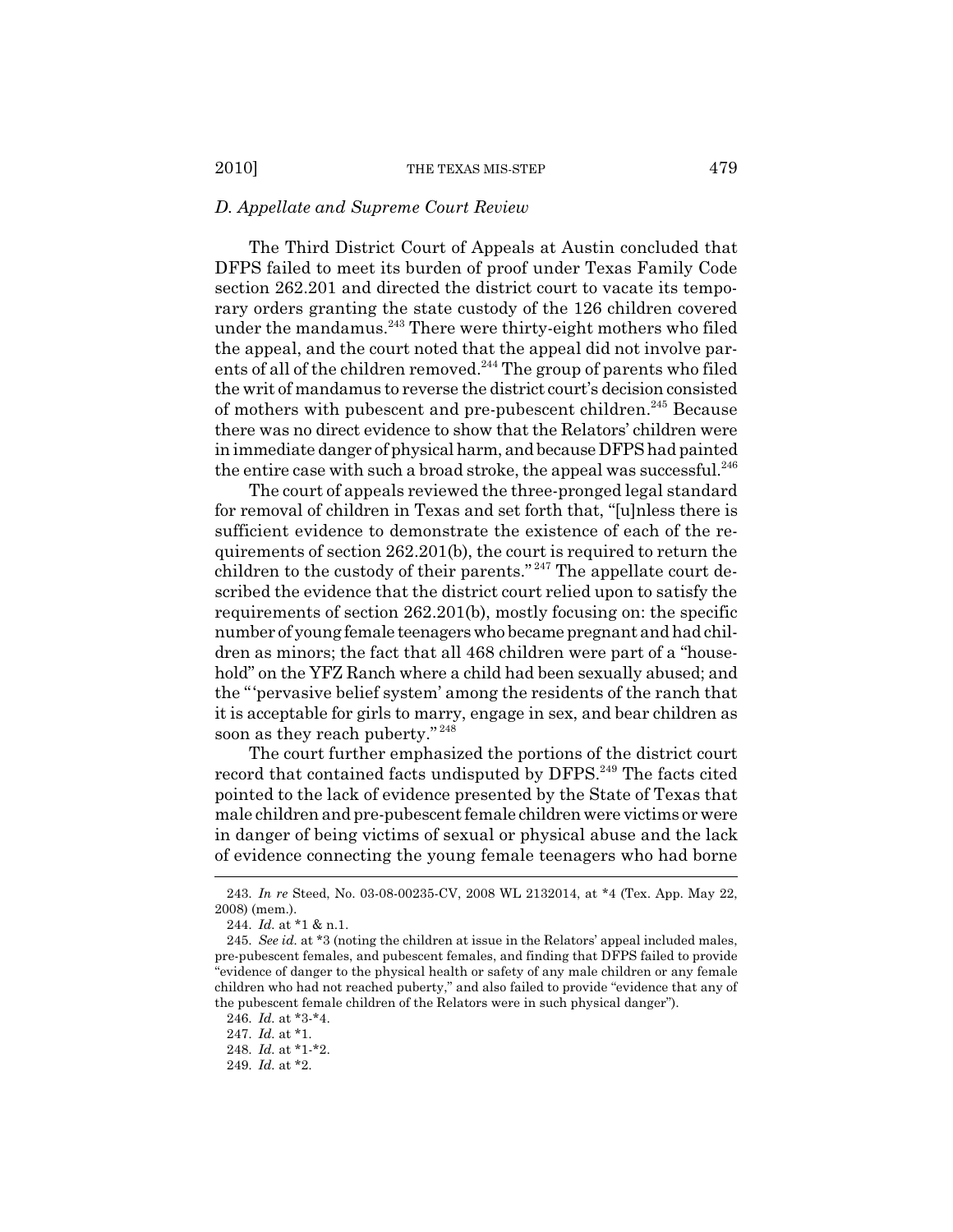children to sexual or physical abuse.<sup>250</sup> The court further noted that none of the Relators filing the appeal were mothers to the five female children identified by DFPS as pregnant minors.<sup>251</sup> The "pervasive" belief system" of the FLDS was the only danger to the male children or pre-pubescent female children.<sup>252</sup>

The Texas Supreme Court issued its opinion per curiam on May 29, 2008.<sup>253</sup> It denied DFPS's petition for mandamus, declining to disturb the decision made by the Third Court of Appeals.<sup>254</sup> The court stated that the removal of the children was not warranted based on its review of the lower court record.<sup>255</sup> The court went further to provide that, although "the district court must vacate the . . . temporary custody orders as directed by the court of appeals," it could still "grant[] other appropriate relief to protect the children" as set forth in the Texas Family Code.<sup>256</sup>

Not all of the justices of the Texas Supreme Court agreed with the majority's assessment of the evidence presented by DFPS. Justice O'Neill filed an opinion concurring in part and dissenting in part, and Justices Johnson and Willett joined her.<sup>257</sup> Justice O'Neill did not agree with the court that the trial court abused its discretion in permitting DFPS to keep temporary custody of the teenaged girls until "a permanency plan [was] designed to ensure each girl's physical health and safety." 258 The crux of Justice O'Neill's opinion was that DFPS did meet its burden of proof as to pubescent girls on the YFZ Ranch, but not as to boys and pre-pubescent girls.259 Justice O'Neill recounted the facts which supported the trial court's findings, including the Bishop's Records which reflected five underage wives who were pregnant and/or had given birth to a child as a minor, and the testimony of child psychologist Dr. Bruce Perry.<sup>260</sup> Dr. Perry had testified that "the pregnancy of the underage children on the Ranch was the result of sexual abuse because children [aged sixteen and younger] are not sufficiently mature to enter a healthy consensual sexual relationship or a 'marriage.'" 261 Justice O'Neill determined

<sup>250.</sup> *Id.*

<sup>251.</sup> *Id.*

<sup>252.</sup> *Id.*

<sup>253.</sup> *In re* Tex. Dep't of Family & Protective Servs., 255 S.W.3d 613 (Tex. 2008) (per curiam).

<sup>254.</sup> *Id.* at 615.

<sup>255.</sup> *Id.*

<sup>256.</sup> *Id.*

<sup>257.</sup> *Id.* at 616 (O'Neill, J., concurring in part, dissenting in part).

<sup>258.</sup> *Id.*

<sup>259.</sup> *Id.* at 618. 260. *Id.* at 616.

<sup>261.</sup> *Id.*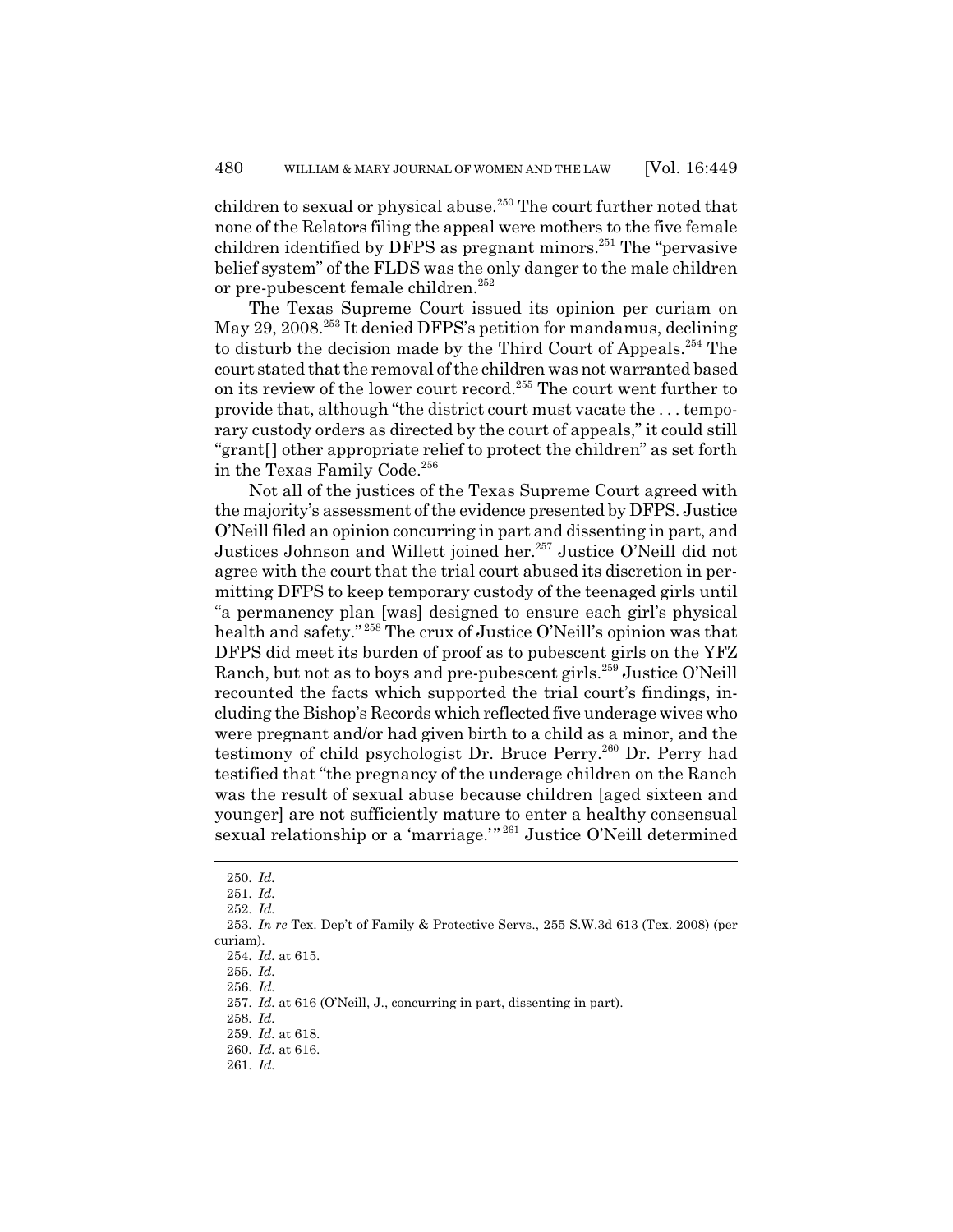that the State of Texas had met the low burden of proof, "sufficient evidence to satisfy a person of ordinary prudence and caution,"  $262$  as it pertained to the pubescent girls on the YFZ Ranch.<sup>263</sup>

There were several amicus briefs filed with the Texas Supreme Court in the FLDS case. The American Civil Liberties Union (ACLU) filed a brief in opposition to the State of Texas,  $264$  and Barbara Elias-Perciful, director of Texas Lawyers for Children and chair of the Texas State Bar Committee on Child Abuse and Neglect, filed a brief in her individual capacity supporting DFPS.<sup>265</sup> The ACLU argued that the evidence presented by DFPS was insufficient to justify removal of the children, and amounted to a parent-child separation based on the parents' beliefs and associations.266 The third prong of the ACLU brief specifically argued that the state may not separate parents and their children based solely on thoughts and beliefs.<sup>267</sup>

## II. THE SHORT CREEK RAID OF 1953

## *A. History and Facts of Case*

Short Creek was a remote pioneer town on the Utah-Arizona border established in the 1930s by a small minority of Latter-Day Saints who did not want to accept The Manifesto, the Mormon Church's declaration that polygamous marriage, among other practices that offended mainstream America, would no longer be permitted in the religion.268 It was considered a safe haven for men and their families who were excommunicated by the Mormon Church over polygamy.<sup>269</sup> In 1935, the Utah legislature amended section 103-51-2 of the Revised Statutes of Utah to make polygamy, or unlawful cohabitation, a felony.270 Fundamentalists, a name accepted by those who believed in

<sup>262.</sup> TEX. FAM. CODE ANN. § 262.201(b) (Vernon Supp. 2009).

<sup>263.</sup> *In re* Tex. Dep't of Family & Protective Servs., 255 S.W.3d at 616-18 (O'Neill, J., concurring in part, dissenting in part).

<sup>264.</sup> Brief of Amici Curiae, American Civil Liberties Union et al., In Opposition to Relator's Petition for Mandamus, *In re* Tex. Dep't of Family & Protective Servs., 255 S.W.3d 613 (No. 08-0391) [hereinafter ACLU Brief].

<sup>265.</sup> Brief for Barbara J. Elias-Perciful, as Amicus Curiae Supporting Petitioner, *In re* Tex. Dep't of Family & Protective Servs., 255 S.W.3d 613 (No. 08-0391) [hereinafter Elias-Perciful Brief].

<sup>266.</sup> ACLU Brief, *supra* note 264, at 2, 10-12.

<sup>267.</sup> *Id.* at 12-13.

<sup>268.</sup> Ken Driggs, *"This Will Someday Be the Head and Not the Tail of the Church": A History of the Mormon Fundamentalists at Short Creek*, 43 J. CHURCH & ST. 49, 49-51 (2001).

<sup>269.</sup> *Id.* at 58-59.

<sup>270.</sup> Act of Mar. 21, 1935, ch. 112, 1935 Utah Laws 220.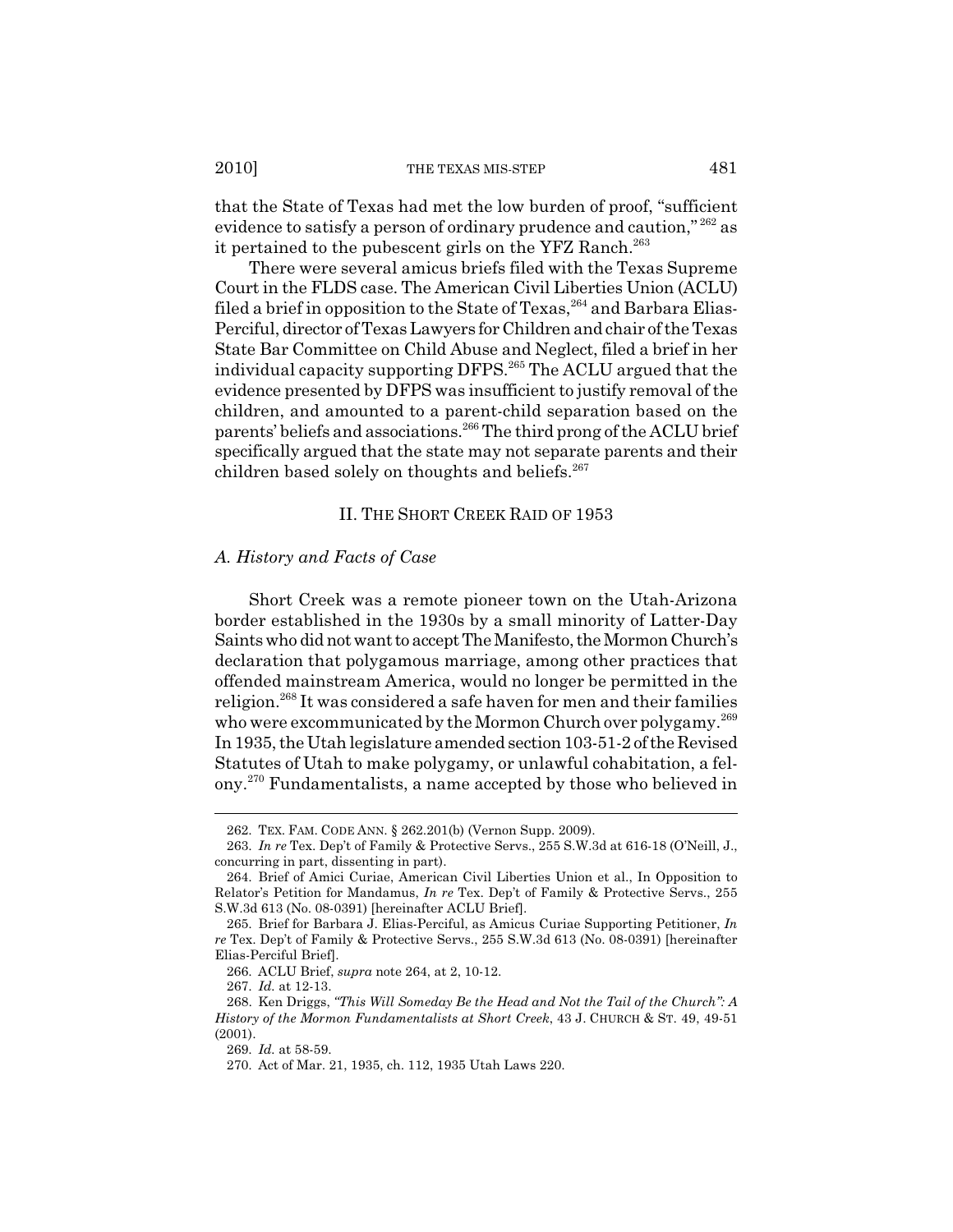plural marriage and United Order, $271$  were turned over to the authorities by the LDS after they were excommunicated.<sup>272</sup> In Arizona, when eight individuals were charged with polygamy, news reports speculated that the action was triggered by government welfare investigations and LDS Church pressure.<sup>273</sup> Only two men were brought to trial, and both claimed First Amendment protection as a defense. $274$ They were sentenced to eighteen months in the Arizona Penitentiary and after release returned to Short Creek.<sup>275</sup>

In 1944, "[a] multi-state raid by federal and state authorities rounded up forty-six Fundamentalist men and women on a variety of charges, including virtually the entire leadership." 276 The State of Utah charged the Fundamentalists with unlawful cohabitation and criminal conspiracy.277 "The federal government charged some members . . . with mailing obscene literature," kidnapping, and violating the Mann Act.<sup>278</sup> Some of the charges were dropped a year later, but a total of four cases reached the United States Supreme Court.<sup>279</sup>

The first case before the federal court<sup>280</sup> charged the Fundamentalists with mailing obscene literature for distributing *Truth* magazine, a publication dedicated to the perpetuation of plural marriage. $^{281}$ The district court held that there was nothing obscene or lewd about the editorials in *Truth* and dismissed the indictment.282 Later, the United States Supreme Court dismissed the case pursuant to Rule 35.283 In *Chatwin v. United States*, the United States Supreme Court reversed the defendants' conviction under the Federal Kidnapping Act,<sup>284</sup> holding that there was no ransom sought by the defendants

272. Driggs, *supra* note 268, at 62.

273. *Id.* at 61-62.

274. *Id.* at 61.

275. *Id.* at 61-62.

277. BRADLEY, *supra* note 10, at 72.

278. *Id.* at 72-73.

279. Musser v. Utah, 333 U.S. 95 (1948); Cleveland v. United States, 329 U.S. 14 (1946); Chatwin v. United States, 326 U.S. 455 (1946); United States v. Barlow (*Barlow II*), 323 U.S. 805 (1944); *see* Driggs, *supra* note 268, at 66 (recognizing that only four cases reached the U.S. Supreme Court).

280. United States v. Barlow (*Barlow I*), 56 F. Supp. 795 (D. Utah 1944).

281. *Id.* at 795-96; *see also* BRADLEY, *supra* note 10, at 37, 72-73 (discussing the founding of *Truth* magazine and the prosecution of the Fundamentalists for mailing obscene literature).

282. *Barlow I*, 56 F. Supp. at 797-98.

283. *Barlow II*, 323 U.S. 805.

284. 18 U.S.C. §§ 408a, 408c (1940) (current version at 18 U.S.C. § 1201 (2006)).

<sup>271.</sup> RICHARD S.VAN WAGONER, MORMON POLYGAMY:AHISTORY iii-iv (1986). The United Order was the Mormon principle of stewardship whereby members of the group "were directed to deed all personal property to the bishop of the church" to unify the group. *Id.* at 2-3. It was intended to be "a pattern of social and economic reorganization for all mankind." *Id.*

<sup>276.</sup> *Id.* at 65.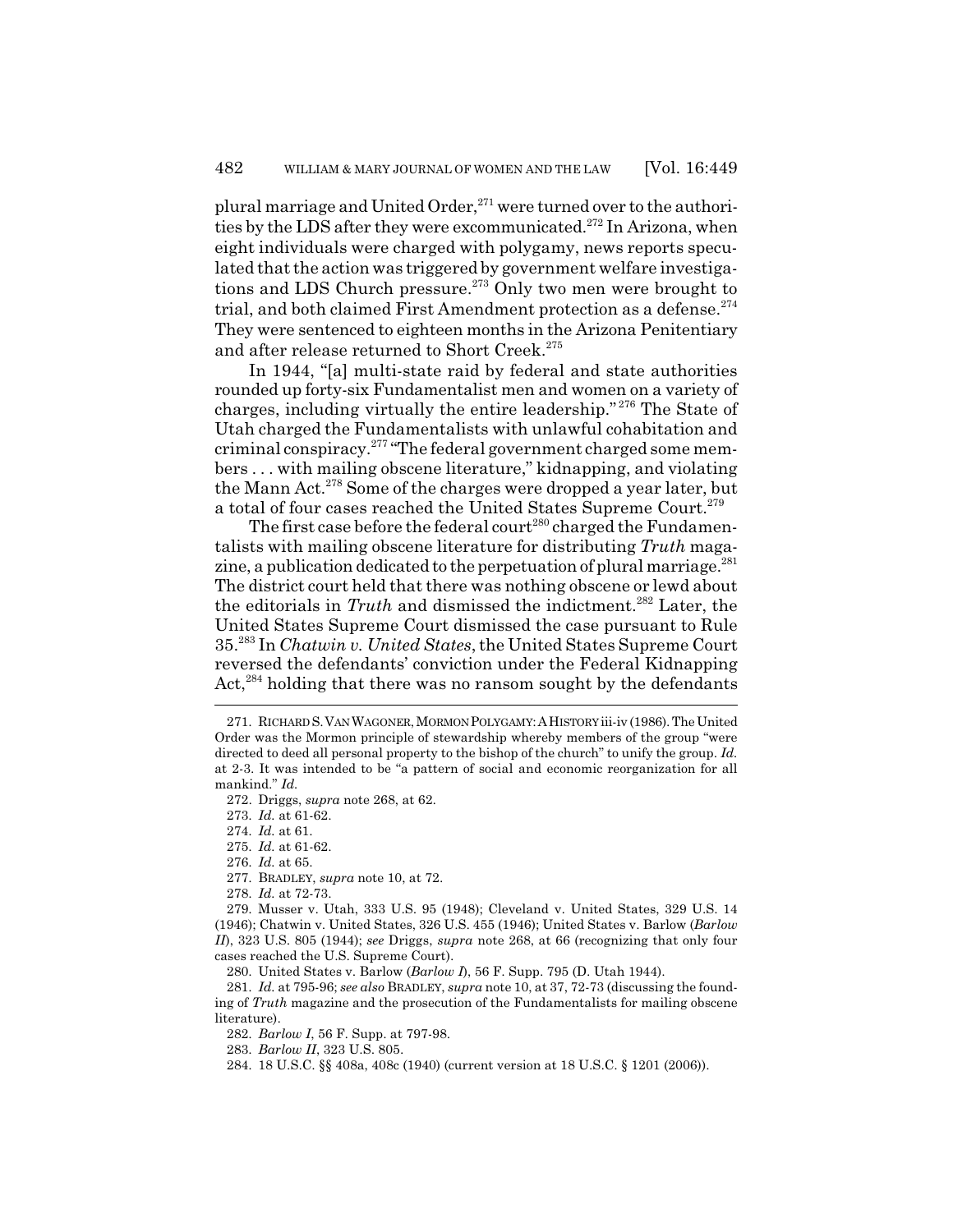and there was no evidence that the alleged victim, a fifteen-year-old girl, was held against her will.285 In *Cleveland v. United States*, the United States Supreme Court affirmed the Fundamentalists' convictions under the Mann Act<sup>286</sup> for transporting women or girls in interstate commerce for immoral purposes.<sup>287</sup> The Court held the fact that polygamy was supported by the Fundamentalists' religious creed was "no defense in a prosecution for bigamy." 288 The Court stated that it was not "the accused's concepts of morality," but rather the standard articulated by Congress within the meaning of the statute that applied.289 Finally, in *Musser v. Utah*, the defendants argued that their conviction for conspiracy to "commit acts injurious to public morals" under Utah Code Ann. Section 103-11-1 (1943) violated the Fourteenth Amendment.<sup>290</sup> The United States Supreme Court vacated the conviction and remanded the case for the Supreme Court of Utah to interpret its own statute. $291$ 

Eventually, "thirty-one men were sentenced to local jail terms of up to one year;" fifteen men were sentenced to Utah State Prison terms of up to five years, and a few more were subjected to federal sentences.<sup>292</sup> Nine of the fifteen in state prison were paroled after serving six and a half months when they pledged to "refrain . . . from advocating, teaching, or countenancing the practice of plural marriage." 293 Despite their pledges, the Fundamentalists returned home and resumed the Fundamentalist lifestyle.<sup>294</sup>

The Short Creek raid began in 1951 when a local judge instigated a secret investigation of Short Creek.295 The State of Arizona, through Governor Howard Pyle and the Arizona legislature, allocated \$50,000 from the governor's emergency fund to finance the raid.<sup>296</sup> A Los Angeles detective agency went into the community under the pretense that they were Hollywood agents looking for a movie location.<sup>297</sup> The agency was hired by Arizona Governor Howard Pyle.<sup>298</sup> As the investigation continued, the detectives obtained "a map of the town

288. *Id.*

<sup>285.</sup> Chatwin v. United States, 326 U.S. 455, 460 (1946).

<sup>286. 18</sup> U.S.C. §§ 397, 398, 401, 404 (1940) (current version at 18 U.S.C. §§ 2421-2424 (2006)).

<sup>287.</sup> Cleveland v. United States, 329 U.S. 14, 20 (1946).

<sup>289.</sup> *Id.*

<sup>290.</sup> Musser v. Utah, 333 U.S. 95, 95-96 (1948).

<sup>291.</sup> *Id.* at 98.

<sup>292.</sup> Driggs, *supra* note 268, at 66.

<sup>293.</sup> BRADLEY, *supra* note 10, at 89.

<sup>294.</sup> *Id.* at 90.

<sup>295.</sup> Driggs, *supra* note 268, at 68.

<sup>296.</sup> *Id.* at 68-69.

<sup>297.</sup> BRADLEY, *supra* note 10, at 119.

<sup>298.</sup> *Id.*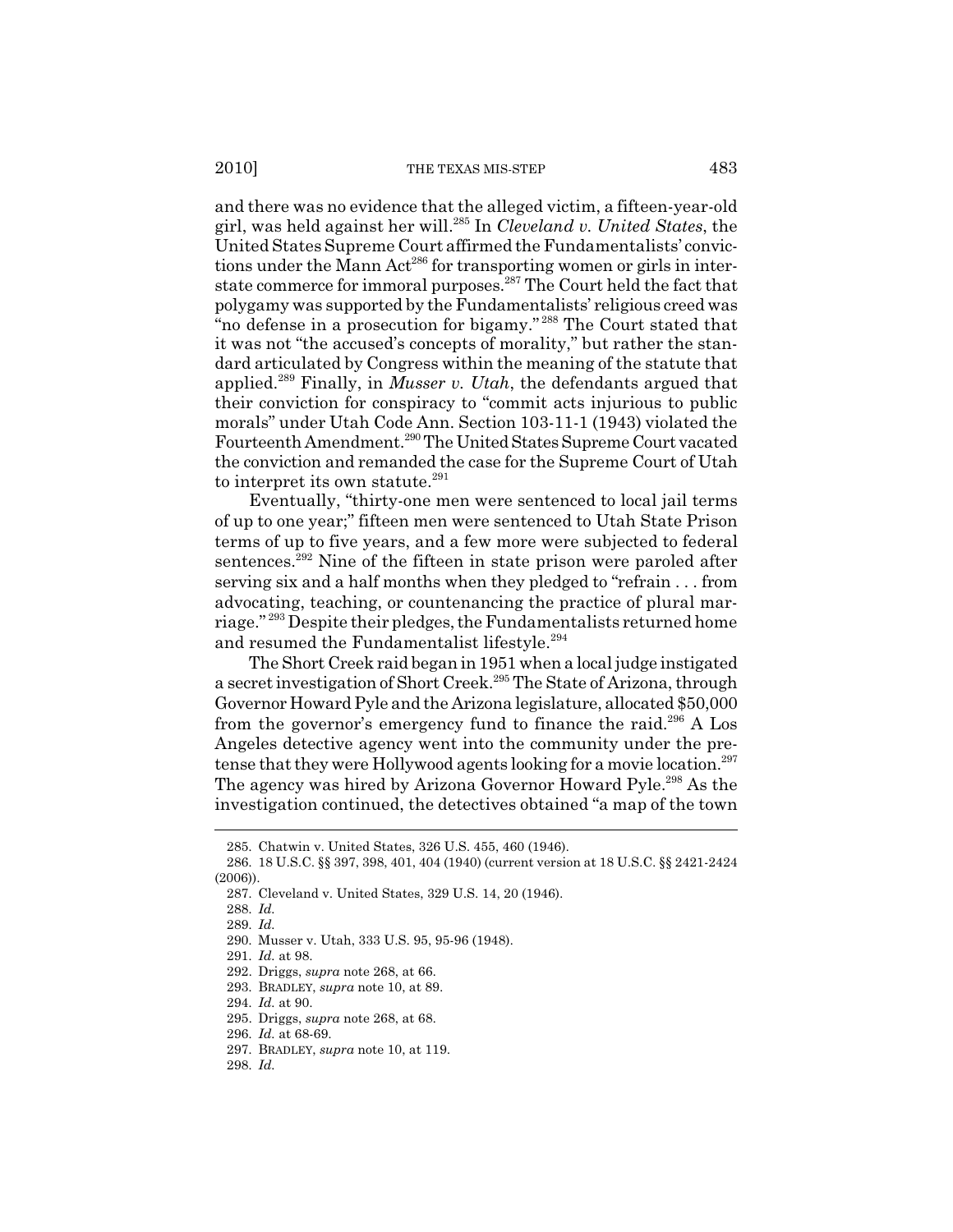identifying the occupants of each home"<sup>299</sup> in order to execute "the great Love-nest raid." <sup>300</sup>

On July 25, 1953, while the people at Short Creek were preparing for festivities in celebration of Mormon Pioneer Day, government forces met in a high school auditorium 125 miles south of Short Creek to discuss the impending raid.301 Roadblocks would be set up and two separate groups of forces would arrive at the same time, one from the east and the other from the west.<sup>302</sup> "Each patrolman received a map with a red circle around the house of the family for which he would be responsible." <sup>303</sup>

A caravan of cars set out for Short Creek in late afternoon and arrived around 4:00 A.M. with lights flashing and sirens wailing.<sup>304</sup> The caravan, consisting of "heavily armed law enforcement officers . . . national guardsmen, the Arizona Attorney General, superior and juvenile court judges, policewomen, nurses, doctors, twenty-five carloads of newspapermen, and twelve liquor control agents," expected the community to be asleep.<sup>305</sup> Instead, they found men, women, and children, "dressed and well groomed," standing around the schoolhouse singing "America." 306

Carolyn Jessop recalls her grandmother repeatedly telling her the story about the raid at Short Creek on July 26, 1953, stating "[t]he raid is a key focal point of FLDS history." <sup>307</sup>

Grandma said rumors were rampant that a raid was coming. . . .

A lookout was posted on the only road coming into town. The young man was supposed to warn the community if he saw the authorities coming by exploding several sticks of dynamite. The blast came . . . . [and] the lookout ran into town and fell at the feet of Uncle Roy, shouting, "They are coming; they're coming, and there are hundreds of them!" <sup>308</sup>

<sup>299.</sup> Driggs, *supra* note 268, at 68.

<sup>300.</sup> *Arizona: The Great Love-Nest Raid*, TIME, Aug., 3, 1953, *available at* http://www .time.com/time/magazine/article/0,9171,822887,00.html.

<sup>301.</sup> BRADLEY, *supra* note 10, at 127-28.

<sup>302.</sup> *Id.* at 128.

<sup>303.</sup> *Id.*

<sup>304.</sup> *Id.* at 129-30.

<sup>305.</sup> ALTMAN & GINAT, *supra* note 10, at 49; *see also* B. CARMON HARDY, SOLEMN COVENANT: THE MORMON POLYGAMOUS PASSAGE 344 (1992) (listing the actors involved in the raid on Short Creek).

<sup>306.</sup> ALTMAN & GINAT, *supra* note 10, at 49; *see also* HARDY, *supra* note 305, at 344 (describing the inhabitants' peaceful early morning assembly).

<sup>307.</sup> CAROLYN JESSOP WITH LAURA PALMER, ESCAPE 20 (2007).

<sup>308.</sup> *Id.* at 20. The man referred to as "Uncle Roy" was Short Creek leader Leroy Johnson. Driggs, *supra* note 268, at 69.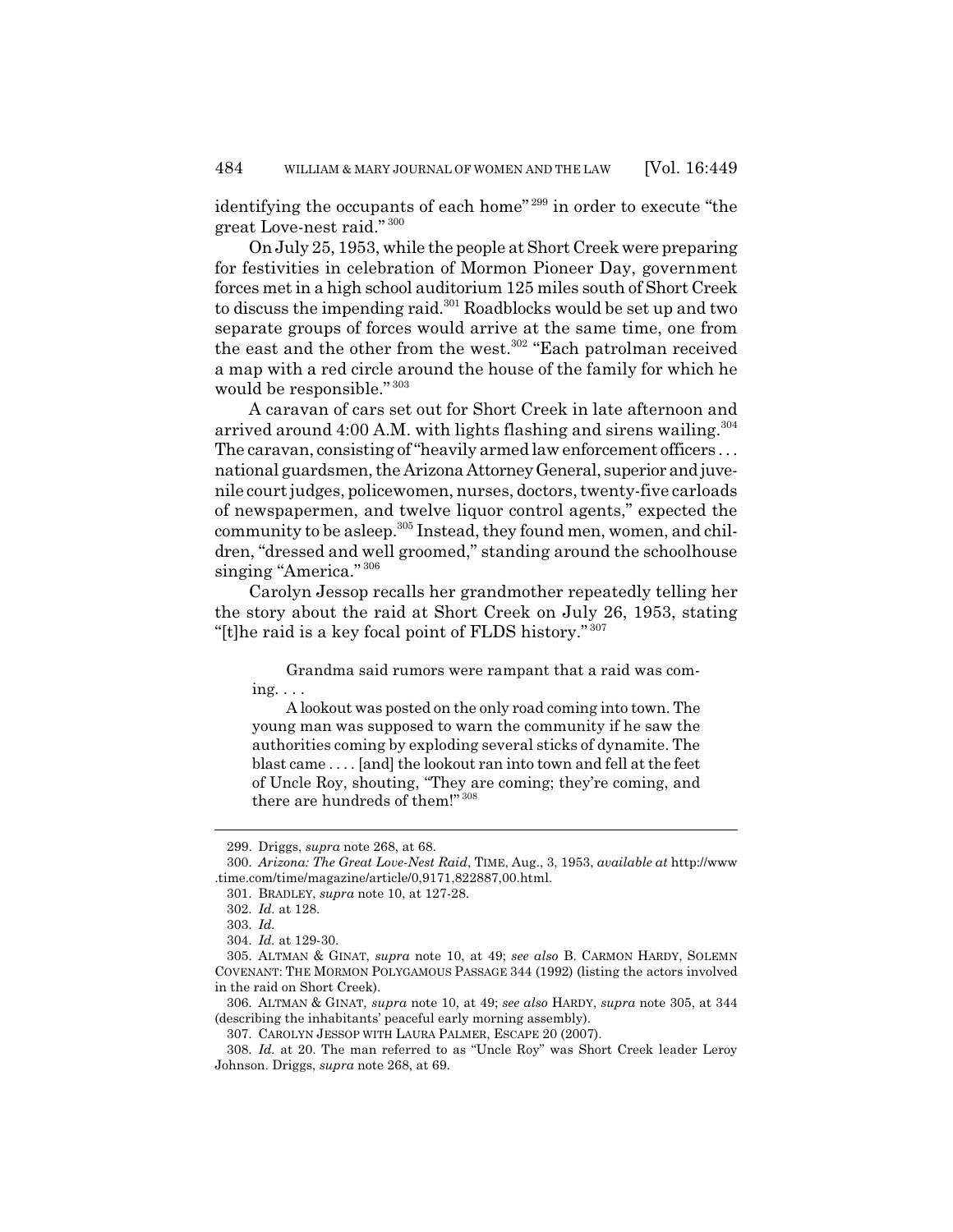#### 2010] THE TEXAS MIS-STEP 485

The Arizona National Guard, police, and other local officials "moved into Short Creek and began arresting men and women who practiced polygamy." 309 Grandpa Joseph Jessop, the patriarch of the community at the time, stepped forward and asked, "'What is it that you want? What have you come for? If it is blood you want, take mine, I'm ready.'" 310 Laura Palmer, Carolyn Jessop's grandmother, recalled that troops attempted to take wailing children away from their screaming mothers.311 Photos taken of these "terrible images" appeared the next day in newspapers and "turned public opinion in *favor* of the polygamists." 312 One hundred and twenty-two women and men were arrested and 263 children were identified for seizure by the time the raid was finished.<sup>313</sup> The state's plan was to remove the children, "make them wards of the state[,] and adopt them out to nonpolygamist families." <sup>314</sup>

Within a week of the raid the mothers and children were bused to Phoenix where they were housed in a crowded rest home.<sup>315</sup> Governor Pyle defended the raid, calling it a "'momentous police action against insurrection within [Arizona's] own borders.'" 316 He asserted that Short Creek was "a community entirely dedicated to the warped philosophy that a small handful of greedy and licentious men should have the right and the power to control the destiny of every human soul in the community." 317 He further stated that the women and the men were "unalterably dedicated to the wicked theory that every maturing girl child should be forced into the bondage of multiple wifehood with men of all ages for the sole purpose of producing more children to be reared to become more chattels of this totally lawless enterprise." <sup>318</sup>

### *B. Due Process Hearings and Subsequent Cases*

The hearings and trials regarding the criminal and child welfare cases in Arizona went on for two years.319 The Fundamentalists were

<sup>309.</sup> JESSOP WITH PALMER, *supra* note 307, at 20-21.

<sup>310.</sup> *Id.* at 21.

<sup>311.</sup> *Id.*

<sup>312.</sup> *Id.*; *see also* Gary Tuchman & Amanda Townsend, *A Dark History Repeats for Religious Sect*, CNN.COM, Apr. 11, 2008, http://www.cnn.com/2008/CRIME/04/10/ polygamist.towns.index.html ("It was a public relations nightmare from the start. Crying children . . . were yanked from their parents in the dark of a July night.").

<sup>313.</sup> JESSOP WITH PALMER, *supra* note 307, at 21.

<sup>314.</sup> *Id.*

<sup>315.</sup> Billie Stanton, *Most County Residents Know Little About the Area that Lies North of the Grand Canyon*, KINGMAN DAILY MIRROR, Aug. 2, 1981, at 19.

<sup>316.</sup> JON KRAKAUER, UNDER THE BANNER OF HEAVEN: A STORY OF VIOLENT FAITH 16 (2003).

<sup>317.</sup> *Id.* at 17.

<sup>318.</sup> *Id.*

<sup>319.</sup> BRADLEY, *supra* note 10, at 154, 156.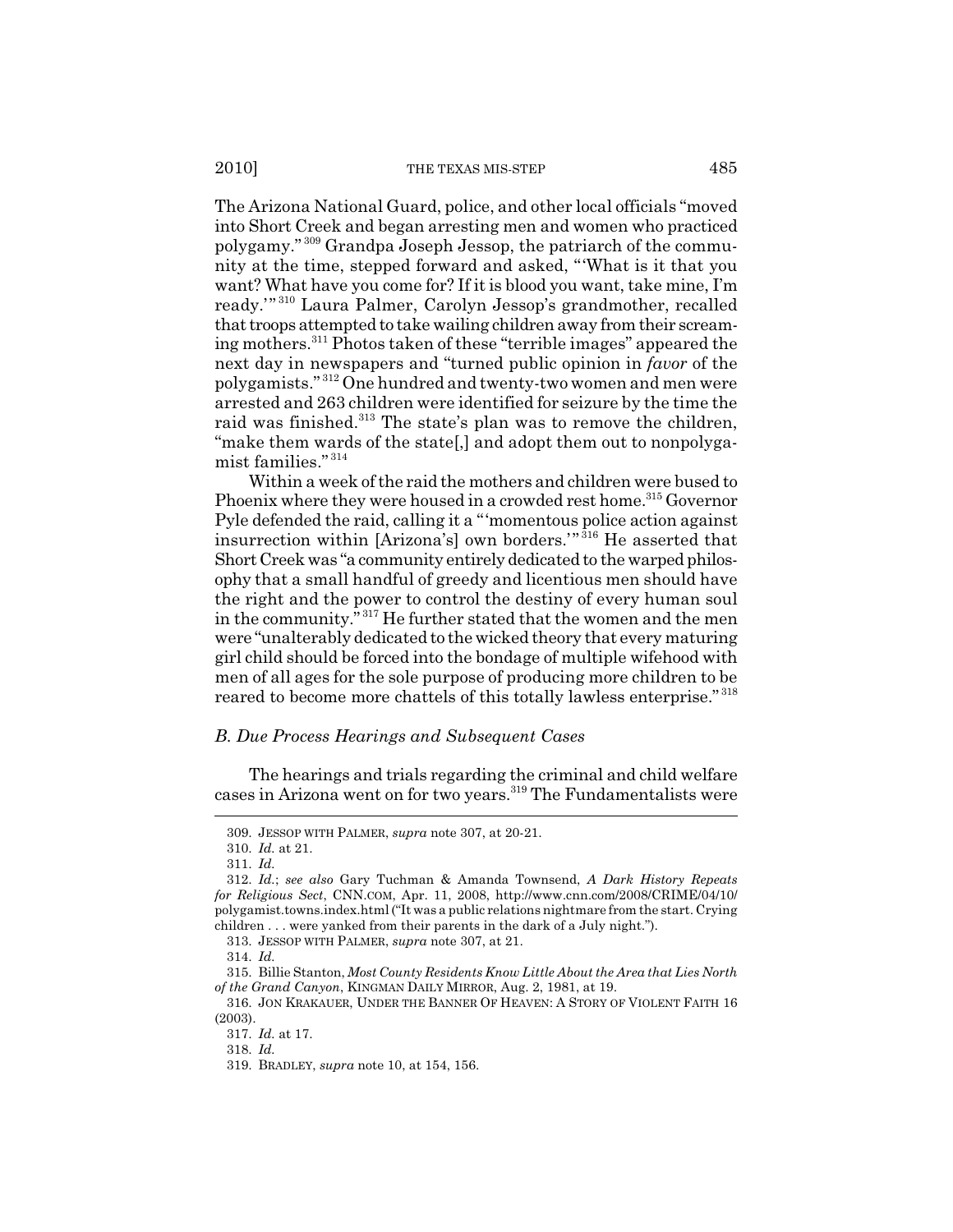charged with "rape, statutory rape, carnal knowledge, polygamous living, cohabitation, bigamy, adultery, and misappropriation of school funds." 320 Certain members were accused of having "encouraged, advised, counseled and induced their minor, female children under eighteen years of age to actively participate in [the] unlawful conduct." 321 Arizona Superior Court Judge Robert Tuller gave one-year suspended sentences to twenty-six men as part of a plea bargain that dropped charges against all of the women and a few other men.<sup>322</sup> Instead of imprisoning the parents, authorities focused on taking away the Fundamentalists' children.<sup>323</sup>

The removal of many children from Short Creek during the raid of 1953 meant that the State of Arizona declared these children to be dependent and neglected.<sup>324</sup> The physical state of the homes in Short Creek was reported to be dirty, ramshackle, without window or door screens, and without plumbing, where families faced crowded sleeping conditions and inadequate food.<sup>325</sup> The Superior Court of Mohave County ordered the children be placed in the custody of the Arizona State Department of Public Welfare.<sup>326</sup> In October 1953, the Mohave County Superior Court ruled that the mothers could retain custody of their children under four conditions: (1) the court disallowed the mothers from returning to Short Creek; (2) the mothers had to "refrain from teaching their children to violate the laws of Arizona"; (3) the mothers could not associate with the children's fathers; and (4) Arizona's Department of Public Welfare would supervise the mothers and children.327 The main issue at each hearing was whether the children were "neglected, dependent, or delinquent." <sup>328</sup> The court eventually held that there was insufficient evidence to justify removing the children from their parents' custody.<sup>329</sup> The court returned the children to their parents, finding that the parents "were denied the active participation of their attorneys in the juvenile hearings." 330 The Supreme Court of Arizona affirmed. $331$ 

<sup>320.</sup> *Id.* at 131.

<sup>321.</sup> *Id.*

<sup>322.</sup> Driggs, *supra* note 268, at 69-70.

<sup>323.</sup> *Id.* at 70.

<sup>324.</sup> Ariz. State Dep't of Pub. Welfare v. Barlow, 296 P.2d 298, 299 (Ariz. 1956).

<sup>325.</sup> BRADLEY, *supra* note 10, at 133.

<sup>326.</sup> *Barlow*, 296 P.2d at 299.

<sup>327.</sup> BRADLEY, *supra* note 10, at 154-55.

<sup>328.</sup> *Id.* at 156.

<sup>329.</sup> *Id.* at 157. "Social service workers, matrons, and other interested officers were present at the [Edson and Alyne] Jessop [and other family] hearings[,] but all declined to comment." *Id.* at 156-57.

<sup>330.</sup> *See Barlow*, 296 P.2d at 299 (referring to the decision of the Superior Court of Maricopa County).

<sup>331.</sup> *Id.* at 301.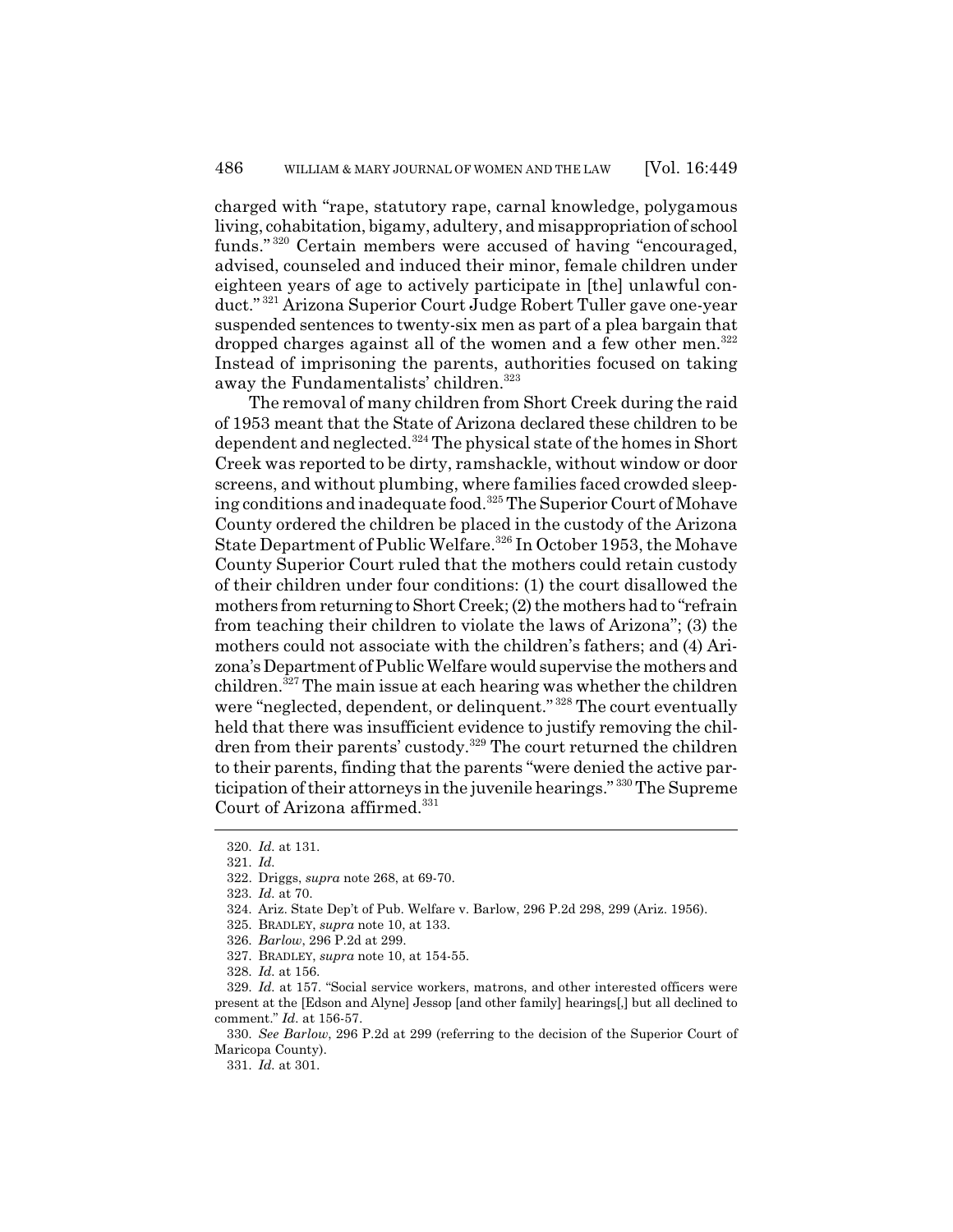# *C. Supreme Court Review*

There were two trial court cases that proceeded to state supreme courts from the 1953 raid, one in Utah and one in Arizona.<sup>332</sup> Daniel and Elnora Barlow sought to secure custody of their seventeen children from the Arizona State Department of Public Welfare.<sup>333</sup> The superior court declared that the detention of the children by the state was illegal and ordered the children's release to their parents.<sup>334</sup> Arizona appealed this decision to the supreme court, which affirmed the decision that the parents were denied active participation of their attorneys, thus making the hearing void because of denial of due process of law.335 The supreme court also affirmed the finding that there was no proof that the parents' custody was not in the best interest of the children.<sup>336</sup>

*In re Black*337 was the most well known court case that came out of the Short Creek raid. This case involved Leonard Black, his three wives, and twenty-six children.<sup>338</sup> His legal wife, Verna, and her eleven children lived a block away from Mr. Black's third wife, Lorna Johnson, and her seven children in Short Creek, Arizona.<sup>339</sup> Mr. Black's second wife, Vera Johnson, and her eight children lived about a mile away in Utah.<sup>340</sup> Because she resided in Utah, Vera Johnson was not arrested in the Short Creek raid.<sup>341</sup> Vera's situation, however, "provided a test case for Utah officials who proposed to separate children from parents who would not sign an affidavit promising neither to teach nor practice polygamy." 342 When her children were removed in 1954, Vera demanded to ride with them until she was evicted from the automobile by a judge's order.<sup>343</sup> The order of separation was subsequently overturned by an appellate judge, and the children were returned to their mother.<sup>344</sup>

In 1956, Utah again attempted to separate Vera from her children and persuade her to renounce polygamy in order to retain custody of them.<sup>345</sup> Vera refused, and the children were ordered into

345. *Id.*

<sup>332.</sup> *Barlow*, 296 P.2d 298; *In re* Black, 283 P.2d 887 (Utah 1955).

<sup>333.</sup> *Barlow*, 296 P.2d at 299.

<sup>334.</sup> *Id.* at 301.

<sup>335.</sup> *Id.* at 299, 301.

<sup>336.</sup> *Id.* at 301.

<sup>337. 283</sup> P.2d 887 (Utah 1955).

<sup>338.</sup> *Id.* at 888.

<sup>339.</sup> *Id.*

<sup>340.</sup> *Id.*

<sup>341.</sup> LEVI S. PETERSON, JUANITA BROOKS: MORMON WOMAN HISTORIAN 246 (1988).

<sup>342.</sup> *Id.* at 246-47.

<sup>343.</sup> *Id.* at 247.

<sup>344.</sup> *Id.*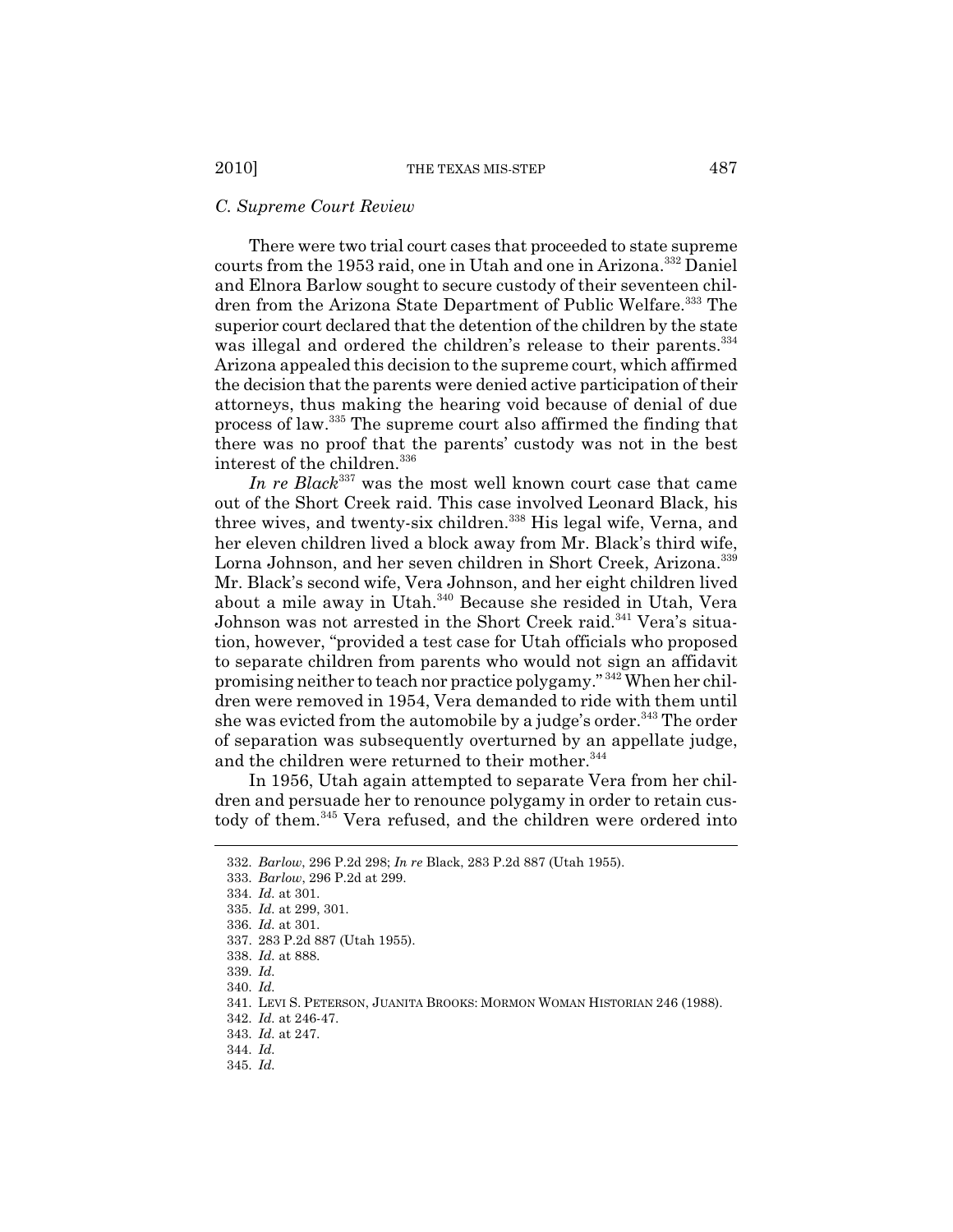foster care and instructed "to have no communication with former loved ones or friends."<sup>346</sup> The legal issue was whether the parents of eight minor children between the ages of two and seventeen were negligent based solely on their religious beliefs.<sup>347</sup>

Six of Leonard Black's daughters were married, five of whom were either plural wives or married to men who later acquired multiple wives.  $348$  All of Mr. Black's married daughters were under eighteen years old when they married, and one was only fifteen.<sup>349</sup> Mr. Black "took no action when he knew that five of his daughters were entering into [a polygamous] relationship." 350 Vera (Johnson) Black testified that "if her children were taken away . . . she would be unwilling to promise that she and Mr. Black would refrain from polygamous cohabitation in order to get her children back." 351 Both parents confessed that they did not tell their children that polygamous marriage was illegal.352

The Utah District Court found that Leonard and Vera Johnson Black, "by their . . . own conduct and example in living in polygamy and by associating themselves with a religious group whose members practice and advocate polygamy [had] encouraged their children to become polygamists when they became of marriageable age." 353 Though the court found that "there was no evidence that any of the children were destitute and without proper sustenance, clothing or medical care," the home of Leonard and Vera Johnson Black was nonetheless an "*immoral environment for the rearing of* said children." <sup>354</sup> The district court held as a matter of law that the children were neglected within the meaning of section 55-10-6 of the Utah Code and ordered the children into foster care.<sup>355</sup>

The Supreme Court of Utah held that it was proper to deprive parents of the control and custody of their children because the children had been neglected under Utah law due to the parents' polygamous relationship and teachings.<sup>356</sup> "One year after the raid, the Arizona Welfare Department conducted an updated study of the

<sup>346.</sup> *Id.*

<sup>347.</sup> *See* BRADLEY, *supra* note 10, at 177 ("No testimony offered in any of the court cases either asserted or established that Vera [Johnson] was an unfit mother in any way except for her religious beliefs.").

<sup>348.</sup> *In re* Black, 283 P.2d 887, 896 (Utah 1955).

<sup>349.</sup> *Id.*

<sup>350.</sup> *Id.* at 911.

<sup>351.</sup> *Id.*

<sup>352.</sup> *Id.*

<sup>353.</sup> *Id.* at 891.

<sup>354.</sup> *Id.* (emphasis in original).

<sup>355.</sup> *Id.*

<sup>356.</sup> *Id.* at 899-900.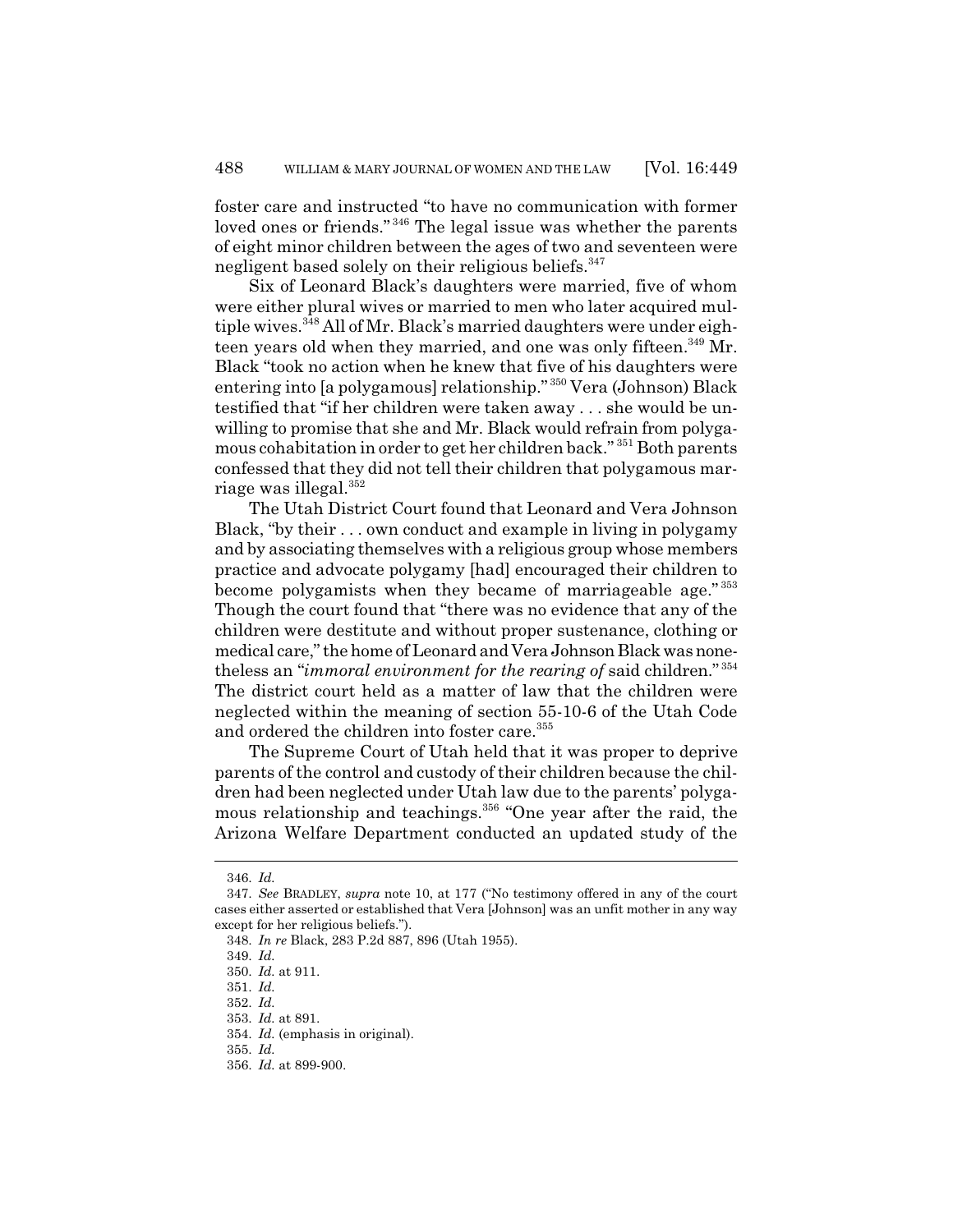circumstances of [the] various fundamentalist women and their children. . . . All of the women returned to Short Creek when they had the chance." 357 Apparently, the practice of polygamy was not jeopardized by accusations, arrests, or litigation.<sup>358</sup>

### III. WHY THE TEXAS CHILD REMOVAL FAILED

The overall reason that the largest child removal in modern U.S. history failed was because the State of Texas overreached its authority trying to protect children who did not fit within the emergency child removal legal standard. At the core of the FLDS case was the ultimate question posed by many in the media: was this case more about the disapproval of a particular religion or the alleged abuse of children?359 It may have been bias that caused CPS to focus more on the "pervasive belief system" than how the actual facts of the case supported the danger posed to the some of the children on the YFZ Ranch. Considering the fact that Warren Jeffs, the leading prophet of the FLDS, has been convicted for being an accomplice to child rape (between a fourteen-year-old child bride and her nineteen-yearold first cousin) and has been charged with sexual assault, bigamy charges, and "charges related to the underage marriage of two FLDS girls," 360 it is understandable that Texas authorities feared that children on the YFZ Ranch were at risk for abuse or neglect.

Perhaps at the heart of the matter is the state's willingness and ability to prosecute members of the FLDS for bigamy or child bigamy. Although state and federal laws provide law enforcement the necessary tools to target anyone who engages in the practice of polygamy,<sup>361</sup> officials arguably did not opt to fully enforce the law during the Texas

<sup>357.</sup> BRADLEY, *supra* note 10, at 146.

<sup>358.</sup> *Id.* at 147.

<sup>359.</sup> *See, e.g.*, *Child Welfare in Texas*, LAS VEGAS REV.-J., June 2, 2008, at 6B (questioning the motive of CPS in taking the children, and positing that it had more to do with religious differences than with concern for the children's welfare); Gregory A. Hession, *Whose Children Are They, Anyway?*, NEW AM., June 23, 2008, at 21 (suggesting that "hysteria over religious or political beliefs" was behind the mass seizure and subsequent court case); Ken Rodriguez, *CPS Remains Blind to its Blunders in Polygamist-Ranch Case*, SAN ANTONIO EXPRESS-NEWS, June 4, 2008, at 01B (implying that CPS took all of the children because it saw only "a community of religious polygamists").

<sup>360.</sup> Associated Press, *Estate of Rulon Jeffs Seeks Control of Trust*, DESERET NEWS, Nov. 28, 2009, at B04.

<sup>361.</sup> *See* TEX. PENAL CODE ANN. § 25.01 (Vernon Supp. 2009) (providing that bigamy is a prosecutable offense); Davis v. Beason, 133 U.S. 333, 341, 344, 348 (1890) (affirming that United States courts had jurisdiction to hear charges related to religiously-motivated polygamy, despite the Free Exercise Clause of the First Amendment of the Constitution), *abrogated by* Romer v. Evans, 517 U.S. 620 (1996); Reynolds v. United States, 98 U.S. 145, 166-67 (1878) (holding that religious duty is not a constitutionally protected defense to the criminal indictment of polygamy).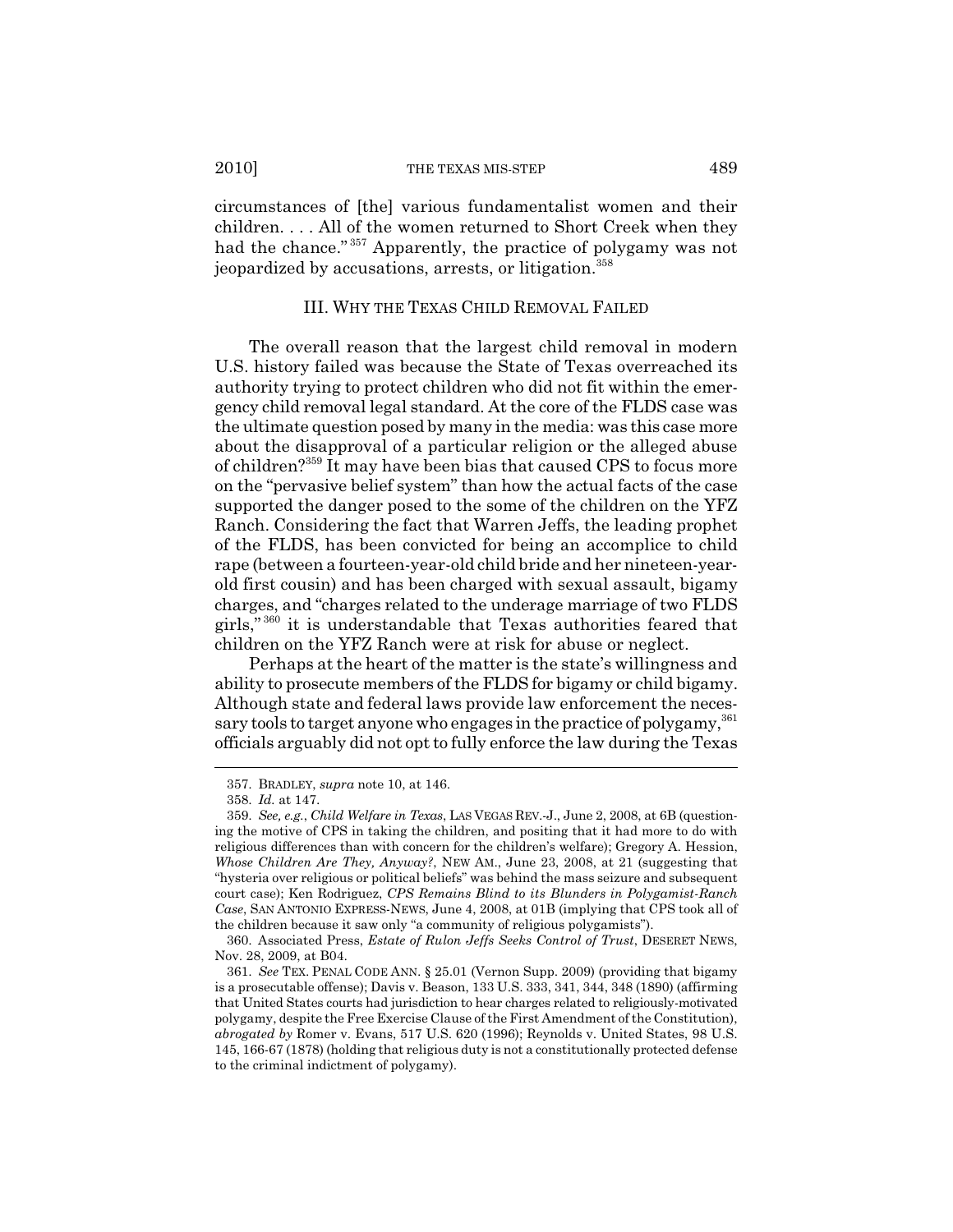raid. Various reasons have been noted regarding the failure of law enforcement to confront polygamists, including "difficulty in actually proving polygamist behavior," 362 an aversion to making enforcement a priority,<sup>363</sup> "insufficient resources and funding" to prosecute polygamists,364 "general misconception[s among law enforcement officials] concerning the scope of First Amendment protection for religious practices," 365 and concerns about the government's ability to handle the "massive influx of children" in state care if the government arrested all polygamist parents.<sup>366</sup> Though child abuse and sexual assault of children appear to be easier to prosecute than polygamy, many of the same enforcement issues arise when dealing with the FLDS, such as the difficulty in proving the crime without willing witnesses, and the "lack of formal records." <sup>367</sup>

The State of Texas eventually did bring bigamy charges against several men on the YFZ ranch, including Raymond Merrill Jessop and eleven others who were indicted in the fall of 2008 on various criminal charges.368 Interestingly, the State of Texas seems to be trying the sexual assault cases separately from the bigamy cases.<sup>369</sup> Raymond Jessop was the first polygamist sect member to stand trial,370 and he was convicted of sexually assaulting his sixteen-yearold spiritual wife in November of 2004 at the YFZ Ranch.<sup>371</sup> He was sentenced to ten years in prison and an \$8000 fine.<sup>372</sup> Jessop, who allegedly has nine wives, will be tried later on the separate bigamy charge.<sup>373</sup> The evidence that weighed heavily in the sexual assault case was the DNA results from the paternity testing of Jessop, the victim, and the child, as well as church documents seized from the April 2008 raid on the ranch.<sup>374</sup>

<sup>362.</sup> Jason D. Berkowitz, Note, *Beneath the Veil Of Mormonism: Uncovering The Truth About Polygamy in the United States and Canada*, 38 U. MIAMI INTER-AM. L. REV. 615, 629 (2006-2007).

<sup>363.</sup> *Id.* at 630.

<sup>364.</sup> *Id.* at 631.

<sup>365.</sup> *Id.* at 632.

<sup>366.</sup> *Id.*

<sup>367.</sup> *See* Shayna M. Sigman, *Everything Lawyers Know About Polygamy Is Wrong*, 16 CORNELL J.L. & PUB. POL'Y 101, 141 (2006) (discussing the difficulties inherent in the prosecution of crimes related to polygamy).

<sup>368.</sup> Trish Choate, *FLDS Trial: Jessop Guilty of Sexual Assault*, GO SAN ANGELO STANDARD-TIMES, Nov. 5, 2009, http://www.gosanangelo.com/news/2009/nov/05/jury-in -jessop-trial-will-hear-closing-arguments/. Jessop was convicted of sexual assault of a child, a second-degree felony. *Id.*

<sup>369.</sup> Roberts, *supra* note 52.

<sup>370.</sup> *Id.*

<sup>371.</sup> *Id.*; Choate, *supra* note 368.

<sup>372.</sup> *Texas Polygamist Sect Member*, *supra* note 52, at 61.

<sup>373.</sup> Roberts, *supra* note 52.

<sup>374.</sup> Trish Choate, *Talk of 'Celestial Wives,' Long-Term Effects of Assault*, GO SAN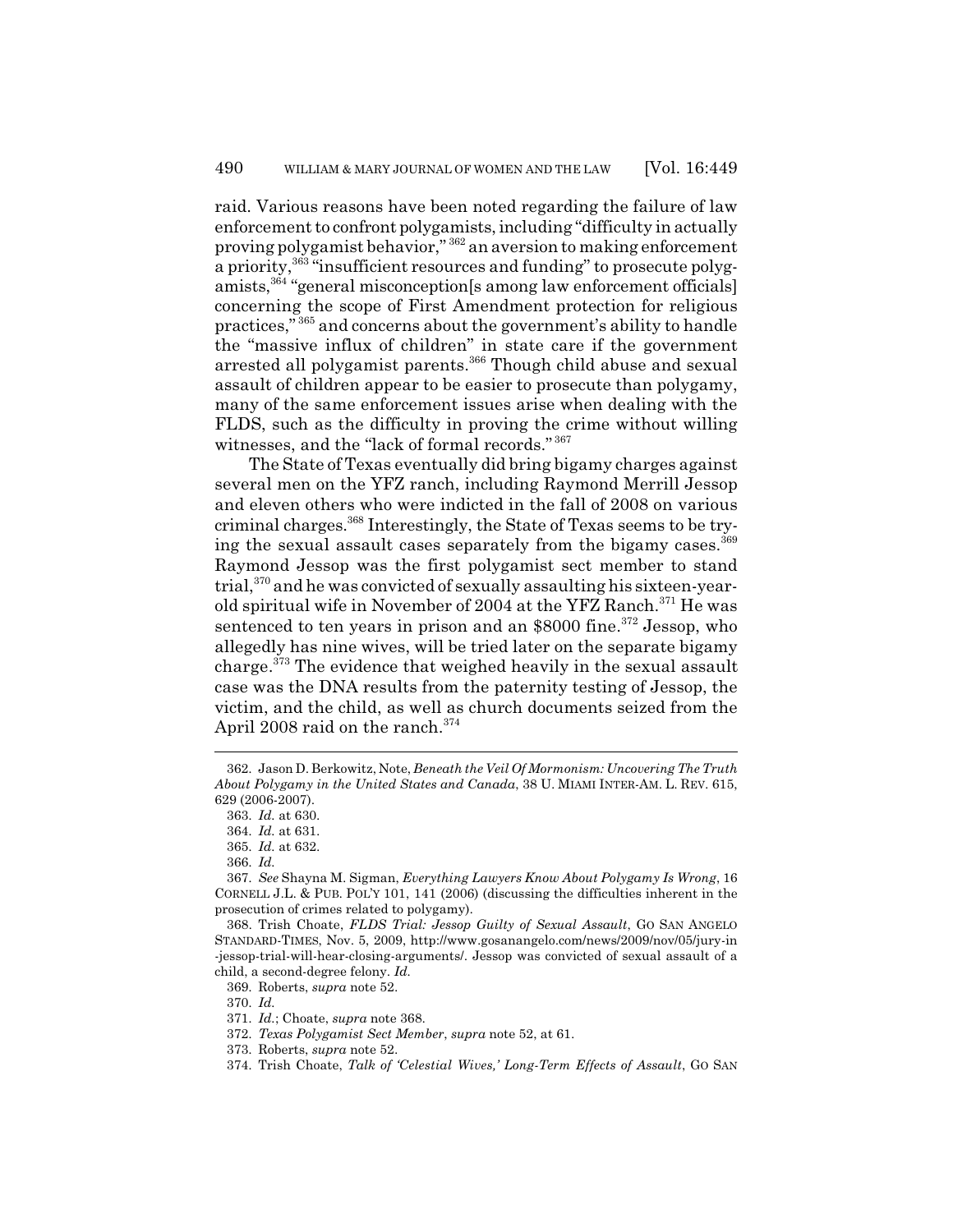#### 2010] THE TEXAS MIS-STEP 491

It could be argued that the state did not have enough time to obtain admissible evidence to show that all of the children were at risk for abuse or neglect before the due process hearing. Many times in child welfare cases there are parties to the suit who know relevant facts to the legal question at issue but are unable to prove the facts in court because of an uncooperative or unavailable witness.375 Other times the children are the keepers of useful information, but because of the protective nature of most courts, family code provisions to prevent additional trauma to the child, and exceptions to the hearsay rule, they are not called to testify.<sup>376</sup> The children's attorneys in the YFZ case complained that they were unable to access records and documents necessary to better represent their clients during the due process hearing.377 The sheer volume of the case posed a logistics nightmare for the district court personnel in the small town of San Angelo.<sup>378</sup> Much of what might have been available in a larger venue was not available in this case. Although time and resources may have been factors in the outcome, there are four other distinct reasons the case failed.

# *A. History Repeats Itself*

The Short Creek raid of 1953 in Arizona was the largest removal of children due to allegations of abuse and neglect prior to the Texas FLDS raid.379 Because it involved the same religious sect and the removal of the children centered on similar allegations of underage plural marriages,  $380$  the Short Creek raid of 1953 was an appropriate precedent case for the Texas FLDS raid. The similarities of the two raids are striking — both were alleged to stem from government conspiracies, both involved legal, civil and criminal lawsuits, both stimulated media backlash because of the child removals, both engendered sympathy from Americans for the women and children, both were costly for the state child protective service agencies, and both raids

ANGELO STANDARD-TIMES, Nov. 9, 2009, http://www.gosanangelo.com/news/2009/nov/09/ courtroom-mood-solemn-as-flds-sentencing-hearing/.

<sup>375.</sup> *See, e.g.*, 2 AM. JUR. 2D *Proof of Facts* § 6 (1974) (discussing the difficulty in finding evidence, including witnesses, to prove battered child syndrome).

<sup>376.</sup> *See* TEX. FAM. CODE ANN. §§ 104.002-.006 (Vernon 2008) (describing Texas rules of evidence pertaining to statements by children in child abuse cases).

<sup>377.</sup> Ismael Estrada et al., *Witness: Teens at Ranch Said Any Age OK to Marry*, CNN.COM, Apr. 18, 2008, http://www.cnn.com/2008/CRIME/04/17/polygamy.custody/.

<sup>378.</sup> *See id.* (describing the process in the courtroom as "chaotic" and "laborious," and noting such difficulties as limited courtroom space and the need for parties to utilize "multiple locations around town, linked by closed-circuit television to the courthouse").

<sup>379.</sup> Wendy Koch, *Second Arrest Made at Texas Polygamist Ranch*, USA Today, Apr. 7,

<sup>2008,</sup> http://www.usatoday.com/news/nation/2008-04-07-polygamist-compound\_N.htm. 380. *Id.*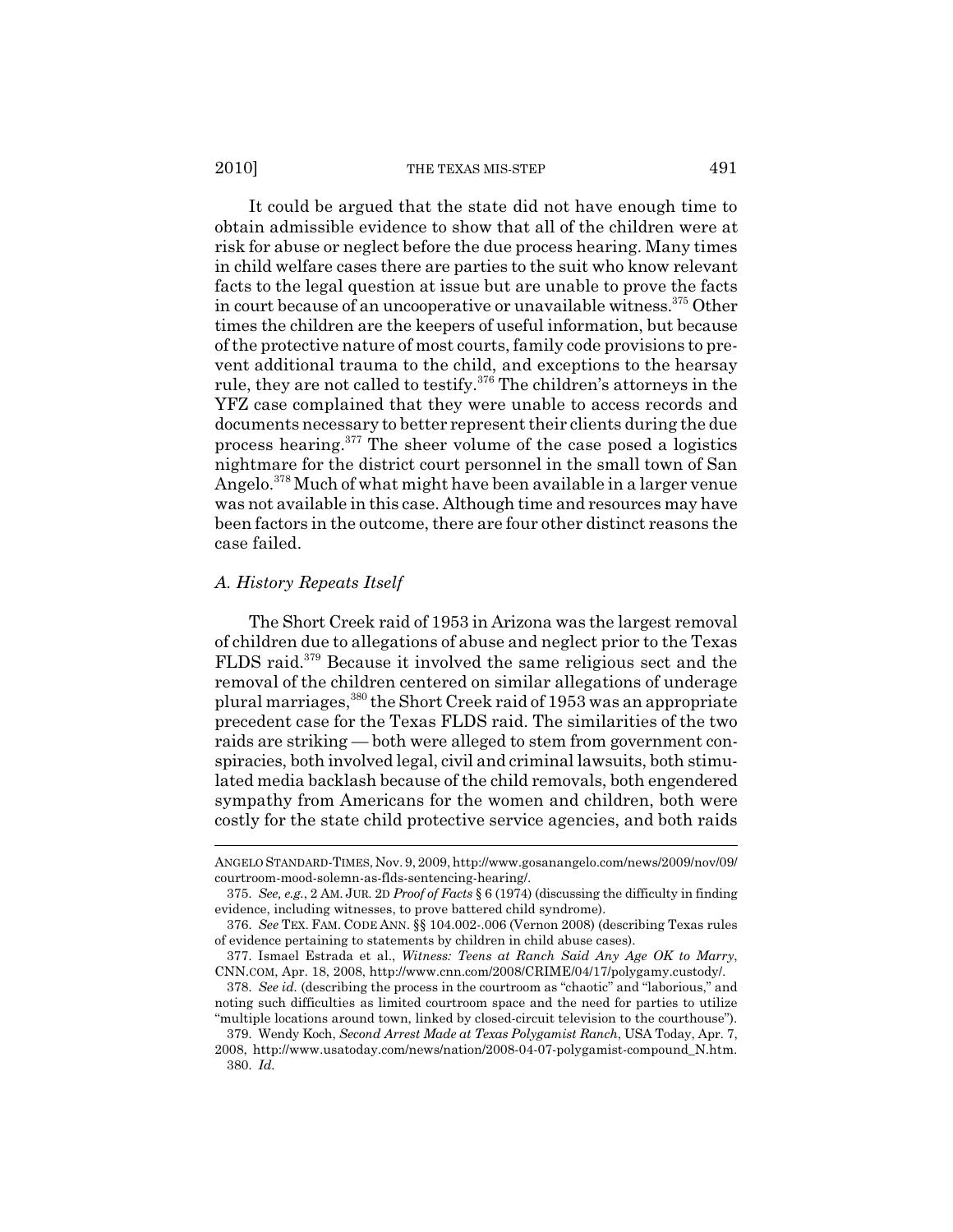resulted in the return of every child to their parents.<sup>381</sup> Perhaps Texas did not have the time prior to determining its legal strategy to invest in researching the case law generated by the Short Creek raid, but had it done so it might have altered how the Texas case unfolded. Specifically, Texas would have been aided by knowing what legal claims the State of Arizona made against the parents in the FLDS and why those claims were unsuccessful. This would have enabled Texas to determine how to best frame the actions or inactions of the parents regarding the treatment of the children who were the alleged victims of sexual abuse.

The charges lodged against the FLDS during the 1953 raid "included rape, statutory rape, carnal knowledge, polygamous living, cohabitation, bigamy, adultery, and misappropriation of school funds." 382 In both Texas and Arizona, the government emphasized the belief system of the parents and how the parents brought up their children to maintain the lifestyle to which they had been exposed.<sup>383</sup> The opinion of the court in Arizona was that "the morals of [the] children [were] endangered, and they [were] in danger of becoming law violators if they [were] permitted to remain in [the] community and in the custody and control of their . . . parents." 384 Though *In re Black* did hold that raising children in a polygamous environment was morally wrong and illegal,<sup>385</sup> later in history the Utah court declined to apply this rule in a subsequent child custody case involving a dissolved polygamous family and another adoption case.<sup>386</sup>

<sup>381.</sup> *See* Geoffrey Fattah, *Parallels to Short Creek Raid in 1953 are Pointed Out*, DESERET NEWS, Apr. 10, 2008, at A04 (noting that "what is unfolding in Texas is history almost repeating itself," according to Professor Martha Sonntag Bradley, University of Utah, author of KIDNAPPED FROM THAT LAND: THE GOVERNMENT RAIDS ON THE SHORT CREEK POLYGAMISTS, *supra* note 10); *compare supra* text accompanying notes 295-331 *with supra* text accompanying notes 2-31, 242-267 (discussing the facts of the Short Creek raid of 1953 and the FLDS raid in 2008).

<sup>382.</sup> BRADLEY, *supra* note 10, at 131.

<sup>383.</sup> *See In re* Steed, No. 03-08-00235-CV, 2008 WL 2132014, at \*1 (Tex. App. May 22, 2008) (mem.) (noting the Department's reliance on the " 'pervasive belief system' of the FLDS, [that] the male children are groomed to be perpetrators of sexual abuse and the girls are raised to be victims of sexual abuse" to justify removal of the children from their FLDS parents); *In re* Black, 283 P.2d 887, 911, 913 (Utah 1955) (finding that the parents were guilty of neglect because they were raising their children to believe in a polygamous lifestyle).

<sup>384.</sup> BRADLEY, *supra* note 10, at 156.

<sup>385.</sup> *In re* Black, 283 P.2d at 913.

<sup>386.</sup> *See* Johanson v. Fischer (*In re* Adoption of W.A.T.), 808 P.2d 1083, 1086 (Utah 1991) (holding that the petitioners' religious belief in plural marriage was one factor the trial court must consider to determine whether specific placement "would promote the interest of child[ren] to be adopted" and that the "[p]rospective . . . parents' illegal or unconstitutional conduct . . . [was] not properly considered as a threshold determination in adoption petition"); Sanderson v. Tryon, 739 P.2d 623, 627 (Utah 1987) (holding that the practice of "polygamy is alone insufficient to support a custody award or to permit meaningful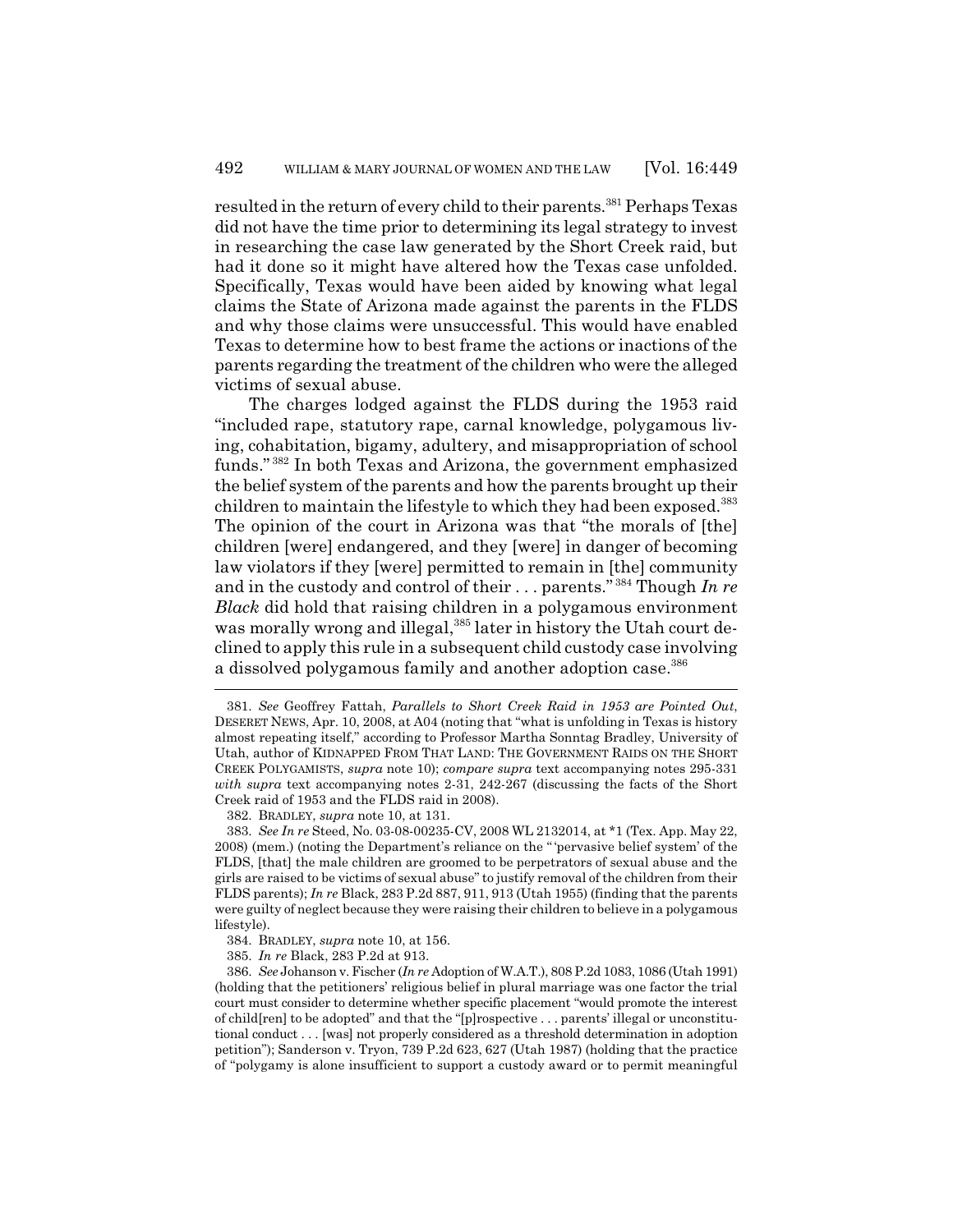#### 2010] THE TEXAS MIS-STEP 493

The legality of the raid was questioned by members of the Arizona House of Representatives because of the use of government funding, and many in the public posed constitutional questions centered on privacy and freedom of religion.387 These criticisms were very similar to those meted out by the public after the Texas Supreme Court ruling in the YFZ Ranch case.<sup>388</sup> Unlike in Texas, however, the children's cases in Arizona were heard individually.389 Another striking similarity was that a small percentage of the girls between the ages of fourteen and seventeen years on both the Arizona and Texas compounds were either pregnant or were the mothers of young children.390 In Arizona, the juvenile court focused on approximately fifty girls between eleven and eighteen years of age because "they were potential plural wives and mothers." 391 Arizona's Attorney General had "compiled profiles of each family unit" before the Short Creek raid "based on census records, birth certificates, and school census records." <sup>392</sup> This information was not readily available to Texas before the raid at YFZ Ranch, and CPS compiled profiles of family units after the children were removed from their parents and DNA samples were collected.393

387. BRADLEY, *supra* note 10, at 150-51.

389. BRADLEY, *supra* note 10, at 177; *see also supra* note 162 and accompanying text (discussing the single mass hearing for the Texas FLDS children).

390. BRADLEY, *supra* note 10, at 100; ELDORADO INVESTIGATION, *supra* note 17, at 7. 391. BRADLEY, *supra* note 10, at 100.

392. *Id.* at 99-100.

393. *See* Order Vacating Temporary Managing Conservatorship and Additional Temporary Orders at 3-5, *In re* Minor Children From the YFZ Ranch, Nos. 2779-2902, 2905-2908 (51st Dist. Ct., Schleicher County, Tex. June 2, 2008) (ordering the parents to submit to having photographs and fingerprints taken and providing information about the make-up of each household); Tex. Dep't of Family & Protective Servs., Statement on Reunification Plan (June 2, 2008), http://www.dfps.state.tx.us/About/News/2008/eldorado/ 2008-06-02\_plan.asp (describing the order to return the children and the accompanying conditions). There was some controversy as to whether CPS really did not know which child belonged to which parent, because the children were ordered to be returned to their parents prior to the DNA results coming back, and there was little confusion when it came time to return the children. *See* Janet Elliott, *Sect Family Hesitant to Return to Ranch*, HOUSTON CHRON., June 4, 2008, *available at* http://www.chron.com/CDA/archives/archive .mpl?id=2008\_4578762 (noting that most of the DNA results had not yet come in, but two days after the order to return the children to their families, almost 400 children had left state custody).

review on appeal"). Both decisions substantially limit *In re Black* without expressly overturning it.

<sup>388.</sup> *See* Hession, *supra* note 359 (stating that the court was infringing on the parents' privacy with some of its demands, and arguing that despite the media hype about alleged sexual abuse, freedom of religion remains one of the central tenets of the U.S. Constitution); Corrie MacLaggan, *Year After Raid, Bills Consider Removal Policy*, AUSTIN AM.-STATESMAN, Apr. 3, 2009, at A01 (discussing the desire of some legislators, who were "disturbed" by the manner in which the YFZ raid was conducted, to rewrite the child removal laws).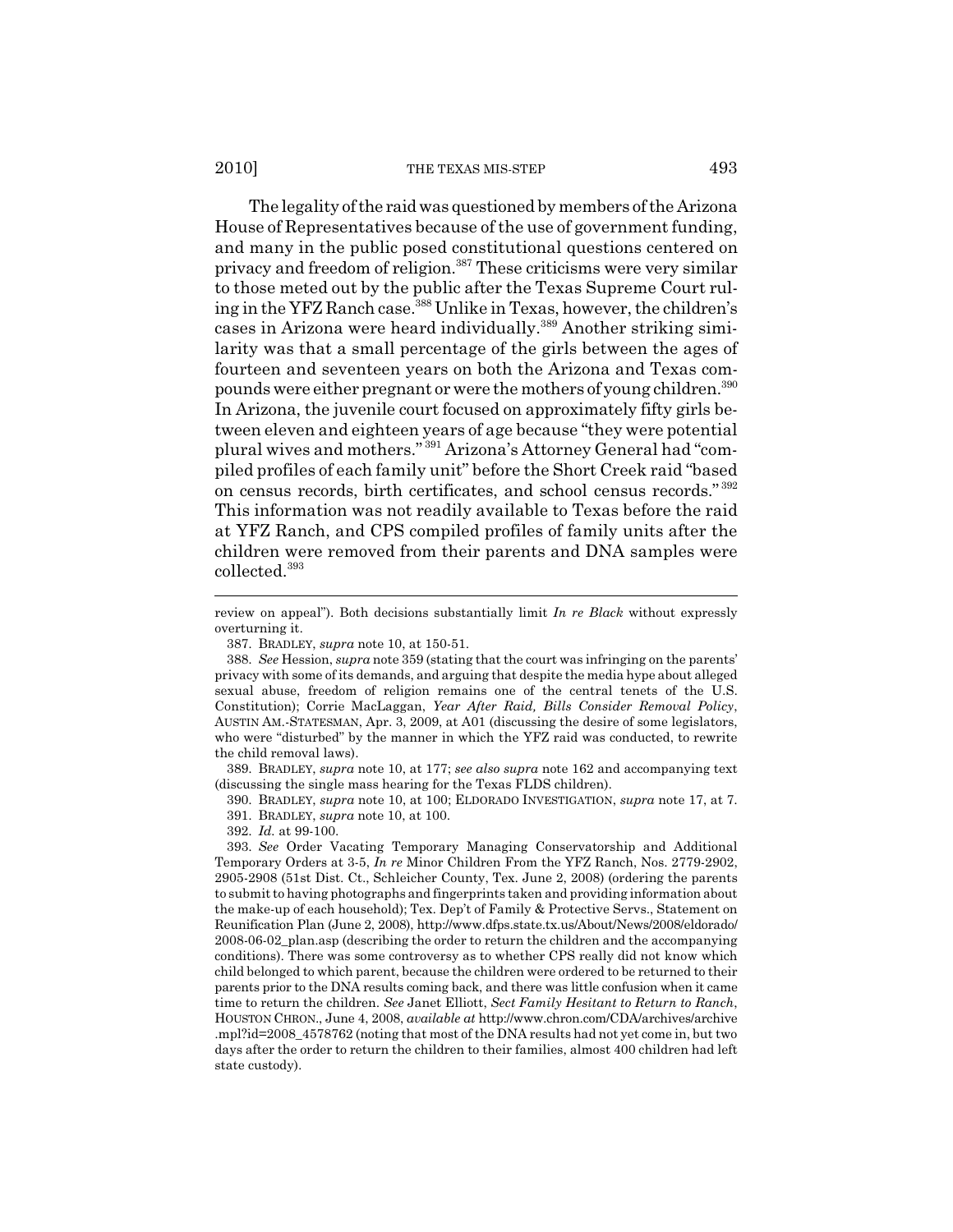Similar to the case in Texas, many Americans were opposed to the removal at Short Creek because of media coverage that described tearful children being physically pulled away from their anguished mothers.394 One difference in the two cases is that the Arizona authorities were primarily concerned with cracking down on polygamy as opposed to child abuse and neglect. It was clear from the onset of the Short Creek raid that the purpose was to free women and young girls in the FLDS from what Arizona Governor John Howard Pyle referred to as white slavery.<sup>395</sup> One of the chief instigators of the Short Creek raid, Judge Jesse Faulkner, stated that there were only two ways to stop polygamy.396 First, the state could "prosecute and convict and sentence every man and woman guilty."<sup>397</sup> Second, the authorities could "take the children of these bogus marriages and turn them over to a proper department for placement in juvenile homes or for adoption." 398 Interestingly, Texas has in short order switched gears to address Judge Faulkner's first stopgap for polygamy since the YFZ child protection case ended.<sup>399</sup>

It would have been useful for Texas to have known the pitfalls of the Short Creek raid of 1953. Even though the State of Arizona was able to identify the parents and children at Short Creek so that individualized hearings could be held,400 the arguments of both state governments were ultimately flawed. If the attorney general or the local district attorneys had the benefit of the legal history of the cases, it could have made a difference in the testimony and evidence presented to the court. If nothing else, DFPS would have relied less heavily on the pervasive belief system on the YFZ ranch and more on proving the actual risks to the physical health and safety of the children at risk.

## *B. Flawed Arguments*

# *1. One Household*

DFPS removed 468 children from the YFZ Ranch, not because it was able to show that each child's physical health and safety was

<sup>394.</sup> *See* JESSOP WITH PALMER, *supra* note 307, at 21 (recalling the image of crying children being pulled from their mother's arms at Short Creek).

<sup>395.</sup> BRADLEY, *supra* note 10, at 97, 113 ("One of the government's motives in the 1953 raid was to 'free' these women from a form of sexual slavery and to 'protect' the young women of Short Creek from an untenable situation of limited choice . . . .").

<sup>396.</sup> *Id.* at 120-21.

<sup>397.</sup> *Id.* at 121.

<sup>398.</sup> *Id.*

<sup>399.</sup> *See* Choate, *supra* note 368 (indicating that after the 2008 raid, eleven men were indicted on various criminal charges related to polygamy).

<sup>400.</sup> BRADLEY, *supra* note 10, at 177 (noting that the policy of juvenile courts in Utah in the 1950s was to hear children's cases individually).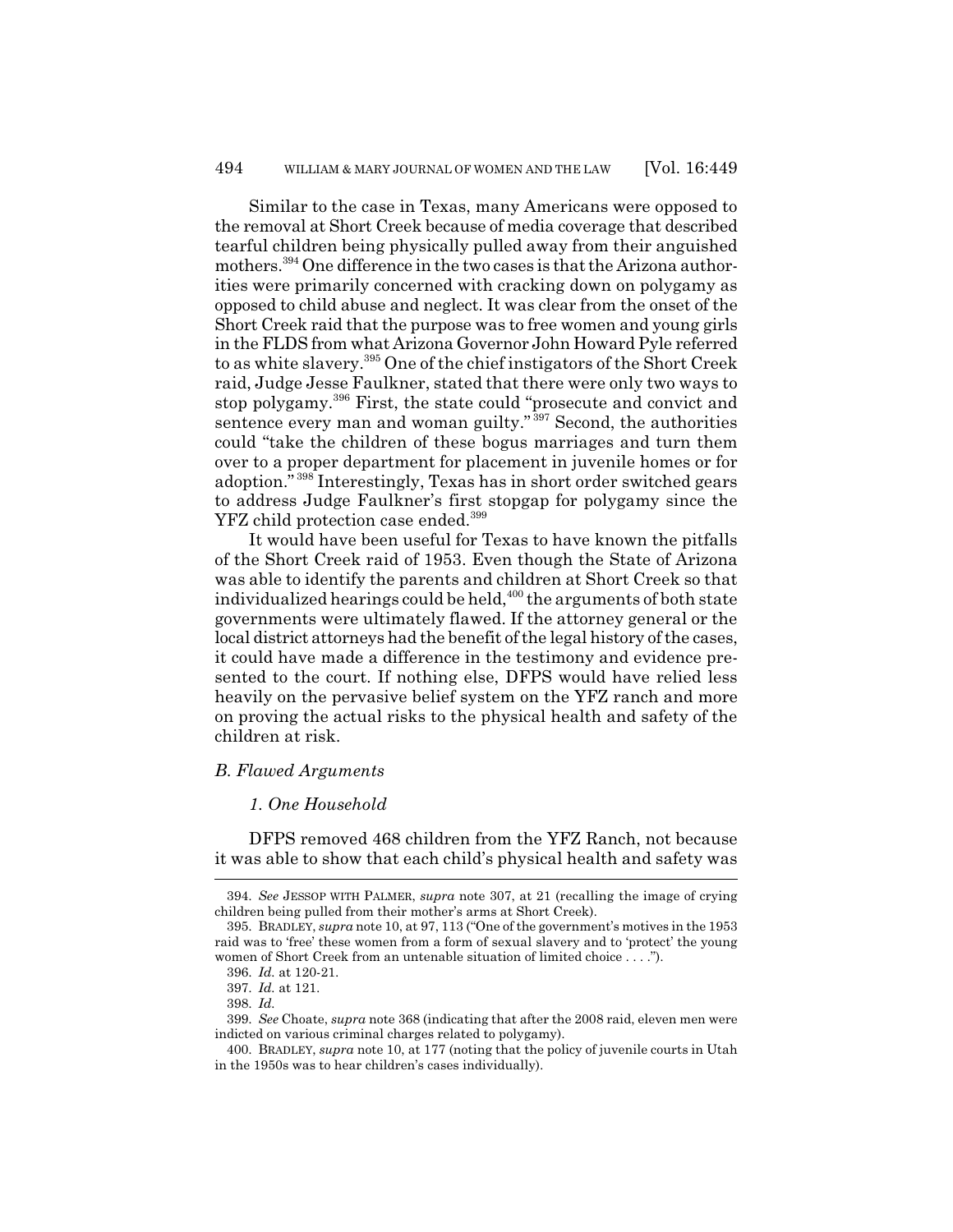2010] THE TEXAS MIS-STEP 495

in danger, but because it asserted that all the children were part of one household.401 At the time of this removal, Texas law provided that when one child is found to be at risk for neglect or abuse in a household, the court may take that into consideration when determining whether other children in the same household are at risk for neglect or abuse.402 The CPS supervisor, Angie Voss, testified that when she has "made an assessment that there[] [is] a child that has either been abused in the home or is at risk of abuse," her belief is that all of the other children in that home are unsafe.<sup>403</sup> Ms. Voss also stated that she was very concerned about the "overall mindset" and the "pervasive belief"  $404$  that "when the prophet decided for them to be married, which could be . . . at any age, no age too young, they would be married and . . . have as many babies as they could." 405 Her explanation of why her concerns involved all members of the household was that during her contact with the children and the adults on the YFZ Ranch, they explained to her that they are "one big family, one large community, and that they all share the same belief system." 406 Ms. Voss testified that she observed this pattern at the YFZ Ranch, was able to identify several victims, and was concerned that all the children at the YFZ Ranch were potential victims.<sup>407</sup> There was also evidence from the Bishop's Record that all of the various families at the YFZ Ranch were housed in a location known as "Residence R17." <sup>408</sup>

The term "household" is not defined in chapter 261 in the Texas Family Code, the chapter that pertains to investigations, but it is defined in chapter 263, which deals with review of children that have been placed under the care of DFPS.<sup>409</sup> According to the statute, "'[h]ousehold' means a unit composed of persons living together in the same dwelling, without regard to whether they are related to each other." 410 This is particularly useful because chapter 263 deals with the review of placements of children in foster homes where unrelated persons would live together in the same home.<sup>411</sup> Within the context

<sup>401.</sup> *In re* Steed, No. 03-08-00235-CV, 2008 WL 2132014, at \*2 (Tex. App. May 22, 2008) (mem.).

<sup>402.</sup> *See* TEX. FAM. CODE ANN. §§ 262.107(b), .201(d) (Vernon 2008 & Supp. 2009) (allowing a court to consider whether a guardian has abused another child when determining whether a child should be removed).

<sup>403. 4</sup> Reporter's Record, *supra* note 15, at 257.

<sup>404.</sup> *Id.*

<sup>405.</sup> *Id.* at 205.

<sup>406.</sup> *Id.* at 258.

<sup>407.</sup> *Id.*

<sup>408.</sup> Bishop's Record, *supra* note 90.

<sup>409.</sup> TEX. FAM. CODE ANN. § 263.001(a)(3) (Vernon Supp. 2009).

<sup>410.</sup> *Id.*

<sup>411.</sup> *See id.* §§ 263.001(a)(2), (a)(4), .002 (Vernon 2008) (defining substitute care, which includes foster care, as the placement of a child in the home of someone who is not the child's parent, and the court's ability to review the child's placement there).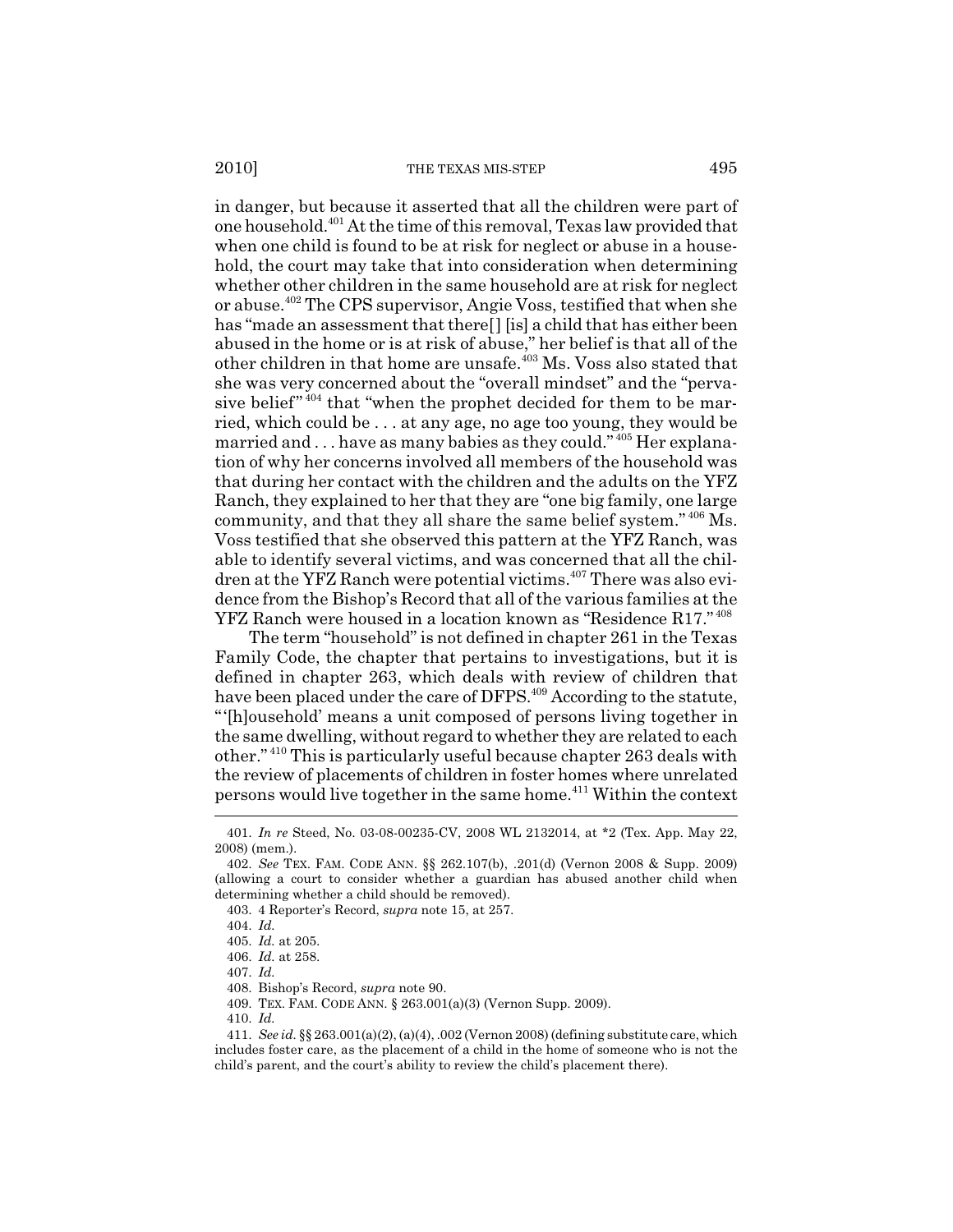of the FLDS case, there were many children and persons living in  $R17$  who were not related to one another.<sup>412</sup> Ms. Voss testified about the families who lived together, stating that "all of the women are called mothers to all of the children that call one another brothers and sisters." 413 She further stated that there are "mothers with their biological children who are married to a man who is married to several other women," with whom he has other biological children.<sup>414</sup>

Chapter 261 does offer a definition for a person who is considered responsible for a child's care, custody or welfare.415 This person is one "who traditionally is responsible for a child's care, custody, or welfare, including . . . a member of the child's family or household as defined by Chapter 71 [or] a person with whom the child's parent cohabits." <sup>416</sup> Chapter 71 deals with protective orders and family violence, and the definition of "household" is identical to the definition in chapter  $263.<sup>417</sup>$ According to the Texas Family Code, each mother who lived in a household on the YFZ Ranch could be considered responsible for the care, custody, or welfare of every child in the household.<sup>418</sup> It stands to reason that perhaps DFPS may have been able to group many of the family members that resided in one dwelling together for the sake of removal as a "household."

The assertion that all 468 of the children came from the same household was a stretch, though, and DFPS offered contradictory testimony to that point. Ms. Voss testified that during the investigation, she and other investigators had to go "house to house" to locate other children that were not brought forth initially by the FLDS leader Merrill Jessop.419 When asked what she meant when she said "house to house," Ms. Voss stated that many of the houses on the ranch are "three story structures, [with] lots and lots of rooms." 420 She testified that she went to approximately six or seven homes during her investigation.<sup>421</sup> She also testified that there was a teenager who was either pregnant or had had a child in every one of the nineteen

<sup>412.</sup> *See* 4 Reporter's Record, *supra* note 15, at 230-31 (explaining that many nonrelated people live in the same dwelling on the ranch); *see also* Bishop's Record, *supra* note 90 (referring to all the housing on YFZ Ranch as Residence R17).

<sup>413. 4</sup> Reporter's Record, *supra* note 15, at 230.

<sup>414.</sup> *Id.*

<sup>415. § 261.001(5).</sup>

<sup>416.</sup> *Id.* § 261.001(5)(B)-(C).

<sup>417.</sup> *Compare id.* § 71.005 *with* § 263.001(a)(3) (defining household in exactly the same words).

<sup>418.</sup> *See id.* §§ 71.005, 261.001(5)(B) (defining the person who is responsible for a child's welfare as a member of the child's household and defining a household as a group of people living in the same dwelling).

<sup>419. 4</sup> Reporter's Record, *supra* note 15, at 199, 221-22.

<sup>420.</sup> *Id.* at 225-26.

<sup>421.</sup> *Id.* at 226.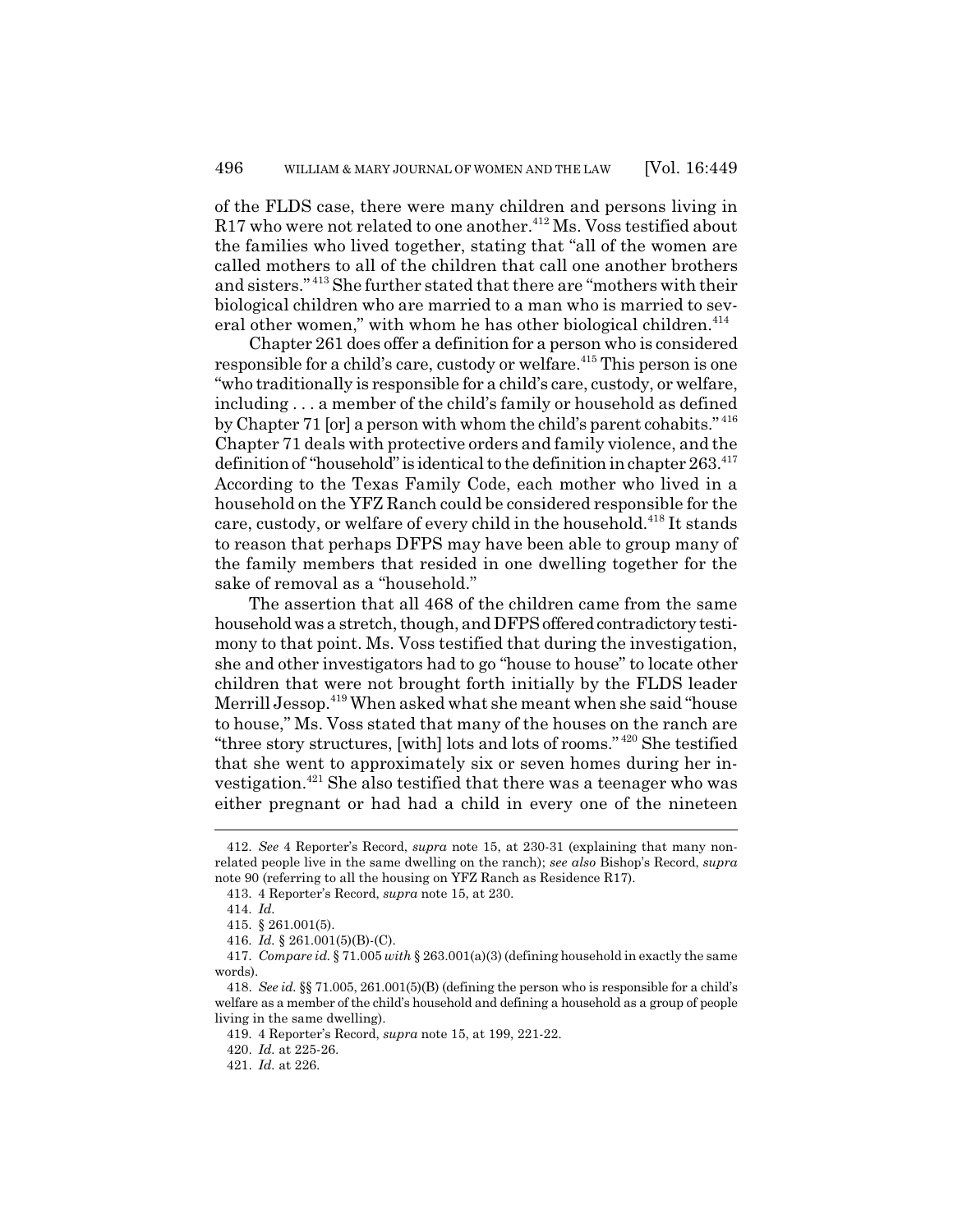residences on the ranch — even though she did not go into every single residence or talk to all the residents in each residence.<sup> $422$ </sup>

One of the parents' attorneys challenged the court, stating that the Department was "trying to proceed on a one-size fits all cookiecutter approach to a whole lot of different families . . . [and] individual parents." 423 He further stated that he did not think it was "fair to ask the Court to make a decision on four hundred plus children based on global allegations, rather than giving the Court the benefit of specific facts or allegations against people whom the Court is being asked to separate from the children." 424 Clearly, all of the families did not live in the same dwelling. There were nineteen units on the YFZ Ranch,<sup>425</sup> but no way to tell who lived where without testimony and cooperation of parents.426 Very few parents testified to show where and with whom they lived.  $\rm ^{427}$ 

The law requires due process for each child regarding the state's burden to prove an immediate danger to the physical health and safety of that child.<sup>428</sup> The state cannot lump sexual abuse, or risk of sexual abuse, on all 468 children living in various homes on the YFZ Ranch without "sufficient evidence." 429 Ms. Voss submitted her evidence of the twenty young women who gave birth when they were seventeen years old or younger and the seven teenagers who conceived their children at the age of fifteen years or younger.<sup>430</sup> Rather than grouping together all 468 children into one household, DFPS should have filed suit against the parents of those teenagers who were seventeen years old and younger who had given birth already and/or were currently pregnant minors. Once such a suit was filed, the children who lived in the same house as those teenagers also could have been removed.<sup>431</sup> This would have given DFPS's argument more credibility, and it likely would have been able to prove the first element under section 262.201(b) along with the testimony and evidence

<sup>422. 5</sup> Reporter's Record, *supra* note 15, at 30-31.

<sup>423.</sup> *Id.* at 29.

<sup>424.</sup> *Id.*

<sup>425.</sup> *Id.* at 30.

<sup>426. 4</sup> Reporter's Record, *supra* note 15, at 233-34.

<sup>427.</sup> *See id.* at 3 (showing that only four mothers and no fathers testified at the hearing).

<sup>428.</sup> TEX. FAM. CODE ANN. § 262.201(b)(2) (Vernon Supp. 2009).

<sup>429.</sup> *Id.* § 262.201(b).

<sup>430. 5</sup> Reporter's Record, *supra* note 15, at 30; *see also* CPS Investigator's Chart, *supra* note 20 (listing seven girls who conceived at fifteen years of age or younger, and twenty girls who gave birth at seventeen years of age or younger).

<sup>431.</sup> *See, e.g.*, § 262.201(d) ("In determining whether there is a continuing danger to the physical health or safety of the child, the court may consider whether the household to which the child would be returned includes a person who . . . has sexually abused another child.").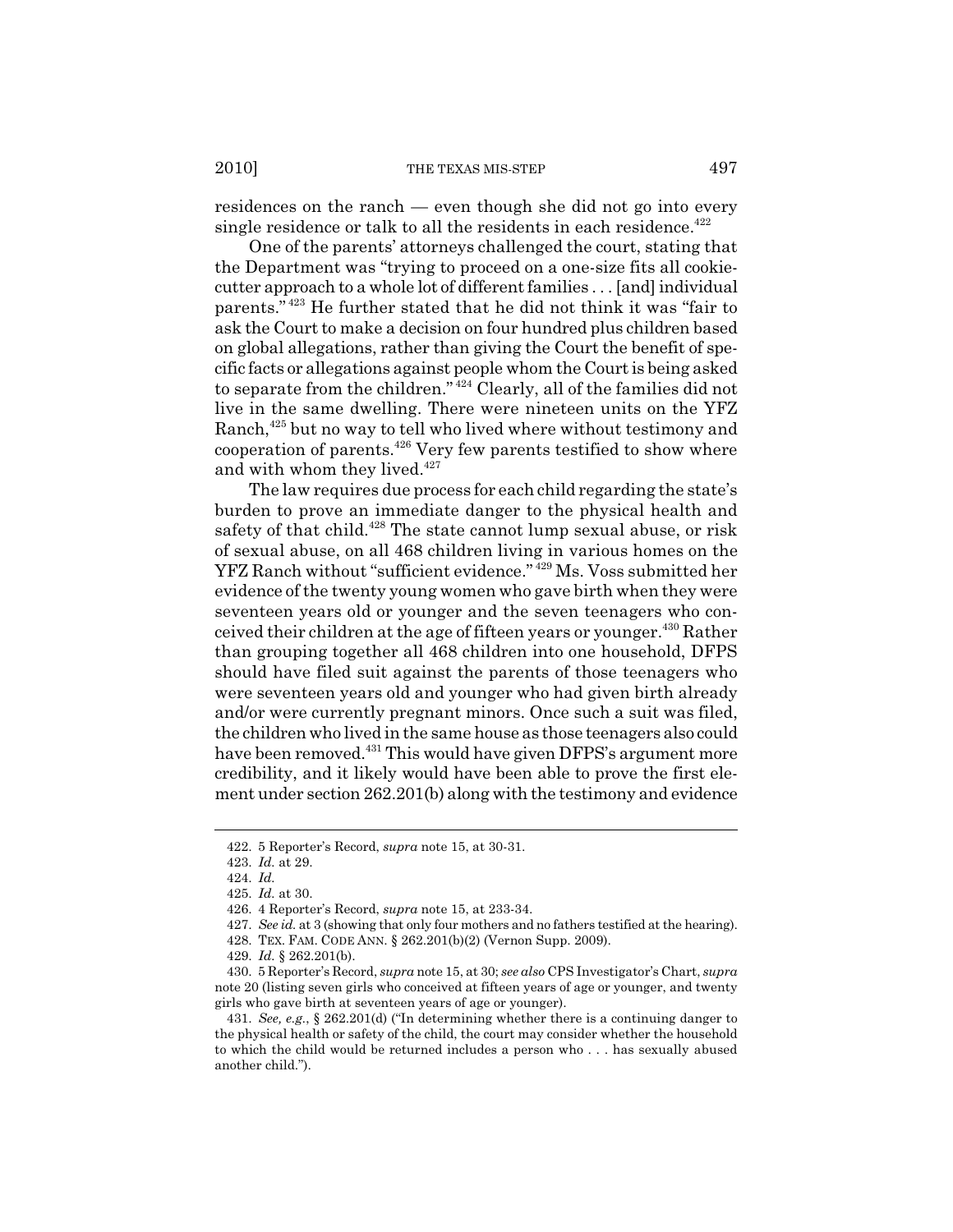presented by Ms. Voss.432 One reason for the failure of the FLDS removal was the over-inclusion of hundreds of children by DFPS in the same "household" when the actual facts could not substantiate its assertion.<sup>433</sup>

### *2. No Due Process*

The law of the land provides that parents should have adequate due process when the state intervenes in their private family life and removes a child because of an allegation of abuse or neglect.<sup>434</sup> The Texas Supreme Court describes the relationship between a parent and a child as a constitutionally protected right "far more precious than property rights." 435 Furthermore, the Texas Family Code provides that each child should have a full adversarial hearing to determine if the state has met its burden of proof for removal under section 262.201.436

Though the lower court opined that it could not determine another way to proceed without violating the statute mandating the fourteen-day hearing, case law supported that the trial court does not lose jurisdiction over the case if the full adversary hearing is not held within the prescribed period of fourteen days.<sup>437</sup> Strategically, it was in DFPS's interest to file a motion for continuance in order to seek additional information to confirm the parentage of the 468 children in its care as well as provide CASA and the AALs adequate

436. § 262.201(a).

<sup>432. § 262.201(</sup>b)(1); *see* 5 Reporter's Record, *supra* note 15, at 30 (stating that there was either a teenaged mother or a pregnant teen in every house the witness entered).

<sup>433.</sup> *See In re* Steed, No. 03-08-00235-CV, 2008 WL 2132014, at \*2-\*3 (Tex. App. May 22, 2008) (mem.) (acknowledging DFPS's argument that the entire ranch was one household, but not finding it persuasive).

<sup>434.</sup> *See* Santosky v. Kramer, 455 U.S. 745, 753-54 (1982) ("The fundamental liberty interest of natural parents in the care, custody, and management of their child [guaranteed under the Fourteenth Amendment] does not evaporate simply because they have not been model parents or have lost temporary custody of their child to the State."). A parental rights termination proceeding interferes with that fundamental liberty interest. *Id.* at 753. "When the State moves to destroy weakened familial bonds, it must provide the parents with fundamentally fair procedures." *Id.* at 753-54. See *In re* E.D.L., 105 S.W.3d 679, 688 (Tex. App. 2003), in which the court agreed with the Texas Department of Protective and Regulatory Services (TDPRS) "that the purpose of section 262 is to afford parents the opportunity to challenge TDPRS's right to retain any children whom TDPRS has taken into custody under an ex parte order from the court."

<sup>435.</sup> Holick v. Smith, 685 S.W.2d 18, 20 (Tex. 1985) (quoting Stanley v. Illinois, 405 U.S. 645, 651 (1976)).

<sup>437.</sup> *See, e.g.*, *In re* B.T., 154 S.W.3d 200, 207 (Tex. App. 2004) ("The trial court does not lose jurisdiction if it fails to timely conduct the hearing. Instead, the remedy for the parent and TDPRS is to compel the trial court by mandamus to conduct the adversarial hearing promptly.").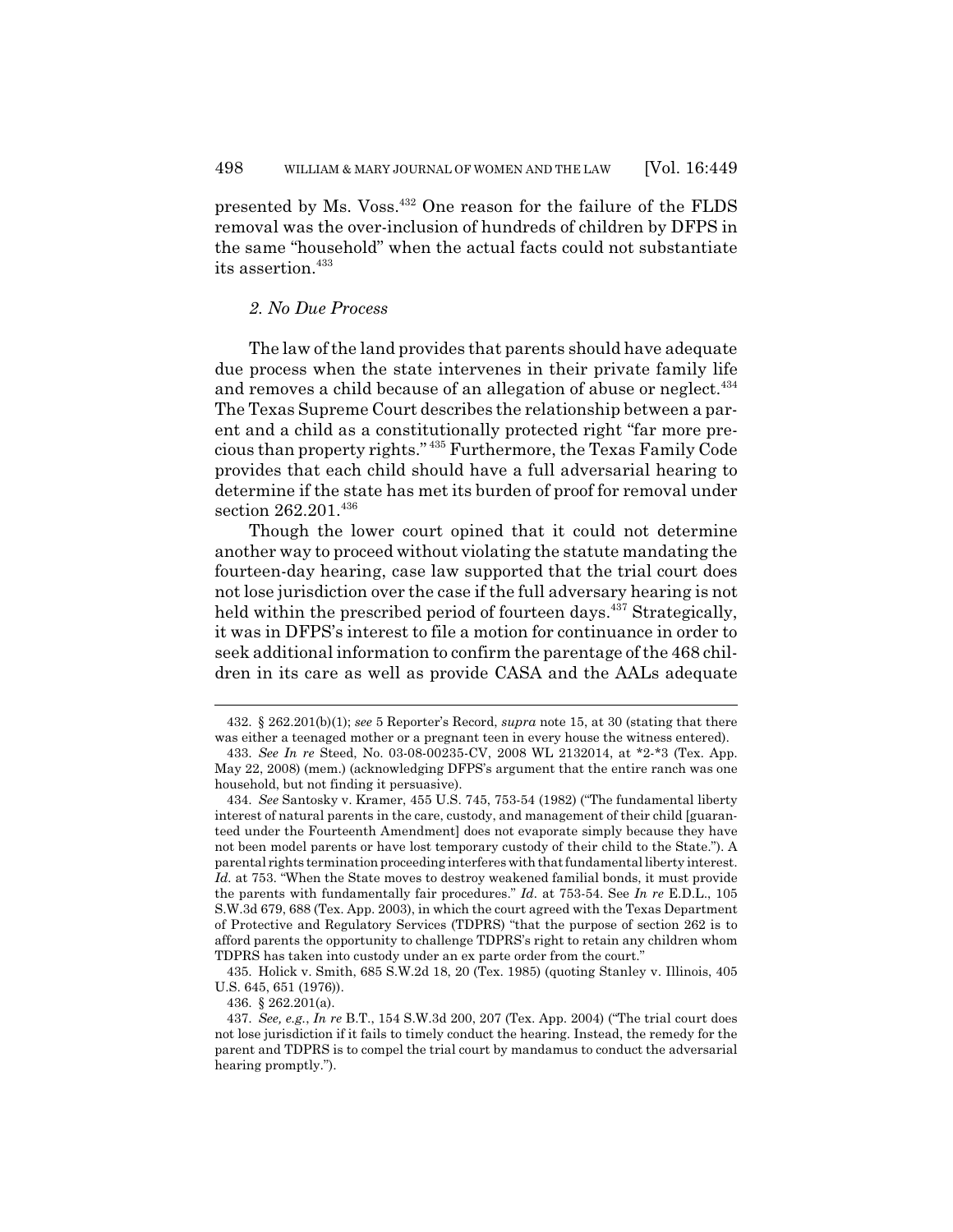2010] THE TEXAS MIS-STEP 499

opportunity to meet and interview all of their clients prior to the fourteen-day hearing. An additional period of time could have helped with the logistics and presentation of the case by all parties.

Another solution that would have allowed DFPS to provide a due process hearing for each child or group of siblings would have been to file a preliminary petition alleging abuse and neglect, while securing a safety plan for the children to remain in Texas in the custody of the mothers.438 Such a petition would not require a temporary removal order because the state would request to be appointed temporary managing conservator along with a protective parent.<sup>439</sup> Thus, a due process hearing would not have to be scheduled within fourteen days, and could be scheduled promptly at such a time as DFPS could determine parentage. The safety plan could have included voluntary DNA testing as well as the agreement of the mothers to keep all FLDS men off the YFZ Ranch during the pendency of the case or until the hearing.440 This would have allowed the women and children to remain in their homes, and the cost to the state would have been the price of utilizing security, the local police force, or the Texas Guard to guard against, for example, unauthorized persons coming on the ranch. If an incident or violation of the safety plan arose, DFPS could have removed or instigated legal action for removal of the children, and its actions in developing the safety plan would have helped demonstrate at a subsequent fourteen-day hearing that it made reasonable efforts to prevent removal of the children from their homes.<sup>441</sup> Likely fewer children would have been removed from the ranch in the first place, and DFPS would still have had access to the ranch and the children.

There is an argument that the State of Texas sacrificed due process of the children and parents in order to gain access to the documents on the ranch and have the court order DNA testing before

<sup>438.</sup> *See* §§ 105.001(a)(1), 262.001(a) (Vernon 2008 & Supp. 2009) (allowing the government to request to be appointed as a temporary conservator of the child); Tex. Dep't of Family & Protective Servs., Child Protective Services Handbook §§ 2234.33, 2234.4-.41, *available at* http://dfps.state.tx.us/handbooks/CPS/Files/CPS\_pg\_2234.4.jsp (last visited Feb. 7, 2010) [hereinafter CPS Handbook] (defining a safety plan as a written agreement between DFPS and a cooperative parent to protect the safety of the child while the child remains in the home with a protective parent).

<sup>439.</sup> *See* §§ 105.001(a)(1), 262.205(a)-(e) (allowing the court to appoint a temporary conservator of the child, and allowing the state to request such an order).

<sup>440.</sup> *See* CPS Handbook, *supra* note 438, § 2234.33 (describing the types of conditions the safety plan may contain, including "[t]he worker may develop as many safety plans with as many persons as needed for the individual circumstances").

<sup>441.</sup> *See* § 262.201(b)(3) (permitting the court to disallow returning a child to his or her parent if the court finds, *inter alia*, that "reasonable efforts have been made to enable the child to return home, but there [remains] a substantial risk of continuing danger if the child is returned home").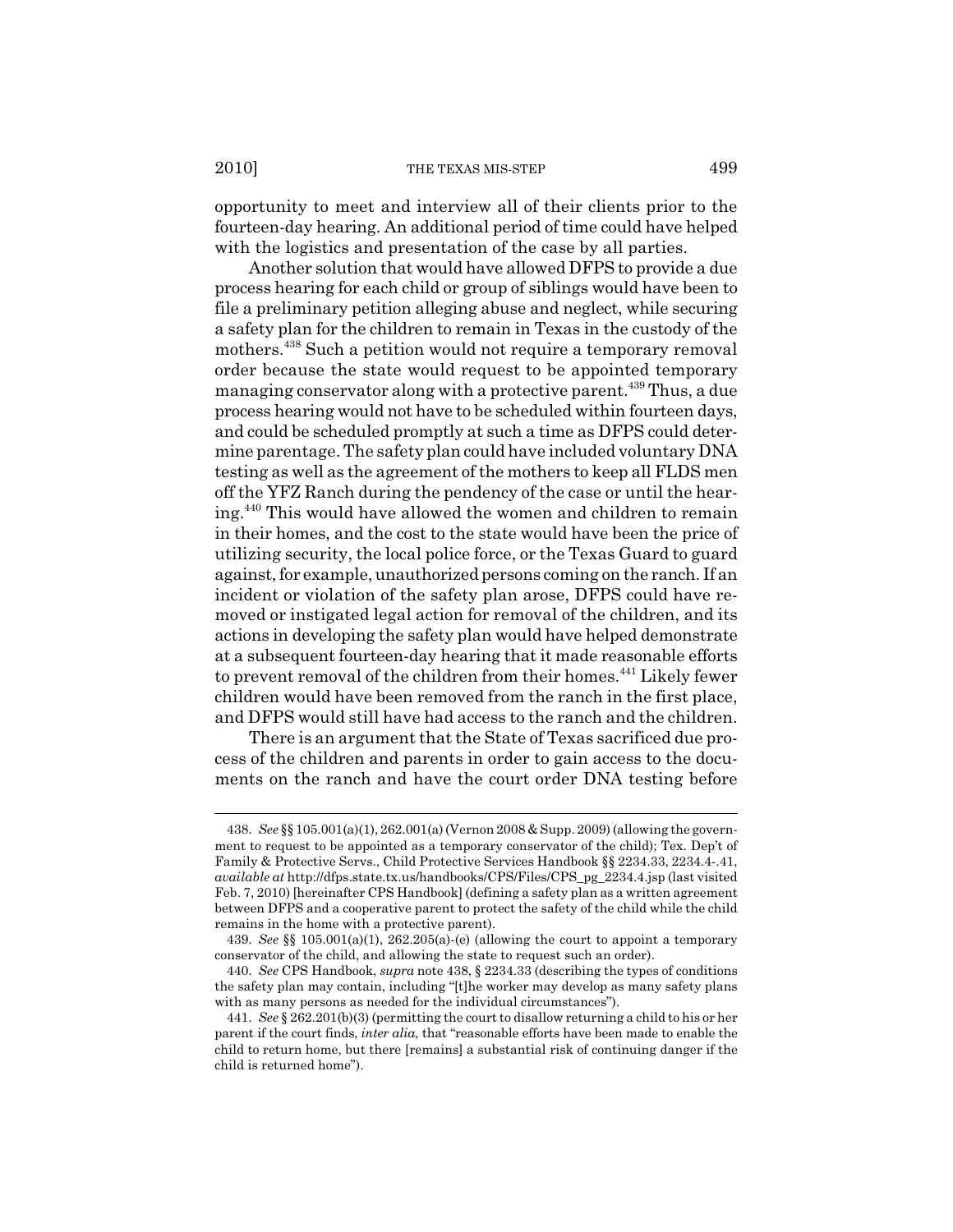women and children fled the state.<sup>442</sup> The DNA testing was and is important to the criminal prosecution of multiple FLDS men indicted on criminal charges of sexual assault and bigamy.443 As mentioned earlier, the DNA testing and evidence gathered from the raid was key to the conviction of Raymond Jessop, the first polygamist sect member tried for sexual assault of a child.<sup> $444$ </sup> It was arguably easier to bypass procedural and privacy rights in the civil child protection suit, as opposed to adhering to more strict guidelines and objections to securing this same evidence under criminal rules of procedure and evidence.<sup>445</sup> The likelihood is low, however, that Texas planned its strategy out with such detail. Of course, the failed DFPS removal may not be such a failure after all if the facts gathered during the civil case secure the pleas and criminal convictions of the alleged twelve perpetrators.

# *3. Religion versus Abuse*

The crux of the legal case against the FLDS parents was that the authoritarian belief system that allowed underage marriage and sex with minors was abusive.<sup>446</sup> DFPS asserted that this belief system not only affected the girls but was detrimental to the boys in that it taught them to replicate the sexual abuse when they reached adulthood.<sup>447</sup> The state's expert witness, Dr. Bruce Perry, testified that although there were elements of the community that were healthy with respect to raising children, "the element of their belief system that allow[ed] underage marriage and marital relations between thirteen-, fourteen-, fifteen-year-old kid[s] and a grown adult [was] abusive." <sup>448</sup>

Dr. Perry testified about the belief system's emphasis on obedience and the group's motivation for compliance: to honor God.<sup>449</sup> He further testified that the children were not given the opportunity to make real choices because they were only presented with "the appearance of a choice." 450 The so-called choices involved "one side . . . packed

<sup>442.</sup> *See, e.g.*, Ben Winslow, *Dates Set for Trials of 12 FLDS Men*, DESERET NEWS, Jan. 13, 2009, at A06 (noting Willie Jessop's belief that law enforcement had "an agenda" all along, and was never on the ranch to search for sixteen-year-old Sarah Jessop).

<sup>443.</sup> *See* Choate, *supra* note 374 (discussing the importance of DNA evidence at Raymond M. Jessop's trial).

<sup>444.</sup> *Id.*

<sup>445.</sup> *See supra* Part I.B (discussing the relatively low evidentiary standards for child protection suits).

<sup>446.</sup> *In re* Steed, No. 03-08-00235-CV, 2008 WL 2132014, at \*2 (Tex. App. May 22, 2008) (mem.).

<sup>447.</sup> *Id.*

<sup>448. 5</sup> Reporter's Record, *supra* note 15, at 73.

<sup>449.</sup> *Id.* at 73-74.

<sup>450.</sup> *Id.* at 75.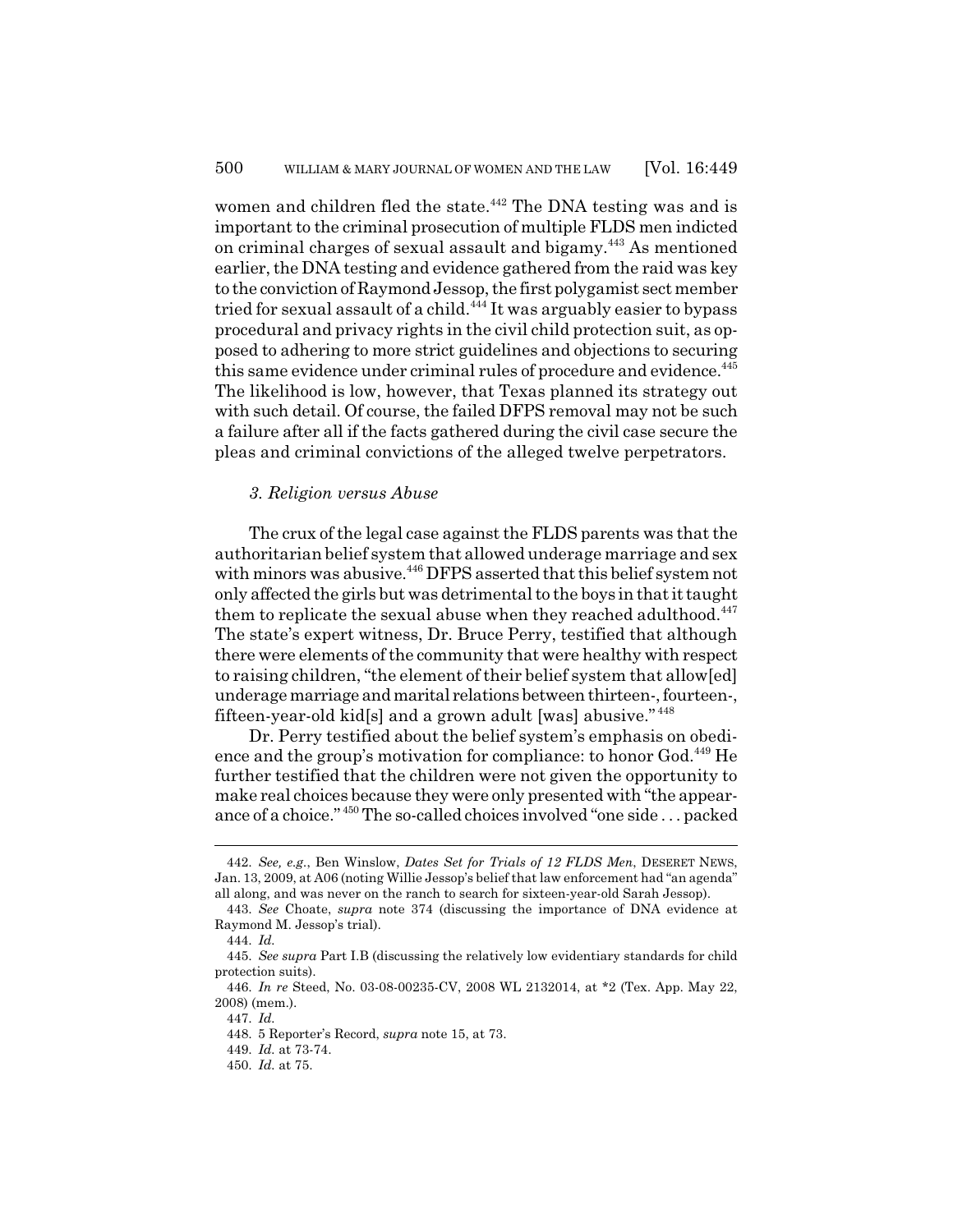with all kinds of good things" and the other side "packed with not so good things." 451 Dr. Perry testified that this lack of offering the children independent choice hindered their brain development such that they only possessed the capability of a six- to ten-year-old to make independent decisions.452 Dr. Perry ultimately stated that fostering an environment where children will grow up to have "a high potential of replicating sexual abuse of . . . children" and are unable to develop their decision-making capacities was neglectful.<sup>453</sup> Further, arguments were made regarding the alleged excommunication of young male teens from the FLDS due to their rebellion against the community's ideals, and a growing interest in the "secular" world.<sup>454</sup>

The United States Supreme Court has long held that religion cannot be used to excuse acts of abuse, and that the state has the authority to intervene in the private life of families in order to protect a child from harm:

[T]he family itself is not beyond regulation in the public interest, as against a claim of religious liberty. And neither rights of religion nor rights of parenthood are beyond limitation. Acting to guard the general interest in youth's well being, the state as *parens patriae* may restrict the parent's control by requiring school attendance, regulating or prohibiting the child's labor and in many other ways. Its authority is not nullified merely because the parent grounds his claim to control the child's course of conduct on religion or conscience . . . . [T]he state has a wide range of power for limiting parental freedom and authority in things affecting the child's welfare . . . this includes, to some extent, matters of conscience and religious conviction.<sup>455</sup>

It has also been settled that the state has authority to regulate actions that are prompted by religious beliefs.456 "Laws are made for the government of actions, and while they cannot interfere with mere religious belief and opinions, they may with practices." 457 Freedom

455. Prince v. Massachusetts, 321 U.S. 158, 166-67 (1944) (citations omitted).

456. *See, e.g.*, Reynolds v. United States, 98 U.S. 145, 166 (1878) ("Laws . . . cannot interfere with mere religious belief and opinions, [but] they may with practices."). 457. *Id.*

<sup>451.</sup> *Id.* at 74-75.

<sup>452.</sup> *Id.* at 81-82.

<sup>453.</sup> *Id.* at 77-82.

<sup>454.</sup> *See id.* at 219-23 (discussing the "lost boys" phenomenon); *see also* Brieanne M. Billie, Note, *The "Lost Boys" of Polygamy: Is Emancipation the Answer?*, 12 J. GENDER RACE & JUST. 127, 134, 138, 141-43 (2008) (asserting that in order for polygamy to operate successfully, "church leaders . . . [keep] the male population in check to reduce the competition for suitable brides," and, as a result of excommunication, young FLDS teens may be left homeless as well as economically, socially, educationally, and psychologically ill-equipped to live outside the FLDS community).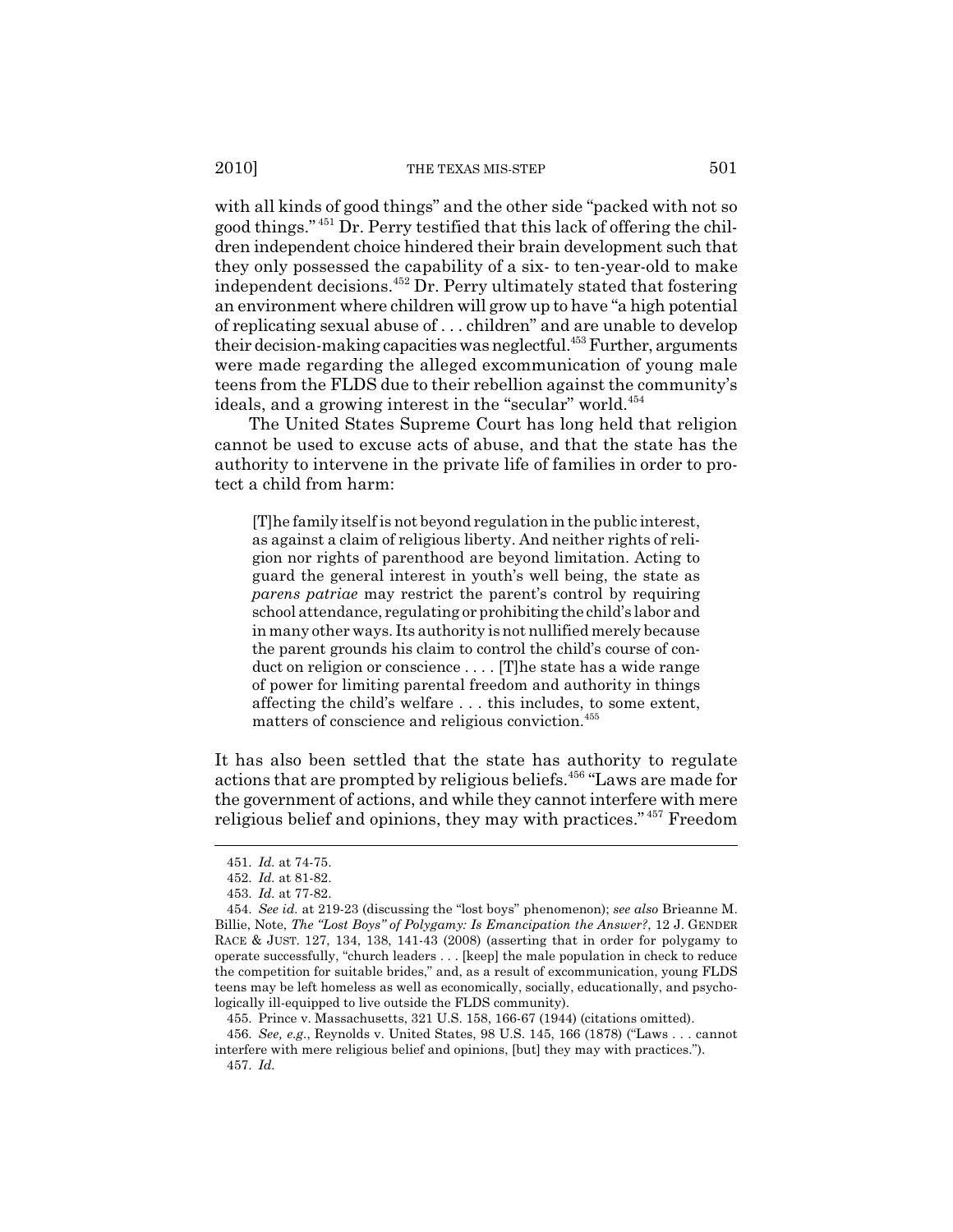of expression and religion cannot be used to excuse actions which are prohibited by law.458 The Supreme Court in *Reynolds v. United States* made it clear that doctrines of religious belief could not be made superior to the law of the land without creating an ineffective government.459

In terms of regulating beliefs covered under the Free Exercise Clause of the First Amendment, there is an established method of determining when government may regulate conduct prompted by religious beliefs.460 Prior to 1990, the government was required to justify the imposition of a substantial burden on a religious practice with a compelling state interest.<sup>461</sup> When applying the pre-1990 standard, courts considered: (1) whether the law interfered with the free exercise of a sincere religious belief; (2) whether the law was "essential to accomplish an overriding governmental" objective; and (3) whether accommodating the religious conduct would "unduly interfere with fulfillment of the governmental interest."  $462$ 

In *Wisconsin v. Yoder*, the United States Supreme Court addressed whether the state's compulsory school attendance laws violated the First Amendment rights of members of the Amish religion.<sup>463</sup> The Supreme Court held that the parents could not be punished for violation of the compulsory education laws.<sup>464</sup> The Court placed a value on the Amish system of vocational training, determining that the young Amish people were receiving education that would prepare them for life within their community.<sup>465</sup> Since their community had a history of productive citizenship, the Court reasoned that it was unlikely that the Amish children would become a burden on society.<sup>466</sup> The alternative of enforcing the compulsory education laws on the Amish would have, according to the majority, interfered with the parents' long-standing practice of religious inculcation of their children and exposed the children to an environment hostile to Amish beliefs.<sup>467</sup>

<sup>458.</sup> *Id.* at 166-67.

<sup>459.</sup> *Id.*

<sup>460.</sup> Wisconsin v. Yoder, 406 U.S. 205, 234-35 (1972).

<sup>461.</sup> *See, e.g.*, *id.* at 214 (requiring the state to provide an interest that can overcome the interest in maintaining the free exercise of religion; Sherbert v. Verner, 374 U.S. 398, 403 (1963) (using a compelling state interest test). *But see* Employment Div., Dep't of Human Res. of Or. v. Smith, 494 U.S. 872, 888-89 (1990) (holding the compelling state interest test inapplicable).

<sup>462.</sup> United States v. Lee, 455 U.S. 252, 256-59 (1982).

<sup>463.</sup> *Yoder*, 406 U.S. at 207.

<sup>464.</sup> *Id.* at 235-36.

<sup>465.</sup> *Id.* at 222.

<sup>466.</sup> *Id.*

<sup>467.</sup> *Id.* at 211, 222.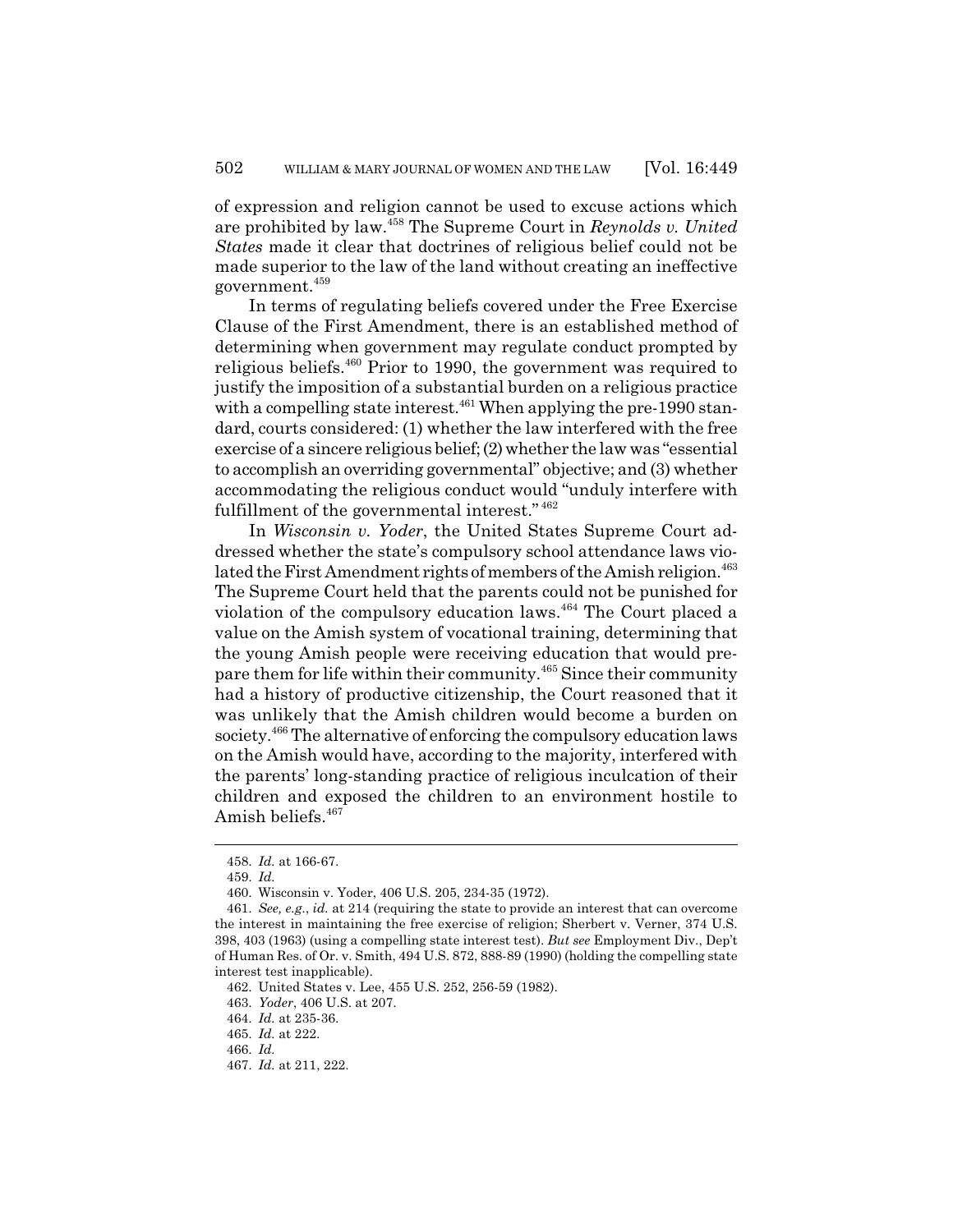#### 2010] THE TEXAS MIS-STEP 503

In *Sherbert v. Verner*, the United States Supreme Court considered whether a South Carolina statute violated the appellant's First Amendment rights by disqualifying her from receiving unemployment benefits after she refused to work on Saturday, which was her religion's Sabbath Day.468 The Court upheld the appellant's claim to a free exercise of religion exemption because the employer failed to demonstrate that no alternative forms of regulation would combat abuses of this exemption (the filing of fraudulent claims feigning religious objections) without infringing First Amendment rights.<sup>469</sup>

In 1990, the United States Supreme Court retreated from the *Yoder* and *Sherbert* test and held that the First Amendment does not prohibit governments from burdening religious practices through neutral, generally applicable laws.470 In *Employment Division, Department of Human Resources of Oregon v. Smith*, the Supreme Court concluded that the "right of free exercise does not relieve an individual of the obligation to comply with a 'valid and neutral law of general applicability on the ground that the law [prohibits] conduct that his religion prescribes.'" <sup>471</sup> *Smith* involved two employees who were fired from their employment because they ingested peyote while participating in a religious ceremony of the Native American Church.<sup>472</sup> They applied for unemployment compensation benefits which the Employment Division denied because their employer had discharged them for work-related misconduct.<sup>473</sup> The Oregon Court of Appeals reversed based on its conclusion that the denial of benefits violated the free exercise rights of the two employees as protected by the First Amendment.<sup>474</sup> The Oregon Supreme Court affirmed.<sup>475</sup> Employment Division sought certiorari, which the United States Supreme Court granted.476 The Court reversed, determining that the *Sherbert* test which required a compelling government interest does not apply where the challenged state action that allegedly inhibits the free exercise of religion is a generally applicable criminal law.477 Justice Scalia further stated that the only cases where the Court has "held that the First Amendment bars application of a neutral, generally applicable law to religiously motivated action have involved not the

<sup>468.</sup> Sherbert v. Verner, 374 U.S. 398, 399 (1963).

<sup>469.</sup> *Id.* at 407, 410.

<sup>470.</sup> Employment Div., Dep't of Human Res. of Or. v. Smith, 494 U.S. 872, 885 (1990).

<sup>471.</sup> *Id.* at 879 (quoting United States v. Lee, 455 U.S. 252, 263 n.3 (1982)).

<sup>472.</sup> *Id.* at 874.

<sup>473.</sup> *Id.*

<sup>474.</sup> *Id.*

<sup>475.</sup> *Id.* at 875.

<sup>476.</sup> *Id.*

<sup>477.</sup> *Id.* at 884-85.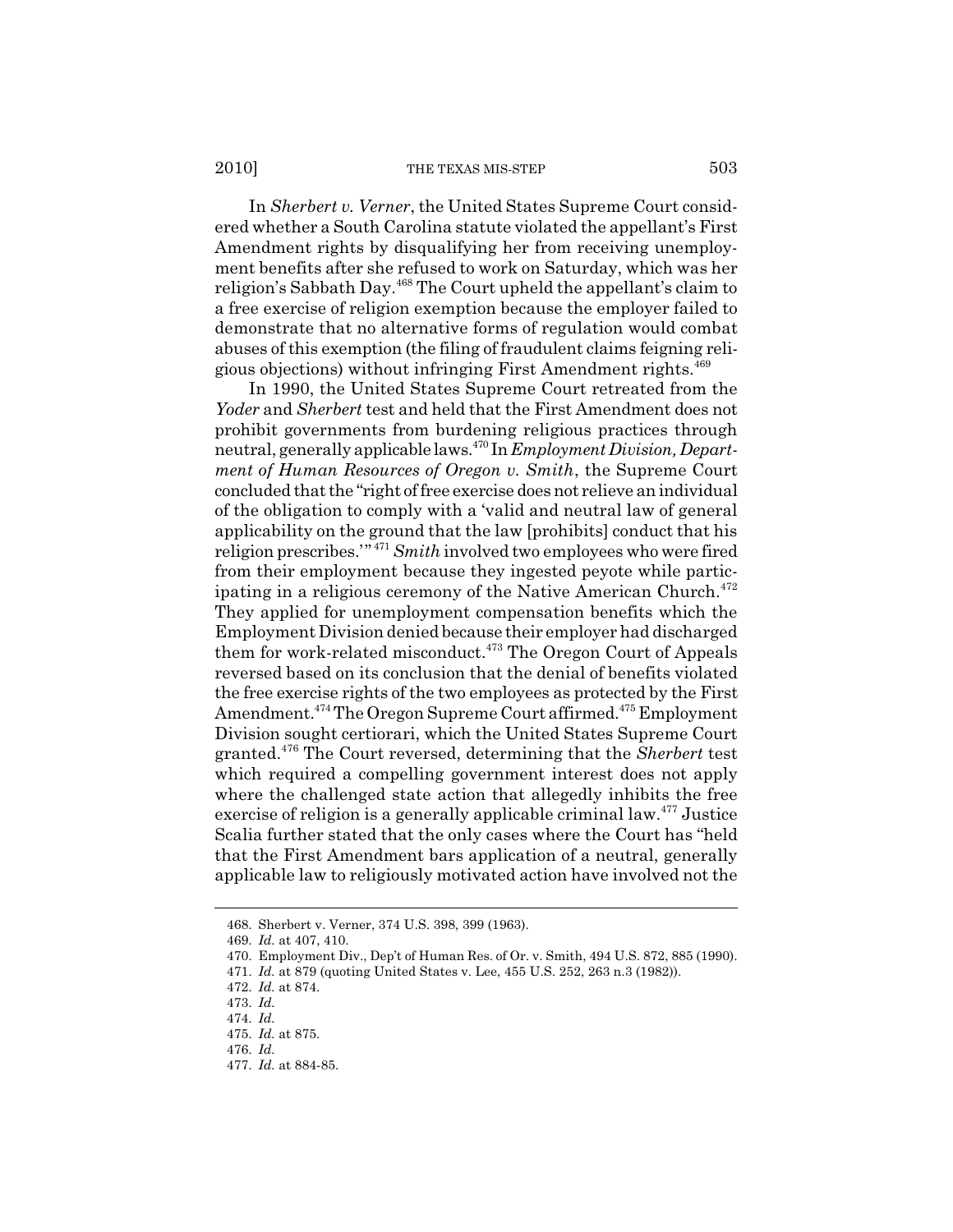Free Exercise Clause alone, but the Free Exercise Clause in conjunction with other constitutional protections, such as freedom of speech and of the press." 478 In these hybrid situations, strict scrutiny is applied. $479$ 

There is a conflict that exists within constitutional law when the Free Exercise Clause of the First Amendment is applied to a parent's ability to influence his or her child's actions through speech and the state's ability to intervene in private family life in order to protect a child from harm.<sup>480</sup> The significance of the Texas Court of Appeals statement regarding the imposition of certain tenets of a belief system on a child is underscored in *Shepp v. Shepp*, a Pennsylvania case which dealt with the issue of whether the courts could disallow parents from advocating religious tenets that, if acted upon, would constitute criminal conduct.481 This case dealt directly with the issue of bigamy within a polygamist sect, and evaluated whether a father could be prohibited from teaching his minor female child about polygamy, plural marriages or multiple wives.<sup>482</sup> The mother and father were Mormons when they married in 1992, and were divorced in 2001.483 The Mormon church excommunicated the father for the same reason the mother divorced him: the father was a fundamentalist who believed in polygamy.<sup>484</sup> The mother "expressed concerns that [the father] would introduce [their daughter] Kaylynne to men so that she would be ready to engage in polygamy once she reache[d] the age of thirteen." <sup>485</sup>

The father denied that he would try to marry Kaylynne into a polygamist relationship, but that "it [was] his job to help her learn about and understand alternatives." 486 Manda, a daughter of the mother from a previous marriage, "testified that when she was thirteen years old, [the f]ather (who [was] her stepfather) told her 'that if you didn't practice polygamy . . . you were going to hell.'" <sup>487</sup> The father further told his stepdaughter that in Pennsylvania a fourteen-year-old could get married with a parent's permission, and suggested the two of them should wed because they already resided

<sup>478.</sup> *Id.* at 881.

<sup>479.</sup> *See id.* at 881-86 (declining to use strict scrutiny for non-hybrid cases).

<sup>480.</sup> *See, e.g.*, Shepp v. Shepp, 906 A.2d 1165, 1168-69 (Pa. 2006) (highlighting the conflict between the Free Exercise Clause and parental autonomy to raise children).

<sup>481.</sup> *Id.* at 1174.

<sup>482.</sup> *Id.* at 1167-68.

<sup>483.</sup> *Id.* at 1166.

<sup>484.</sup> *Id.* at 1166-67.

<sup>485.</sup> *Id.* at 1167.

<sup>486.</sup> *Id.*

<sup>487.</sup> *Id.* at 1168.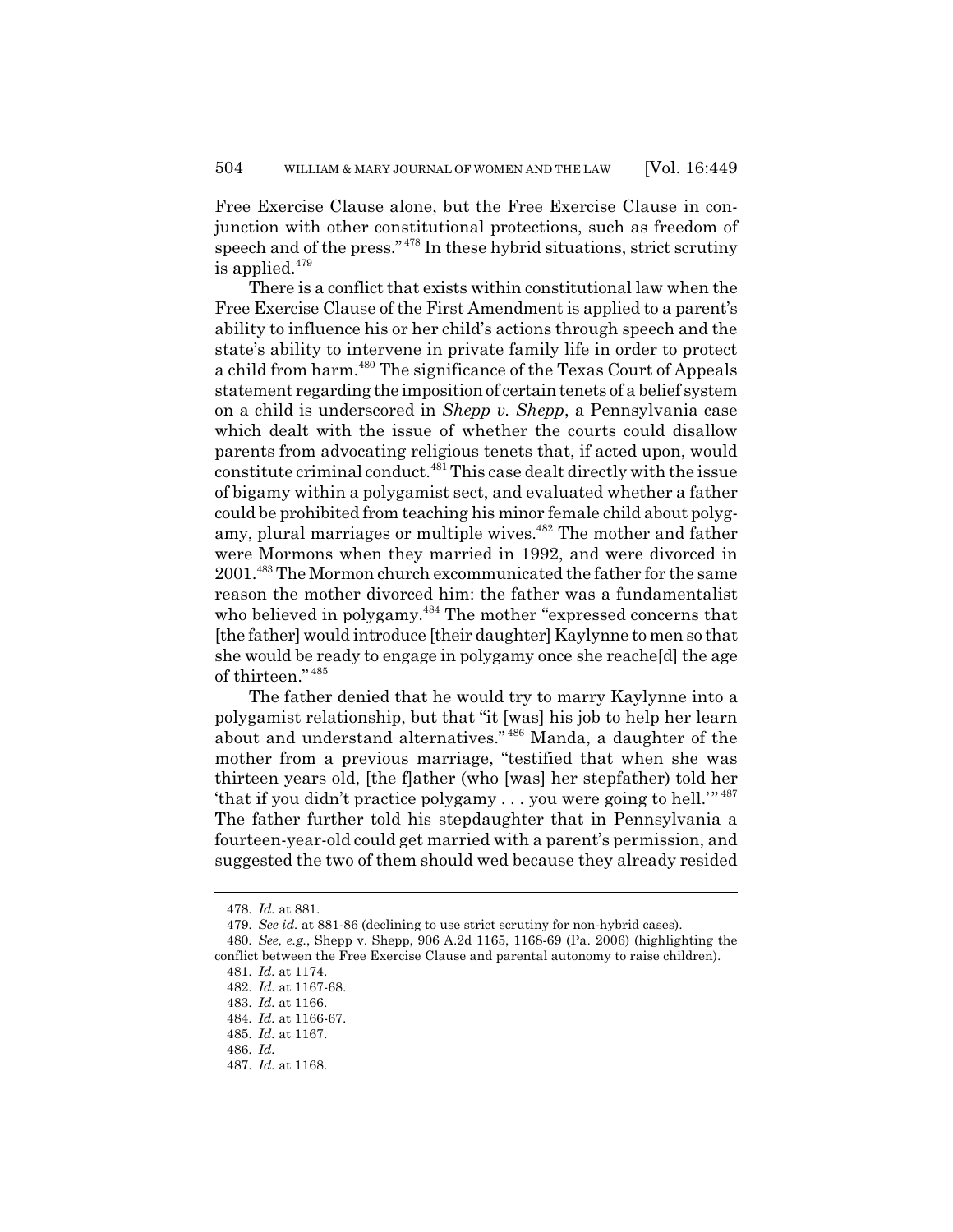in the house together and were already related.<sup>488</sup> The father denied Manda's allegation.<sup>489</sup>

The trial court noted that "[c]ontact [between a parent and a child] can be limited only when the parent has been shown to suffer from severe mental or moral deficiencies that constitute a grave threat to the child." 490 The trial court further found that there was no evidence of a grave threat to the child in this case, even though evidence of a moral deficiency may have existed because of the father's belief in plural marriage.<sup> $491$ </sup> The trial court allowed the parents to continue raising the child in the Mormon faith, but specifically barred the father from teaching her about multiple wives, polygamy, or plural marriages while the child was a minor. $492$ 

The father appealed the case to the superior court which affirmed the lower court's decision, but disagreed with the finding that the father did not pose a grave threat to his daughter.<sup>493</sup> The superior court stated that the:

Father's promotion of his beliefs to his stepdaughter involved not merely the superficial exposure of a child to the theoretical notion of criminal conduct, but constituted a vigorous attempt at moral suasion and recruitment by threats of future punishment. The child was, in fact, warned that only by committing an illicit act could she comply with the requirements of her religion.<sup>494</sup>

The superior court expressed additional trepidation that the father's desire to instill a belief in polygamy in his daughter would "'become insistence that she engage in such conduct.'" <sup>495</sup>

On appeal from the father, the Pennsylvania Supreme Court reversed the order of the superior court.<sup>496</sup> The majority stated that:

This case implicates two highly important values: the free exercise of religion as guaranteed by the First Amendment . . . and the public policy of this Commonwealth, as set forth in section 5301 of the Domestic Relations Code, "when in the best interest of the child, to assure a reasonable and continuing contact of the child

<sup>488.</sup> *Id.*

<sup>489.</sup> *Id.*

<sup>490.</sup> *Id.* (citation omitted).

<sup>491.</sup> *Id.*

<sup>492.</sup> *Id.*

<sup>493.</sup> *Id.*

<sup>494.</sup> *Id.* (citation omitted).

<sup>495.</sup> *Id.*

<sup>496.</sup> *Id.* at 1174.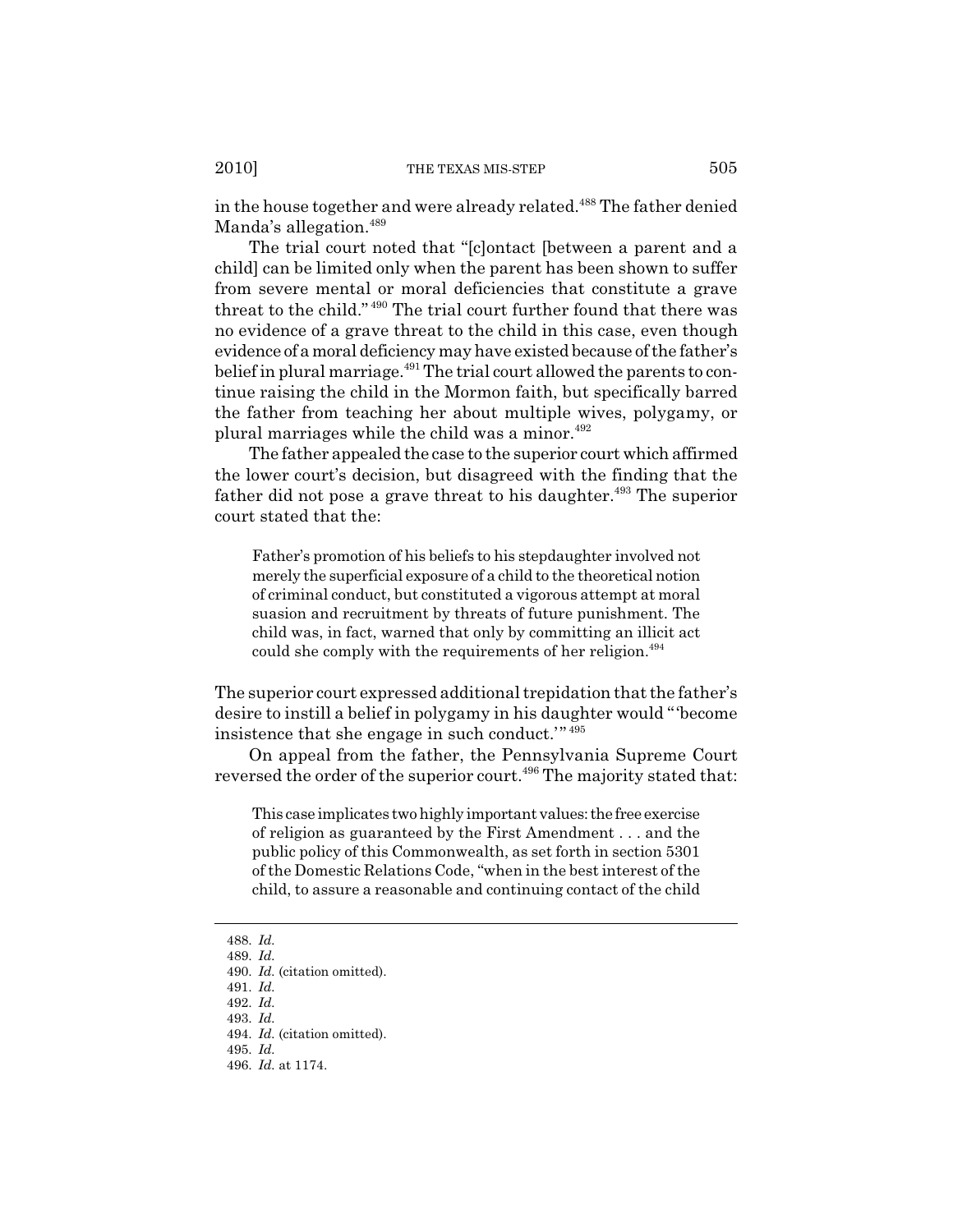with both parents after a separation or dissolution of the marriage and a sharing of the rights and responsibilities of child rearing by both parents." <sup>497</sup>

The state supreme court found that advocating Mormon fundamentalism did not constitute a grave threat of harm to the child, and concluded there was insufficient basis in the instant case for the court to encroach upon the father's constitutional right to discuss religion with his child as he saw fit.<sup>498</sup> Second, the court held that:

a court may prohibit a parent from advocating religious beliefs, which, if acted upon, would constitute a crime. However, . . . it may do so only where it is established that advocating the prohibited conduct would jeopardize the physical or mental health or safety of the child, or have a potential for significant social burdens.<sup>499</sup>

The court applied the strict scrutiny analysis to this hybrid case, and ruled that the father's constitutional rights under the Free Exercise Clause and the state public policy of encouraging contact between children and divorced parents outweighed the state's authority under the *parens patriae* doctrine.<sup>500</sup>

In *Shepp*, the father argued that "he [was] simply a parent who wishe[d] to share his sincere religious beliefs with his child." 501 In support of his view that the courts may not interfere with this right, he relied upon the Supreme Court's holding in *Wisconsin v. Yoder*, which recognized "that only those interests of the highest order and those not otherwise served can overbalance legitimate claims to the free exercise of religion." 502 The Pennsylvania Supreme Court's ruling in *Shepp* would appear to support the Texas Supreme Court decision in the YFZ case, in that Texas could not establish that the prohibited conduct (i.e., the pervasive belief system) jeopardized the physical or mental health or safety of all the children, or possessed a potential to impose significant social burdens. There is a strong argument to be made, however, that physical or mental health of the pregnant FLDS minors on the ranch was at risk.<sup>503</sup> The dissenting judge in *Shepp* and Professor Jeffrey Shulman argue that the strict scrutiny standard gives too much deference to the parent's claim of constitutional rights

<sup>497.</sup> *Id.* at 1168-69 (quoting 23 PA. CONS. STAT. ANN. § 5301 (West 2001)).

<sup>498.</sup> *Id.* at 1174.

<sup>499.</sup> *Id.*

<sup>500.</sup> *Id.*

<sup>501.</sup> *Id.* at 1169.

<sup>502.</sup> Wisconsin v. Yoder, 406 U.S. 205, 215 (1972); *Shepp*, 906 A.2d at 1169.

<sup>503.</sup> *See* Roberts, *supra* note 52 (pointing out that at least one sexual assault was committed at the YFZ Ranch).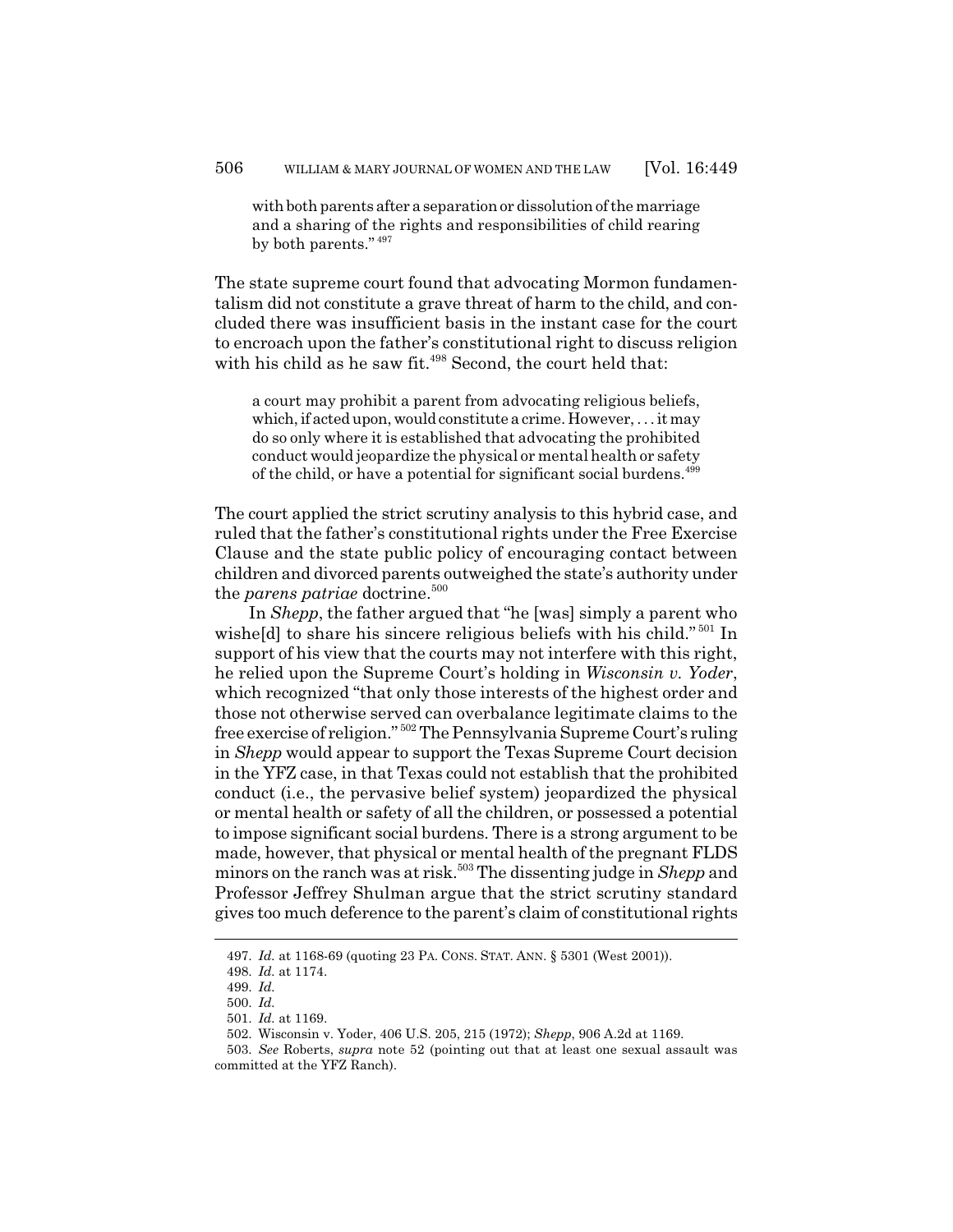without considering the coercive nature of religious beliefs in the familial context, as well as society's interest in regulating immoral and criminal conduct.<sup>504</sup> In addition, as the concurring opinion of Justice Eakin in *Shepp* points out, the case called for an analysis of the best interests of the child by a preponderance of the evidence like any child custody case — rather than a strict scrutiny analysis. $505$ This improperly elevated the father's fundamental right to raise his daughter over the mother's fundamental right.<sup>506</sup>

While the civil case before the Court of Appeals in Texas addressed the issue of whether there was sufficient risk of harm to the FLDS children that would warrant their removal from home,<sup>507</sup> an underlying fact supported future criminal charges — the birth of children to minor females fathered by men on the YFZ Ranch.<sup>508</sup> Sex crimes were implicit in the circumstances of these young girls, and the district court in Texas saw the potential risk of future harm for the children.509 The Pennsylvania Supreme Court's ruling in *Shepp* gives a peek into what may lead to a United States Supreme Court review in the future.<sup>510</sup> The critical decision that must be made is the process by which a court should determine *when* or *how* mental or emotional harm impairs a child's feeling of safety in his or her home.

# *C. Every Child is Not Protected*

"The men in power get the young girls," says Roger Hoole, a name partner with Hoole & King in Salt Lake City who represents former FLDS members. "The problem is not really polygamy; the problem is the belief that women and children are unilaterally the property of the priesthood, and they raise the girls from the cradle to grow up and be mothers and plural wives. It's all the girls have ever known."

<sup>504.</sup> *See Shepp*, 906 A.2d at 1179-80 (Baer, J., dissenting) (stating that Pennsylvania should take into consideration the state's interest in protecting the public welfare); Jeffrey Shulman, *What* Yoder *Wrought: Religious Disparagement, Parental Alienation and the Best Interests of the Child*, 53 VILL.L. REV. 173, 174 (2008) (arguing that "the law grants the religiously motivated parent a special constitutional privilege . . . , a privilege that generally trumps any countervailing interests of the state or rights of the child").

<sup>505.</sup> *Shepp*, 906 A.2d at 1174-75 (Eakin, J., concurring).

<sup>506.</sup> *Id.*

<sup>507.</sup> *In re* Steed, No. 03-08-00325-CV, 2008 WL 2132014, at \*1, \*4 (Tex. App. May 22, 2008) (mem.).

<sup>508.</sup> *Id.* at \*1-\*2.

<sup>509.</sup> *See* 5 Reporter's Record, *supra* note 15, at 340 (finding that the requirements of section 262 had been met); *see also* TEX. FAM. CODE ANN. § 262.201(b)(2) (Vernon Supp. 2009) (requiring an urgent need to remove the child because of danger to the child's physical safety or health).

<sup>510.</sup> *Shepp*, 906 A.2d at 1174 ("[A] court may prohibit a parent from advocating religious beliefs which, if acted upon, would constitute a crime.").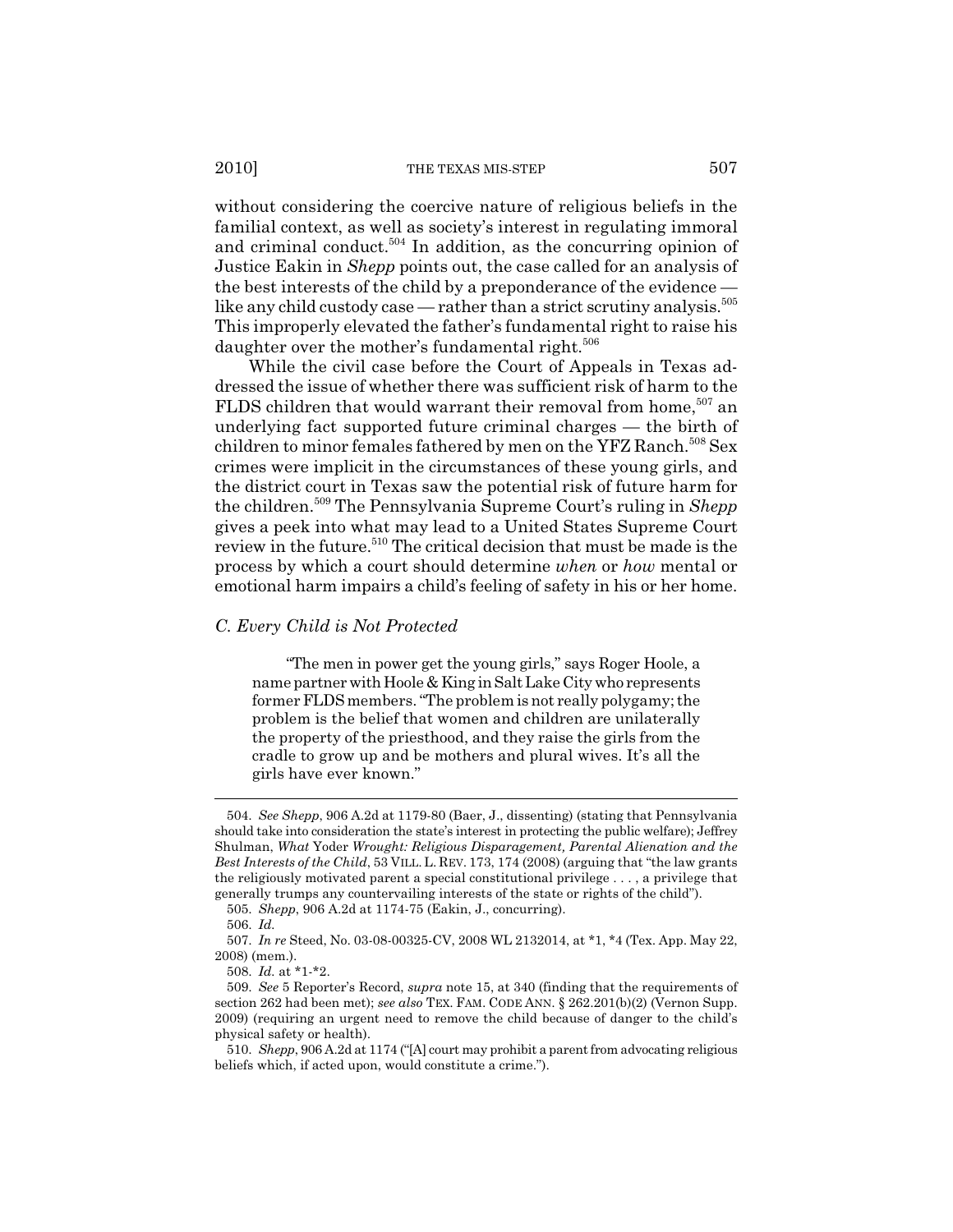Choate adds, "I hope the lesson learned isn't that if you have enough people, and their actions are confusing or duplicitous, you can do what you want. Because if that's the case, the state doesn't have any power to protect the most vulnerable."  $511$ 

There is a question regarding whether the religion that the FLDS practice is mentally or emotionally abusive to children. One might argue that extremists of all religions could be considered abusive $512$ does this mean that children who belong to outlier religions are always at greater risk of being removed? A further question that arises is at what point is a mental or emotional injury to a child deemed an immediate danger to the child? Several factors must be considered when determining whether psychological maltreatment can be substantiated: the "[l]evel of severity and chronicity or duration of the caregiver behavior are the guiding standards used by most states to identify behavior as" abusive.<sup>513</sup>

"In most cases, psychological maltreatment is substantiated when a chronic pattern is identified." 514 For example, "[m]any caregivers occasionally ask a child to take on inappropriate responsibilities; psychologically neglectful parents do this routinely (e.g., a [seven] year-old makes most of the family decisions because her mother is high most of the time)."<sup>515</sup> Sometimes, "caregiver behavior is so severe that a case will be substantiated on the basis of a single incident (e.g., shaving a girl's hair off to humiliate her or encouraging the child to get high with the parent)." 516 Arguably, if a parent forced or coerced an underage child to marry or engage in sexual acts with an adult, it would likely qualify under the above-described standards as psychological maltreatment.

The simple fact of the matter is that the Texas Family Code does not provide DFPS the opportunity to remove children on an emergency basis because of emotional or mental abuse.<sup>517</sup> The emergency removal standard allows for children to be removed when their physical health or safety are in danger or when they have been victimized

<sup>511.</sup> Stephanie Francis Ward, *Discovering Eldorado*, 94 A.B.A. J., Oct. 2008, at 70.

<sup>512.</sup> *See* Richard Dawkins, RichardDawkins.net, Religion's Real Child Abuse (May 15, 2006), http://richarddawkins.net/articles/118 (discussing how certain religious teachings can be considered mental abuse); *see also* Posting of revere to Scienceblogs, http://science blogs.com/effectmeasure/2009/11/freethinker\_sunday\_sermonette\_177.php (Nov. 8, 2009, 06:24 EST) (discussing how some kinds of religious upbringing can be considered abusive).

<sup>513.</sup> NELSON J. BINGGELI ET AL., PSYCHOLOGICAL MALTREATMENT OF CHILDREN 54 (2001).

<sup>514.</sup> *Id.*

<sup>515.</sup> *Id.*

<sup>516.</sup> *Id.* at 55.

<sup>517.</sup> *See* TEX.FAM.CODE ANN. § 262.201(b)(1) (Vernon Supp. 2009) (taking into consideration only whether the child's *physical* health or safety have been endangered).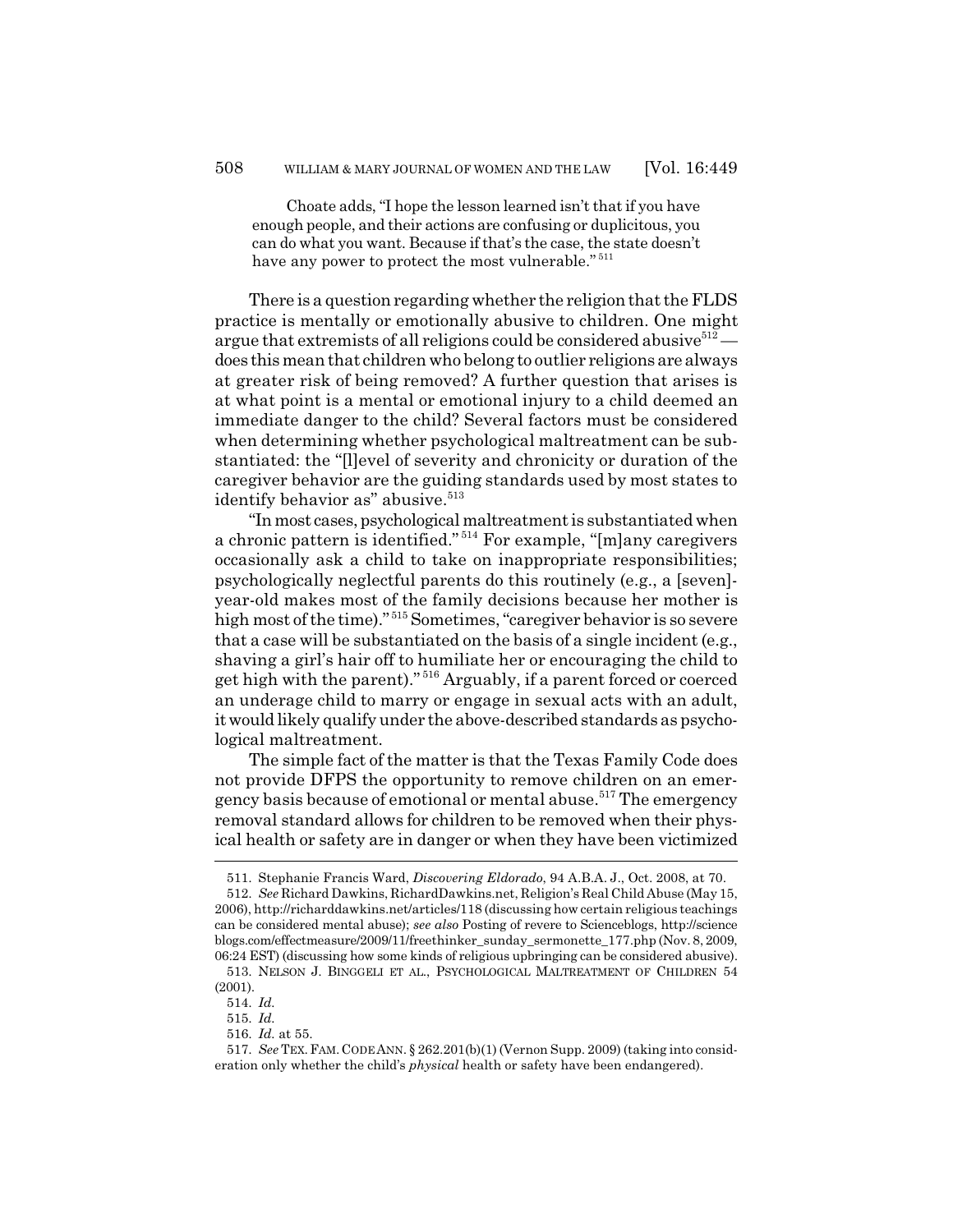by neglect or sexual abuse.<sup>518</sup> Although emotional or mental abuse is included in the definition of "abuse" in the Texas Family Code,<sup>519</sup> it is not part of the legal removal standard.<sup>520</sup> In actuality, " $[p]$ sychological maltreatment is the most common form of child abuse" because it is present in almost every case of physical abuse, physical neglect, and sexual abuse.<sup>521</sup> Legal experts assert that "the severest" trauma of child sexual abuse is not the physical act, but rather the emotional repercussions of the abuse, including the abuse of power, betrayal of trust, intimidation, threats, shame, and guilt." 522 While the DFPS investigator and an expert witness in the YFZ case testified that the children were being emotionally abused, this ultimately was insufficient under state law to warrant removal.<sup>523</sup>

A prime example of the psychological maltreatment that goes on within the FLDS is demonstrated in the recounting of a teenage girl's experience between the time she found out she would be married to her first cousin at the age of fourteen and the day of her marriage.<sup>524</sup> Elissa Wall recalls becoming the teenage bride of her first cousin at fourteen years of age:

I had been in the FLDS Church from the moment I was born. It was all I knew and the only way I could imagine living. From my teachings, I knew that the prophet's job was to dictate what was best for us and that the words he spoke came straight from God. I believed that my impending marriage was the will of God and therefore nothing could be done to stop it. But still, I had to try.

I also knew that I was different from other girls in my community. I wanted an education, and maybe even to become a nurse or teacher someday. During my year in public school, I'd come to realize things were possible that I'd never dreamed before. Sure, I knew that I wanted to be a mother of good priesthood children, but not at fourteen. I wanted children *and* a future, and I dared to think that both were possible.

. . . Getting married is the highest honor for a girl in the FLDS Church. It was what women lived for — our dream and

. . . .

<sup>518.</sup> *Id.* §§ 262.101(1), .102(a)-(b), .104(a), .107(a)-(b), .201(b) (Vernon 2008 & Supp. 2009).

<sup>519.</sup> *Id.* § 261.101(1)(A),(B), (4)(A) (Vernon 2008).

<sup>520.</sup> *See* sources cited *supra* note 518 (examining the Texas Family Code sections that allow removal of a child).

<sup>521.</sup> BINGGELI ET AL., s*upra* note 513, at xi.

<sup>522.</sup> ANN M. HARALAMBIE, CHILD SEXUAL ABUSE IN CIVIL CASES: A GUIDE TO CUSTODY AND TORT ACTIONS 364 (1999).

<sup>523. 4</sup> Reporter's Record, *supra* note 15, at 277; 5 Reporter's Record, *supra* note 15, at 73, 133.

<sup>524.</sup> ELISSA WALL WITH LISA PULITZ, STOLEN INNOCENCE 1 (2008).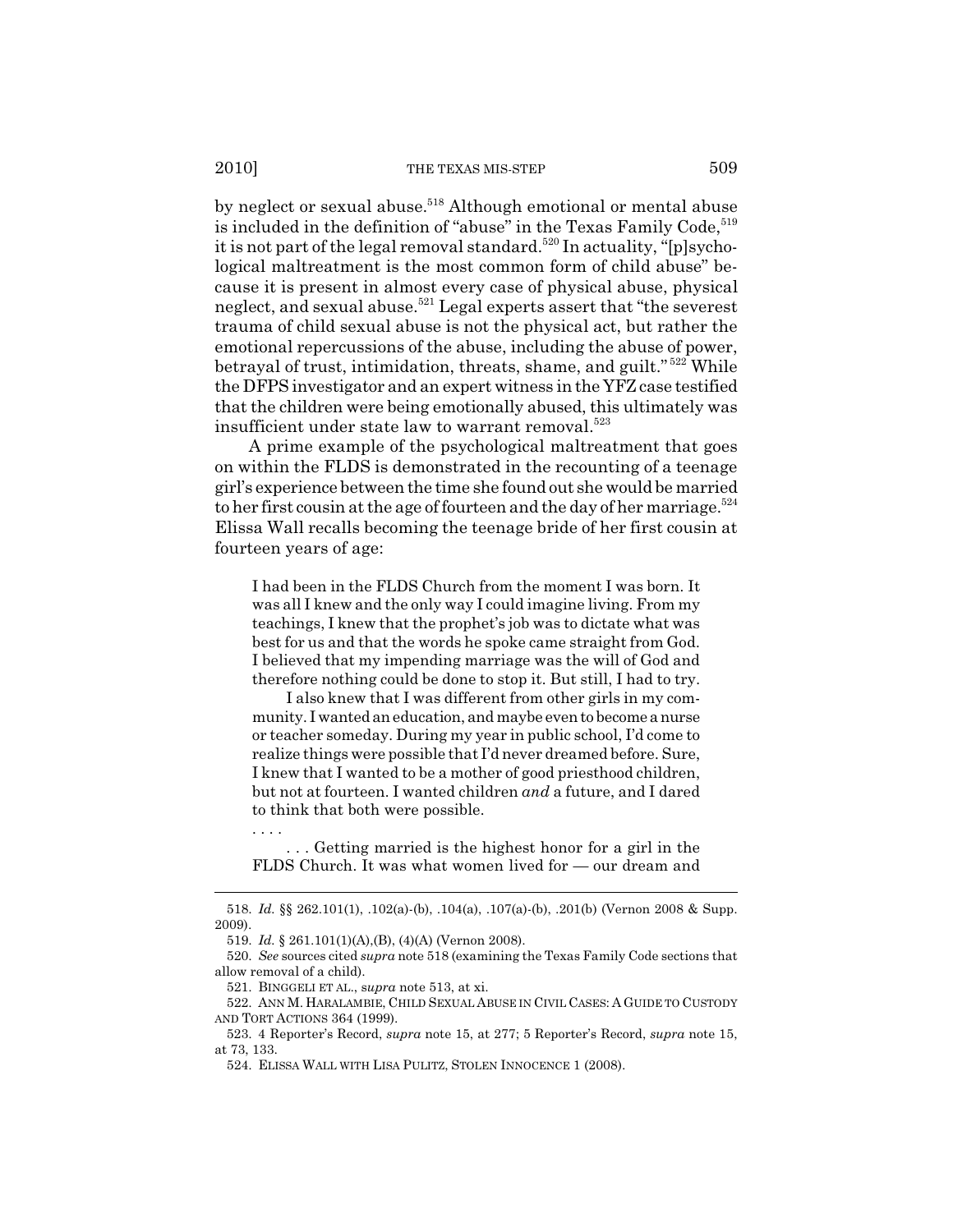our mission. Even though I was only fourteen, it was hard not to get caught up in all the excitement. Soon, though, those feelings would pass, and the anxiety returned.<sup>525</sup>

Elissa wrote about two other girls who were assigned husbands at the same time as her, and described how one girl attempted suicide because her marriage announcement appeared to be a reaction to an improper friendship she had developed with an older FLDS boy.<sup>526</sup> She also wrote about how her mother interrupted her while she was writing down her thoughts of what was happening in her journal, telling her that her words were not private and that she should write things that she would not regret later.<sup>527</sup> Elissa makes clear in her book that the actions and inactions of her mother supported the illegal marriage that she tried so hard to avoid.<sup>528</sup>

Another significant impact of being a teenage bride that Elissa recounts is the fact that she was subject to forced sex throughout her marriage to her first cousin, which resulted in three pregnancies, the outcome of which was two miscarriages and a stillbirth by the age of sixteen.529 Elissa had no choice in the matter of her sexual life much like that of other young girls around the world who are in forced marriages.530 Other women who have escaped the FLDS lifestyle also recount being brainwashed and abused.<sup>531</sup> Elissa Wall was able to find justice within the criminal law system, as she was the star witness in the prosecution of Warren Jeffs in Utah for being an accomplice to rape.532 Until psychological abuse is specifically recognized within the removal statute in Texas, though, it will be difficult to show that there is an immediate danger to children living in FLDS communities when their circumstances are not as harrowing as Elissa Wall's. Moreover, United States courts will need to resolve the ultimate issue that the Pennsylvania Supreme Court considered in *Shepp*: the level of psychological or emotional harm necessary to prove grave danger

<sup>525.</sup> *Id.* at 125, 127.

<sup>526.</sup> *Id.* at 127.

<sup>527.</sup> *Id.* at 128.

<sup>528.</sup> *See, e.g.*, *id.* (illustrating Wall's anxiety resulting from her mother's words about her diary not being private).

<sup>529.</sup> *Id.* at 167, 185, 236, 239.

<sup>530.</sup> *See, e.g.*, Karine Belair, *Unearthing the Customary Law Foundations of "Forced Marriages" During Sierra Leone's Civil War: An Analysis of the Possible Impact of International Criminal Law on Customary Marriages and Women's Rights in Post-Conflict Sierra Leone*, 15COLUM.J.GENDER &L. 551, 551-52 (2006) (describing the process, sometimes violent, by which women are forced into marriage and the lack of control they have over their sexual lives).

<sup>531.</sup> FLORA JESSOP & PAUL T. BROWN, CHURCH OF LIES 3, 16-17 (2009).

<sup>532.</sup> WALL WITH PULITZ, *supra* note 524, at 352.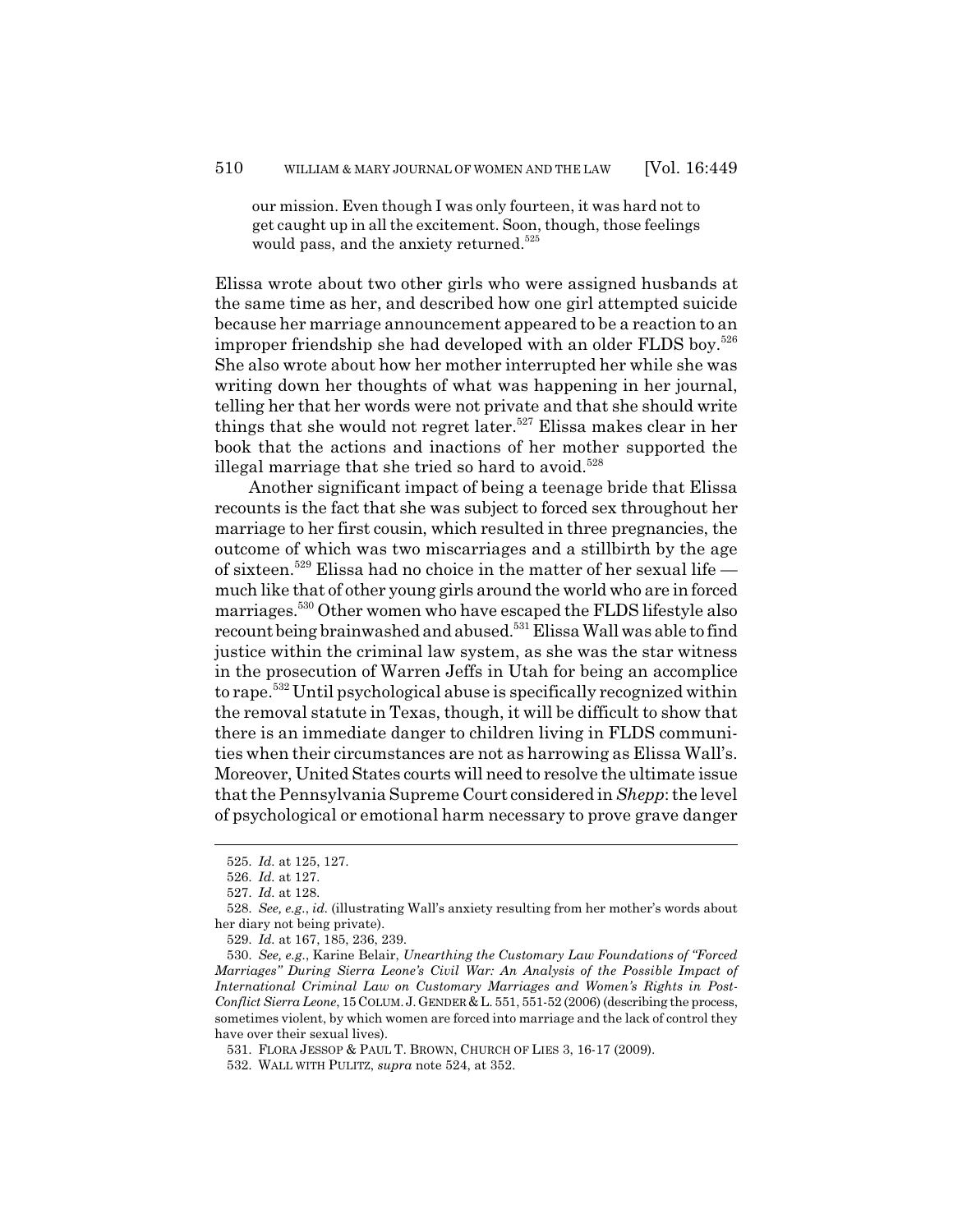to a child which would enable the states' *parens patriae* powers to trump Free Exercise Clause claims by parents.<sup>533</sup>

## *D. Who is the Victimized Child?*

### *1. No Sexual Abuse Outcry*

At the onset of the investigation, the YFZ Ranch was raided by state and federal troopers as well as DFPS.534 DFPS underestimated the number of children who would be found on the ranch, and as a result was overwhelmed with how to go about interviewing the children without their parents, in a manner designed to yield DFPS the most information about their home life.<sup>535</sup> In a typical case, a child who makes an allegation about sexual or physical abuse is taken to a local child advocacy center where forensic interviewers videotape an interview of child.536 During the interview, a police detective, the DFPS and/or district attorney, and a DFPS investigative worker observe and provide feedback and questions to the forensic interviewer for the child.537 The multidisciplinary team can then discuss the child's case and offer suggestions on how to proceed with the potential criminal and civil suits.538 DFPS was not able to transport the children to the local child advocacy center in this case, and had a difficult time interviewing children outside of the presence of their mothers.<sup>539</sup>

"The Primer," a joint report of Utah and Arizona Attorney General's Offices, explains the FLDS culture and provides guidelines for people attempting to help victims from polygamous communities. $540$ The Primer's findings are similar to those of Livia Bardin, M.S.W., in her article "Child Protection in an Authoritarian Community: Culture

<sup>533.</sup> *See* Shepp v. Shepp, 906 A.2d 1165, 1178-79 (Pa. 2006) (discussing the tension between allowing parents to teach their children certain religious beliefs and the state's interest in protecting children from harm).

<sup>534.</sup> *See supra* Part I (describing the raid on the YFZ Ranch).

<sup>535.</sup> *See, e.g.*, 5 Reporter's Record, *supra* note 15, at 223-24 (describing the somewhat chaotic environment in which the children were being interviewed).

<sup>536.</sup> Theodore P. Cross et al., *Child Forensic Interviewing in Children's Advocacy Centers: Empirical Date on a Practice Model*, 31 CHILD ABUSE & NEGLECT 1031, 1032-33 (2007).

<sup>537.</sup> *See id.* at 1033 (discussing the use of interdisciplinary teams to increase the effectiveness of the interviews).

<sup>538.</sup> *See id.* (noting that the interdisciplinary teams share decision-making responsibilities).

<sup>539.</sup> *E.g.*, 5 Reporter's Record, *supra* note 15, at 223-24; 4 Reporter's Record, *supra* note 15, at 160-62.

<sup>540.</sup> UTAH ATTORNEY GEN. OFFICE & ARIZ. ATTORNEY GEN. OFFICE, THE PRIMER: A GUIDEBOOK FOR LAW ENFORCEMENT AND HUMAN SERVICES AGENCIES WHO OFFER ASSISTANCE TO FUNDAMENTALIST MORMON FAMILIES 7-9 (2009), *available at* http://www .attorneygeneral.utah.gov/polygamy/The Primer.pdf [hereinafter THE PRIMER].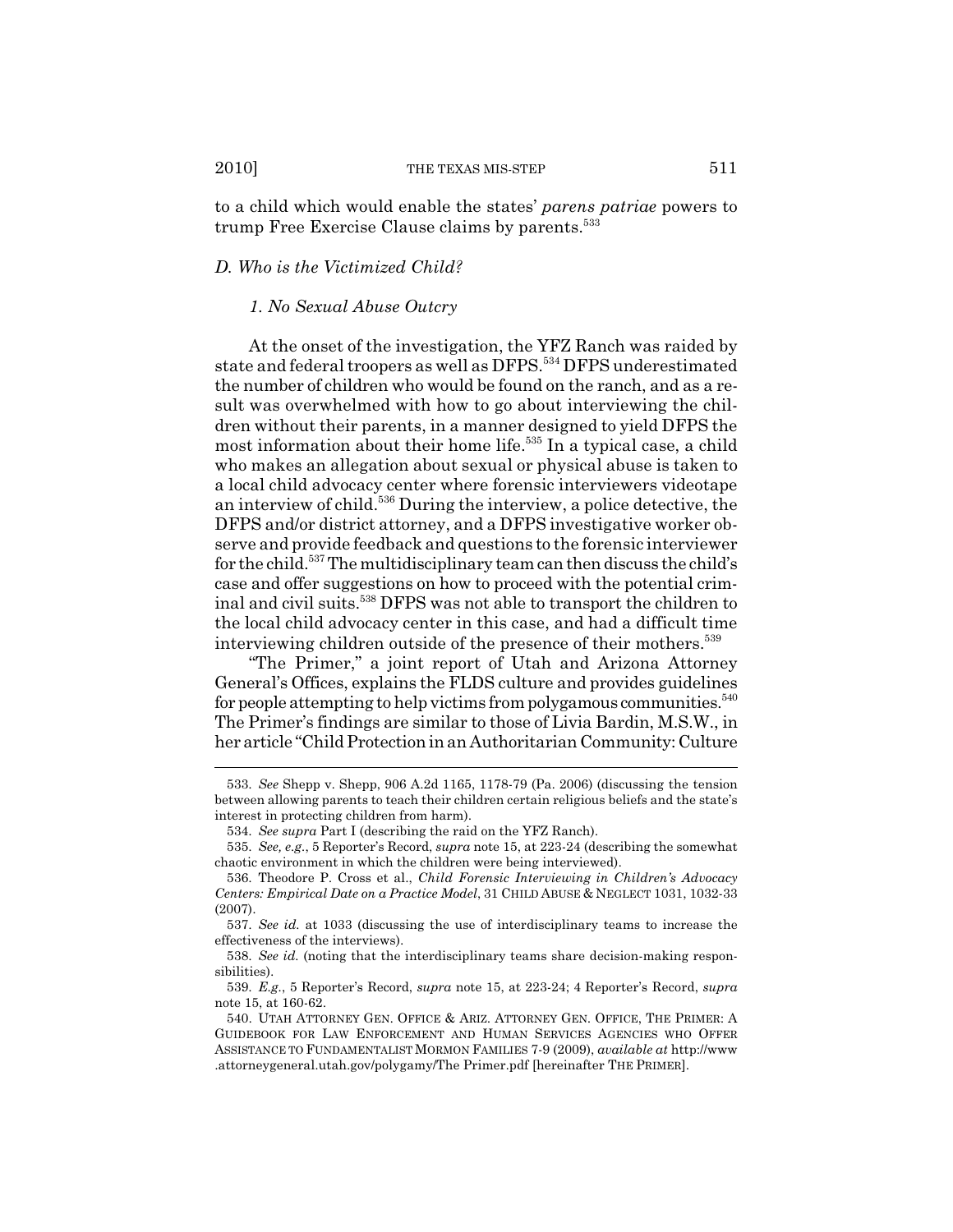Clash and Systemic Weakness." 541 Bardin is a clinical social worker with a background in child welfare and a specialty in problems of cult involvement.542 She investigated allegations stemming from Arizona and Utah that CPS avoids intervention in fundamentalist Mormon communities (FMCs).<sup>543</sup>

As part of her investigation, Bardin conducted a limited survey of former members of FMCs to get information about their personal childhood experiences of abuse and neglect and any interactions they had with CPS.<sup>544</sup> She also interviewed CPS workers who had interacted with FMC members.<sup>545</sup> Bardin reviewed accounts of women in isolated, authoritarian groups, who may suppress their own instincts and sanction a leader's "mistreatment or even removal of their children." 546 Most participants, though not all, reported ongoing abuse during childhood, including physical abuse such as regularly "being kicked, whipped, beaten, shaken, shoved off balance[,] or knocked down." 547 Even though all of the respondents had repudiated FMC beliefs, most did not identify marriage of teenage girls to much older men as sexual abuse,<sup>548</sup> regarding it instead as curtailment of choice. Bardin identified several factors that complicate CPS investigations in FMCs, which include: (1) children may be uncooperative because they subscribe to the group's beliefs or fear being returned to the community after cooperating, where they would be punished for their cooperation;<sup>549</sup> (2) CPS workers may feel intimidated;<sup>550</sup> (3) practical difficulties such as the geographic isolation of some rural communities, which makes it hard for workers to arrive without notice and easy for families under investigation to disappear;<sup>551</sup> $(4)$  the large number of children per family (one worker spoke of trying to interview fortytwo children) and lack of privacy make it difficult to interview all those involved;<sup>552</sup> and (5) the political power of FMCs in rural areas may affect the willingness of elected officials to move promptly and

<sup>541.</sup> *See* Livia Bardin, *Child Protection in an Authoritarian Community: Culture Clash and Systemic Weakness*, 4 CULTIC STUD. REV. 233, 233 (2005) (exploring whether CPS in Utah and Arizona avoid interventions in polygamous Mormon communities).

<sup>542.</sup> International Cultic Studies Association: Profiles, Livia Bardin, M.S.W., http:// www.icsahome.com/infoserv\_profile/bardin\_livia.asp (last visited Jan. 22, 2010).

<sup>543.</sup> Bardin, *supra* note 541, at 233.

<sup>544.</sup> *Id.* at 235.

<sup>545.</sup> *Id.*

<sup>546.</sup> *Id.*

<sup>547.</sup> *Id.* at 238.

<sup>548.</sup> *See id.* at 237, 239 tbl.1 (showing "only [one] respondent who connected underage marriage with sexual abuse").

<sup>549.</sup> *Id.* at 247.

<sup>550.</sup> *Id.* at 245-46.

<sup>551.</sup> *Id.* at 236.

<sup>552.</sup> *Id.* at 246.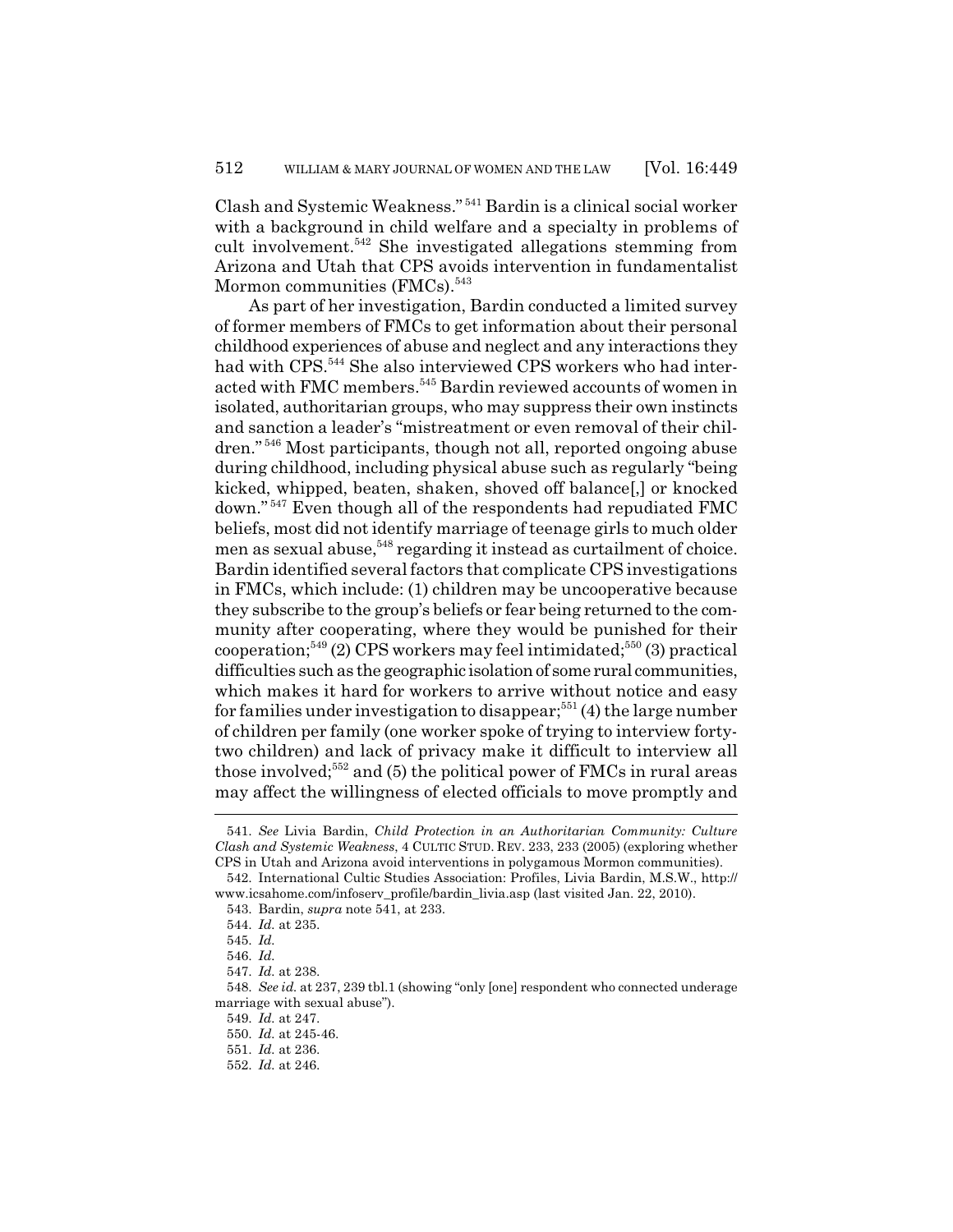2010] THE TEXAS MIS-STEP 513

appropriately, while the FMCs' readiness to accuse investigators of prejudice may have a chilling effect on enforcement agencies.<sup>553</sup>

In the YFZ hearing itself, the state's expert witness, Dr. Bruce Perry, stated that because of the nature of how the children were raised to fear outsiders, it would be unlikely that they would feel comfortable talking to DFPS investigators.<sup>554</sup> In addition, according to Utah psychologist Larry Beall, the nature and "basic structure of polygamy is authoritarian and secretive." 555 Dr. Beall states that "[t]he men who practice it believe they have the authority to govern and control their wives and children in the family relationship," and that this "control can take extreme forms." 556 According to Dr. Beall, a psychologist who has worked with polygamous families for many years,  $557$  the prominent characteristics of polygamous cults $558$  include: (1) a controlling central figure; (2) "[r]evelation from God dictates the words and acts of the central figure"; (3) "[i]ndependent thinking and outside information are shunned"; (4) "[r]elationships with others outside the cult are prohibited"; (5) unfavorable attitudes about education; (6) society is presented as evil, wicked, and dangerous; (7) group members are policed to prevent disloyalty; (8) violence is exerted against women and children to maintain control; (9) "[e]motional expressions are undesirable"; (10) "[p]ersonal desires are unwanted"; (11) imposition of a patriarchal caste system; and (12) women viewed as property or possession.<sup>559</sup>

With regard to the caste system, Dr. Beall states that one of the reasons there is such disparity between the reports from those who have fled polygamy and those who remain in polygamy has to do with the function of women within this hierarchy and the accoutrements

<sup>553.</sup> *Id.* at 249.

<sup>554. 5</sup> Reporter's Record, *supra* note 15, at 70.

<sup>555.</sup> Larry Beall, Trauma Awareness & Treatment Center TATC, The Impact of Modern-Day Polygamy on Women & Children, http://www.traumaawareness.org/id19.html (last visited Jan. 22, 2010).

<sup>556.</sup> *Id.*

<sup>557.</sup> *See* Brooke Adams, *Sentence is Expected Tuesday for FLDS Man*, SALT LAKE TRIB., Nov. 10, 2009, *available at* 2009 WLNR 22493252 ("Utah psychologist Larry Beall, who specializes in trauma, told jurors that over his 21-year career he had counseled 20 former FLDS members, five of whom were women.").

<sup>558.</sup> The author defines a cult as having three elements:

<sup>(1)</sup> doctrinal teachings and practices, which because of their emotionally, physically, or sexually abusive nature, would be judged by society outside the cult, as destructive, harmful, and/or criminal; (2) coercion or force by its leaders to insure [sic] compliance in the cult's members[;] and (3) secrecy to prevent influence from the outside society and to maintain isolation of its members.

Beall, *supra* note 555.

<sup>559.</sup> *Id.*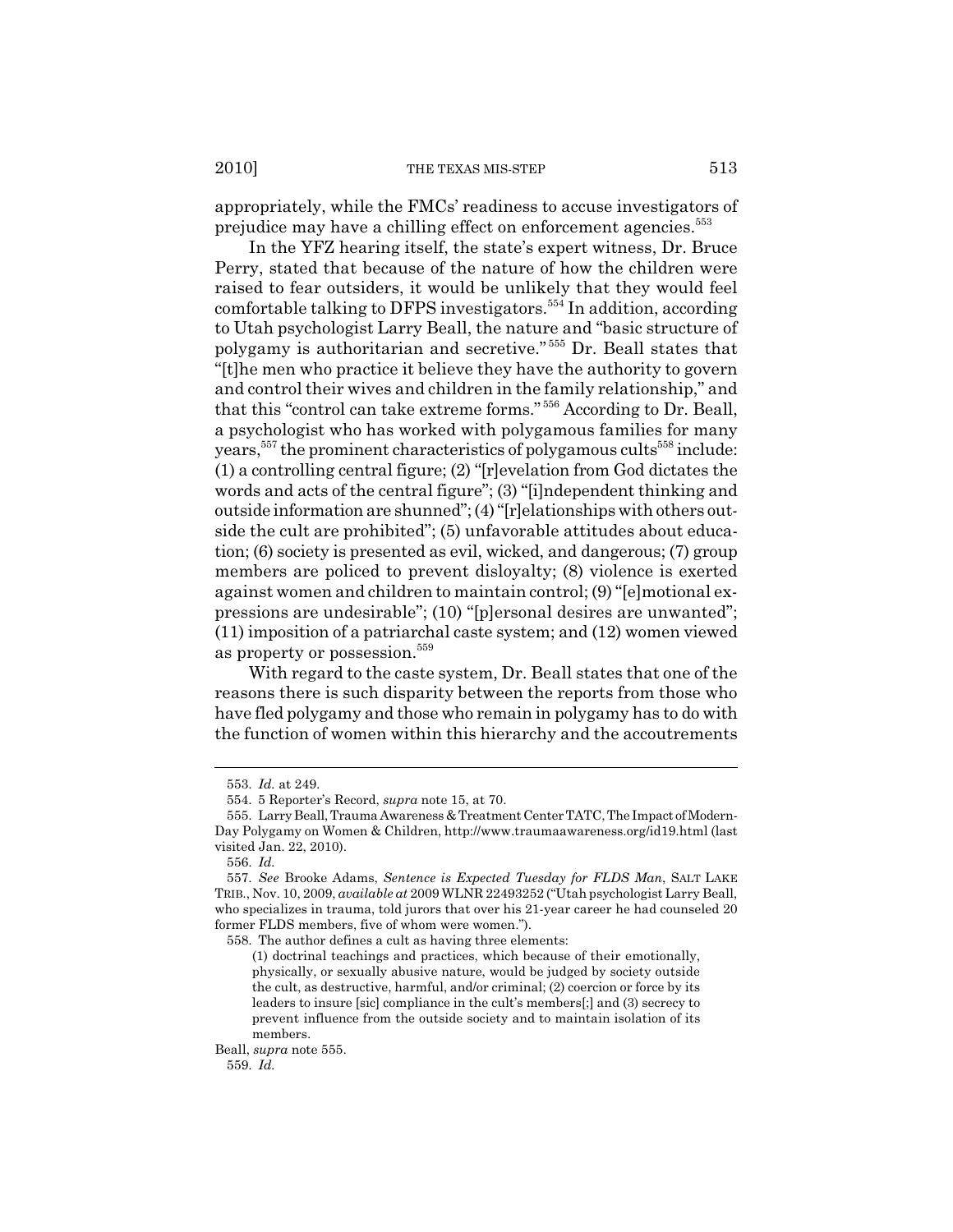that accompany their individual status in the family.<sup>560</sup> Plural wives who are devoted and supportive of the policies and teachings of the prophet "will receive superior living conditions and better treatment within their group. This differential between living standards may explain why some plural wives report only positive aspects of their polygamous experiences." <sup>561</sup>

Older female children who are already wives may be taught that telling an outsider about abuse risks publicizing the fact that individuals in the FLDS community clearly disobey anti-bigamy laws.<sup>562</sup> "[T]his attention [could] lead to the destruction of their famil[ies], communit [ies], or marriage, [by] forcing a potential witness or victim ... to choose between reporting the crime and endangering his or her family structure and way of life." 563 In this way, FLDS members are marginalized, and "as long as polygamy remains a crime, the state cannot expect the people within polygamist communities to cooperate in finding and reporting abuse." 564 Considering the history of FLDS interaction with state child protection agencies, the normal method of interviewing children and potential witnesses of abuse does not work with this population.<sup>565</sup>

Without a cooperative child victim in the YFZ case, the state's case began to unravel because there was no first-hand personal testimony of a witness who had actually made an accusation that a man in her household had physically or sexually abused her.<sup>566</sup> In many cases of abuse, a child tells someone that her caregiver has done something to her that qualifies as abuse under the law.<sup>567</sup> In other cases, a child may state that her caregiver has failed to do something which qualifies as neglect under the law. In still other cases, there is physical evidence of abuse and neglect whereby no words need be spoken by the child, such as the presence of illegal drugs in a newborn, an unexplained third-degree burn on a five-month-old, or the diagnosis of a sexually transmitted disease in an eight-year-old.<sup>568</sup> Certain

567. *See* Ramona Alaggia, *Many Ways of Telling: Expanding Conceptualizations of Child Sexual Abuse Disclosure*, 28 CHILD ABUSE & NEGLECT 1213, 1218 (2004) (discussing purposeful disclosure by victims of child abuse).

568. *See* ADMIN. FOR CHILDREN & FAMILIES, U.S. DEP'T OF HEALTH & HUMAN SERVS., RECOGNIZING CHILD ABUSE AND NEGLECT: SIGNS AND SYMPTOMS 3-4 (2007), http://www

<sup>560.</sup> *Id.*

<sup>561.</sup> *Id.*

<sup>562.</sup> Jeffrey Michael Hayes, Comment, *Polygamy Comes Out of the Closet: The New Strategy of Polygamy Activists*, 3 STAN. J. C.R. & C.L. 99, 107 (2007).

<sup>563.</sup> *Id.*

<sup>564.</sup> *Id.*

<sup>565.</sup> *See id.* ("[P]olygamists are well aware of the fact that the law views them as felons." (citation omitted)).

<sup>566.</sup> *See* 4 Reporter's Record, *supra* note 15, at 276-77 (illustrating the witness's inability to give an example of a child from the ranch alleging physical or mental abuse).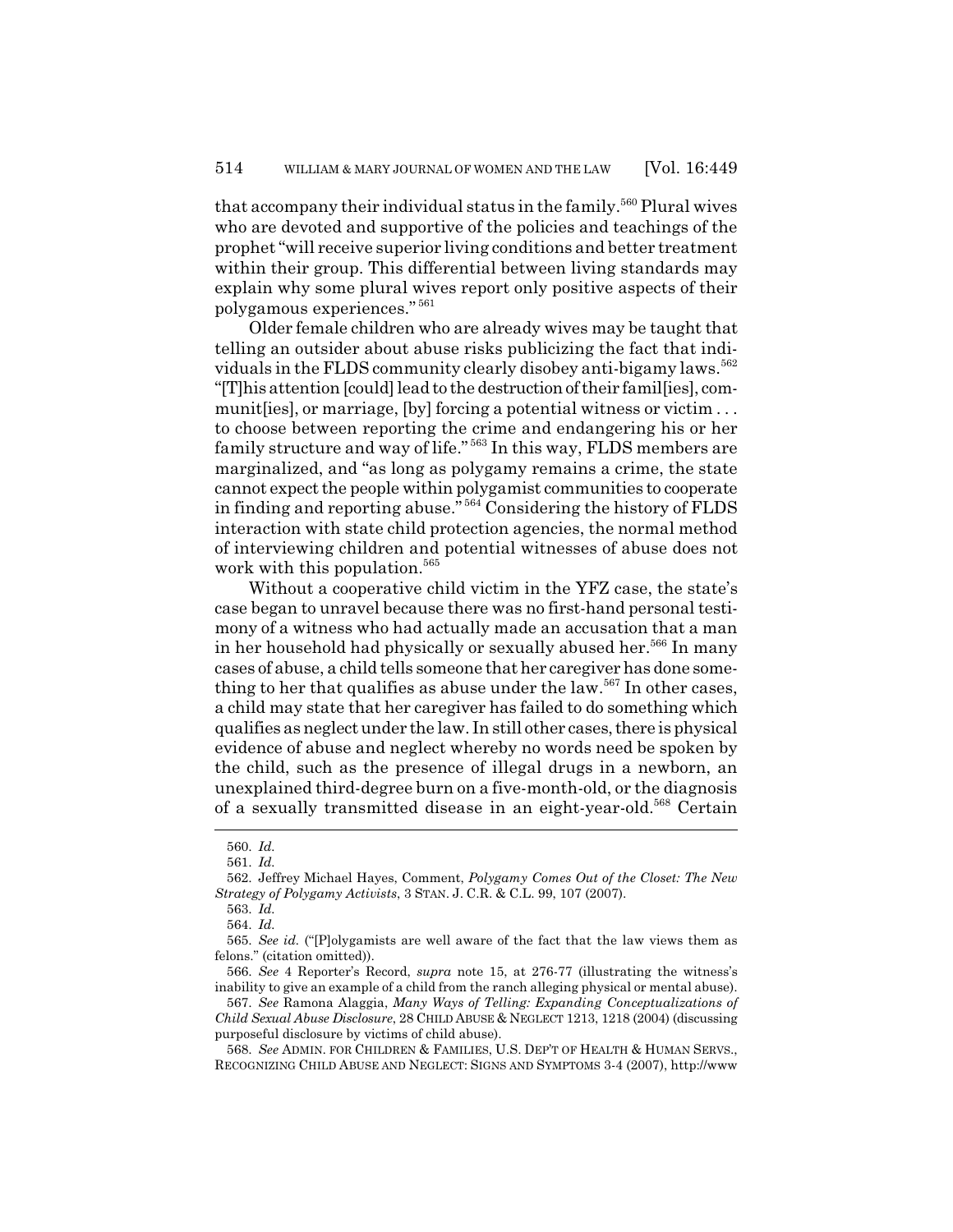situations are considered abuse per se.<sup>569</sup> There is not always a child victim who is verbal, and there are many cases where a lay witness or expert witness testifies about circumstances that constitute abuse and/or neglect of a child.<sup>570</sup> When Sarah Jessop, also known as Sarah Barlow, was never identified or located, DFPS turned to other evidence collected to attempt to show that the children on the YFZ Ranch were in immediate physical danger.

The only evidence that DFPS could use in order to establish the children were in continuing physical danger was the fact that they saw young, pregnant teenagers as well as teenagers who had borne children.571 Since this evidence proved successful for DFPS at the initial ex parte hearing held after the children had already been taken into custody,572 there was likely not much consideration regarding the use of Angie Voss as the sole DFPS witness. Many times the efficient use of court time is a higher priority in child welfare cases than the strict adherence to the rules of evidence.<sup>573</sup> The YFZ case, with hundreds of attorneys, respondent parents, and the children who were the subject of the suit, made the presentation of evidence even more problematic than in regular cases. Angie Voss's testimony proved to be much too cursory and not specific enough to prove that all of the children's physical health or safety were in danger.<sup>574</sup> In the memorandum opinion issued by the Third Court of Appeals, the testimony of DFPS is called into question as to the facts upon which Voss based her statements.<sup>575</sup> Had DFPS chosen to present the testimony of more DFPS special investigators who had actually interviewed the children and/or

childwelfare.gov/pubs/factsheets/sp\_signs.cfm (giving examples of conditions that should give immediate rise to suspicions of child abuse or neglect).

<sup>569.</sup> Christopher A. Warlick et al., *Keeping Childhood Sexual Abuse on the Urologic Radar Screen*, 66 UROLOGY 1143, 1149 (2005) (explaining the necessity to report certain genital infections to CPS regardless of additional evidence).

<sup>570.</sup> *See, e.g.*, NAT'L CTR. FOR PROSECUTION OF CHILD ABUSE, INVESTIGATION AND PROSECUTION OF CHILD ABUSE 320, 342-43 (2004) (pointing out that some children may have trouble testifying, and in that case witnesses can be helpful to the case).

<sup>571.</sup> Petition for Orders in Aid of Investigation of a Report of Child Abuse or Neglect, *In re* Children of YFZ Ranch, No. 2904 (51<sup>st</sup> Dist. Ct., Schleicher County, Tex. Apr. 5, 2008); Affidavit in Support of Petition, *supra* note 2, at 5.

<sup>572.</sup> *See* 5 Reporter's Record, *supra* note 15, at 340 (finding that sufficient evidence had been presented to convince the court that the children could be removed).

<sup>573.</sup> *See* Mark Hardin, Director, Nat'l Child Welfare Res. Ctr. on Legal & Judicial Issues, Improving Courts' Handling of Child Abuse and Neglect Cases: A List of Suggested Reforms, at 1-2, http://www.abanet.org/child/rclji/samlist.pdf (last visited Feb. 22, 2010) (discussing how setting time limits for child abuse and neglect cases can improve the litigation process and illustrating the priority given to judicial efficiency, even in child abuse cases).

<sup>574.</sup> *In re* Steed, 2008 WL 2132014, at \*3.

<sup>575.</sup> *Id.* at \*3; *see also* Petition for Writ of Mandamus, *supra* note 5, at 3-6 (laying out the evidence that Angie Voss and Dr. Bruce Perry presented at the hearing).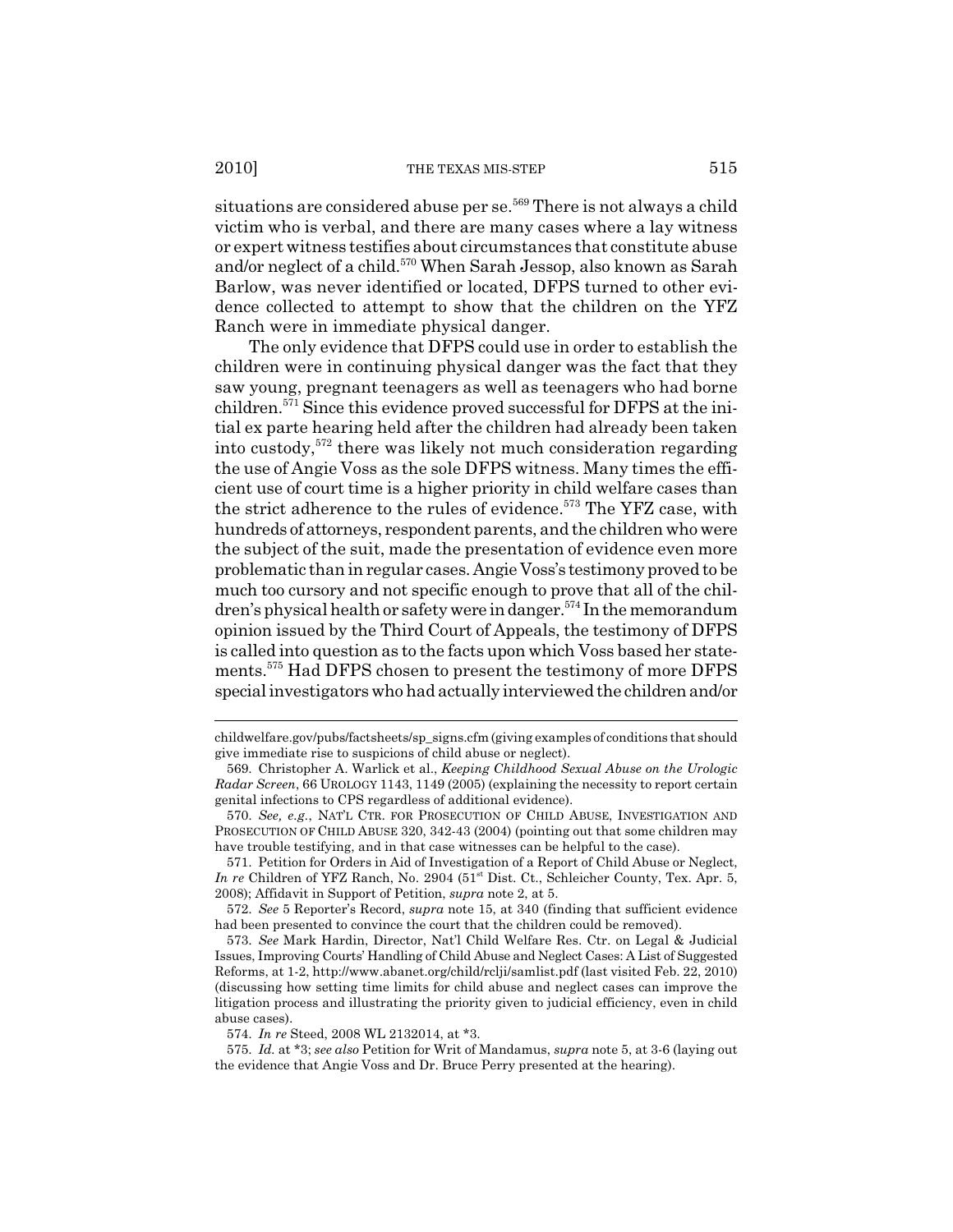some of the parents of the children, it may have been able to meet the first element of the legal standard set forth in section  $262.201^{576}$ of the Texas Family Code for more than just a few children.

# *2. More Evidence, Please*

In many DFPS cases, investigators often find other evidence that shows neglect or abuse in addition to the primary reason for the referral.577 This additional evidence, such as drug use, unsanitary or unsafe living conditions, often is enough to warrant removal of the children.578 In the YFZ case, there was enough evidence presented at the fourteen-day hearing to prove that young teenagers were married to older men and had borne children prior to age eighteen.<sup>579</sup> The Father's Family Information Sheet (Bishop's Record), investigation reports of at least five teenage girls, testimony of the FLDS expert witness and some of the FLDS mothers corroborated the fact that some teens were married and had children between the ages of fifteen and seventeen.580 The law in Texas provides that the general age requirement to marry is eighteen years old, and that a person sixteen years old or older, but not yet eighteen, can marry only with the consent of his or her parents.<sup>581</sup> The Bishop's Record did not reflect any wives below the age of sixteen.<sup>582</sup> The Texas Family Code, however, does provide that with regard to the marriage relationship, a minor must apply to the county clerk to be married and submit documents establishing parental consent.583 A court order may also be executed in order to authorize the marriage of a minor.<sup>584</sup> In any event, no FLDS parent could give legal consent without providing a written declaration to the county clerk.<sup>585</sup> Thus, every marriage of

<sup>576.</sup> TEX. FAM. CODE ANN. § 262.201(b)(1) (Vernon Supp. 2009) (providing that "the court shall order the return of the child to the parent . . . unless the court finds sufficient evidence  $\dots$  that: (1) there was a danger to the physical health or safety of the child  $\dots$ and for the child to remain in the home is contrary to the welfare of the child").

<sup>577.</sup> *See, e.g.*, *In re* A.R.B., No. 14-08-00452-CV, 2009 WL 3425358, at \*1 (Tex. App. 2009) (mem.) (indicating that after the referral for severe burns on a young girl's face, investigators also found scarring patterns on her body consistent with other physical abuse).

<sup>578.</sup> *See In re* Z.C., 280 S.W.3d 470, 474 (Tex. App. 2009) ("A parent's illegal drug use and drug-related criminal activity may support a finding that the child's surroundings endanger his physical or emotional well-being.").

<sup>579.</sup> *In re* Steed, 2008 WL 2132014, at \*1-\*2.

<sup>580.</sup> *See supra* notes 82-91 and 168-189 (discussing the testimony of the witnesses and the exhibits entered into evidence by the state).

<sup>581.</sup> TEX. FAM. CODE ANN. §§ 2.101, .102(a) (Vernon 2008 & Supp. 2009).

<sup>582.</sup> Bishop's Record, *supra* note 90.

<sup>583. §§ 2.003, .102.</sup>

<sup>584.</sup> *Id.* § 2.103.

<sup>585.</sup> *Id.* § 2.102(b).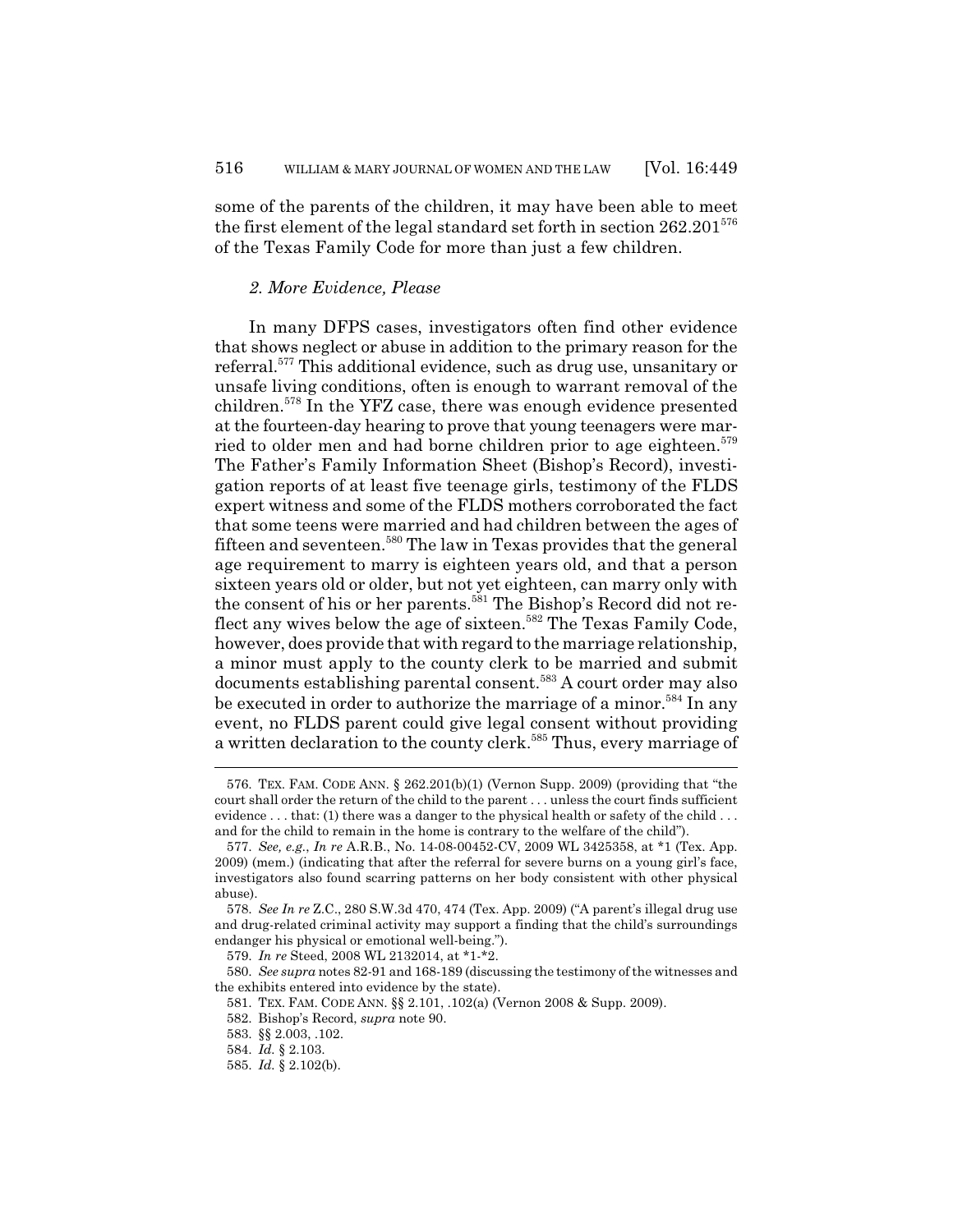an FLDS child under the age of eighteen was nonconsensual and illegitimate under the law.

There were exhibits admitted by DFPS that reflected DFPS investigations of nineteen teenage girls on the YFZ Ranch.<sup>586</sup> Throughout the documentation gathered by DFPS, there was no evidence presented in court that any of these girls stated that a man had assaulted them physically or sexually.587 Some admitted to sexual relations with their husbands, and others denied being touched in any kind of sexual way or invoked the Fifth Amendment and refused to answer questions.588

There were eight additional DFPS investigative caseworkers who interviewed the teenage mothers and the adult mothers who gave birth in their teens on the YFZ Ranch,<sup>589</sup> but only one investigative supervisor testified on behalf of DFPS.<sup>590</sup> In the interest of time, DFPS probably did not want to present any duplicative evidence; however, it would have been valuable to hear testimony from different witnesses regarding the interviews with some of the other teenage girls who were not part of the group of five who were pregnant. It would also have been helpful to hear about the interviews with the teenage boys. Many of the investigative reports contained the names of siblings who lived with the teenage girls,<sup>591</sup> and it would have been useful to ask questions of how the marriage and subsequent births of the teens impacted the younger children.

In one home in particular there were five sister-wives where two of the mothers tried to cover for one another with regard to the age of the younger wife and her child.<sup>592</sup> The young sister-wife cried

<sup>586.</sup> *See* 6 Reporter's Record, *supra* note 15, at 2 (listing CPS investigative summaries for eleven girls); 7 Reporter's Record, *supra* note 15, at 3 (listing CPS investigative summaries for eight girls).

<sup>587. 4</sup> Reporter's Record, *supra* note 15, at 276-77 (illustrating the investigator's inability to point out one instance of a girl from the ranch alleging physical abuse).

<sup>588.</sup> *See id.* at 195-96, 201 (noting that some girls invoked the Fifth Amendment and that one girl acknowledged that she was pregnant at seventeen years old, necessitating the conclusion that she was sexually active with her husband).

<sup>589.</sup> CPS Investigator's Chart, *supra* note 20 (listing the names of the investigators who interviewed teenage mothers and adult mothers who gave birth in their teens as Tina Martinez, Rebecca Baxter, Patricia Koetter, Ruby Gutierrez, Kelly Walker, Joy Hallum, Barbara Cockrell, and Michelle Neely).

<sup>590.</sup> Petition for Writ of Mandamus, *supra* note 5, at 2.

<sup>591.</sup> *See, e.g.*, Sally Jeffs CPS Summary, *supra* note 185 (listing siblings who resided in the same house as the victim, Sally Jeffs); CPS Investigation Summary: Margaret Barlow, Petitioner's Exhibit 8, 6 Reporter's Record, *supra* note 15 (same, victim Margaret Barlow).

<sup>592.</sup> CPS Investigation Summary: Janet Jessop, Petitioner's Exhibit 13, 6 Reporter's Record, *supra* note 15 ("Mary [a sister-wife] started to cry and said she wanted to be honest but she did not want to get anyone in trouble. . . . She asked to take the place of one particular mother that had a child under the age of [eighteen].").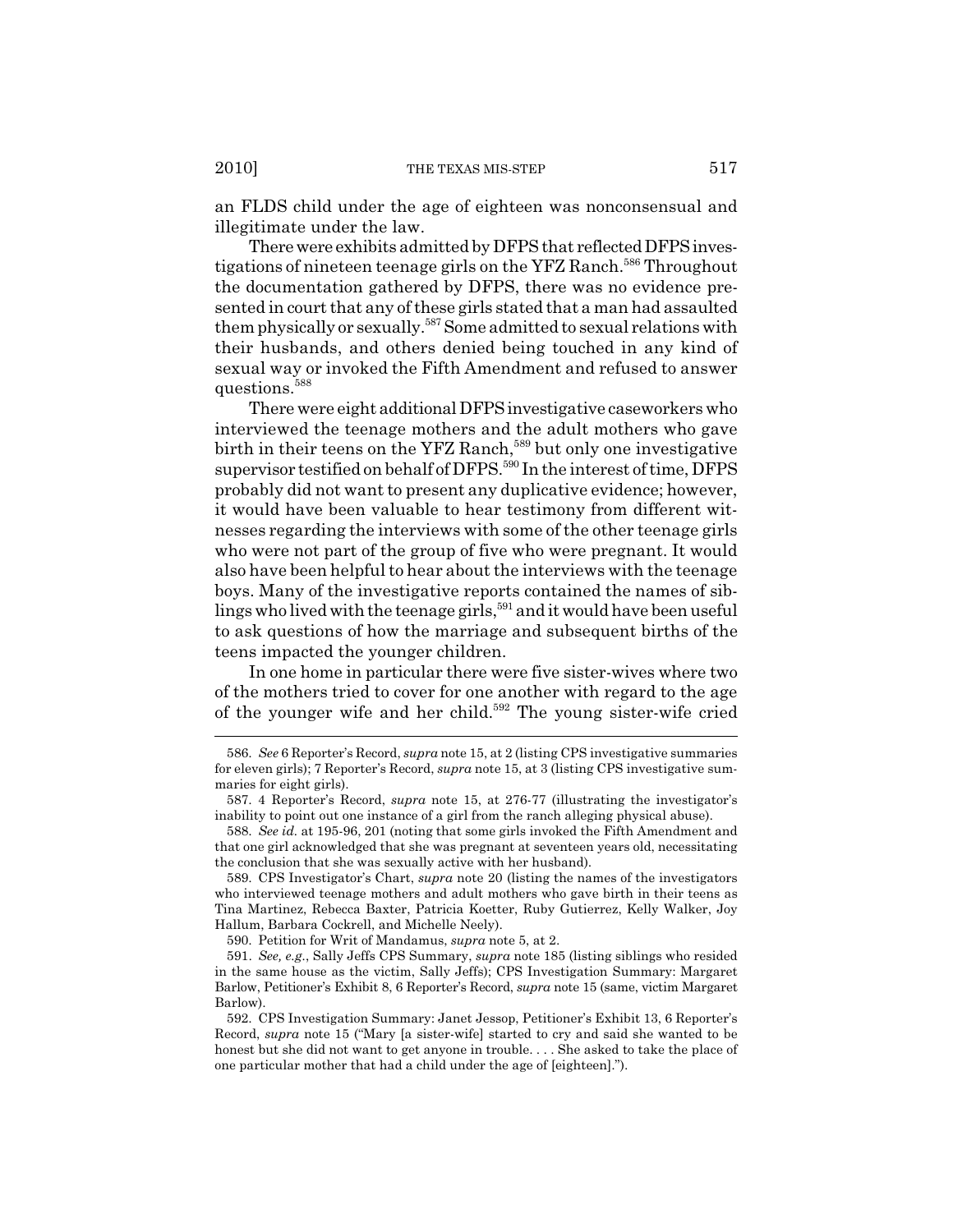during the interview and expressed fear of getting someone in trouble who had had a child under the age of eighteen.<sup>593</sup> She expressed wanting to take that mother's punishment.<sup>594</sup> This testimony would have been very relevant to determining whether there was any physical danger to the children on the ranch in that the interviewer could have been questioned about exactly what this "punishment" entailed.

The state did not present any other evidence regarding the risk to the younger children, both male and female, on the YFZ Ranch.<sup>595</sup> Since younger children under the age of ten made up 71.5% (332 children) of the total number of children removed from the ranch,<sup>596</sup> the en masse hearing worked against the state's argument that all of the children were at risk. As it turned out, some of the supposed teenage children removed were actually adults, which meant teenagers ages fourteen to seventeen comprised less than 10% of the group, and prepubescent children ages ten to thirteen comprised 13.4% of the total.<sup>597</sup> It is unknown whether there was any additional evidence that the state could have presented to meet its burden under the Texas Family Code as to all of the children — with only one bite at the apple, Texas was unable to show abuse under its removal standard in effect at the time.

# *3. Between the Cracks*

Justice Harriet O'Neill agreed with the Third Court of Appeals and the Texas Supreme Court that there was no imminent risk to the pre-pubescent girls and teenage boys on the YFZ Ranch.598 Child removals under the Texas Family Code are allowed when there is an immediate danger to the child's physical health or safety or when the child has been a victim of neglect or sexual abuse.<sup>599</sup> Under the definition of neglect, a child could be removed from the YFZ Ranch if the child had been left "in a situation where [she] would be exposed to a substantial risk of physical or mental harm" and the parents did not make arrangements for the "necessary care" of the child, or

<sup>593.</sup> *Id.*

<sup>594.</sup> *Id.*

<sup>595.</sup> *In re* Steed, No. 03-08-00235-CV, 2008 WL 2132014, at \*2 (Tex. App. May 22, 2008) (mem.).

<sup>596.</sup> Tex. Dep't of Family & Protective Servs., May 2, 2008 Counts, Placement of Children from Eldorado, *available at* http://www.dfps.state.tx.us/About/News/2008/2008 -05-02\_eldorado\_counts.asp (last visited Feb. 23, 2010).

<sup>597.</sup> *Id.*

<sup>598.</sup> *In re* Tex. Dep't of Family & Protective Servs., 255 S.W.3d 613, 616 (Tex. 2008) (per curiam) (O'Neill, J., concurring in part, dissenting in part).

<sup>599.</sup> TEX. FAM. CODE ANN. §§ 262.102, .104, .107 (Vernon 2008).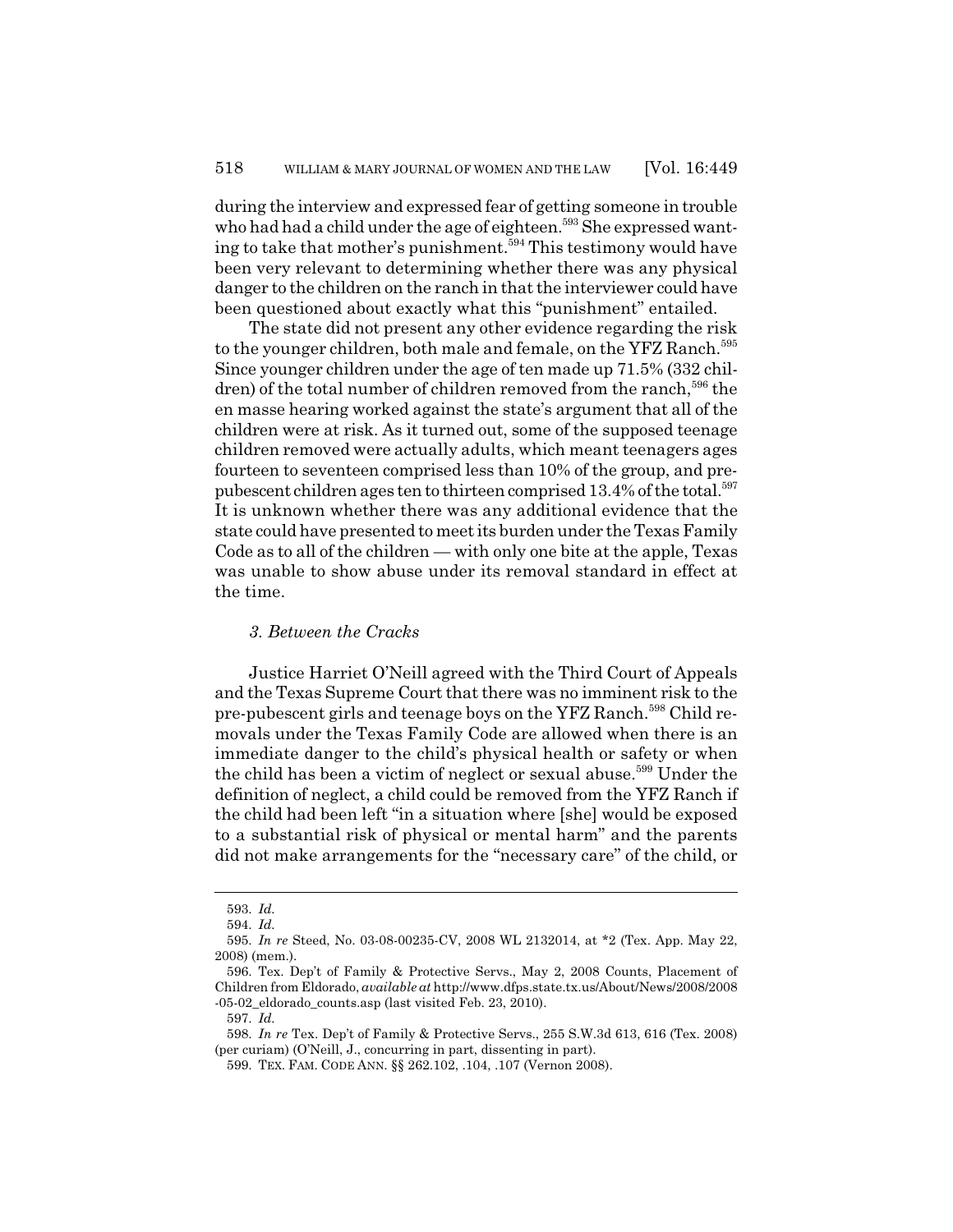demonstrated "an intent not to return." 600 While this arguably could include a circumstance where parents agreed to the spiritual marriage of a child under the age of eighteen, the Texas Family Code specifically provides that "placing a child in or failing to remove the child from a situation in which the child would be exposed to a substantial risk of sexual conduct harmful to the child" is a neglectful act or omission.<sup>601</sup>

Texas stated that there were forty-three females between twelve and seventeen years old who were removed from the YFZ Ranch.<sup>602</sup> The evidence presented at the fourteen-day hearing showed that five young women who had given birth between thirteen and sixteen years old were now legally adults and not eligible for protection by DFPS.<sup>603</sup> It is uncertain whether these young women gave their correct date of birth, but the only real pattern that could be shown was that of teenage pregnancy. $604$  Out of the twenty different DFPS investigation documents for these young women, only six admitted to being married.<sup>605</sup> Most of the women refused to give any information about fathers of their children.<sup>606</sup> This left a bit of a hole in the state's argument which it attempted to fill by the testimony of Dr. Perry and even Dr. Walsh.<sup>607</sup> The fact of the matter remained that there were five minor females on the YFZ Ranch that had become pregnant between thirteen and seventeen years of age,  $608$  as well as other female

<sup>600.</sup> *Id.* § 261.001(4)(A).

<sup>601.</sup> *Id.* § 261.001(4)(B)(iv).

<sup>602.</sup> ELDORADO INVESTIGATION, *supra* note 17, at 3.

<sup>603.</sup> *See* CPS Investigator's Chart, *supra* note 20 (listing the birth dates of the girls and their ages at the time they gave birth). Alice Jessop, Louisa Jessop Steed, Pamela Jessop Jeffs, Merilyn Keate Barlow, and Sarah Cathleen Jessop Nielsen had given birth between the ages of fourteen and sixteen, and were eighteen years old or older at the time of the YFZ raid. *Id.*

<sup>604.</sup> *See* Petition for Writ of Mandamus, *supra* note 5, at 2-3 (describing the pattern of teenage marriage and pregnancy as well as the way the girls switched names and other tactics they used to mislead investigators).

<sup>605.</sup> CPS Investigation Summary: Rebecca Dutson, Petitioner's Exhibit 7, 6 Reporter's Record, *supra* note 15; CPS Investigation Summary: Ruleen J. Emak, Petitioner's Exhibit 10, 6 Reporter's Record, *supra* note 15; CPS Investigation Summary: Janet J. Jessop, Petitioner's Exhibit 13, 6 Reporter's Record, *supra* note 15; CPS Investigation Summary: Alice Jessop, Petitioner's Exhibit 14, 6 Reporter's Record, *supra* note 15; CPS Investigation Summary: Sarah E. Johnson, Petitioner's Exhibit 17, 7 Reporter's Record, *supra* note 15; CPS Investigation Summary: Marie Steed, Petitioner's Exhibit 21, 7 Reporter's Record, *supra* note 15. Sarah E. Johnson did not speak explicitly about being married, but her married status was inferred because she had a five-month-old daughter. CPS Investigation Summary: Sarah E. Johnson, Petitioner's Exhibit 17, *supra*.

<sup>606.</sup> *See* sources cited *supra* note 605 (listing only five women who gave specific information about their husbands).

<sup>607.</sup> *See* 5 Reporter's Record, *supra* note 15, at 73, 77, 169-71 (discussing the allegedly abusive practices of the FLDS Church).

<sup>608.</sup> *In re* Steed, No. 03-08-00325-CV, 2008 WL 2132014, at \*2 (Tex. App. May 22, 2008) (mem.).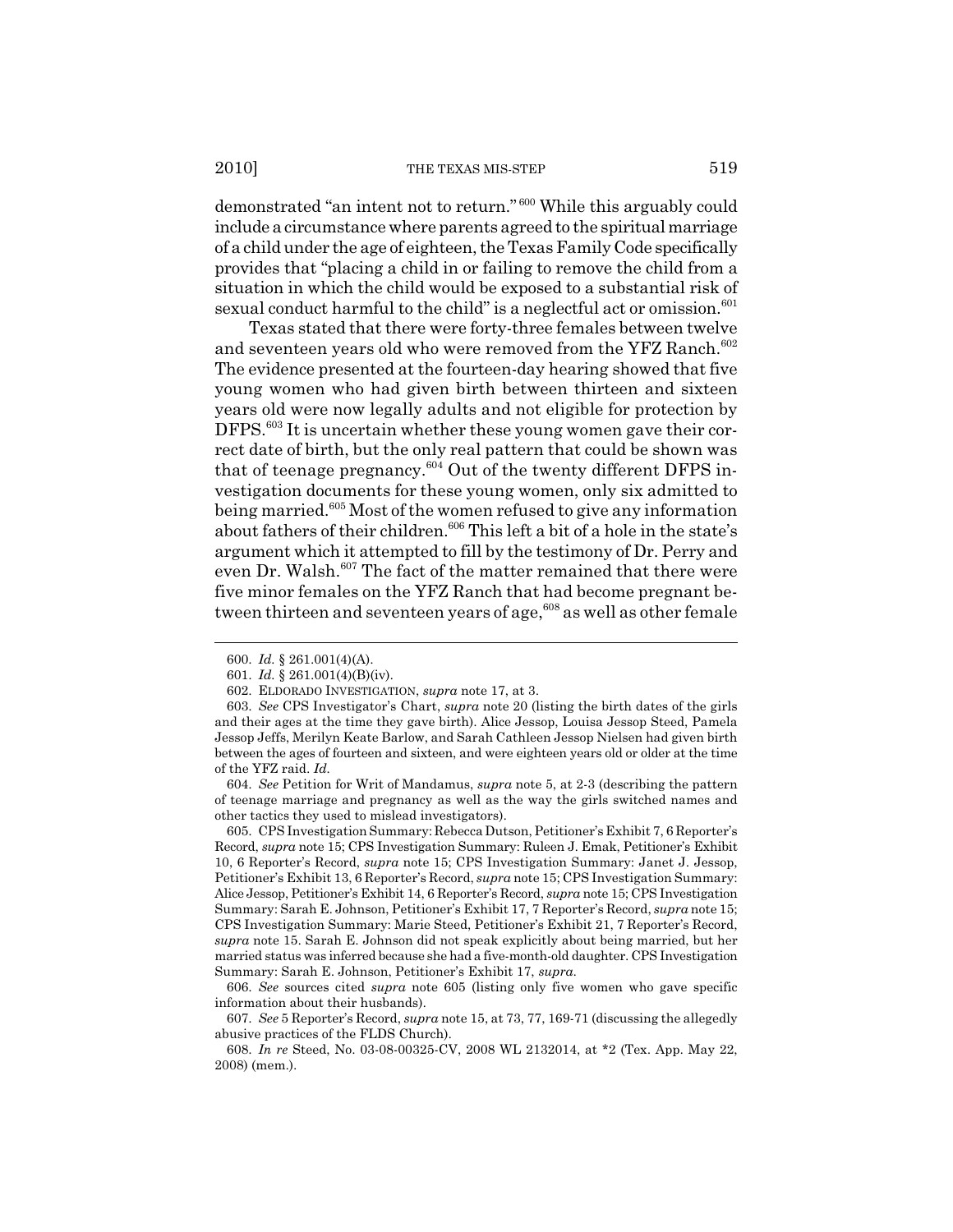teens of marriageable age that were at risk for sexual abuse.<sup>609</sup> These children fell between the cracks during the en masse hearing and the subsequent appellate court review. Had the state filed the cases individually rather than argue that all of the children were part of one household, these children may have been afforded the protection of the state and remained in foster care.

### IV. THE DIFFERENCE MAKERS

### *A. Procedural Moves*

DFPS has fourteen days from the time that they remove a child from his or her parents to the time of the full adversary hearing before a district court judge regarding whether the child should remain in the custody of the state.<sup>610</sup> In this short time frame, the DFPS investigator is charged with completing a large number of tasks, including interviewing the children, parents, relatives, caregivers, school or daycare personnel (if any), conducting background checks on prospective relative placements, conducting a home study on a prospective relative placement, gathering documentation of the abuse from doctors or other service providers, and videotaping or audiotaping the interviews with children unless good cause can be shown for not taping.611 Due to the overwhelming number of parents and children in the YFZ case, DFPS could have requested a motion for continuance from the court in order to delay the occurrence of the fourteenday temporary order hearing. DFPS may then have been able to sort out the various families, match children with mothers and fathers (if possible) so that they could correctly identify each set of parents, gather more evidence, or spend more time thoroughly interviewing the children and parents involved.

Section 262.103 of the Texas Family Code provides that "[a] temporary restraining order or attachment of the child issued under [Chapter 262] expires not later than [fourteen] days after the date it is issued unless [the order] is extended as provided by the Texas Rules of Civil Procedure." 612 The Texas Rules of Civil Procedure allow for postponement or continuance,<sup>613</sup> which DFPS could have requested because of the fact that many of the DFPS case workers encountered

<sup>609.</sup> *See id.* (noting that DFPS had not proved that the boys and pre-pubescent girls were in danger, but failing to address the status of the pubescent girls).

<sup>610.</sup> TEX. FAM. CODE ANN. § 262.201(a) (Vernon Supp. 2009).

<sup>611.</sup> *Id.* §§ 261.301(a)-.302, 262.114 (Vernon 2008 & Supp. 2009).

<sup>612.</sup> *Id.* § 262.103 (Vernon 2008).

<sup>613.</sup> TEX. R. CIV. PROC. 330 (Vernon 1977) (allowing the court to grant a continuance for cause).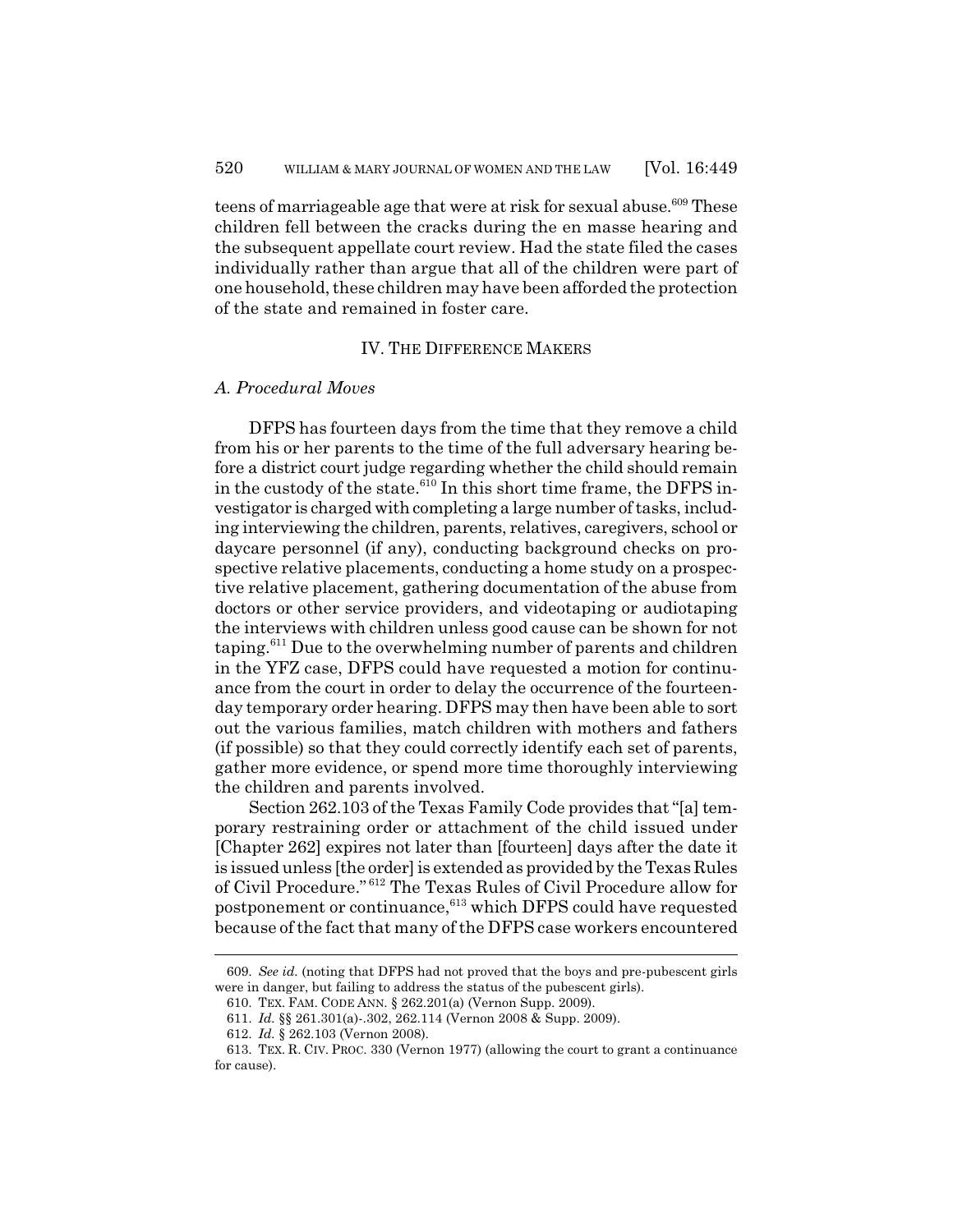uncooperative parents and children during the investigation. Although DFPS had obtained an order from the court which directed the leaders of the YFZ Ranch to allow DFPS on their property to interview the children,614 DFPS could not easily match the children with their parents for various reasons, including the fact that some mothers did not claim their children and stated that they belonged to a sisterwife instead.<sup>615</sup> Some children gave DFPS different names on various occasions.616 There were also parents who were not located on the YFZ Ranch and therefore may not have received notice of the lawsuit and fourteen-day hearing regarding their children.<sup>617</sup> Though the Texas Family Code does require that the hearing be held fourteen days after the removal of the children,<sup>618</sup> Texas courts have provided for some exceptions to this rule.<sup>619</sup> In light of the massive number of people involved, securing accurate names of the children, notice and service of process on all parents, and additional evidence should have qualified as good cause for a continuance of the first due process hearing. A continuance could have made a difference in the way the case was presented by DFPS as well as increased the amount of evidence presented.

## *B. Judicial Administrative Action*

The Texas Family Code provides that there be a presiding judge over each administrative judicial region, and that this presiding judge, "after conferring with the judges of courts in the region having family law jurisdiction and a child protection caseload, shall determine which courts require the appointment of a full-time or part-time associate judge to complete each case within the times specified in Chapters  $262$  and  $263.^{620}$  Section 201.201 of the Texas Family Code sets forth

<sup>614.</sup> Order for Investigation, *supra* note 79.

<sup>615.</sup> *See* Petition for Writ of Mandamus, *supra* note 5, at 2 ("One alleged mother identified four children as being hers and later indicated that they were not."); *see supra* text accompanying notes 592-594 (describing sister-wives who claimed their younger sister-wife's child in order to protect her).

<sup>616.</sup> Petition for Writ of Mandamus, *supra* note 5, at 2.

<sup>617.</sup> *See* Bishop's Record, *supra* note 90 (listing mothers who lived outside the YFZ Ranch although their husbands and children remained on the ranch); *see also* TEX. FAM. CODE ANN. § 262.201(f) (Vernon Supp. 2009) ("When citation by publication is needed . . . because the location of the parent . . . is unknown, the court may render a temporary order without delay . . . without regard to whether notice of the citation by publication has been published.").

<sup>618.</sup> TEX. FAM. CODE ANN. § 262.201(a) (Vernon Supp. 2009).

<sup>619.</sup> *See, e.g.*, *In re* J.M.C., 109 S.W.3d 591, 595 (Tex. App. 2003) ("If a full adversary hearing is not held within fourteen days, the remedy for both the parents and [DFPS] is to compel the trial court by mandamus to conduct the adversary hearing promptly.").

<sup>620. § 201.201(</sup>a) (footnotes omitted).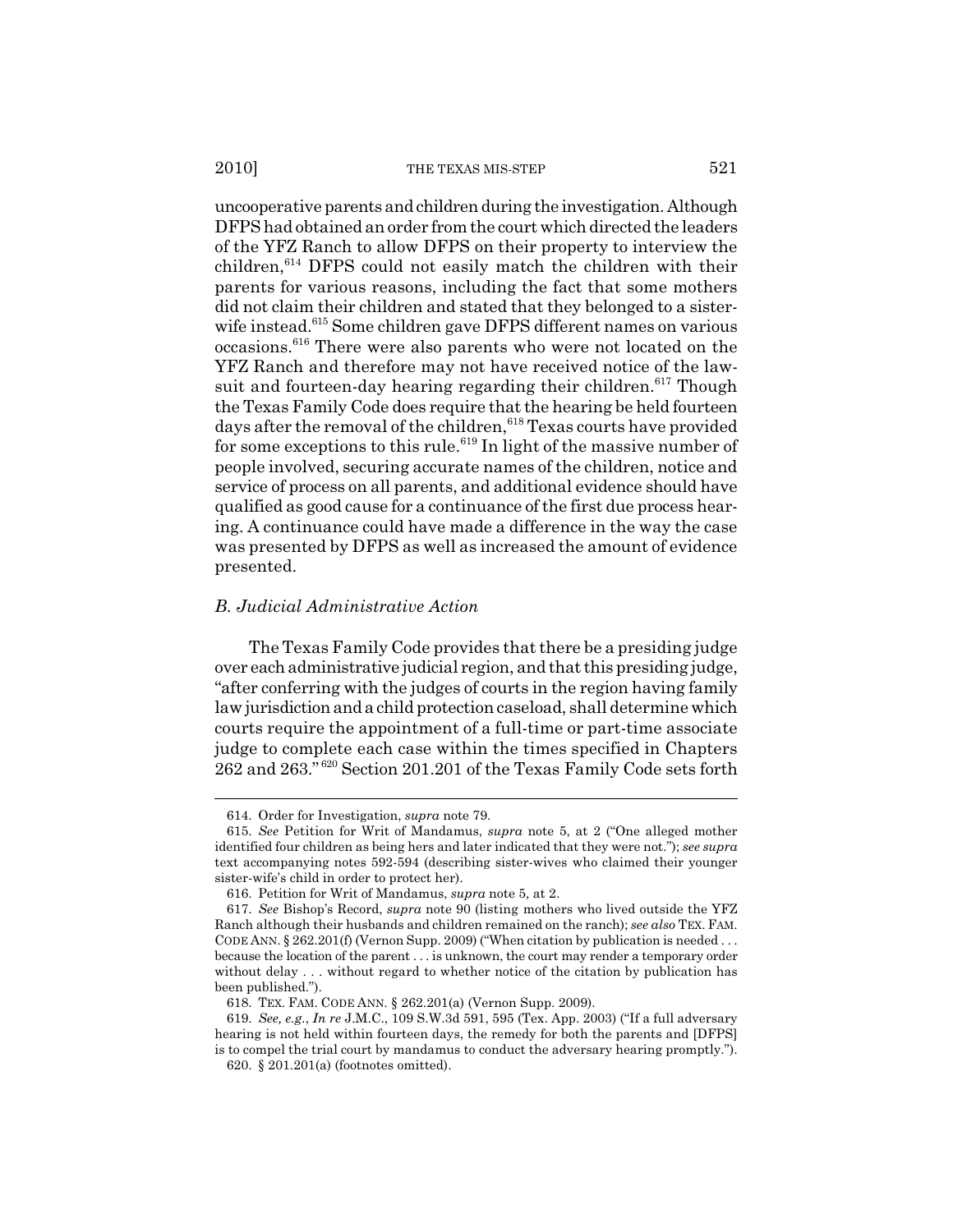parameters whereby the judges in the region of Eldorado, Texas, and other judges from neighboring regions could have come together to appoint part-time associate judges to assist the local district court judge in hearing the statutorily required fourteen-day hearing.<sup>621</sup> In fact, presiding judges of administrative judicial regions could limit the appointment of a full-time or part-time associate judge "to a specified period and . . . terminate [the] appointment at any time."<sup>622</sup> Whereas the State Bar of Texas came together in an enormous fashion to recruit over 350 family law attorneys to represent the children of the YFZ Ranch, there was not as much rallying to assist the local judiciary in its role as fact finder in this extremely complex case that garnered worldwide media attention.<sup>623</sup>

Instead, Judge Barbara Walther, a seasoned District Court Judge experienced in the area of family law, was stuck with maneuvering the docket with three to four cases involving over 200 parents and  $468$  children.<sup>624</sup> The presiding judge of the administrative judicial region could have intervened to offset the complexity of the case and relieve the impossible task of providing a full adversarial hearing for each parent before one local district court judge.<sup>625</sup> Section 201.201 of the Texas Family Code provides that an associate judge "may be appointed to serve more than one court" 626 and can be hosted in a county determined by majority vote of the presiding judges of the administrative judicial region.<sup>627</sup> Associate judges from different counties experienced in handling child protection cases could have been appointed to serve in San Angelo to assist Judge Walther. Though the associate judge's decision at the fourteen-day hearings could have been appealed by requesting a de novo hearing,<sup>628</sup> many of the cases, if filed individually by the state district attorney's office, likely would

<sup>621.</sup> *Id.* § 201.201(c).

<sup>622.</sup> *Id.* § 201.201(b).

<sup>623.</sup> John Council, *400 Lawyers Volunteer as Ad Litems in FLDS Removal Cases*, TEX.LAWYER, Apr. 15, 2008, http://www.law.com/jsp/tx/PubArticleTX.jsp?id=900005508748; John Council, *Polygamist Compound Removal Cases to Test State Civil Justice System*, TEX. LAWYER, Apr. 10, 2008, http://www.law.com/jsp/tx/PubArticleTX.jsp?id= 900005508464.

<sup>624.</sup> ELDORADO INVESTIGATION, *supra* note 17, at 13; Council, *Polygamist Compound Removal*, *supra* note 623; Arthur Raymond, *Texas Judge Separates FLDS Custody Cases*, DESERET NEWS, July 26, 2008, *available at* 2008 WLNR 13956967; Texas Courts Online, In the Interest of the Children at YFZ Ranch, http://www.courts.state.tx.us/yfzranch/ home.asp (last visited Feb. 24, 2010).

<sup>625.</sup> It appears Presiding Judge Dean Rucker did appoint Judge John J. Specia (retired) to help Judge Walther, but the extent of Judge Specia's assistance is unclear. Texas Courts Online, In the Interest of the Children at YFZ Ranch, *supra* note 624.

<sup>626. § 201.201(</sup>c).

<sup>627.</sup> *Id.* § 201.203(a) (Vernon 2008).

<sup>628.</sup> *Id.* § 201.015(a) (Vernon Supp. 2009).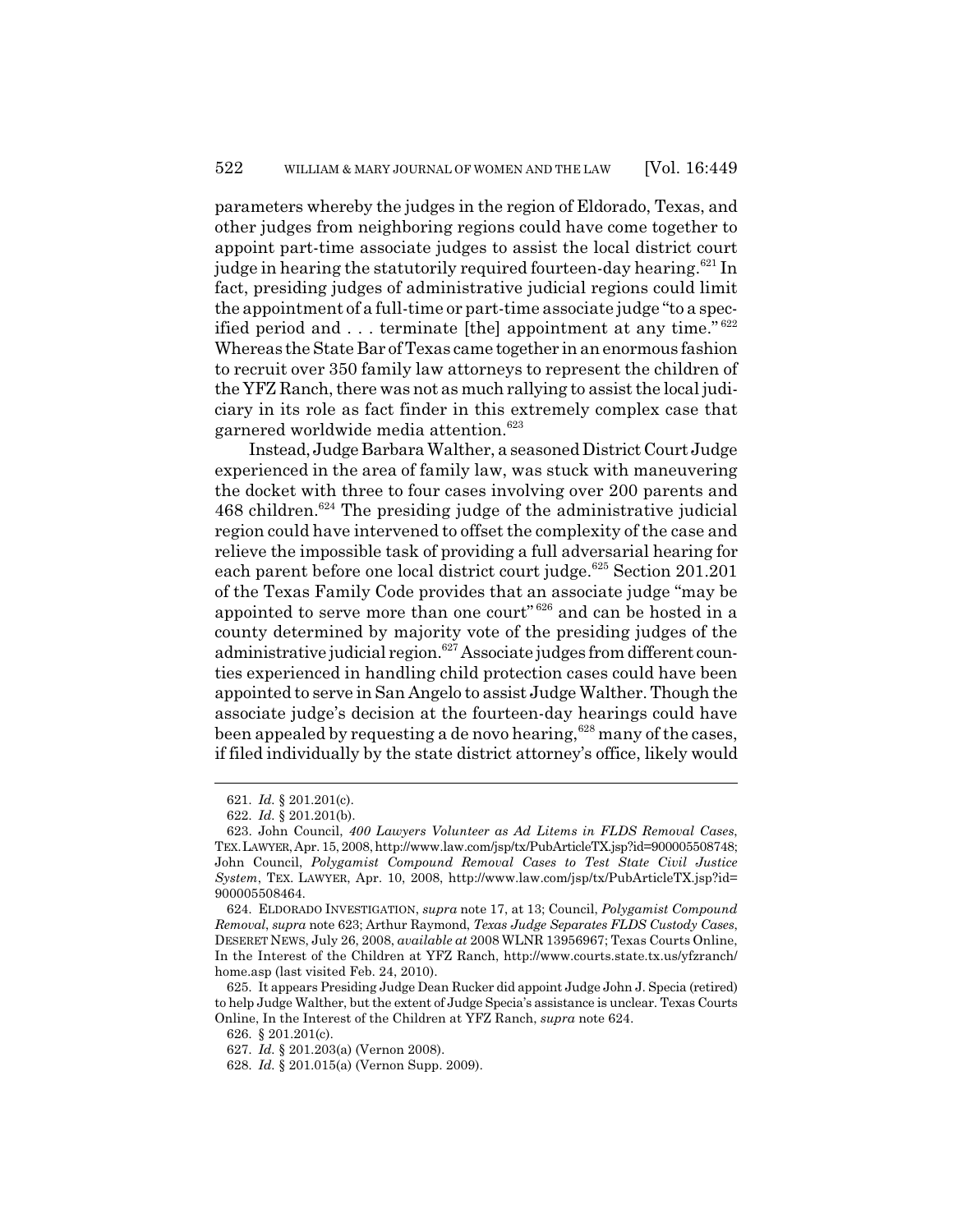have been dismissed for lack of evidence. The state would have been forced to meet its burden for each child individually, and the cases where actual abuse and neglect occurred could have been appropriately addressed.

After the fourteen-day hearing, the judiciary in the region took advantage of Chapter 201 and appointed several associate judges to assist the district with the next set of court hearings.<sup>629</sup> At this point however, DFPS had already had the children removed and placed in foster care.630 In late July 2008, Judge Walther ordered DFPS to break up the lawsuit and file the cases separately. $631$  By the time the cases were being sorted out by the state, though, the Texas Supreme Court had already come down with its decision that the children should be returned to their families at the YFZ Ranch.<sup>632</sup> Judicial administrative action could have made a difference in the FLDS case which may have resulted in the avoidance of trauma to many of the pre-pubescent children who were placed into foster care.

## *C. Media Neutrality*

There have been hundreds of news articles regarding the Texas FLDS case since the removal of the children in April of 2008.<sup>633</sup> Anecdotally, a survey of thirty-one attorneys who represented children in the case found that several of them believed that the media helped shape the outcome of the case.<sup>634</sup> Initially when the case was first reported, the media was very pro-DFPS, and expressed horror at the teenage girls being forced into sex and plural marriages at very early ages and having children.<sup>635</sup> After the media coverage describing the children being forced apart from their mothers and the interviews

<sup>629.</sup> Paul A. Anthony, *Extra Judges Mustered for Monumental Child Status Hearings in YFZ Ranch Custody Case*, GO SAN ANGELO STANDARD-TIMES, May 9, 2008, http://www .gosanangelo.com/news/2008/may/09/extra-judges-mustered-for-monumental-child-in/.

<sup>630.</sup> Derbyshire, *supra* note 33.

<sup>631.</sup> Raymond, *supra* note 624.

<sup>632.</sup> *Id.*

<sup>633.</sup> A Westlaw search on Feb. 24, 2010, for all news articles regarding the 2008 raid on the YFZ Ranch in Texas returned over 500 results.

<sup>634.</sup> Survey for Attorneys ad Litem[ ] in FLDS Case (Aug.-Oct. 2008) (on file with author). The anonymous Internet survey consisted of ten questions, including one that asked, "[h]ow much influence do you think the media made on the case?" and was conducted by the author via SurveyMonkey.com. The survey culled responses from thirtyone attorneys.

<sup>635.</sup> *E.g.*, Bryan Appleyard, *Church of the Child Brides*, SUNDAY TIMES (U.K.), June 22, 2008, at 48, 51; Albert Hawkins, *We Had Good Reason to Act: Texas Child Protection Officials Saw a Pervasive Pattern of Abuse*, USA TODAY, June 3, 2008, at 11A; Brooke Adams, *Texas Report: Child Abuse, Neglect Widespread in FLDS*, SALT LAKE TRIB., Dec.24, 2008, *available at* 2008 WLNR 24648645.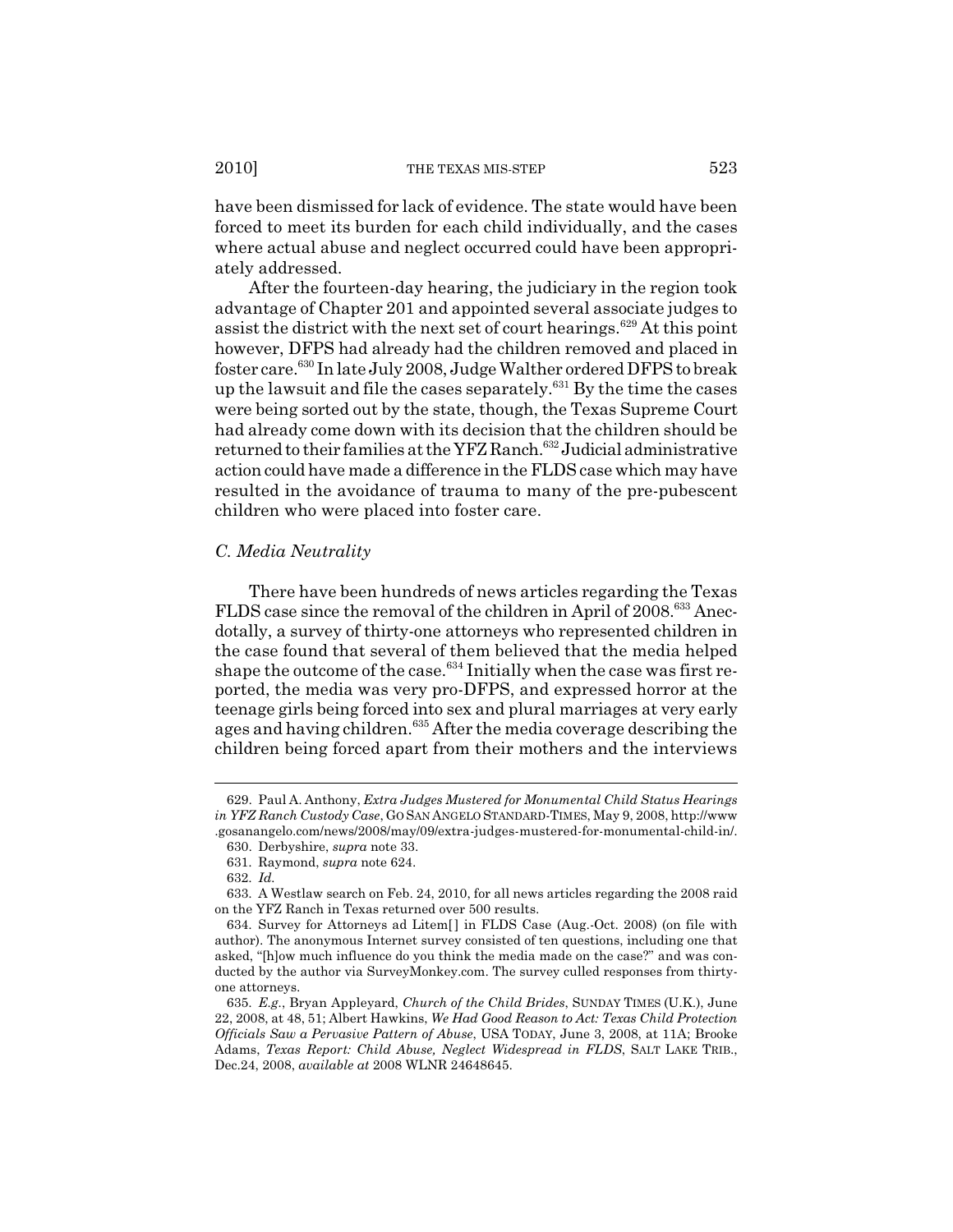with the mothers, the country's cultural and moral compass changed and more critical coverage of the case ensued.<sup>636</sup> The mothers were the ones who were seen as victims, and quickly the language in the press changed from children rescued from abusers to children ripped apart from their families.637 The interesting thing about the media's response is that both statements arguably were true.

News articles heavily focused on the subject of the custody battle between the state and the FLDS, and the subsequent criminal trials. There were a substantial number of articles that were critical of DFPS and played to the issue of fractured FLDS families.<sup>638</sup> Some attorneys complained that the state leaked information to the media, while others complained that the FLDS used the media to soften the public perception of polygamy and the women and children involved in the case.639 It can definitely be argued by both sides that the media helped to disseminate information that would eventually sway the public in one direction or another. Though sympathy was drawn from the depiction of distraught mothers and children immediately after the raid, a much less forgiving tone has been adopted over the indictment of a dozen men on bigamy and sexual assault charges. $640$  Whereas the civil suit against the parents arguably failed to protect the children most at risk, the criminal suits will likely succeed in prosecuting the perpetrators of crimes against children.<sup>641</sup> The question becomes whether the mothers will continue to advocate for and raise the children within the polygamous lifestyle, despite the fact that some of the men will be convicted and sentenced to terms in prison.

With the advent of the Internet, blogs, and invited commentary from the public by the media, it is questionable whether the media

639. Survey for Attorneys, *supra* note 634.

640. *See* Gary Martin, *Top-Ranking Senator Files Legislation to Aid Victims of Polygamist Sects*, HOUSTON CHRON., July 25, 2008, at A8; Winslow, *supra* note 442, at A06 (discussing the indictments of FLDS men).

<sup>636.</sup> *See, e.g.*, Roberts, *supra* note 1, at 7C (describing the state's accusations against the YFZ Ranch inhabitants as "damning," and noting that the breadth of the state's removal was beginning to raise constitutional questions and concerns).

<sup>637.</sup> *Id.*; *see also* Ty Meighan, Editorial, *Polygamists in Texas Try to Spin it Their Way*, AUGUSTA CHRON., Apr. 23, 2008, at A09 (noting that after FLDS mothers appeared on national television, "some people . . . blasted the state's actions" and "complained about the 'horrifying' assault by 'San Angelo authorities' ").

<sup>638.</sup> *Cheers and Jeers*, FORT WORTH STAR-TELEGRAM, May 31, 2008, at B15; Dennis Romboy, *Lawyer is Keen on Justice for FLDS Clients*, DESERET NEWS, June 9, 2008, at B01; Jan Jarboe Russell, *Polygamy Case Drives Home Need to Reinvent Child Welfare System*, SAN ANTONIO EXPRESS-NEWS, June 22, 2008, at 09B.

<sup>641.</sup> *See* Choate, *supra* note 374 (reporting on the guilty verdict in the case against Raymond Merrill Jessop, and noting that the evidence seized during the raid was instrumental in the prosecution's case); Dave Hawkins, *Jeffs Awaits Arizona Trial*, CORPUS CHRISTI CALLER TIMES, Jan. 2, 2010, at B10 (reporting that Allen Eugene Keate was the second member of the YFZ Ranch to be convicted and sentenced for sexual assault of a child). Mr. Keate was sentenced on Dec. 18, 2008, to ten years in prison. *Id.*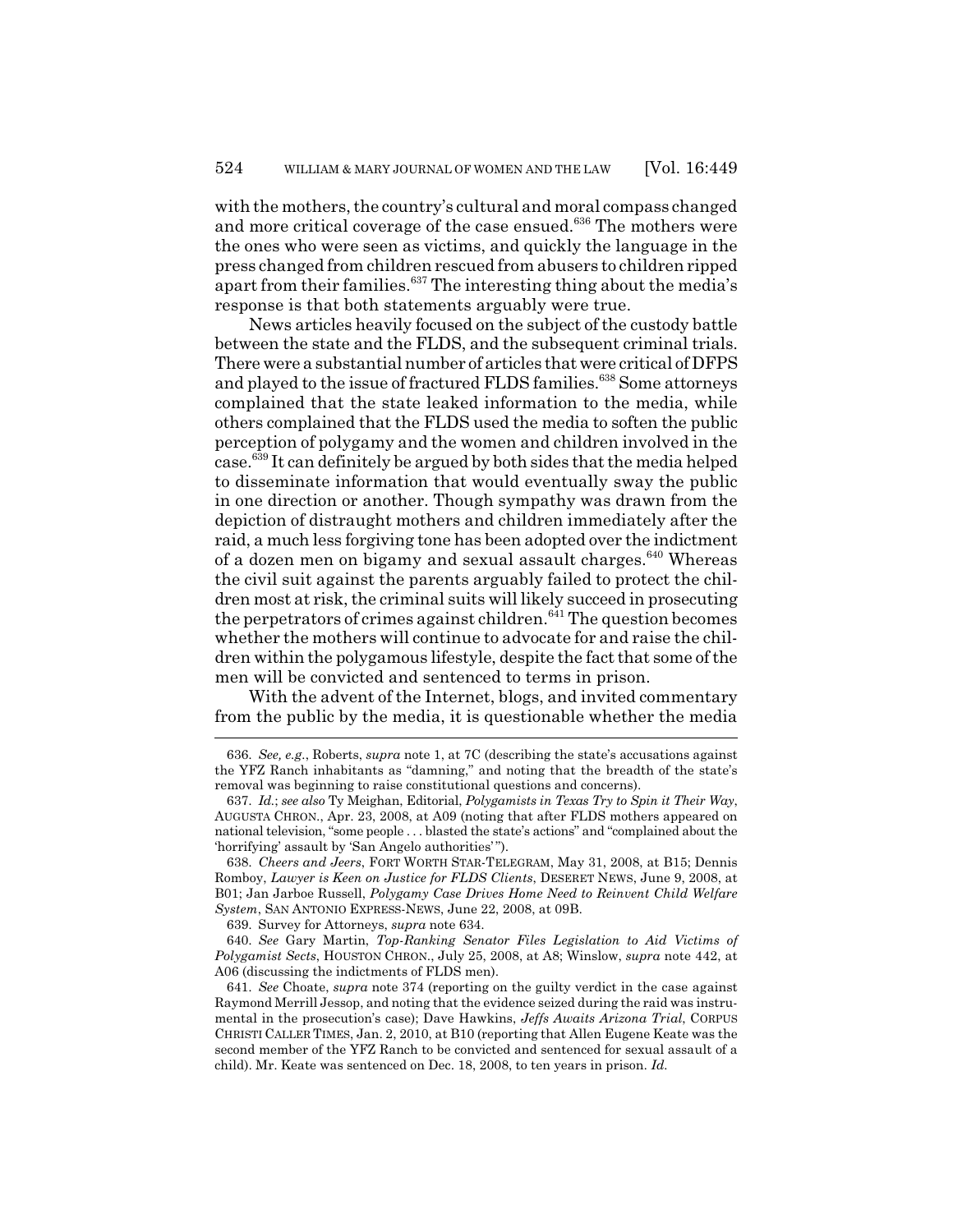just reports the story or plays to the interest of its viewers and readers.642 It remains to be seen whether the media will be critical of DFPS actions in the FLDS community in the future. It is quite possible that the criminal cases may yield more evidence that might be useful in subsequent civil child protection cases. If new evidence is located, DFPS may be able to file individual suits against parents who have been abusive or neglectful, but this time the media, as well as the evidence, will be on DFPS's side.

# *D. Full Inclusion of the Children*

Though child protection cases are primarily about the safety and well-being of the children who are the subject of the suit, it is rare to see a child in court at a fourteen-day hearing or at any other hearing for that matter. $643$  The extent to which children are regularly included in the court's supervision of a case is through their GAL and their attorney.<sup>644</sup> Appointment of a GAL and attorney is mandatory pursuant to the Texas Family Code.<sup>645</sup> The GAL and the attorney for the child can be the same person — one attorney is appointed in a dual capacity.<sup>646</sup> The FLDS case appeared to start out with the assumption that these two roles would conflict with one another such that each child needed a different person as GAL and an attorney.<sup>647</sup> CASA were appointed as the GALs and over 350 attorneys from around the state of Texas were appointed as attorneys for the children.<sup>648</sup>

GALs are charged with providing the court with recommendations relating to the best interests of the child and the bases for the recommendations.649 The attorneys for children are to represent the

<sup>642.</sup> *See* Committee of Concerned Journalists, Can Journalism Be Impartial? The Media's Relationship to Fact, Fairness and Gossip (Dec. 4, 1997), http://www.concerned journalists.org/node/297 (discussing the results of a journalists' forum on topics such as objectivity and bias in the news media).

<sup>643.</sup> Merril Sobie, *The Child Client: Representing Children in Child Protective Proceedings*, 22 TOURO L. REV. 745, 776 (2006).

<sup>644.</sup> *See* TEX.FAM.CODE ANN. §§ 107.011(a), .012 (Vernon 2008) (making appointment of a GAL and an AAL mandatory in order to represent the best interests of the child). 645. *Id.*

<sup>646.</sup> *Id.* §§ 107.011(b)(3), .0125.

<sup>647.</sup> *See In re* Tex. Dep't of Family & Protective Servs., 255 S.W.3d 613. 615 (Tex. 2008) (per curiam) ("The hearing was attended by scores of attorneys for the parties, attorneys ad litem, guardians ad litem, Texas Court Appointed Special Advocates (CASA), and many others."); Amanda Bronstad, *Raid on Sect Brings an Army of Attorneys*, NAT'L L.J., May 5, 2008, at 4 (describing the number of pro-bono attorneys ad litem working on the FLDS case).

<sup>648.</sup> *In re* Tex. Dep't of Family & Protective Servs., 255 S.W.3d at 615; Bronstad, *supra* note 647, at 4.

<sup>649. § 107.002.</sup>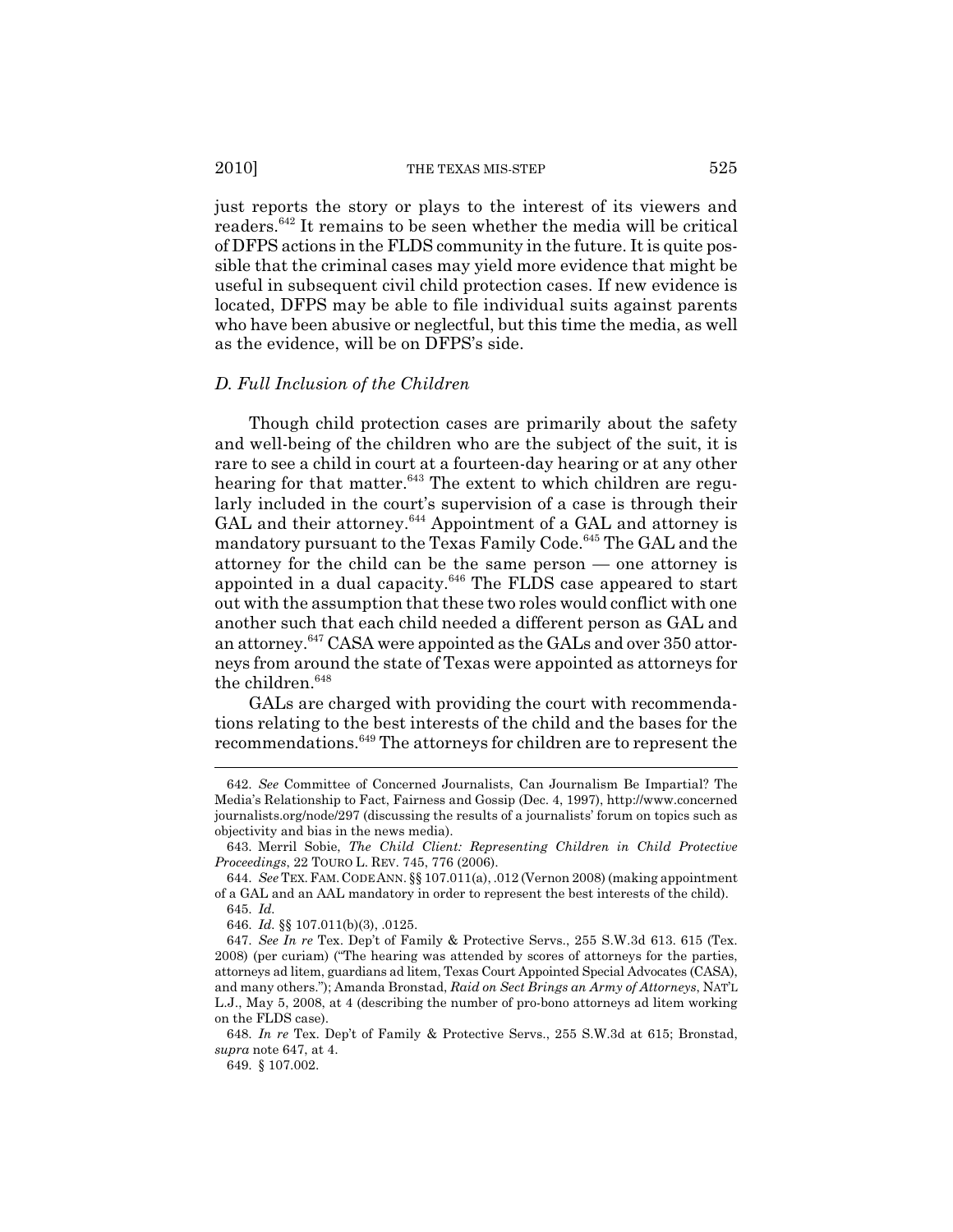child's expressed objectives or desires in court, and the children are owed the same duties that attorneys are obligated to give to adults, with the only caveat being the competence of the child to direct the representation of the attorney.650 The Texas Family Code provides that in the situation where the child is not competent, the attorney can substitute his or her judgment for the child.<sup>651</sup> This issue of competence is typically correlated with age, although this characteristic of a child is not always an accurate way to determine competence.<sup>652</sup> In the case of the FLDS, where Dr. Perry had already testified as to the children's ability to make decisions and the unavailability of real choices in their lives,<sup>653</sup> it may have been helpful for the judge to have heard individualized testimony about the competence and capacity of a select few of the teenage girls, with assistance from their GALs and attorneys ad litem.

Interviews with children who may have been abused and neglected are difficult and require training, which is why many are handled by child advocacy centers where specially trained forensic interviewers conduct them.654 San Angelo, Texas did have a child advocacy center for children to be interviewed, but unfortunately the children were not transported there for interviews.<sup>655</sup>

[T]he severest trauma of child sexual abuse is not the physical act, but rather the emotional repercussions of the abuse . . . . The child is not protected from those aspects of the abuse merely

652. *See* Haralambie, *supra* note 522, at 333 (noting that in some states competency is tied to age, but pointing out that it can be determined in other ways).

655. *See* 4 Reporter's Record, *supra* note 15, at 160-62 (illustrating the fact that the investigators stayed on the ranch to interview the children).

<sup>650.</sup> *Id.* §§ 107.003-.004; Haralambie, *supra* note 522, at 286.

<sup>651. § 107.008(</sup>b). "An attorney ad litem . . . who determines that the child cannot meaningfully formulate [his or her] objectives of representation may present to the court a position that the attorney determines will serve the best interests of the child." *Id.* If there is a separate GAL appointed to the child, the AAL has to consult with the GAL regarding his or her opinion or recommendation for the child, but is not bound by it. *Id.*  $$107.008(c)(1)-(2).$ 

<sup>653. 5</sup> Reporter's Record, *supra* note 15, at 81-82.

<sup>654.</sup> Marcia Sue Cohen-Liebman, *Art Therapy*, *in* RECOGNITION OF CHILD ABUSE FOR THE MANDATED REPORTER, *supra* note 157, at 227, 238-29 (noting that "[t]he central component of a child abuse investigation is an interview of the alleged victim by a specialized and highly skilled child interview specialist or law enforcement agent," and that the Children's Advocacy Center is a nationwide model used to conduct multidisciplinary interviews that promote interagency collaboration and minimize secondary trauma associated with the investigative process); *see also* Theodore P. Cross et al., *Evaluating Children's Advocacy Centers' Response to Child Sexual Abuse*, OJJDP JUV. JUST. BULL., Aug. 2008, at 1-4, *available at* http://www.ncjrs.gov/pdffiles1/ojjdp/218530.pdf (noting the significant role that children's advocacy centers play in response to child sexual abuse because of the multidisciplinary investigation team, coordinated forensic interviews, and child-friendly environment).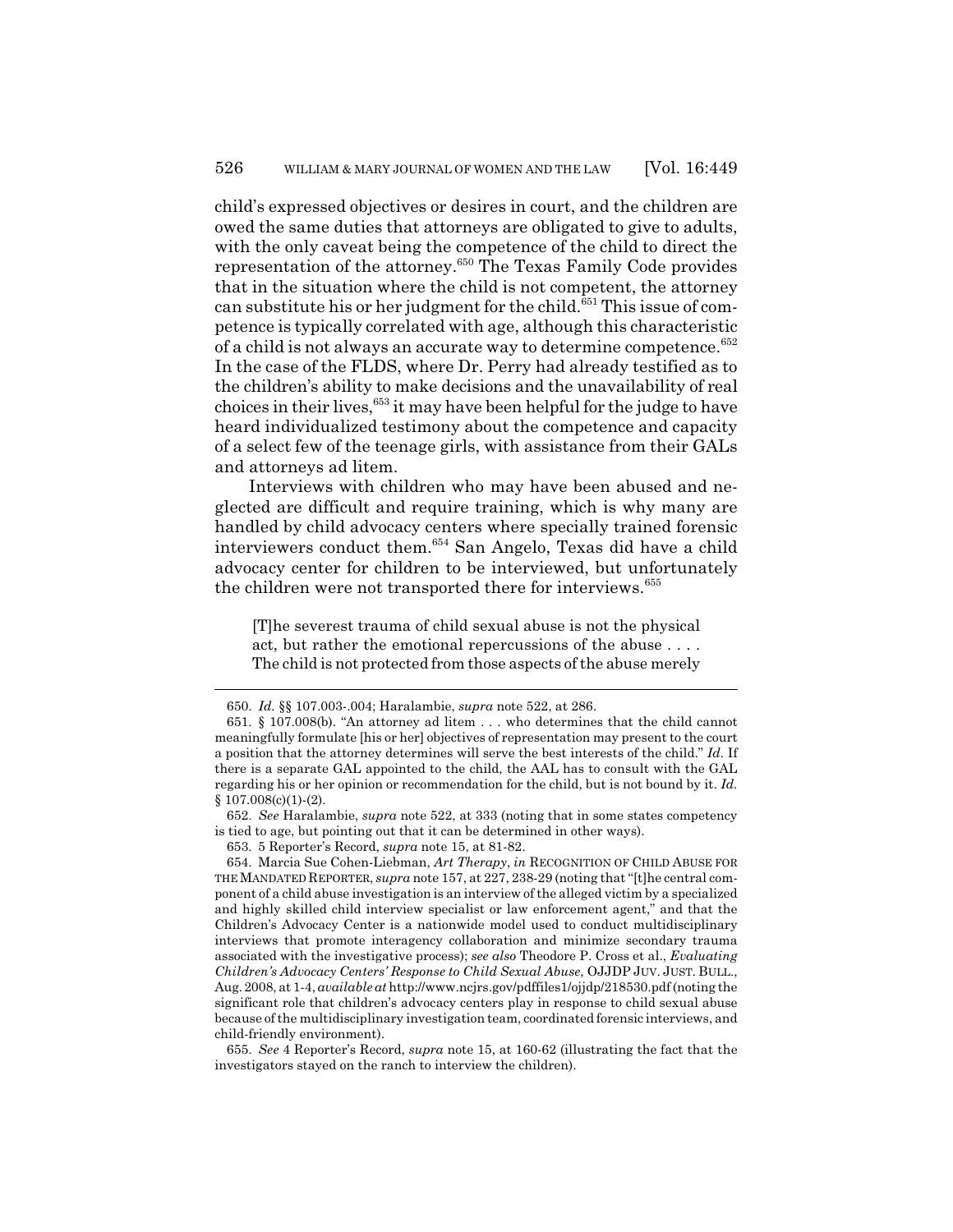because a third party is able to ensure that the physical act is not repeated. A child who maintains contact with the alleged abuser during the evaluation process may *feel* unprotected and may be exposed to very subtle threats and manipulations that impair the child's ability and willingness to disclose the abuse to the evaluator.<sup>656</sup>

It is quite possible that being interviewed on the YFZ Ranch was not that conducive to determining how some of the teenage girls truly felt about their situation.<sup>657</sup> Giving the girls the opportunity to speak to the judge who would decide their fate may have been just the impetus needed for a few to speak out on what was an unbearable circumstance, similar to what Elissa Wall described in her book.<sup>658</sup>

On the other hand, it cannot be assumed that the teenage girls who were at risk for underage spiritual marriages would have expressed a desire to leave their homes just because they had the opportunity to speak directly to the judge. On the contrary, some children who have been abused and removed from their homes express the desire to return home.<sup>659</sup> This response illustrates why the role of the GAL is so important. In the FLDS case, one attorney experienced the conflict of representing a seventeen-year-old female who accused her attorney of not representing her interests.<sup>660</sup> The child, who is the daughter of Warren Jeffs and alleged wife of Raymond Jessop, was determined by the attorney to be incompetent to direct her own repre $s$ entation.<sup>661</sup> Judge Walther ended up maintaining the original attorney on the case rather than replacing her with another attorney who would pursue the expressed wish of the child, which was to return home to the ranch.<sup>662</sup> Giving children a voice obviously does not mean that a judge will acquiesce to their wishes, but it does allow the judge

<sup>656.</sup> Haralambie, *supra* note 522, at 364.

<sup>657. 5</sup> Reporter's Record, *supra* note 15, at 70-71 (testifying that the children would likely feel uncomfortable disclosing intimate, potentially upsetting information).

<sup>658.</sup> *See* WALL WITH PULITZ, *supra* note 524, at 347-51 (recounting Wall's interactions with attorneys and investigators, which led her to press charges against Warren Jeffs).

<sup>659.</sup> Douglas J. Besharov, *Introduction* to HOLLIDA WAKEFIELD & RALPH UNDERWAGER, ACCUSATIONS OF CHILD SEXUAL ABUSE 3, 13 (1988); *see also* Robin Fretwell Wilson, *Sexually Predatory Parents and the Children in Their Care: Remove the Threat, Not the Child*, *in* HANDBOOK OF CHILDREN, CULTURE, AND VIOLENCE 39, at 51-52 (Nancy E. Dowd et al. eds., 2006) (noting the psychological damage experienced by sexually abused children removed from their home due to separation from their non-abusive mother, foster care drift, and the significant risk of sexual victimization in foster care).

<sup>660.</sup> Ben Winslow, *FLDS Teen Seeking a New Lawyer*, DESERET NEWS, Sept. 3, 2008, at A09.

<sup>661.</sup> *Id.*

<sup>662.</sup> Brooke Adams, *New Move to Unseat Attorney Representing Polygamous Sect Leader's Daughter*, SALT LAKE TRIB., Feb. 5, 2009, *available at* 2009 WLNR 2289916.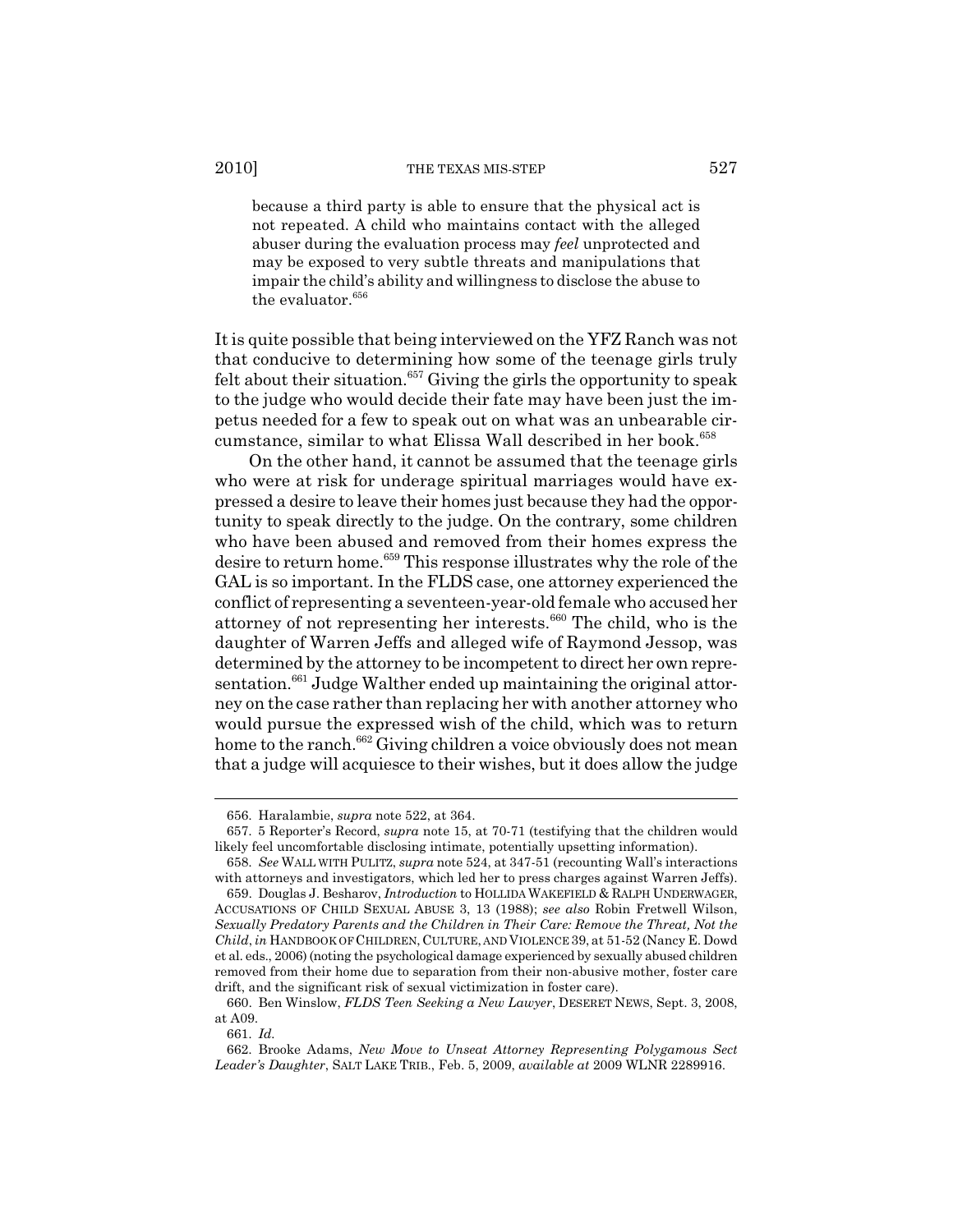to consider their viewpoint and at times observe how they developed their opinion on a particular matter.

In the YFZ case, even if the children were unwilling to testify or be interviewed in chambers with the judge, the AALs were cut short during the due process hearing itself.<sup>663</sup> Many of the attorneys for the children lodged objections at the beginning and end of the fourteenday hearing regarding denial of due process and equal protection for the children under the Constitution.<sup>664</sup> They also objected to the format of the hearing under the Texas Family Code, arguing that the code entitled each individual child to a full adversarial hearing.<sup>665</sup> Full inclusion of the AALs could have made a difference in the outcome of the case if their motions, questions, and arguments had been individually heard.

### **CONCLUSION**

### *A. Legislative Changes*

According to the Texas Constitution, the Texas Legislature must meet every two years.<sup>666</sup> The potential, therefore, exists that the Texas Family Code may undergo significant changes on a biennial basis. During the 2009 legislative session, there were at least two bills that attempted to address some of the problems that existed during the FLDS case. Senate Bill 1440 proposed a civil warrant option which would allow DFPS to proceed with an investigation of abuse under section 261.<sup>667</sup> This bill basically set forth a structured method for DFPS to obtain information during an investigation and an avenue to obtain access to a child when parents do not consent to making the child available for an interview.<sup>668</sup> The current law provides that a family law court can grant orders in aid of investigation for good cause without a hearing if a person interferes with an investigation of a report of child abuse or neglect.<sup>669</sup> The new law would have allowed the state to seek a court order in aid of an investigation without having to give notice to the parents or file a suit to obtain conservatorship. $670$ 

<sup>663.</sup> *See, e.g.*, 4 Reporter's Record, *supra* note 15, at 12-15 (objecting to the format of the hearing but having the objection, and future objections along the same lines, overruled). 664. *Id.* at 12-16.

<sup>665.</sup> *Id.* at 12-13.

<sup>666.</sup> TEX. CONST. Art. III, § 5 (amended 1999).

<sup>667.</sup> S.B. 1440, 81st Leg., Reg. Sess. (Tex. 2009).

<sup>668.</sup> *Id.* §§ 3(g), 4(b).

<sup>669.</sup> TEX.FAM. CODE ANN. § 261.303(a)-(b) (Vernon 2008). There is no definition in the statute of what constitutes "good cause," or an indication of how to demonstrate good cause. *Id.*

<sup>670.</sup> S.B. 1440 § 3(g).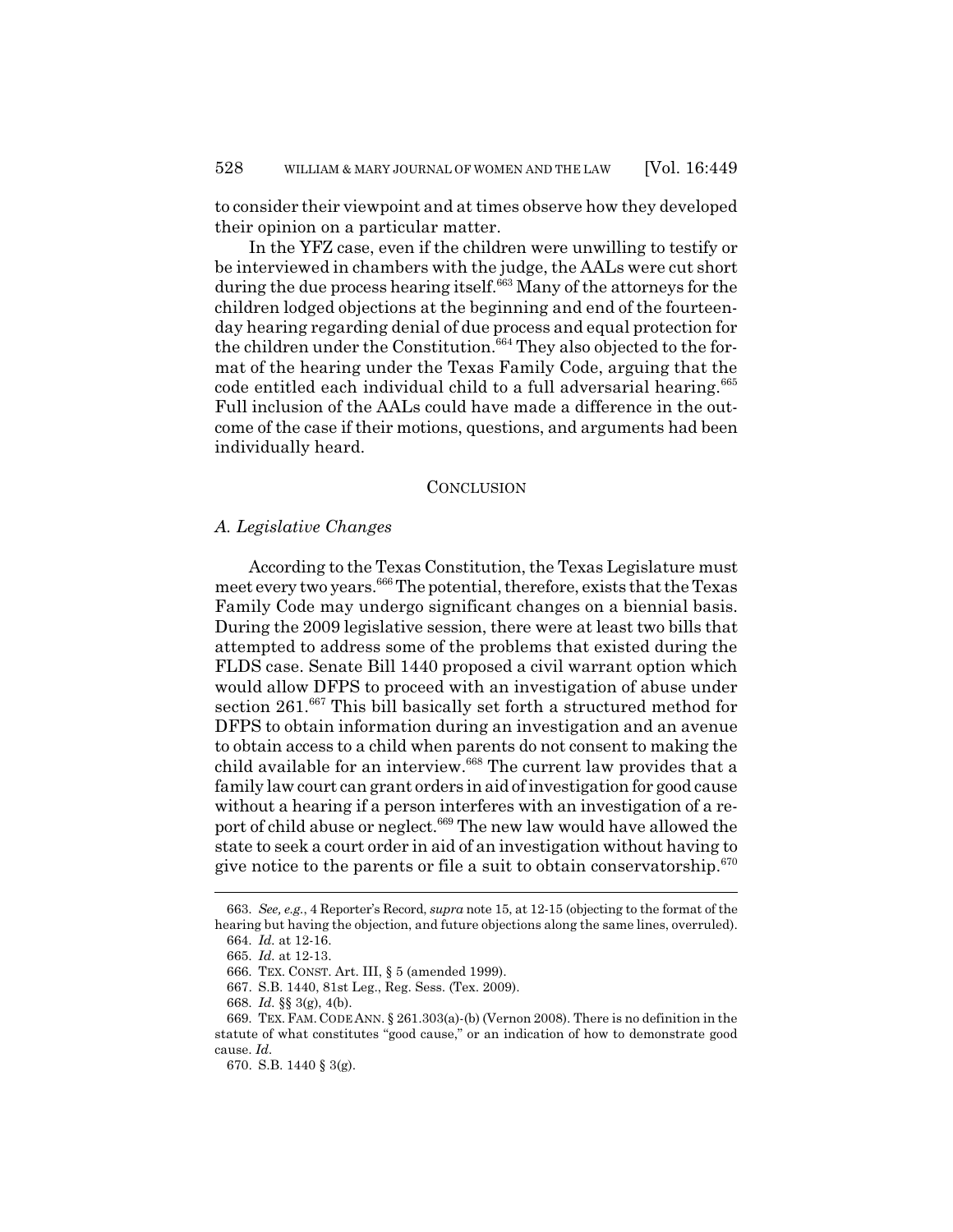One of the provisions of the bill allowed the state to obtain an order from the court for medical, psychological, or psychiatric records of a child in a situation when the parents do not consent.<sup>671</sup> In addition to obtaining health records, this section includes the department's request for a child to submit to medical, psychological, or psychiatric examination under court order.<sup>672</sup>

Senate Bill 1440 created a legal standard for proving to the court that aid was necessary in an investigation, and deleted the good cause clause in the current statute. In order to obtain an order in aid of an investigation or for health records of a child, DFPS would have to execute an affidavit with

facts sufficient to lead a person of ordinary prudence and caution to believe that:

(1) based on the information available, a child's physical or mental health or welfare has been or may be adversely affected by abuse or neglect;

(2) the requested order is necessary to aid in the investigation; and (3) there is a fair probability that allegations of abuse or neglect

will be sustained if the order is issued and executed.<sup>673</sup>

The language that is significant is the inclusion of mental health in the investigation of abuse or neglect, especially in light of the fact that the removal standard only refers to the physical health and safety of children. This addition shows recognition of the importance of considering psychological maltreatment at the very beginning of the case, and may eventually signal a change in the removal standard in Texas to include mental health.

Senate Bill 1440 also provided that the application and affidavits utilized to acquire court orders in aid of an investigation could be filed any day, including Sunday.<sup>674</sup> "A court may designate an associate judge to render this order," and the order would be immediately effective without ratification of the designating judge.<sup>675</sup> A court could render the order ex parte or require notice and a hearing before issuance of an order in aid of an investigation.<sup>676</sup> In order to require notice and a hearing, the court would have to determine that: "(1) there is no immediate risk to the safety of the child; and (2) notice and a hearing are required to determine whether the requested access to persons, records, or places or transport of the child is necessary to aid

<sup>671.</sup> *Id.* §§ 4(c), (c-1).

<sup>672.</sup> *Id.* § 4(c).

<sup>673.</sup> *Id.* § 4(c-2)(1)-(3).

<sup>674.</sup> *Id.* § 4(c-3).

<sup>675.</sup> *Id.* § 4(f).

<sup>676.</sup> *Id.* § 4(*l*).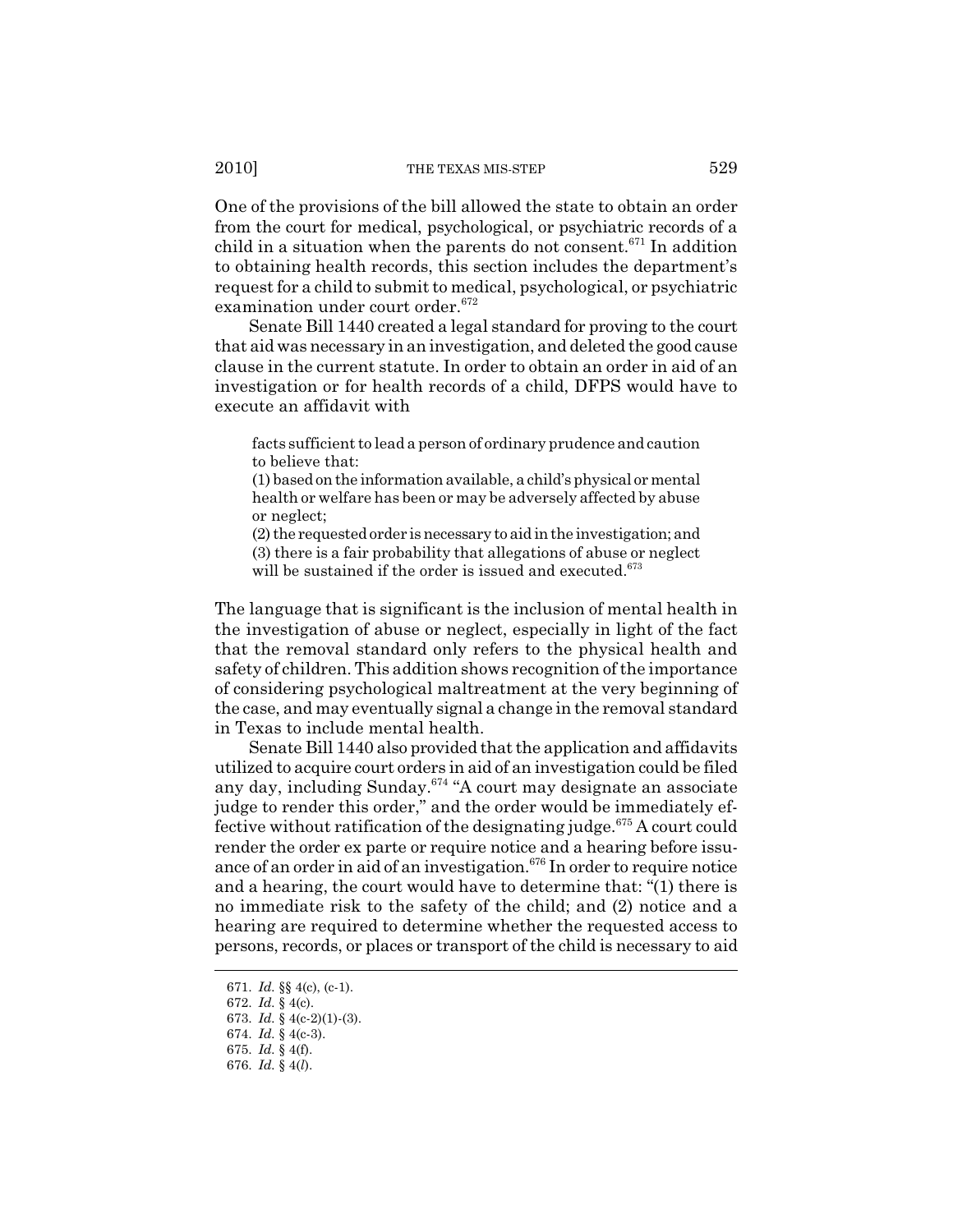in the investigation." 677 Finally, if the court denied the request for an ex parte order under this section, it would not act as a bar to the issuance of a criminal warrant.<sup>678</sup>

This bill passed through the legislature but was vetoed by Governor Rick Perry because of protests from parents regarding the state's ability to access their children with no notice and no hearing upon suspicion of abuse or neglect.<sup>679</sup> It was dubbed the "Take Away Your Child Act" and was stated to be an overreaction to the raid that took place at the YFZ Ranch.<sup>680</sup> Many parents argued that their Fourth Amendment rights were stripped away by this bill, and that this bill completely undermined parental rights.<sup>681</sup> Governor Perry did not reference the FLDS case in his official statement as to why he vetoed the bill,<sup>682</sup> but he did reference *Gates v. Texas Department of Protective and Regulatory Services*. 683 He commented that the *Gates* case created some uncertainty regarding how state caseworkers could transport children from their homes to obtain interviews in order to complete investigations.684 He further stated that Senate Bill 1440 was the state's attempt to clarify this process for caseworkers, but that it "overreache[d] and may not give due consideration to the Fourth Amendment rights of a parent or guardian."<sup>685</sup>

Another proposed bill contained language that addressed several problems that surfaced during the FLDS case. House Bill 4255 provides that the court may find that even though DFPS made no efforts to prevent or eliminate the need to remove a child, "the court may find that based on the circumstances, no reasonable efforts would prevent or eliminate the need to remove a child." 686 Since the appellate court found that the state did not show reasonable efforts,  $687$  it

684. Veto Proclamation, *supra* note 679, at 5164.

685. *Id.*

<sup>677.</sup> *Id.* § 4(*l*)(1)-(2).

<sup>678.</sup> *Id.* § 4(m).

<sup>679.</sup> Senate Journal,  $81<sup>st</sup>$  Leg., Reg. Sess., at 5164-65 (Tex. 2009) (Proclamation by the Governor of the State of Texas) [hereinafter Veto Proclamation].

<sup>680.</sup> Sarah Foster, NewsWithViews.com, Coalition Asks Texas Governor to Veto "Take Away Your Child Act" (June 18, 2009), http://www.newswithviews.com/NWV-News/ news149.htm.

<sup>681.</sup> *Id.*

<sup>682.</sup> Veto Proclamation, *supra* note 679, at 5164-65.

<sup>683.</sup> Gates v. Tex. Dep't of Protective & Regulatory Servs., 537 F.3d 404, 423 (5th Cir. 2008) (holding that exigent circumstances did not exist to justify initial warrantless entry into home by social workers from DFPS). The court ultimately concluded that exigent circumstances justified the removal of the children from the home on the date of entry, but emphasized that the facts of the latter exigent circumstances analysis were not revealed until after the children were interviewed in the home. *Id.* at 430 n.17.

<sup>686.</sup> H.B. 4255, § 6(b)-(c), 81st Leg., Reg. Sess. (Tex. 2009).

<sup>687.</sup> *In re* Steed, No. 03-08-00235-CV, 2008 WL 2132014, at \*4 (Tex. App. May 22, 2008) (mem.).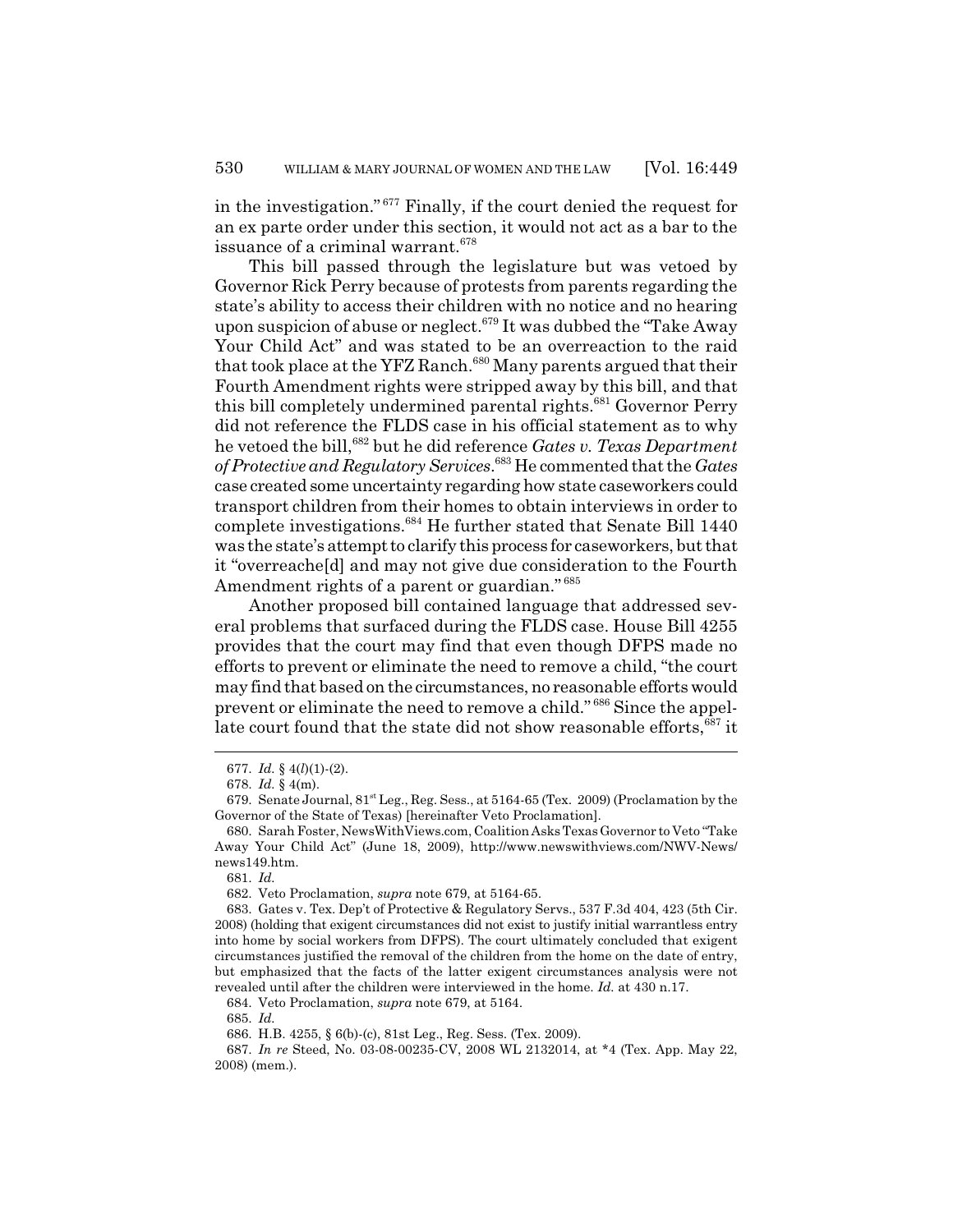would be helpful for the state if it could show that under certain circumstances, this reasonable effort would not have to be made. House Bill 4255 also seeks to modify the Texas Family Code such that a court may only issue an order to remove the alleged perpetrator from the home, rather than the child, if all available facts indicate that the remaining parent or guardian is going to abide by the terms of the temporary restraining order.<sup>688</sup> Since the Texas Supreme Court determined that the district court had broad authority to protect children short of separating them from their parents, including the option to remove the alleged perpetrator,<sup>689</sup> the author of the bill wanted to ensure the safety of children if both parents were aware of the abuse and took no reasonable steps to prevent it.<sup>690</sup> House Bill 4255 did not reach the legislature for a vote at the end of the 2009 legislative ses $sion, <sup>691</sup>$  but is going through various stages for submission in the 2011 legislative session. The Texas Legislature did not consider amending some of its definitions, such as the term "safety" within the context of chapter 261 and 262 (so as to include a mentally secure home environment), or include the term "mental and emotional danger" within chapter 262 of the Texas Family Code.<sup>692</sup>

### *B. Switching Gears*

After all of the children were returned, the Texas Attorney General's Office indicted several men on the YFZ Ranch, as well as Warren Jeffs, who was jailed in Arizona at the time.<sup>693</sup> When dealing with child sexual abuse, criminal law can sometimes provide more protection for children because of their age.<sup>694</sup> "A child's age, dependent

<sup>688.</sup> H.B. 4255 § 7(b)(4).

<sup>689.</sup> *In re* Tex. Dep't of Family & Protective Servs., 255 S.W.3d 613, 615 (Tex. 2008) (per curiam).

<sup>690.</sup> Press Release, Harvey Hilderbran, Texas House of Representatives, Rep. Hilderbran Bill Seeks Strong Protection for Victims of Child Abuse (Mar. 18, 2009), *available at* http://www.house.state.tx.us/news/release.php?id=2610.

<sup>691.</sup> *See, e.g.*, Texas Legislature Online, Legislative Session 81(R) History, http://www .legis.state.tx.us/billlookup/History.aspx?LegSess=81R&Bill=HB4255&Sort=A (last visited Mar. 4, 2010) (noting that the bill was placed on the general state calendar in May 2009).

<sup>692.</sup> *Compare* TEX. FAM. CODE ANN. §§ 261.001, 262.201 (Vernon 2008 & Supp. 2009) *with* H.B. 4255, 81st Leg., Reg. Sess. (Tex. 2009) (failing to make any changes regarding the child's safety or any addition of the terms mental or emotional danger).

<sup>693.</sup> News Release, Greg Abbott, *supra* note 51; *see also* ELDORADO INVESTIGATION, *supra* note 17, at 4 (stating that all of the children were returned by June 4, 2008).

<sup>694.</sup> *See, e.g.*, New York v. Ferber, 458 U.S. 747, 757 (1982) (noting that the Court has "sustained legislation aimed at protecting the physical and emotional well-being of youth even when the laws have operated in the sensitive area of constitutionally protected rights," and holding that "[t]he prevention of sexual exploitation and abuse of children constitutes a government objective of surpassing importance"); Bellotti v. Baird, 443 U.S.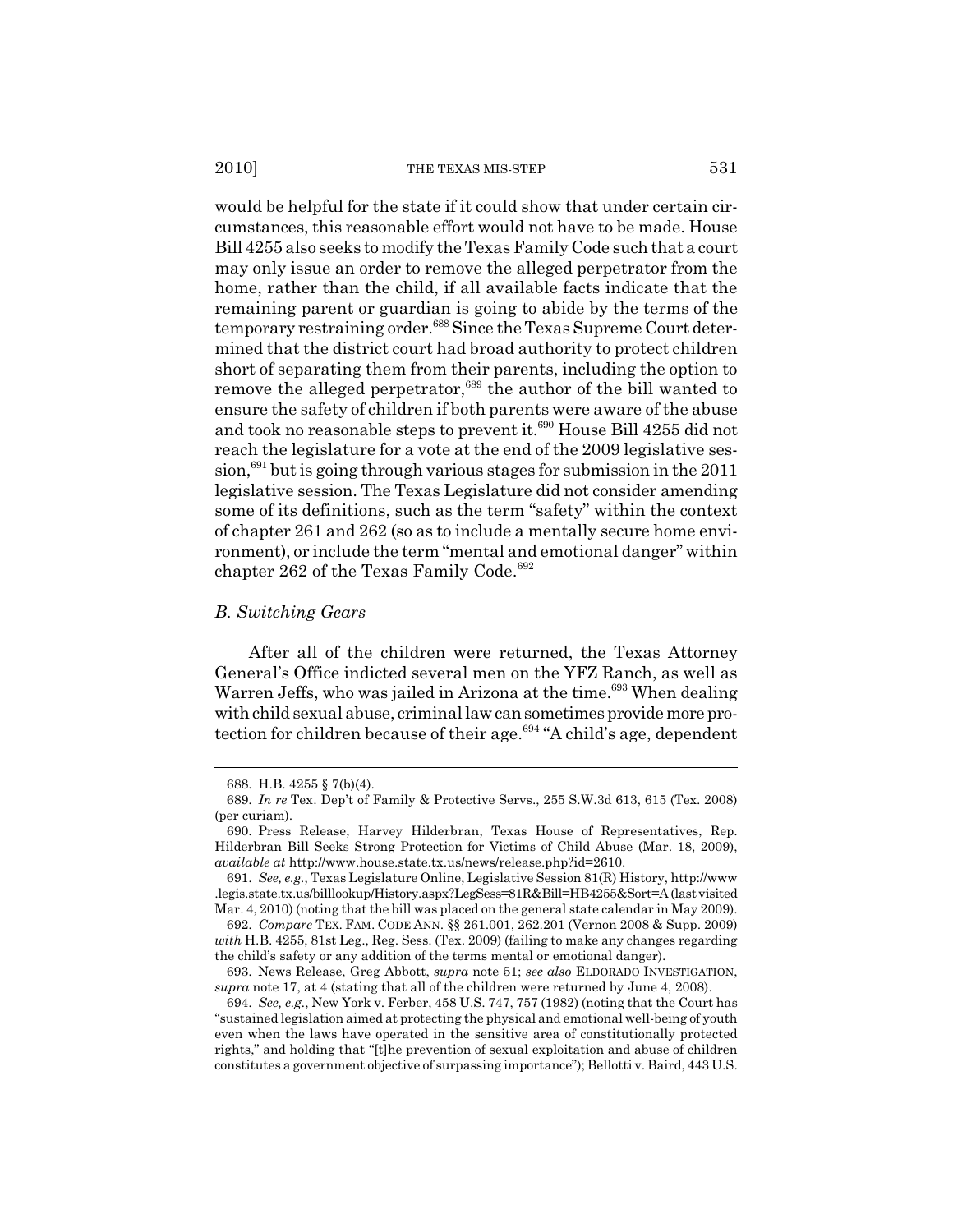status, and inability to consent make nonviolent child sexual abuse both criminal and wrong, even when the child does not appear to be physically or emotionally damaged by the encounter." 695 "[I]nstitutionalized patriarchy," however, caused centuries of silence and shame about child sexual abuse.<sup>696</sup> The early marriages within the FLDS are promoted within the religion as a badge of honor and serve to legitimate, at least within their culture, the sexual activity between adult men and minor females.<sup>697</sup> Professor and scholar Martin Guggenheim notes in his recent article that the child welfare system is ill-equipped to deal with polygamy cases, and the criminal justice system is where this type of case is most appropriately handled.<sup>698</sup>

For a criminal prosecution to occur, a child victim would have to testify against her spiritual husband. The Supreme Court in *Crawford v. Washington* established that a person accused of a crime has the right under the Fourth Amendment to confront and crossexamine his accuser, regardless of the age of the victim.<sup>699</sup> The only way that a child would be absolved of testifying in a criminal court proceeding is if the child was unavailable and the defendant had the prior opportunity to cross-examine the witness.700 Although *Crawford* does not apply in civil court, it does impact the prosecution of criminal child abuse cases because child hearsay statements are no longer generally admissible when the child is not available to testify.<sup>701</sup> It

700. *Id.* at 68.

<sup>622, 634 (1979) (</sup>noting that the Court has acknowledged "three reasons justifying the conclusion that the constitutional rights of children cannot be equated with those of adults," including "the peculiar vulnerability of children [and] their inability to make critical decisions in an informed, mature manner"); Late Corp. of the Church of Jesus Christ of Latter-Day Saints v. United States, 136 U.S. 1, 57 (1890) ("*[P]arens patriae* is inherent in the supreme power of every State . . . . for the prevention of injury to those who cannot protect themselves.").

<sup>695.</sup> Erna Olafson, *Child Sexual Abuse*, *in*SEXUALIZED VIOLENCE AGAINST WOMEN AND CHILDREN 151, 152 (B.J. Cling ed., 2004) (citation omitted).

<sup>696.</sup> *Id.*

<sup>697.</sup> *See In re* Steed, No. 03-08-00235-CV, 2008 WL 2132014, at \*2 (Tex. App. May 22, 2008) (mem.) (highlighting DFPS's belief that the ranch inhabitants have a "pervasive belief system" encouraging marital relationships between older men and minor girls).

<sup>698.</sup> Martin Guggenheim, *Texas Polygamy and Child Welfare*, 46 HOUS. L. REV. 759, 762, 812 (2009).

<sup>699.</sup> *See* Crawford v. Washington, 541 U.S. 36, 59, 68 (2004) (stating that under the Sixth Amendment, testimonial statements may only be submitted in lieu of the witness's presence in the courtroom when the witness is unavailable and the accused has had an opportunity to cross examine the witness prior to trial).

<sup>701.</sup> *See, e.g.*, Laurie E. Martin, Note, *Child Abuse Witness Protections Confront* Crawford v. Washington, 39 IND.L.REV. 113, 113 (2005) (noting that the Court's decision in *Crawford* invites "questions about the validity of many protective statutes and child hearsay exceptions under the Confrontation Clause" by "establish[ing] that testimonial, out-of-court statements by witnesses not appearing at trial are inadmissible unless the witness is unavailable, . . . and the defendant had a prior opportunity to cross-examine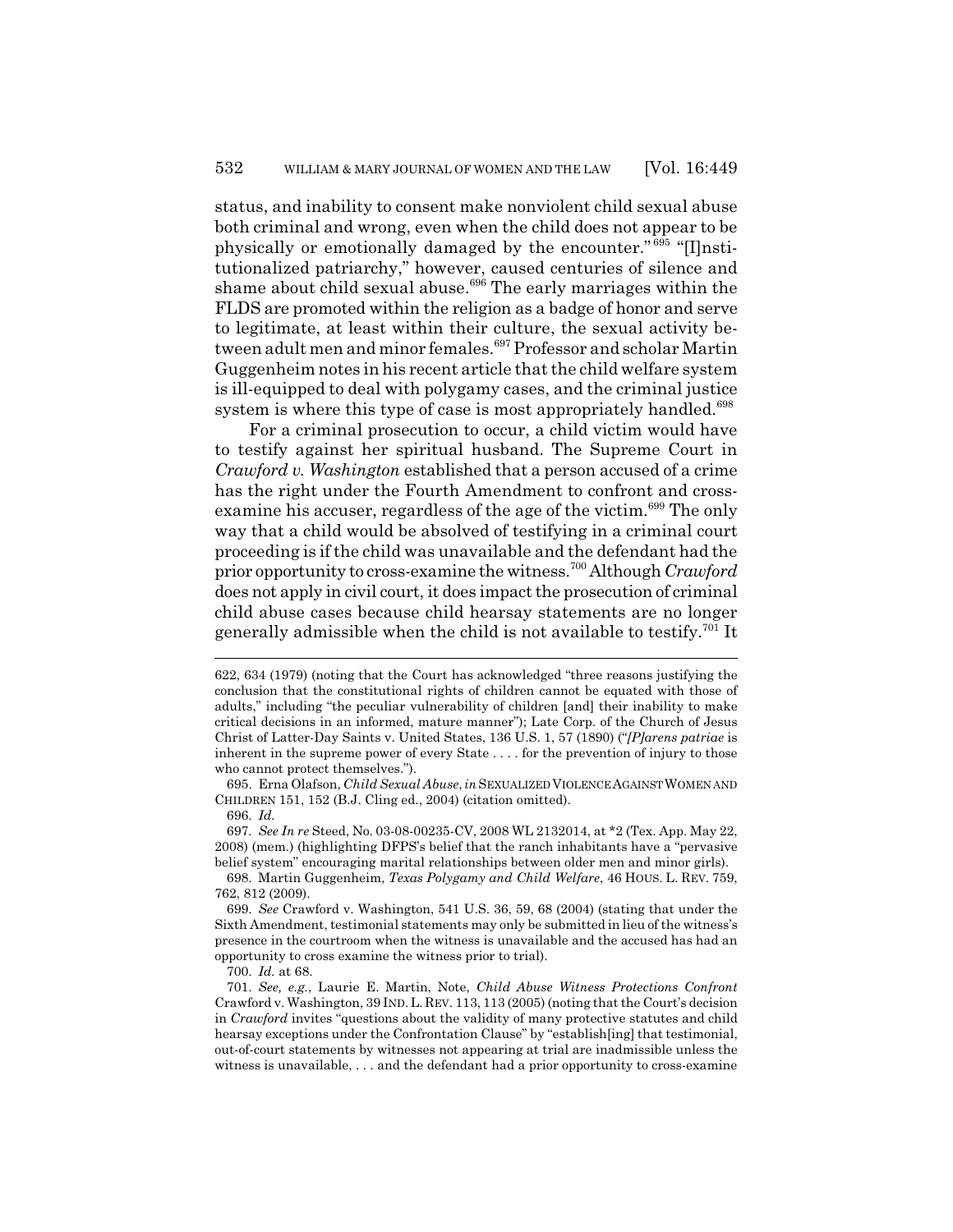is unlikely that the state of Texas will attempt to use any spiritual wives who are unwilling to testify in the criminal cases. Furthermore, if the DNA testing is sufficient to show parentage by adult men of children borne to minors, there may be no need for testimony of the alleged victims.702

The impact of constitutional law on criminal cases involving religion is that it is fairly clear that the FLDS men will not be able to use the First Amendment as a defense in any of their pending criminal suits. In *State v. Hardesty*, the Court of Appeals of Arizona held that Arizona laws prohibiting the possession of marijuana are neutral laws of general applicability, and thus "the Free Exercise Clause of the First Amendment does not afford [a d]efendant an exemption from these laws, even if they have the incidental effect of burdening his religious practices."<sup>703</sup> Though the indicted FLDS men might argue that the state bigamy statutes are targeted against fundamentalist polygamous groups, similar to the statute against animal sacrifices in *Church of the Lukumi Babalu Aye, Inc. v. City of Hialeah*, 704 strict scrutiny review of bigamy laws will not be appropriate. State laws against bigamy are neutral laws of general applicability; thus no heightened constitutional protection will be afforded for any man charged with bigamy or sexual assault of a minor.<sup>705</sup>

## *C. The Big Picture*

While it is hard to fathom over 400 children being removed from their parents at the same time, the reality is that these children represented a less than three percent increase in the number of youths in Texas foster care.706 At the time of this child removal, there were approximately 17,500 children in foster care.<sup>707</sup> The latter number

707. *Id.*

the witness"). *But see* TEX. FAM. CODE ANN. §§ 104.002-.006 (Vernon 2008) (listing various hearsay exceptions to the rule that child witnesses in child abuses cases must be present to testify).

<sup>702.</sup> *See* Choate, *supra* note 368 (discussing the importance of DNA testing in the Raymond Merril Jessop criminal case).

<sup>703.</sup> State v. Hardesty, 204 P.3d 407, 413 (Ariz. Ct. App. 2008).

<sup>704. 508</sup> U.S. 520, 531, 545-46 (1993) (holding that a law targeting certain religious conduct was subject to strict scrutiny because it embodied an attempt to prohibit a specific practice of a particular religion and therefore was not a law of general applicability).

<sup>705.</sup> *See, e.g.*, State v. Holm, 137 P.3d 726, 742 (Utah 2006) (finding that Utah's bigamy law is a law of general applicability).

<sup>706.</sup> Letter from Carey D. Cockerell, Commissioner, Tex. Dep't of Family & Protective Servs., to The Honorable Jane Nelson, Chairman of the Health & Human Servs. Comm. (Apr. 30, 2008), *available at* http://www.dfps.state.tx.us/documents/about/pdf/2008-04 -30\_Nelson.pdf.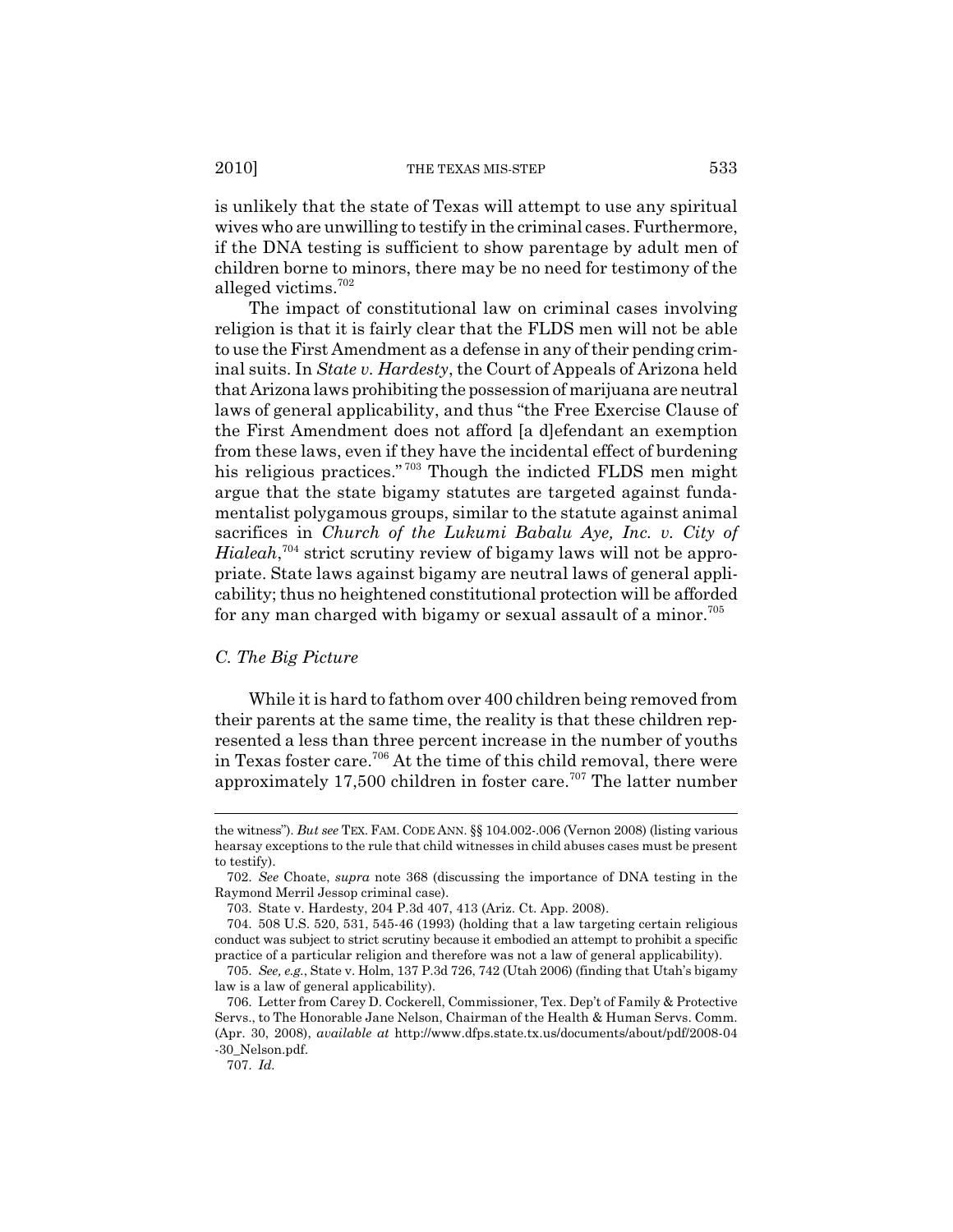should be the more alarming of the two, but the public is typically not made aware of how many children are caught up in the child welfare system.<sup>708</sup> Another alarming fact of which most of the nation is unaware is that the majority of children in foster care are African-Americans.709 One of the key difference-makers in the YFZ case was the media.710 It was not lost on many within the child welfare system that more attention and deference were given to these white families and mothers than to the collective thousands of African-American children disproportionately affected in child protection cases.<sup>711</sup>

The State of Texas raid of the YFZ Ranch played out in similar fashion as the Short Creek Raid of 1953 with many of the same mistakes made by state authorities and arguably similar ultimate results. Though Texas did not enter the YFZ Ranch with the express intent of arresting all the adults for the crime of polygamy as Arizona did in 1953, both states did focus on child sexual abuse. The dominant theme of both legal cases centered around the religious beliefs of the Fundamentalist Church of Jesus Christ of Latter-Day Saints, and the appeals revolved around whether the state's proof of actual harm to the children was sufficient, as well as the underlying legal issue: whether the state's action infringed on the group's First Amendment rights.

It is unlikely that another raid will occur in Texas or any other state any time soon. If history serves as an indicator, the FLDS will learn from its mistakes and retreat even further to isolated areas in the United States, perhaps in states where law enforcement does not care to enforce bigamy statutes.<sup>712</sup> The health and safety of the FLDS children are still of concern to many who saw the broad brush of

<sup>708.</sup> *See* ABC News/Time Poll: Foster Care, *Broad Support for Reform in U.S. Foster Care System*, ABC NEWS, May 30, 2006, at 5, *available at* http://abcnews.go.com/images/ Politics/1011a1FosterCare.pdf (noting that in answer to the question of how much attention the respondents have paid to the foster care system, 31% said "only some," 39% said "hardly any," and 4% said "none").

<sup>709.</sup> *See Report of the Race, Class, Ethnicity, and Gender Working Group*, 70 FORDHAM L. REV. 411, 411-12, 419 (2001) (discussing the fact that although 55% of children placed in foster care in a short period were black, and 70.4% of all children in foster care were black, there is a lack of public acknowledgment of the issue, and recommending that the public should be educated about the racial imbalance).

<sup>710.</sup> *See supra* text accompanying notes 633-642 (discussing the media's role in the outcome of the case).

<sup>711.</sup> *See* Jessica Dixon, *The African-American Child Welfare Act: A Legal Redress for African-American Disproportionality in Child Protection Cases*, 10 BERKELEY J.AFR.-AM. L. & POL'Y 109, 110-12 (2008) (documenting the overrepresentation of African-American children in foster care in the United States and proposing a new federal law to address the issue of disparate impact).

<sup>712.</sup> *See* Driggs, *supra* note 268, at 57-60 (recounting the increasing pressure from the Mormon Church as well as state authorities, which was behind the polygamists' move to Short Creek).